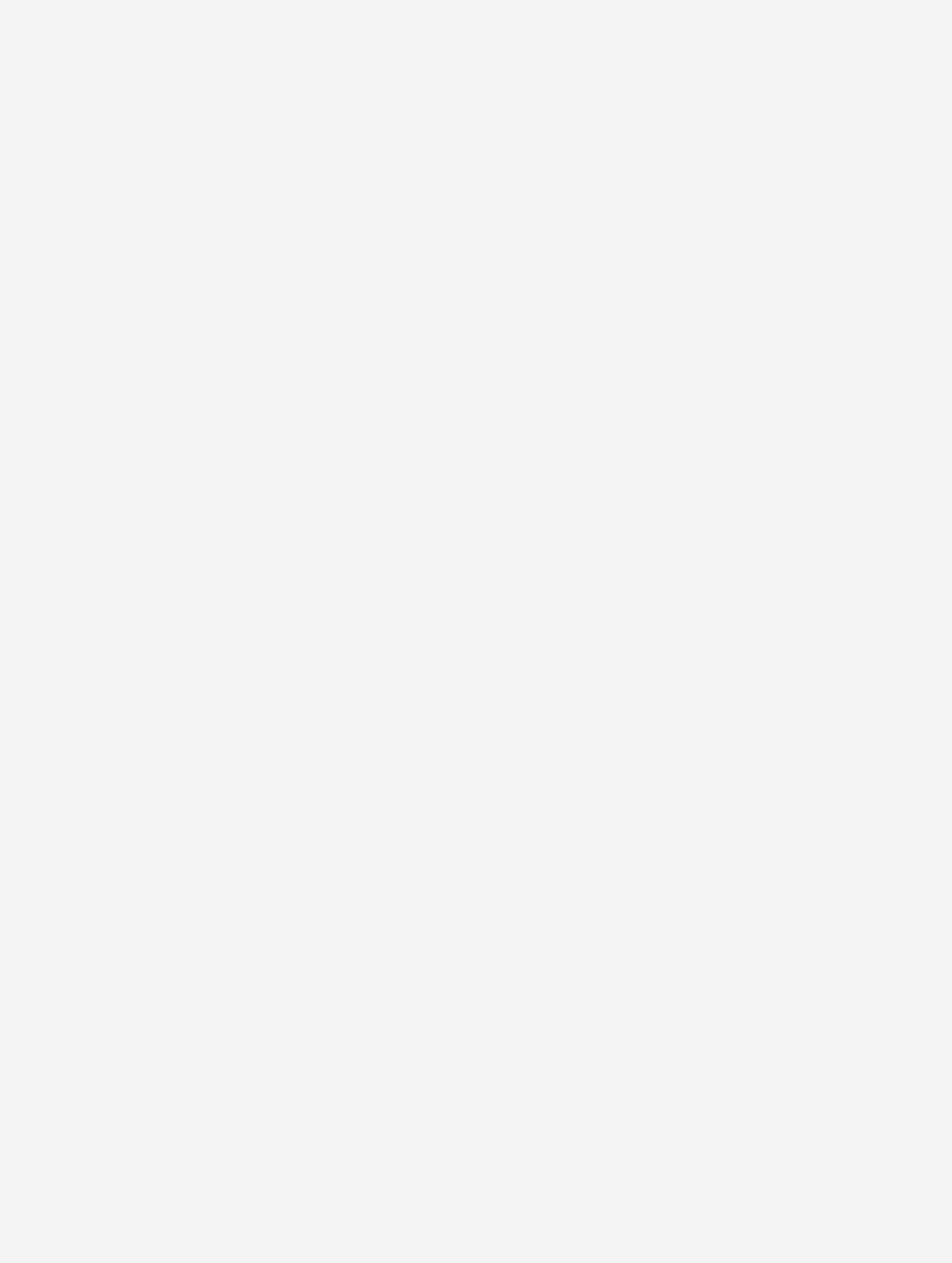Communicator<br>Vol. Lll (3), July–September, 2017 Vol. LII (3), July–September, 2017 Communicator03

## **CULTURE AND THE ROLE OF MEDIA**

AN ANALYSIS OF THE CULTURAL INFLUENCES OF **MEDIA TECHNOLOGIES ON COMMUNITIES** 

▼

 $\blacktriangleright$ **AZMAT RASUL** 

> 1 School of Communication, Florida State University Tallahassee, USA. Email: azmatrasul@gmail.com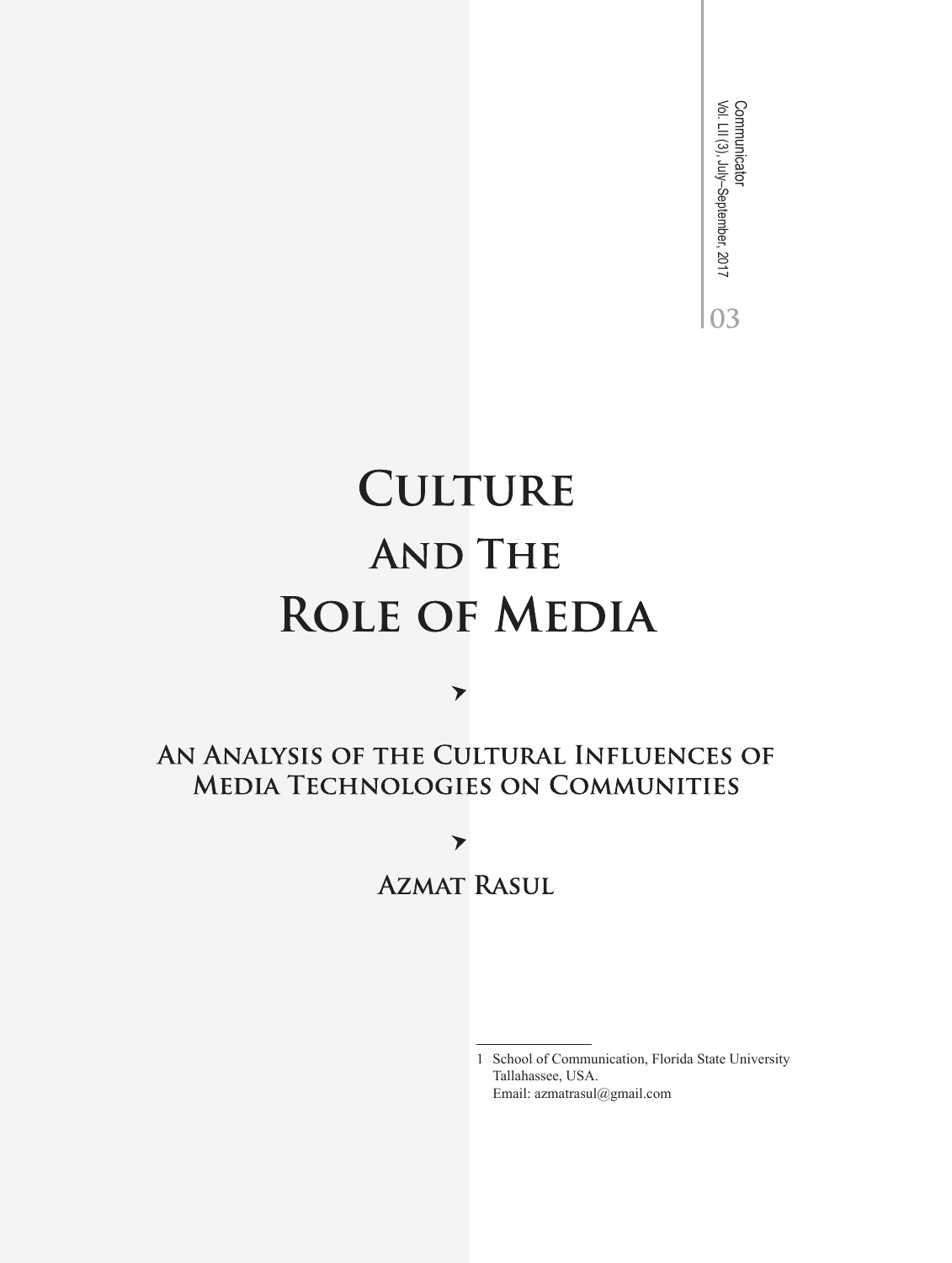#### **Abstract**

Cultural boundaries of communities are not etched in stone but have slippery divisions dependent on the self-adopted labels of groups. It is often said that television and internet has changed the world. In the same way, people often speak of a new world, a new community and a new phase of history being created by the latest media technologies. Old values are being supplanted by new ones and a new hybridised culture is strengthening its position in the communities. Internet has emerged as a convergence technology and new virtual communities transcending territorial boundaries are interacting with each other and posing new challenges to the nationstates, which according to liberal scholars, is in retreat. This study examines the influence of media and communication technologies on communities and the role mass media plays in bringing communities together. In the backdrop of glocalisation and cultural hybridisation, this theoretical paper advances our understanding of the cultural implications of communication technologies.

> **Keywords** Communication, ICT, Culture, New Media, Community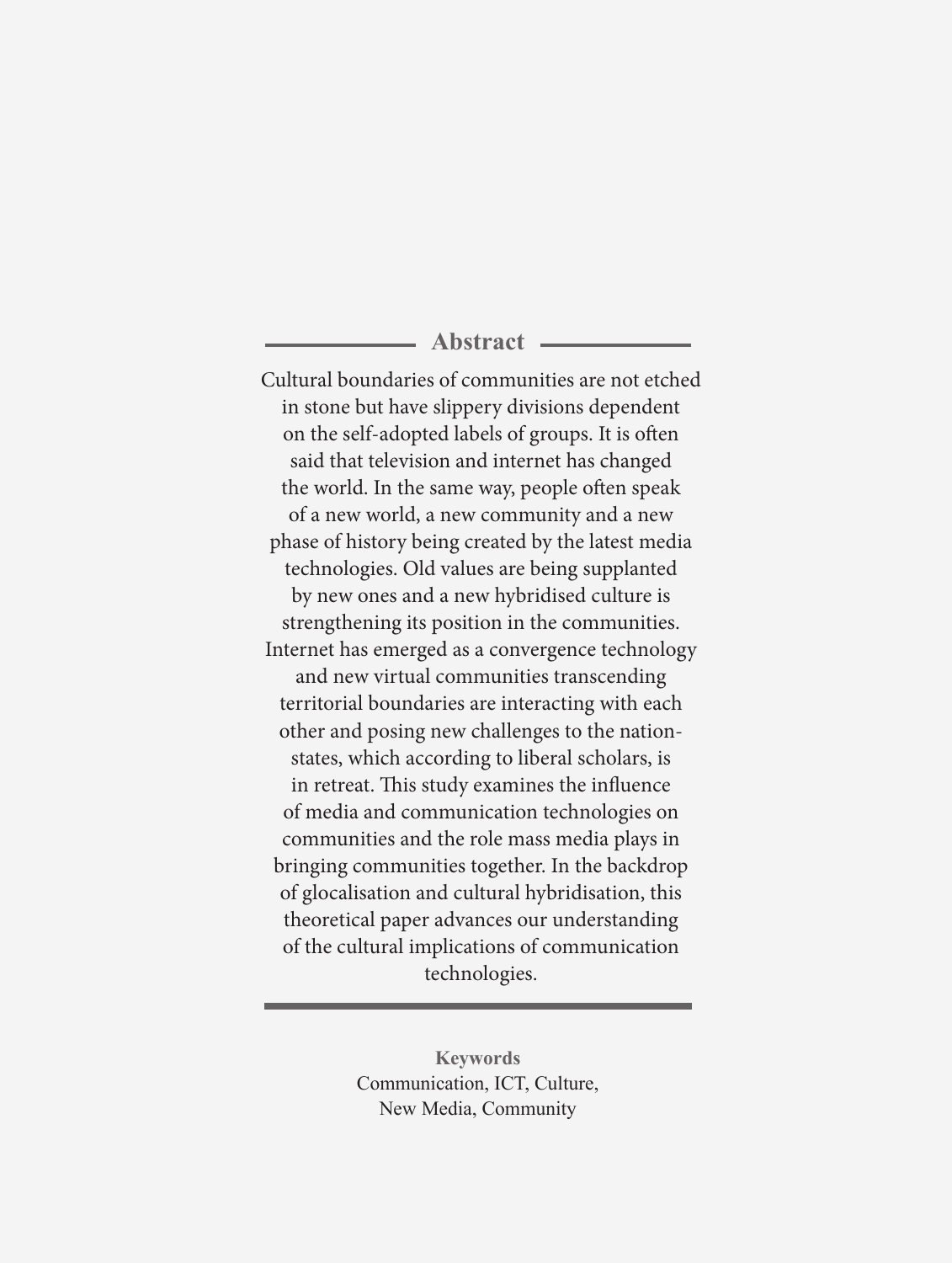Community and communication go hand in hand. Man is <sup>a</sup> gregarious animal and since time immemorial, he has learnt to live in communities to save himself from the hostile environment around him. Communication has been a fundamental feature of these communities and various media have been used to convey messages from senders to receivers (Hodkinson, 2016). These media have had varying impact on the structure of the communities where these operated. Some media had fostered relations among members of a particular community by bringing them together and acting as social cement (Hamelink, 1994). On the other hand, there have been media which were instrumental in undermining the communities by creating a new social space which was not in existence before (Scholte, 2000). This theoretical study seeks to explore how media and communication technologies have affected communities and what have been the cultural implications of the role played by the modern mass media of communication (heavily dependent on technology) in the society.

The community is an aggregation of groups which vary in social class, economic status, often in political or religious affiliation and also in outlook and opinion (Havens, Lotz, & Tinic, 2009; MacBride Report, 1980; Skovmand & Schroder, 2016). Anderson (1991) has defined the nation as an imagined political community – and imagined as both inherently limited and sovereign. There is no denying the fact that all communities whether large or small are held together by a nexus of communication. Communication links promote communities of sentiments and communities of citizens which result in the development of a national entity (Sorensen (2004). In all communities, exchange of information is necessary to learn acceptable norms and values related to political and social life and if possible to join in pursuing agreed goals, or at the minimum to live together in peace. The trend in ascendance is to seek solutions for social problems in a flexible and decentralised manner through community organisations which create a need for incessant and multifaceted communication – a need that is beyond the capacity of communication resources available in a local framework (Perse & Lambe, 2016). The community, thus, have to depend on other technologically advanced sources of communication, the mass media, which may not directly address the issues related to a small community. In fact, radio and television brought into being a culture in common to whole population and a shared life of a quite new kind. The idea of public service broadcasting is necessarily linked to the notion of community.

It is obvious that the way a community meets its communication needs and shapes the content of the communication vary extensively from one community to another. The ruling principle and actual practice may be more

**5** Communicator<br>Vol. LII (3), July–September, 2017 Vol. LII (3), July–September, 2017 Communicator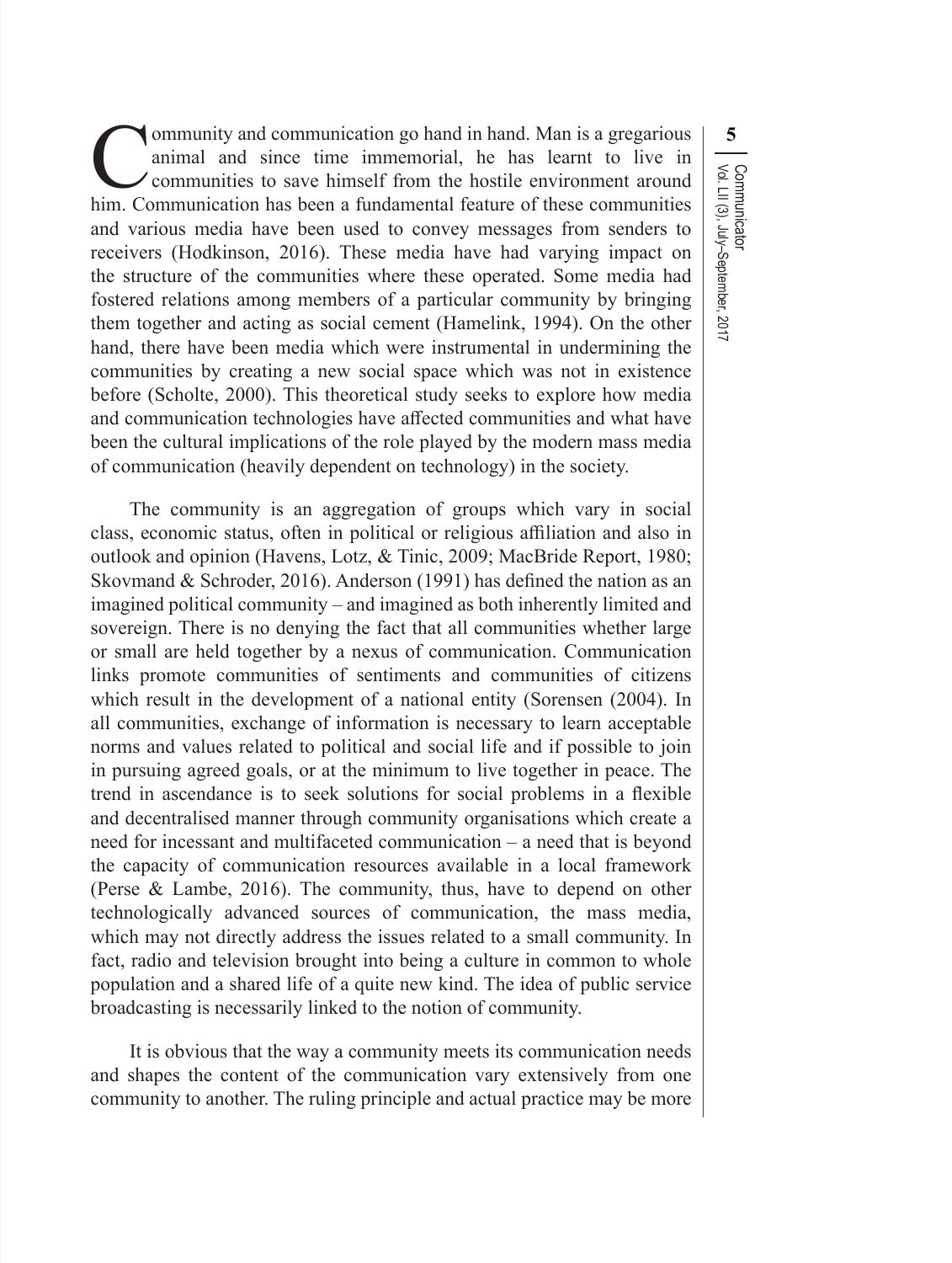**6** or less egalitarian and more or less tailored to the interests of the dominant groups. Seldom is the media imaginative enough to allow a full expression of all the interests of the people. The cultural implication of this proclivity is the dominance of the culture of powerful over the culture of the weak.<sup>1</sup> There is a tendency in media to over-represent the elite and the societal top in news by giving more access to official sources, experts and leaders (Golding & Elliot, 1979; Zelizer & Allan, 2011) and in fiction by having more higher status characters and locations in urban middle class surroundings (DeFleur, 1964). At the same time, in the location of either news or fictional events portrayed, there is a quantitative bias towards some favoured countries and places – especially the United States, Western Europe and leading international cities (McQuail, 2005). Tuchman et al. (1978) also argues that media content tends to employ stereotypes of minority, women, ethnic groups, the poor, and immigrants. In this way, the communities in possession of better communication technology gain the capacity to propagate their cultural ideals and the weak communities are undermined. Whatever the social or political system may be, communities and individuals need more facilities and rights to develop communication to its full potential.<sup>2</sup>

#### **Role of media in various communities: A historical perspective**

The functionalist scholars view mass media as a positive force that builds consensus among members of the communities on core values and trusses the society together. We are living in an interconnected world now which has been brought together by the forces of media technology. George Gerbner (1967) highlighted the role of media in community:

This broad public-making significance of mass media of communications – the ability to create publics, define issues, provide common terms of reference, and thus to allocate attention and power – has evoked a large number of theoretical contributions.

Media are the carriers of communication through which individuals and communities transmit messages interwoven in their respective cultures. They enjoy a mediation power as they bridge the gap between the audience and the world. McQuail (2005) suggests:

Media are windows that enable us to see beyond our surroundings, interpreters that help us make sense of experience, carriers that convey information, interactive communication that brings feedback from audience, signposts that provide direction, filters that screen out parts of experience and focus on others,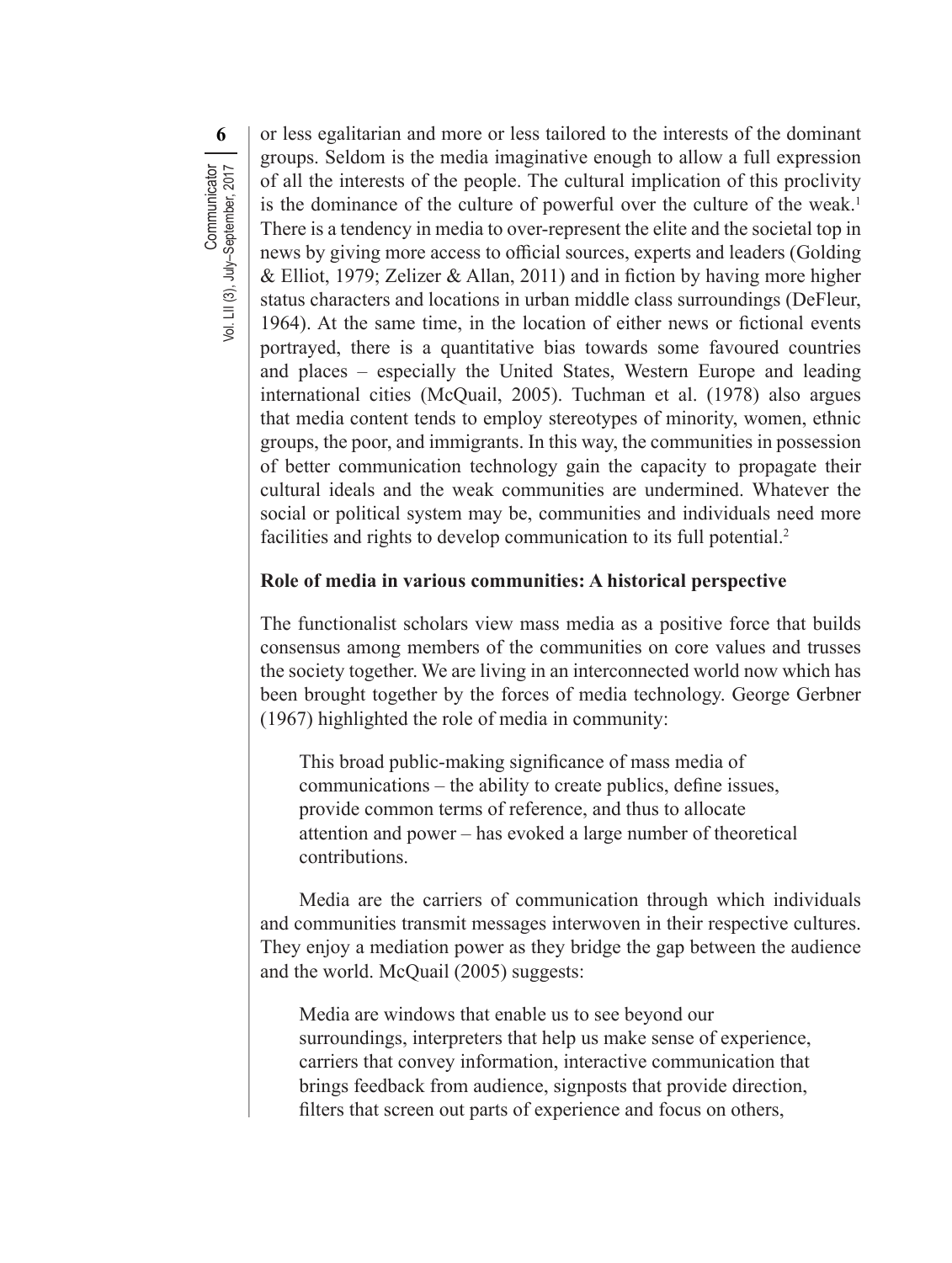mirrors that reflect ourselves back to us and barriers that block **7** the truth (pp. 52-53).

The modern technological advancements have made the institution of mass media ubiquitous. It affects other social institutions in the society and introduces cultural change by transmitting cultural traits from one culture to another through the process of diffusion (Rogers, 1962). Media have an impact on individual and society irrespective of the content they transmit. Littlejohn (2002) discusses this idea as medium theory. Quoting Harold Innis and Marshal McLuhan, he goes on to say that what happens and what seems significant in a historical period is biased by the predominant media in use. According to him, speech as a means of communication requires knowledge and tradition and, therefore, supports community and relationships. On the other hand, written media being spatially arranged produce a different kind of culture that is related to the growth of empires across the land.

Therefore, it can be argued that the human culture was more uniform and the communities were more cohesive before media technologies outshined the traditional modes of communication (Howard & Hussain, 2011). For example, before printing was invented, tribal people were primarily hearing–oriented communicators which had made them emotionally and interpersonally closer. Profound changes were witnessed by the society when printing was invented. New classes came into being having the ability to manipulate. Knowledge being a commodity, divided the society into those who had the truth (knowledge) and those who did not. The advent of electronic media was another giant leap as these were not tied to a particular place and could be accessed everywhere. Electronic media created an information explosion where information was sold like a commodity, which created pressure for information to be attractive. This development also led to the creation of a new kind of public not bound to space (Scholte, 2000).

Thus, the role of media has historically been different in various communities. Ellis (1999) notes that predominant media in a community shape behaviour and thought and as media change, so do the ways in which we think. In a community associated with oral culture, differences would be minimal and decisions would be made collectively based on the wisdom of tradition as it has been passed down generation to generation. In a printoriented culture, decisions would rely on truth stored in documents and those who have access to information would have great influence as a class in community's decision making. While in modern electronic culture, various interest groups vie against each other. In this culture, there are many points of views and societal decisions are made according to the divergent opinions Communicator<br>Vol. LII (3), July–September, 2017 Vol. LII (3), July–September, 2017 Communicator

The modern technological advancements have made the institution of mass media ubiquitous. It affects other social institutions in the society and introduces cultural change by transmitting cultural traits from one culture to another through the process of diffusion (Rogers, 1962)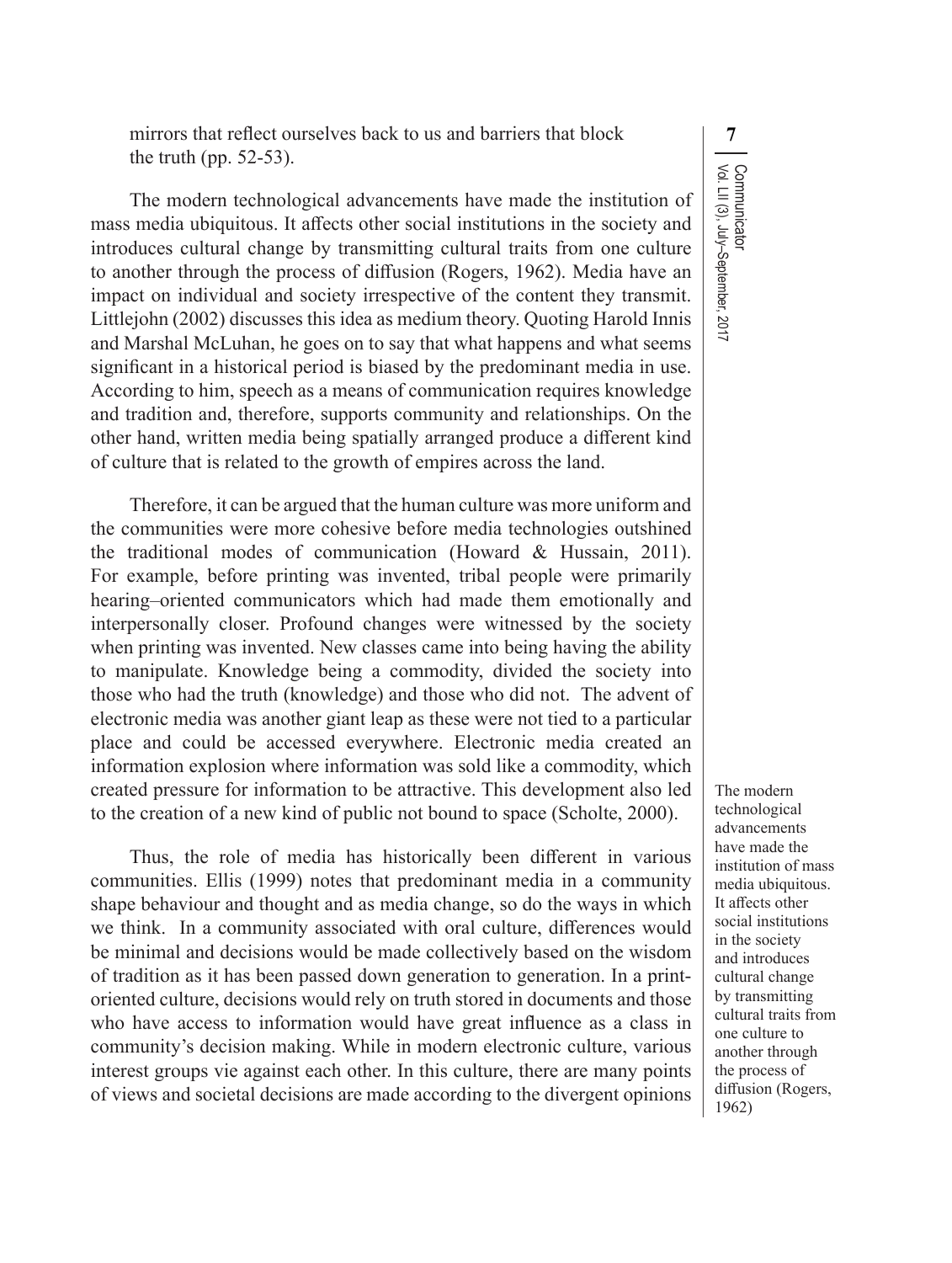**8** in the community by integrating them in some way and creating forms that accommodate as many interests as possible.

#### **Technological growth and changing role of media in communities**

Interest in communication has been stimulated by advances in science and technology, which, by their nature, have called attention to man as a communicating creature. Since 1920, the growth and apparent influence of communications technology have attracted the attention of many specialists who have attempted to isolate communication as a specific facet of their particular interest. During this period, individuals were believed to be heavily influenced by media messages because media were a new technology that produced bullet like effects<sup>3</sup>. Morley (2000) describes the role of media in the construction of contemporary cultural identities which assumes the existence of a unified population occupying a unitary public sphere within the secure boundaries of a given geographical territory.

Harold Innis and Marshal McLuhan were among the first scholars who investigated the relationship between media technologies and communities<sup>4</sup>. McLuhan's (1964) often repeated idea, "the medium is the message," stimulated numerous filmmakers, photographers, artists, and others, who adopted McLuhan's view that contemporary society had moved (or was moving) from a print culture to a visual one<sup>5</sup>. The particular forms of greatest interest to McLuhan and his followers were those associated with the sophisticated technological instruments for which young people in particular display enthusiasm, namely motion pictures, television, and sound recordings.

#### **Cultural implications of media technology**

The media technology has affected the culture of communities in numerous ways. It is the technology that initiates the process of social change in a community through discoveries, inventions and diffusion (Horton & Hunt, 1984; Zolkepli & Kamarulzaman, 2015). McQuail (2005) notes that media have achieved two things during the process of technological growth: They have diverted time and attention from other activities between them and they have become a channel for reaching more people with more information than was available under pre-mass media conditions. Early attention to the technologies that enable interaction between temporally and spatially distanced people marked the theoretical domain of McLuhan, Innis and Carpenter who commented on the powerful influence of media technologies which constituted a revolution in social relations around the world by compressing the space and time and collapsing of social distance (Askew &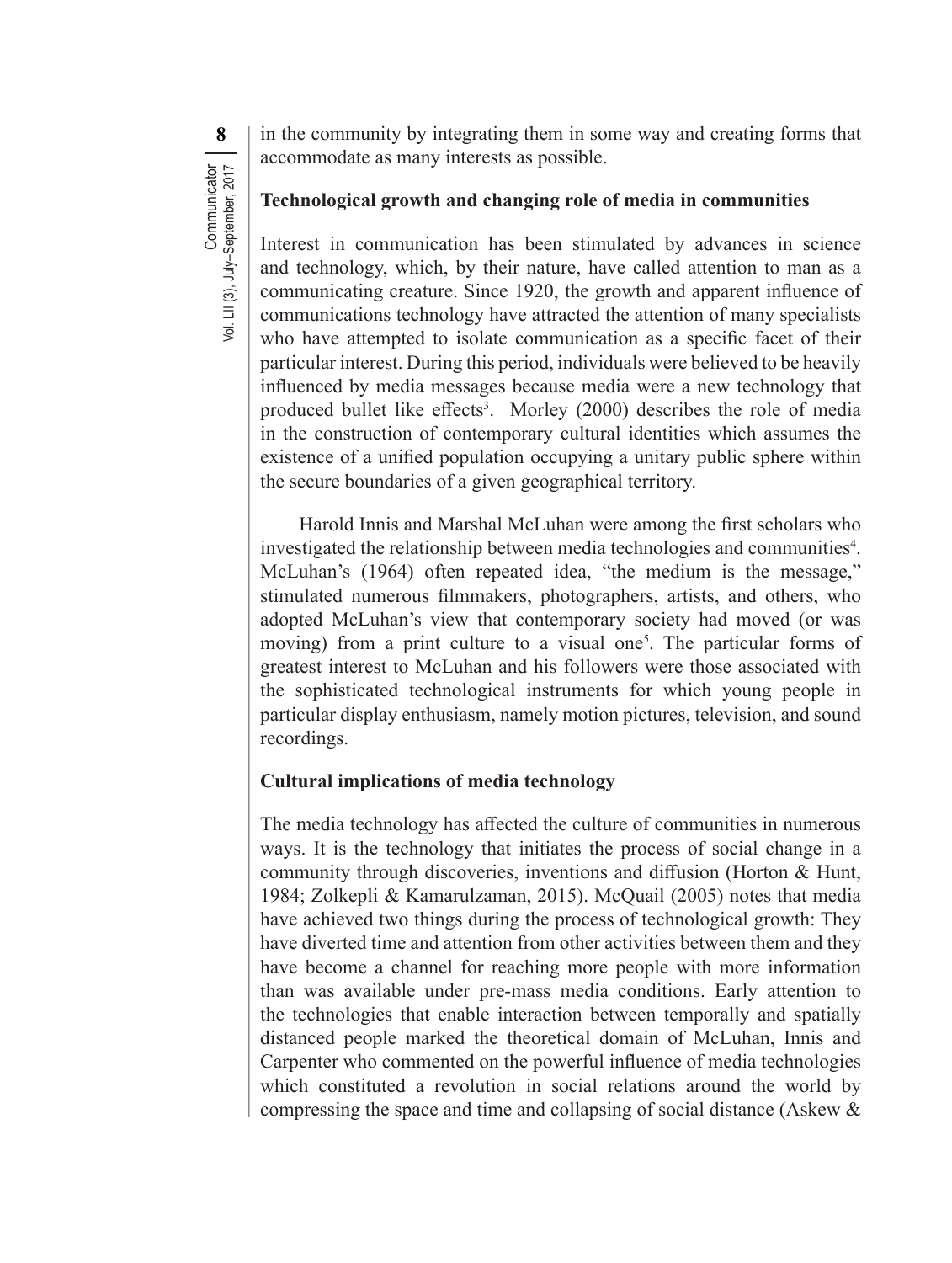Wilk, 2002; Havens, Lotz, & Tinic, 2009). Thus, mass media have emerged **9** as actors of gargantuan magnitude in a community and they surpass all other social institutions in terms of power and influence.

The mass media have often been regarded as a threat to the value system of the community, but they are readily accepted in those spheres where innovation is taking place. It is feared that media are a force that pounds the minds and alters attitudes through propaganda. As Lazarsfeld and Merton (1971) state: "There is the danger that these technically advanced instruments of mass communication constitute a major avenue for deterioration of aesthetic tastes and popular cultural standards."<sup>6</sup> Add to this thesis that the media are blurring social boundaries and community divisions that previously gave stability and meanings to the lives of citizens. Meyrowitz (1985) is of the view that television has caused us to loosen our sense of boundaries – between private and public, between the physical and social, and between social groups. People are essentially losing their "place" in the world.

Lively controversy centers on the effect of technology driven mass media upon audiences, not only in matters concerning public opinion on political issues but in matters of personal life - styles and tastes, consumer behaviour, the sensibilities and dispositions of children, and possible inducements to violence. Feelings regarding these matters vary greatly. Some people construe the overall effects of mass communication as generally harmless to both young and old. Many sociologists follow the theory that mass communication seems to influence attitudes and behaviour only insofar as it confirms the status quo—i.e., it influences values already accepted and operating in the culture. Numerous other analysts, usually oriented to psychological or psychiatric disciplines, believe that mass communications provide potent sources of informal education and persuasion. Their conclusions are drawn largely from observations that most, people in modern societies form their personal views of the social realities beyond their immediate experience from messages presented to them through public communication.<sup>7</sup>

To assume that the recent technology-based communication is predominantly reflective of current values, morals, and attitudes denies much common experience (Bertot, Jaeger, & Grimes, 2010). Fashions, fads, and small talk are too obviously and directly influenced by material in the press, in films, and in television to support this view. The success of public communication as an instrument of commercial advertising has also been constant and noticeable. Present evidence indicates that various instruments of mass communication produce varying effects upon different segments of Communicator<br>Vol. LII (3), July–September, 2017 Vol. LII (3), July–September, 2017 Communicator

The mass media have often been regarded as a threat to the value system of the community, but they are readily accepted in those spheres where innovation is taking place. It is feared that media are a force that pounds the minds and alters attitudes through propaganda.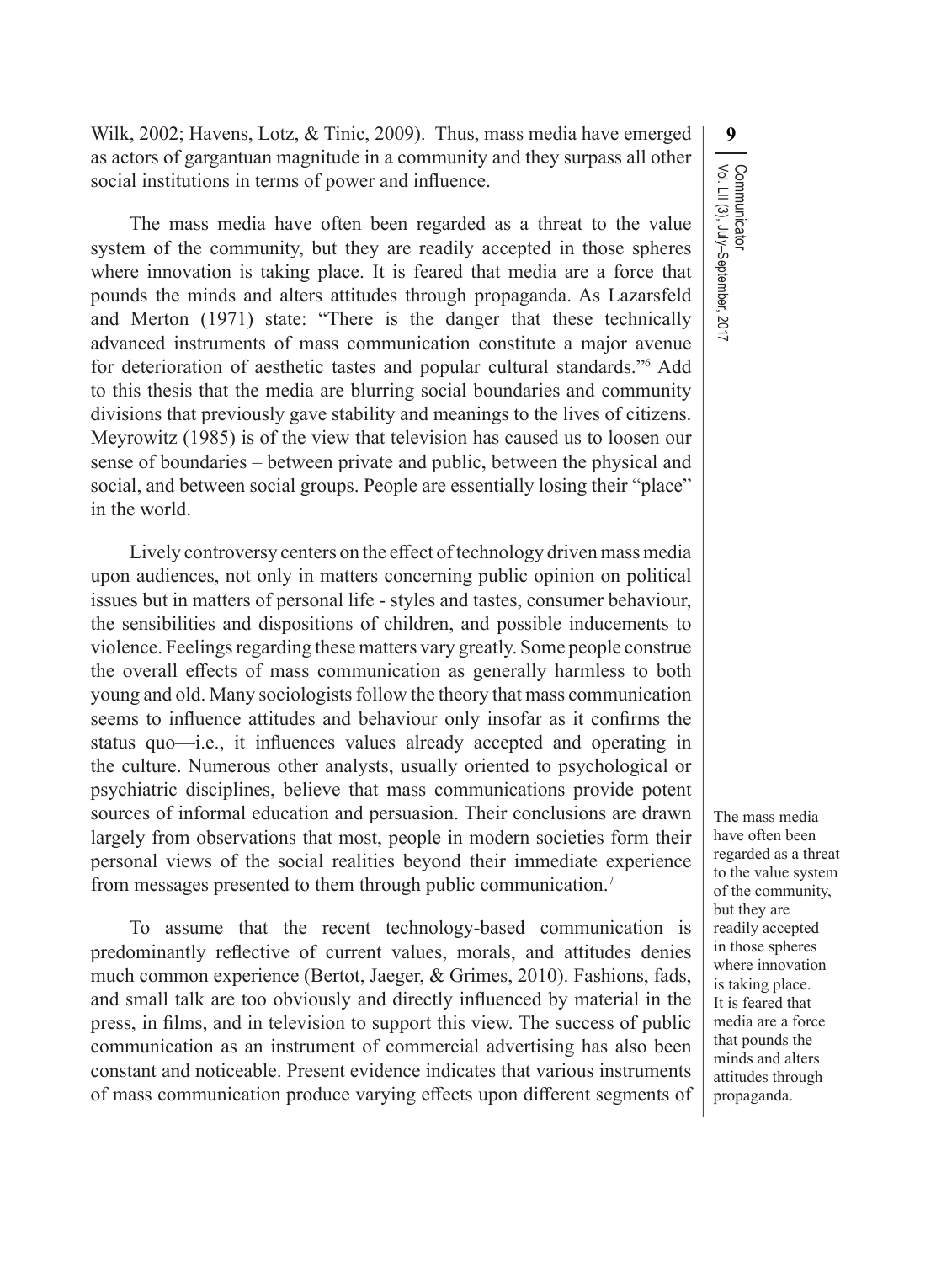the audience.These effectsseem too numerous and short-lived to be measured effectively with currently available instruments. Livingstone (2005) argued that television is changing, diversifying, becoming increasingly segmented, globalised, narrowcast and fan-based. The home contains multiple sets with multiple channels, converging with other information and communication technologies – with telephony, radio, computer and even print. The result is converging viewing with the help of internet and probably a greater impact on the audience.

Therefore, culture, which is the behaviour learnt and shared by the members of a community, is shaped and transmitted through mass media. Media are also a significant agent of socialisation through which people internalize the norms and values of the community.8 Modern technological advancements in radio, television, print media, film industry, computers and mobile phones have changed the dynamics of social interaction in a community. Media, thus, emerge as a necessary social institution that has an impact on all aspects of culture. But this impact can be both positive and negative. Media can operate as a constructive force that binds a community together by generating consensus on the values and it has the potential to undermine a community by fanning centrifugal sentiments and injecting divisive tendencies.

#### **Is community being undermined by mass media?**

Nation-states and communities in different parts of the world are grappling with the challenges of globalisation mainly being disseminated by the media technologies<sup>9</sup>. The identities are changing and communities are transforming due to the interconnectedness across borders mainly through media of communication (Sorensen, 2004). Easy access to the internet opens opportunities for everybody to reach global audience sans any complicatedness. The new communication technologies open the way for more companies to seek global audience directly at relatively low cost (Vivian, 2006). However, critics argue that the highest levels of world finance have become intertwined with the highest levels of mass media ownership, with the result of tighter control over the systems on which most of the public depends for its news and information. Resultantly, the media content is homogenised and the local culture of communities is undermined.

Some experts claim that the export of US and other Western popular culture is latter-day imperialism motivated by profit and without concerns for its effects on other communities<sup>10</sup>. The term cultural imperialism was at its most popular during 1970s and early 80s when concern about such

Modern technological advancements in radio, television, print media, film industry, computers and mobile phones have changed the dynamics of social interaction in a community. Media, thus, emerge as a necessary social institution that has an impact on all aspects of culture.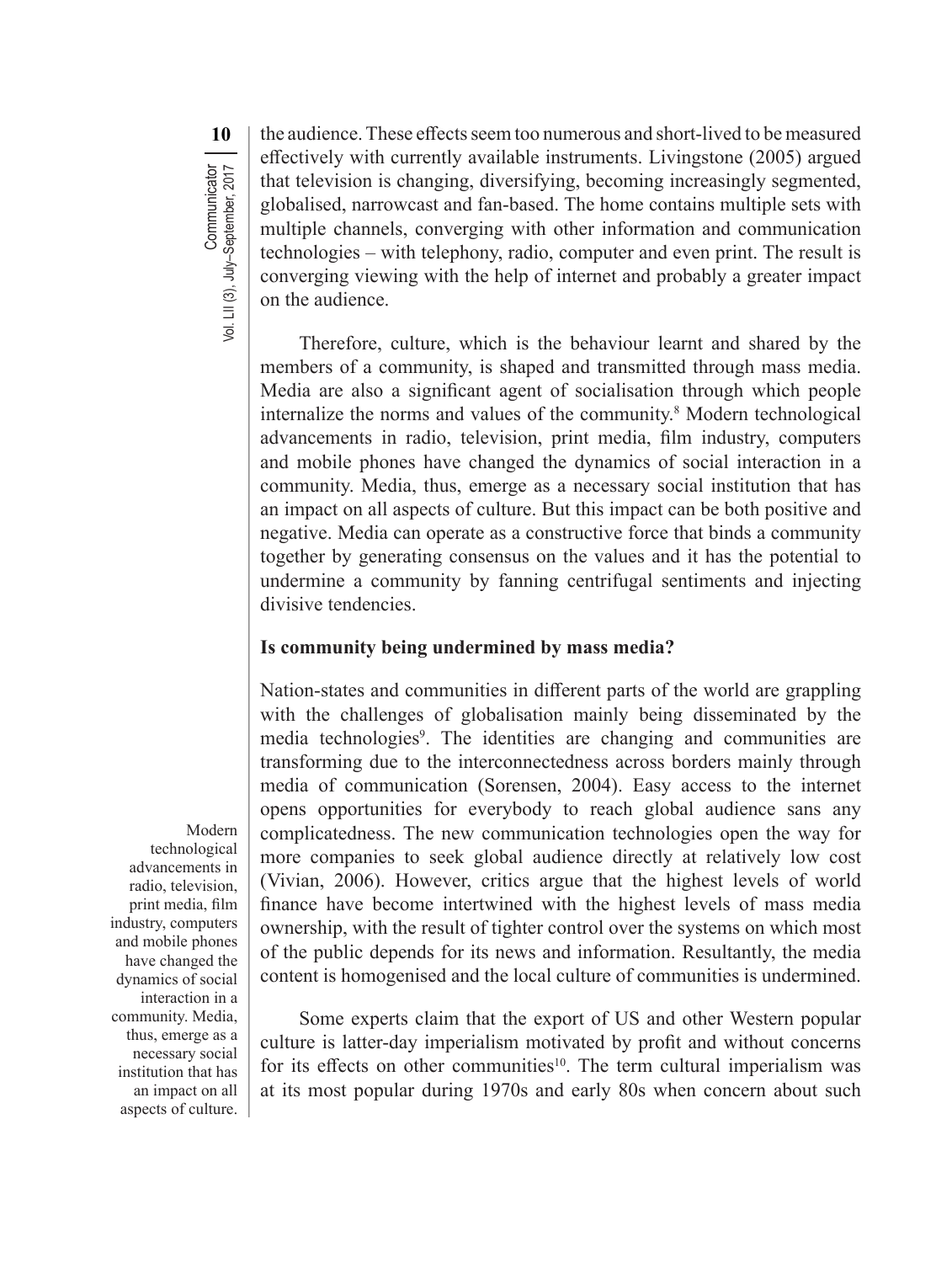developments found expression in a series of UNESCO reports, seminars **11** and declarations (Hesmondhalgh, 2002). Their view is that that the media are like the 19<sup>th</sup>-century European colonial powers exporting Western values, often uninvited to other communities. At stake, these critics say, is the cultural sovereignty of non-Western communities. According to them, the international communication media have their headquarters in the United States and in the former European colonial powers. This result in a one-way communication flow, from the powerful communities to the weak ones and the Western values are imposed in an "impossible-to-resist way" (Vivian, 2006). Schiller (1969) argued that the one-way communication flow is especially insidious because the Western productions, especially movies and television, are so slick that they easily outdraw locally produced programs. As a result, argues Schiller, the western-controlled international mass media preempt native culture of other communities, a situation he sees as robbery, just like the earlier colonial tapping of natural resources to enrich home countries.<sup>11</sup>

Indian community is a good example of cultural intrusion if not cultural imperialism. India had one television network until 1991 which broadcast indigenously produced programs before the arrival of media mogul Rupert Murdoch's satellite service from Hong Kong carrying a lot of Americanoriginated media content. Indian media critic Shailaja Bajpai offered the following comments while writing in Media Studies Journal:

- Many Indians were dressing like the Americans they saw on "Baywatch."
- While Indian boys once wanted to grow up to be great cricket players, they now wanted to shoot baskets like Yao Ming<sup>12</sup>.

SouthAfrica is also facingAmerican cultural onslaught in a more or less similar fashion. Vivian (2006) quoting Mokone-Matabane, an executive with the Independent Broadcasting Authority in South Africa, says, "Robbers were shouting 'freeze,' a word that had no roots in Afrikaans or the indigenous languages, when they stormed into a bank. The robbers had been watching too much US television".

Media imperialism is not always an international occurrence. When a single company or corporation controls all the media in a country, thistoo is a form of media imperialism and a threat to the culture of smaller communities. Nations such as Italy and Canada are often accused of possessing an imperial media structure, because one corporation or owner controls much of the media. Even within the United States itself, information flow is controlled Communicator<br>Vol. LII (3), July–September, 2017 Vol. LII (3), July–September, 2017 Communicator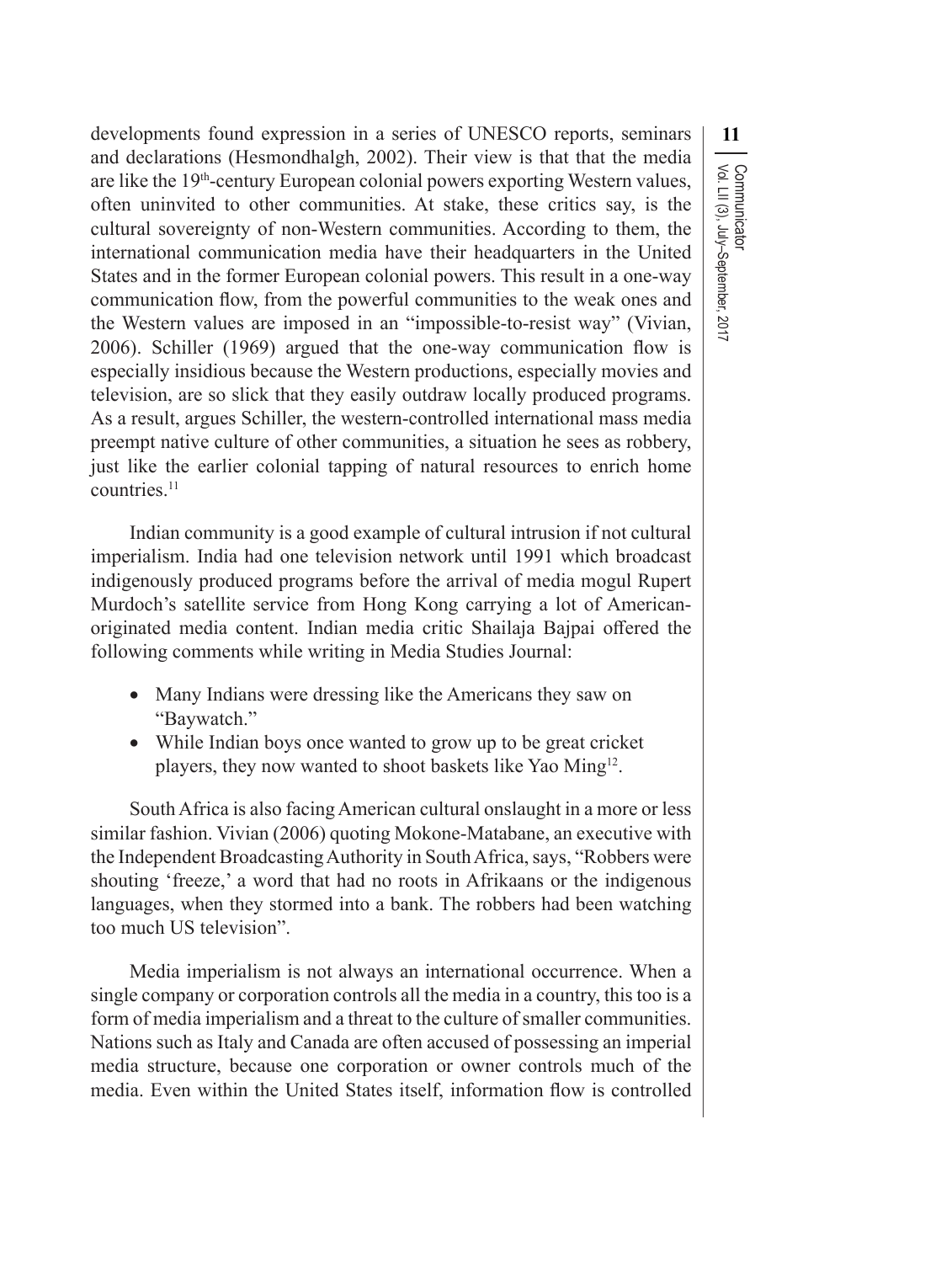**12** by a few major corporations while the smaller, weaker ones are dying out.<sup>13</sup> These media conglomerates have been a major force in manufacturing politics and social values. They have almost single-handedly as a group, in their film, internet, radio and television dominance, produced a vulgar culture that celebrates the most demeaning characteristics in the human psyche — greed, deceit, and cheating as a legitimate way to win (as in the various "reality" shows). In 1960, Dwight Macdonald made a virulent case that popular art as presented by mass media is kitsch. The mass media depend on finding large audiences for their economic base are the promoters of pop art and carriers of promotional campaigns that create popular followings. The result is that junk takes precedence over quality (Vivian, 2006).

There is no denying the fact that information flow is controlled by communities having control over information technology. This promotes a specific kind of mindset, thinking and culture in the targeted communities that runs contrary to the indigenous culture. Since the media moguls<sup>14</sup> have ample resources, their reach is wider and their coverage of events is faster and comprehensive. Their programs are also of a better quality as they use latest equipment, technique and technology compared to the programs prepared in local communities. All these factors make these alien mass media powerful enough to control and shape local cultures and introduce new values which undermine the mores, norms, folkways and social institutions of the weaker communities.

The force behind multinational technology-driven media organisation (mostly located in the US) has been the incessant pursuit for profit.15 Most worrisome, some critics say, is the bottom-line agenda of global corporate media: profoundly anti-democratic, dedicated to advancing the interests of the power elite and keeping the rabble entertained and docile (Altschull, 1984). Media moguls and the powers they serve want happy shoppers, not freethinking citizens, the argument goes. The ultimate casualty is the truth and culture of weak communities. Therefore, it can be concluded that media technologies have undermined communities. At global level, the powerful media conglomerates have familiarised a media content that is diametrically opposed to the culture of the peripheral societies having feeble, traditional and controlled media organisations. At national level, this process has operated by maintaining the monopoly of a single or few media organisations which has resulted in homogenised and standardised kind of media content at the expense of diverse cultures of small communities.

#### **Are new communities emerging?**

There are media scholars who argue that media proliferation and media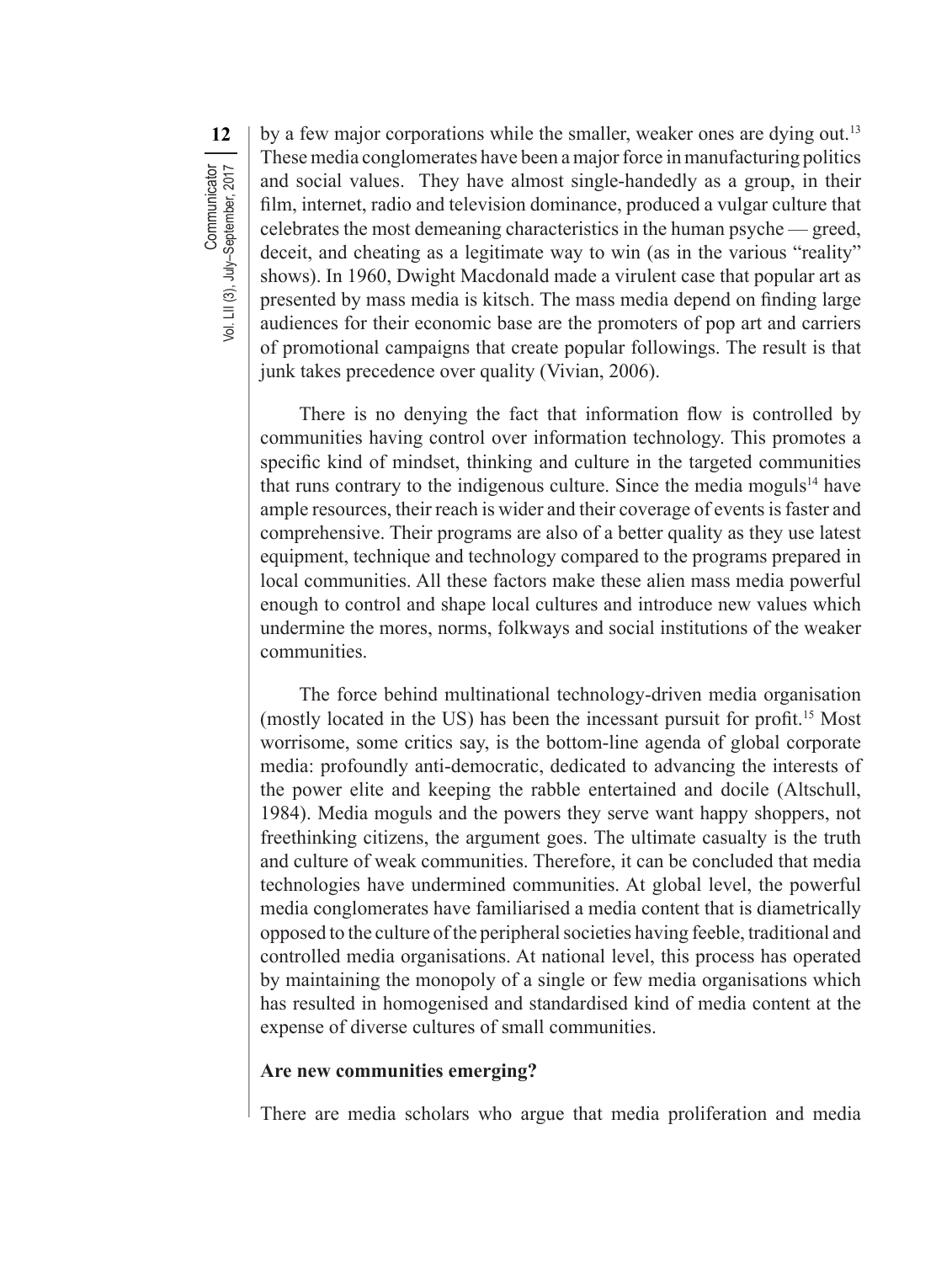technologies do not necessarily have negative cultural implications for **13** communities. Unlike Bagdikian, Heinzl and Stevenson at the University of North Carolina note that many global media companies have learnt to let their local operating companies adapt to local cultures.16 The global media companies tend to develop respect for the national characteristics and cultural traditions of the communities where they operate. Resultantly, the local culture is promoted and reinforced instead of being undermined. Vivian (2006) says that by and large, the agenda of media conglomerates is profits and they do not promote ideology. Media globalisation is an undeniable fact of the modern era and observers are divided about its consequences. Hjarvard (2003) has discussed Castells' theory of network society which, according to him, offers the most articulated argument and empirical evidence relating the emergence of a new kind of community to date. Castells (1996) speaks of the emergence of a new economy, characterised by two distinct but related conditions, viz., informationalism and globalisation.

Similarly, the cultural imperialism thesis is not equally popular among media scholars. In some way, cultural imperialism is in the eyes of the beholder. Latin American countries complain about American cultural product's hegemony but do not object when Mexico like Brazil and Argentina exports soap operas to the rest of Latin America. Larry Lorenz (as cited in Vivian, 2006) who hasstudied this phenomenon explains: "What is occurring is simply internationalism brought on by the ever more sophisticated media of mass communication". The cultural imperialism theory is also simplistic in applying the now discredited hypodermic needle model of mass communication. In the presence of modern educated and active audience, media messages do not have immediate direct effects on culture.

The dominance of the Europe and America over news flow to the third world is also exaggerated. A recent study concludes that 60 to 75 per cent of the foreign news in the third world is about other neighbouring third world countries making the coverage that reaches third world audience extremely parochial (Hodkinson, 2016; Vivian, 2006). In fact, concern about Western cultural imperialism is slowly changing due to the following factors:

- The number of international media players located in regions other than Europe and America is on the rise.
- • American media companies abroad are creating local content in line with the cultural ethos of the communities where these operate.

To compete,American media companies are investing in other countries to develop local programs.<sup>17</sup> Shailaja Bajpai, editor of an Indian television

Communicator<br>Vol. LII (3), July–September, 2017 Vol. LII (3), July–September, 2017 Communicator

The global media companies tend to develop respect for the national characteristics and cultural traditions of the communities where they operate. Resultantly, the local culture is promoted and reinforced instead of being undermined.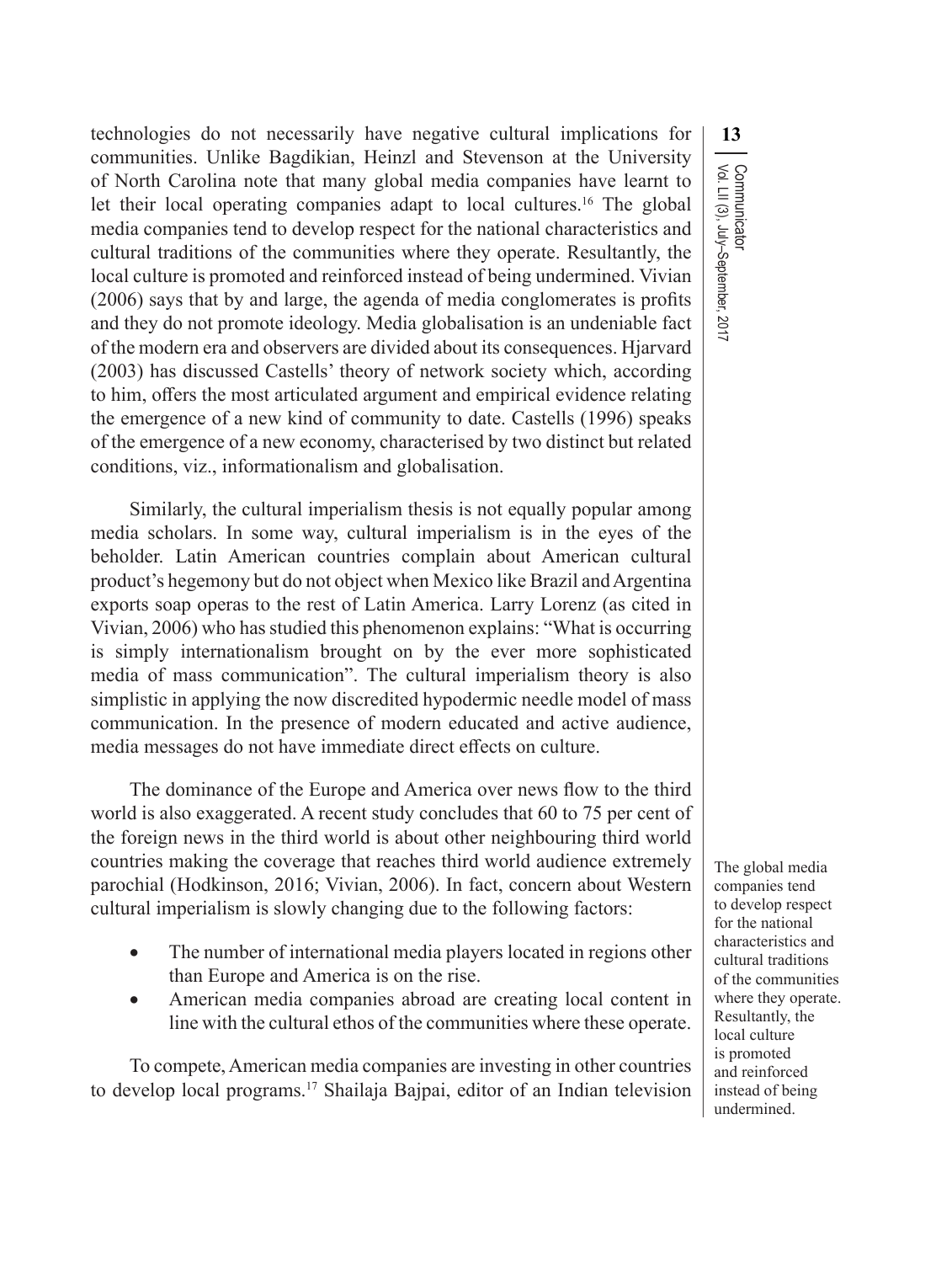**14** magazine, criticizes this practice by arguing that Indian TV producers clone American programs which are produced in India but the concept is hardly Indian.

Thus, communities are interacting with each other with the help of media technologies and the major cultural implication is a tendency towards hybridisation which means that pluralistic communities are emerging (Havens, Lotz, & Tinic, 2009). Global connectivity has complicated the construction of identity and local cultures are transforming rapidly. Castells (2001) comments that local communities are constructed through collective action and preserved through collective memory. According to him, in most cases, these identities are defensive reactions against the imposition of global disorder and uncontrollable fast changes in the society. Castells says that globalisation is facing grave challenges as new resistance identities and communities are emerging. Thus, communities are passing through a process of transformation in a world which is interdependent and interconnected where communities cannot remain isolated from one another. In this new culture of high-tech media, old values are being questioned and new identities are being formed giving rise to the formation of new communities transcending territorial boundaries.

#### **Conclusion**

It can be concluded that cultural implications of the impact of media technology on communities are numerous. Cultural boundaries of communities are not etched in stone but have slippery divisions dependent on the self-adopted labels of groups. It is often said that television and internet has changed the world. In the same way, people often speak of a new world, a new community and a new phase of history being created by the latest media technologies. While philosophical argument about the conscious and unconscious impact of media technologies on our psyche and culture persists unabated, an altogether different debate continues over the application of media technologies in ethnographic research (Berger, 2015). Media technologies have been understood as scientific modes of cultural documentation by anthropologists believing in positivistic approach.

Scholars like McLuhan (1964) have argued that the print media had alienated human beings from their natural state. In pre-mass media times, people acquired awareness about their environment from fellow human beings. The printing press eroded tribal tradition by introducing insular act of reading. To some extent, television brought back tribalisation by engaging the senses contrary to print media that engaged the mind. But television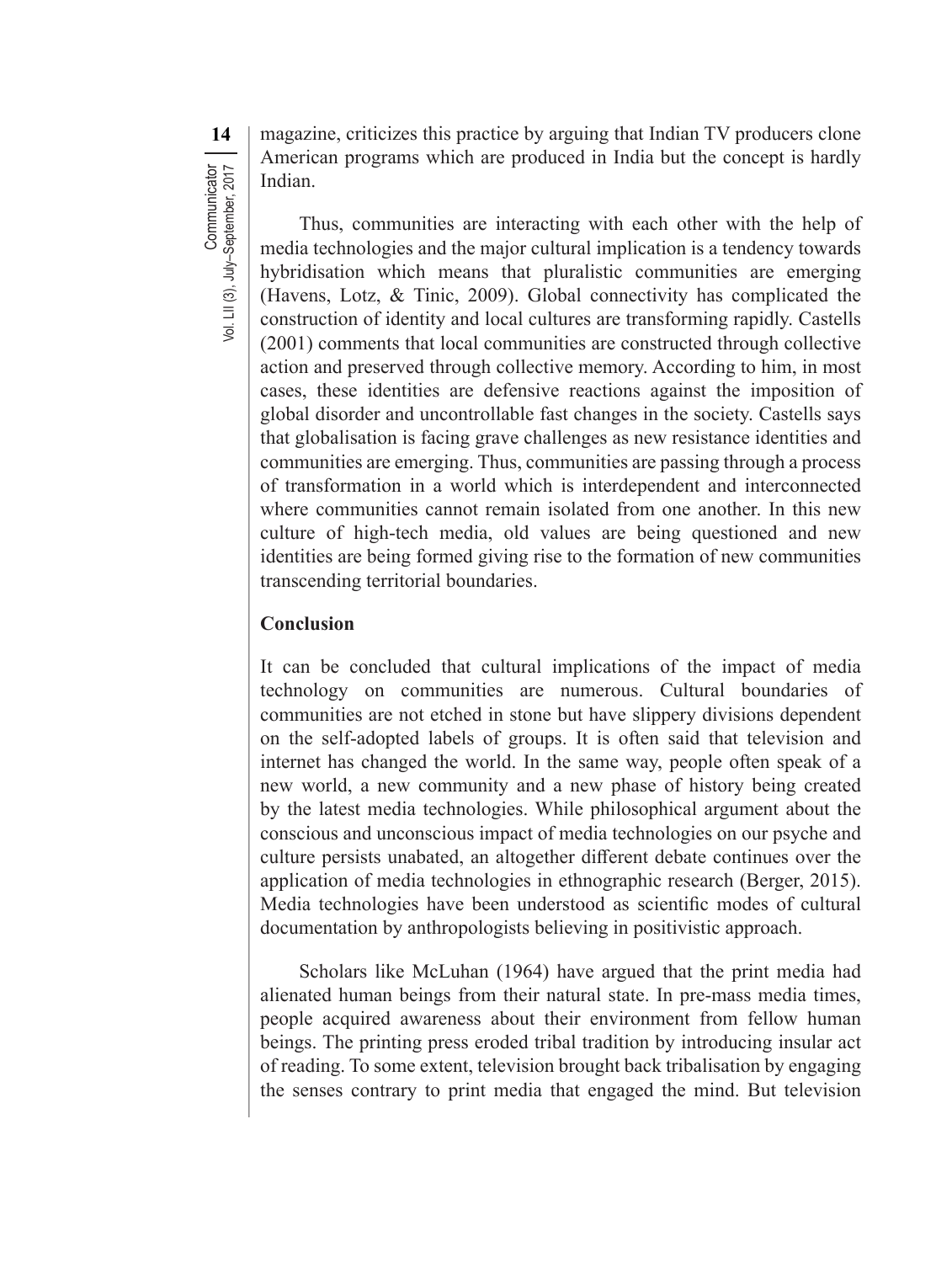has also changed due to the forces of modern technology. Star TV, BSkyB **15** and Direct TV satellites beam signals directly to consumers now bypassing traditional television broadcast. These new technologies open the way for more companies to seek global audience directly at relatively low cast. Because of technological growth some scholars (Altschull, 1995; Bertot, Jaeger, & Grimes, 2010; Chomsky, 1989; Bagdikian, 2004; McChesney, 2008) see a cultural imperialism in place where communities are being undermined and local cultures pillaged. While other scholars (Scholte, 1995; Vivian 2006)18 see transnational cultural flow in more benign terms and argue that communities are transforming and new supra territorial communities are emerging in which cultural hybridisation/synchronisation is taking place. Indeed, television, radio and the press are in most places, still (and despite globalising tendencies) in many respects national media, based on nationally generated content and, where such material is available, majority audiences often prefer it to imported products.

Without an iota of doubt, it can be said that mass media using latest technologies has affected the cultural values of communities. Old values are being supplanted by new ones and a new hybridised culture is strengthening its position in the communities. Internet has emerged as a convergence technology and new virtual communities transcending territorial boundaries are interacting with each other and posing new challengesto the nation-states, which according to liberal scholars, is in retreat. Thus, old communities are undermined and being replaced by new communities heavily dependent on media technology for their existence. Governments in various parts of the world are striving to keep the national community intact by using mass media. But in a world where technology knows no boundaries and democratic principles are increasingly becoming popular, controlling new media is an uphill task. The result of the media power is an incessant change in local cultures. Therefore, it can be concluded that the role of media technology is central in the emergence of new communities sharing some common values transmitted through mass media. The communities are undermined and strengthened simultaneously by mass media.

#### **Notes**

- 1 Mustapha Masmoudi, a member of the MacBride Commission from Tunisia, terms this phenomenon as "cultural pillage."
- 2 MacBride Commission report (1980) describes inequalities in terms of communication opportunities within societies.
- 3 For exploration of the history of the magic bullet theory, see J. Michael Sproule's (1989) article in Critical Studies in Mass Communication, Vol. 6, pp 225-246

Communicator<br>Vol. LII (3), July–September, 2017 Vol. LII (3), July–September, 2017 Communicator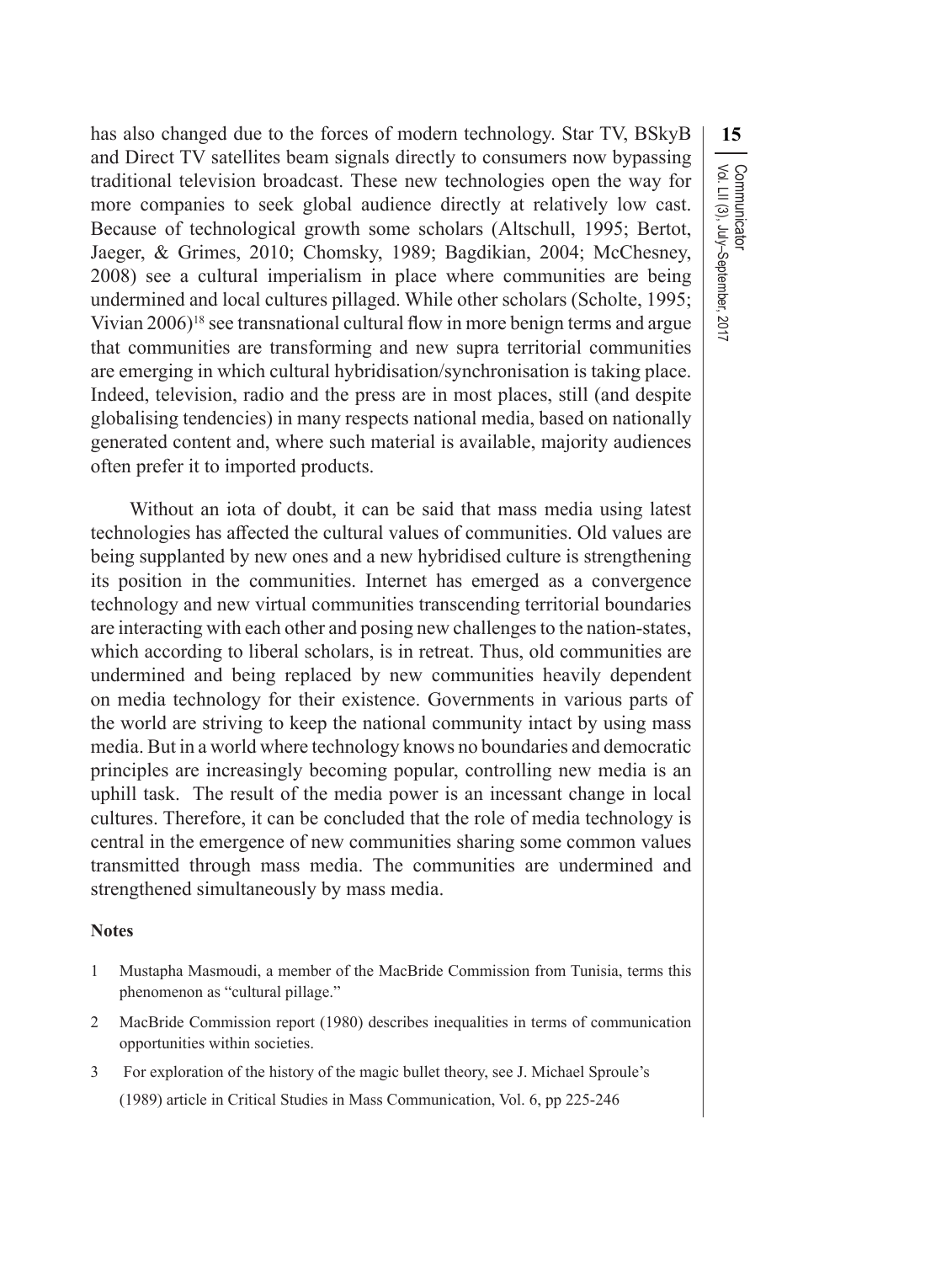- **16** | 4 Graeme Patterson (1990) has thrown light on the concept of interpretation of history by Harold Innis and Marshal McLuhan in his work History and Communications.
	- 5 See McLuhan's Understanding Media (1964), pp 7-24.

**Communicator** 

Vol. LII (3), July–September, 2017

Communicator<br>Vol. LII (3), July-September, 2017

- 6 See Lazarsfeld and Merton (1971) in The Process and Effects of Mass Communication edited by Schramm and Roberts for more details on this issue, p.557.
- 7 Jack Shaheen (1985), for example, is of the view that the greater the distance we are from any group, the greater the reliance upon preconceived images about that group.
- 8 Horton and Hunt (1984) have discussed how media facilitate the process of socialisation.
- 9 Manuel Castells (2001) has thrown light on the identity crises being caused by the forces of globalisation and media technology in the Power of Identity, pp 6-65
- Critical theorists have coined various phrases about notions of "cultural imperialism." An examination of the international communication literature will reveal several different terms such as "media imperialism" (Boyd-Barrett, 1977); "structural imperialism" (Galtung, 1979); "cultural dependency and domination" (Link, 1984; Mohammadi, 1995); "cultural synchronisation" (Hamelink, 1983); "electronic colonialism" (McPhail, 1987); "communication imperialism" (Sui-Nam Lee, 1988); "ideological imperialism", and "economic imperialism"(Mattleart, 1994) - all relating to the same basic notion of cultural imperialism.
- 11 See www.scils.rutgers.edu/~favretto/schiller.html for more details about Herbert Schiller including magazine interviews where he explains his ideas.
- 12 See www.onthemedia.org/transcripts/transcripts\_090503\_india.html for a detailed debate by Shailaja Bajpai
- 13 See the works of McChesney, Schiller, Bagdikian, and Altschull for more details.
- 14 According to http://en.wikipedia.org/wiki/Media\_mogul, media proprietors are commonly called media moguls, tycoons, barons, or bosses. Some of the most prominent media proprietors of recent decades have been Rupert Murdoch, Robert Maxwell, Conrad Black, Silvio Berlusconi, Axel Springer and Ted Turner.
- 15 According to Shailaja Bajpai almost 60% of film and 25% of music world wide are possessed by U.S. Moreover, Hollywood films are a representative global money maker. Hollywood films command more than 80% of western cinema.
- 16 Vivian quoting Heinzl and Stevenson says that it is impossible to detect even hints of German culture from the product lineup of German multinational corporation Bertelsmann's companies abroad.
- 17 MTV and ESPN have built advanced production studios in Singapore and Viacom has relaunched its MTV service to Asia with local hosts.
- 18 George Steiner has noted that European and American Culture have been enriched, not corrupted, by the continuing presence of Greek mythology over 2000 years (Steiner quoted by Vivian, 2006).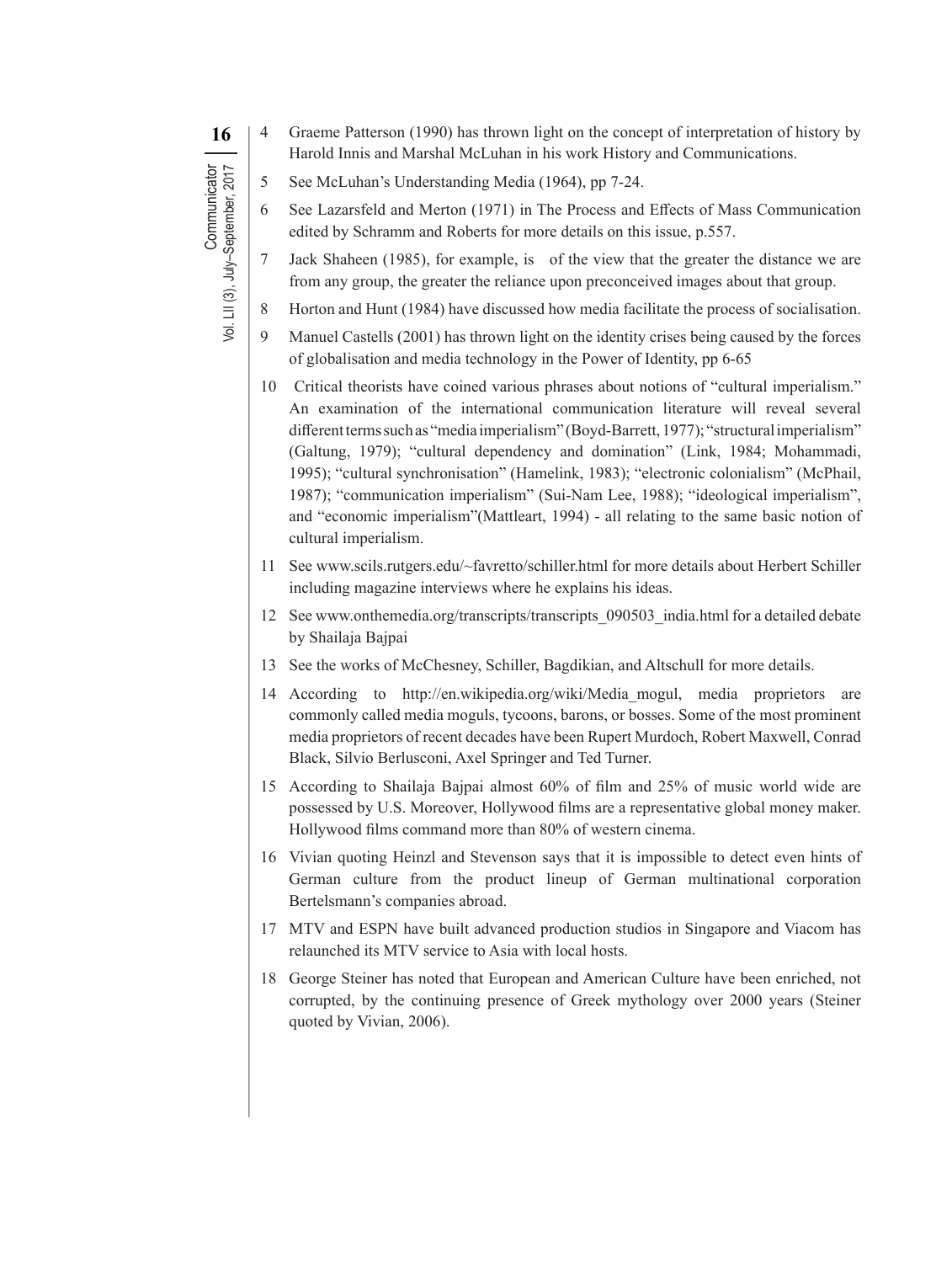# Communicator<br>Vol. LII (3), July–September, 2017 Vol. LII (3), July–September, 2017 Communicator

#### **References 17**

Altschull, J. H. (1984). *Agents of power: the role of the news media in human affairs.* New York: Longman.

Anderson, B. (1991). Imagined Communities: Reflections on the Origin and Spread of Nationalism, rev. edn, London: Verso.

Askew, K. & Wilk, R. (2002). *The Anthropology of Media: A Reader.* Massachusetts, USA: Blackwell Publishers Ltd.

Berger, A. A. (2015). *Media and communication research methods: An introduction to qualitative and quantitative approaches*. London: Sage Publications.

Bertot, J. C., Jaeger, P. T., & Grimes, J. M. (2010). Using ICTs to create a culture of transparency: E-government and social media as openness and anti-corruption tools for societies. *Government information quarterly*, *27*(3), 264-271.

Carey, J. (1975). A cultural approach to communication, *Communication,* 2:1-22.

Castells, M. (1998). *The Power of Identity,* Oxford: Basil Blackwell.

Chomsky, N. (1989). *Necessary illusions: Thought control in democratic societies.*  Toronto, Canada: CBS Enterprises.

DeFleur, M. L. (1964). 'Occupational Roles as Portrayed on Television'. *Public Opinion Quarterly, 28*, 57-74.

Delanty, G. (2003). *Community.* London: Routledge.

Ellis, D. (1999). *Crafting Society: Ethnicity, Class and Communication Theory.* Mahwah, NJ: Erlbaum.

Gerbner, G. (1967). 'Mass Media and Human Communication Theory', in F. E. X. Dance (ed.), *Human Communication Theory.* New York: Holt Rinehart. Reprinted in McQuail, 1972: 35-58

Giddens, A. (1991). *Modernity and self-identity. Self and Society in the Late Modern Age*, Stanford, CA: Stanford University Press.

Gitlin, T. (1980). *The whole world is watching:* Mass media in the making and unmaking of the New left. Berkley, Los Angeles and London: University of California Press.

Golding, P. & P. Elliot. (1979). *Making the News.* London: Longman.

Hamelink, C. (1994). *The Politics of World Communication: A Human Rights*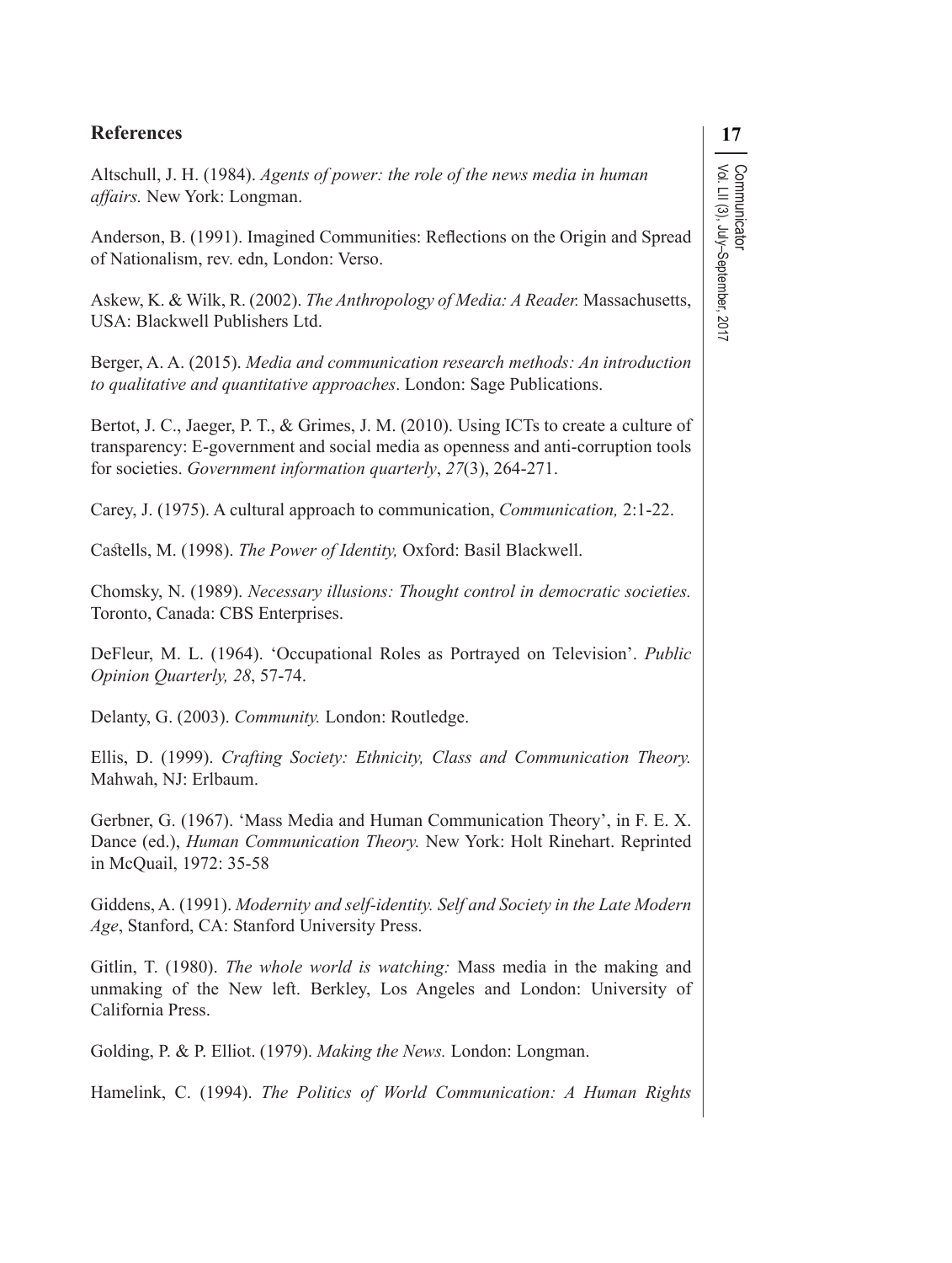**Communicator** 

Vol. LII (3), July–September, 2017

Communicator<br>Vol. LII (3), July-September, 2017

Havens, T., Lotz, A. D., & Tinic, S. (2009). Critical media industry studies: A research approach. *Communication, Culture & Critique*, *2*(2), 234-253.

Herman, E. S. & Chomsky, N. (2008). *Manufacturing Consent.* Pantheon Books: New York.

Hesmondhalgh, D. (2002). *The Cultural Industries.* London: Sage.

Hjarvard, S. (2003). *Media in a Globalised Society.* Copenhagen: Museum Tusculanum Press.

Hodkinson, P. (2016). *Media, culture and society: An introduction*. London: Sage.

Horton, P.B. & Hunt, C.L. (1984). *Sociology*. Tokyo: McGraw-Hill.

Howard, P. N., & Hussain, M. M. (2011). The role of digital media. *Journal of democracy*, *22*(3), 35-48.

Innis, H. A. (1972). *Empire and Communications.* Toronto: University of Toronto Press.

MacBride, S. et al. (1980) *Many Voices, One World. Report of the International Commission for the study of Communication Problems.* Paris: UNESCO. London: Kogan Page.

McLuhan, M. (1964). *Understanding Media.* New York: McGraw-Hill.

Meyrowitz, J. (1985). *No Sense of Place: The Impact of Electronic Media on Social Behaviour.* New York: Oxford University Press.

Littlejohn, S. W. (2002). *Theories of Human Communication.* Belmont, CA: Thomson/Wadsworth Learning.

Livingstone, S. (2005). "Media Audiences: Interpreters and Users". In Gillespie (ed.). *Media Audiences.* Maidenhead: Open University Press.

McChesney, R. W. (2008). *The political economy of media: Enduring issues, emerging dilemmas*. NYU Press.

MacDonald, D. (1994). *Cultural Theory and Popular Culture.* New York: Harvester Wheatsheaf.

McQuail, D. (2005). *Mass communication theory: An Introduction.* New Delhi: Sage.

Morley, D. (2000). *Home Territories: Media, Mobility and Identity.* London: Sage.

**<sup>18</sup>** *Perspective.* London: Sage.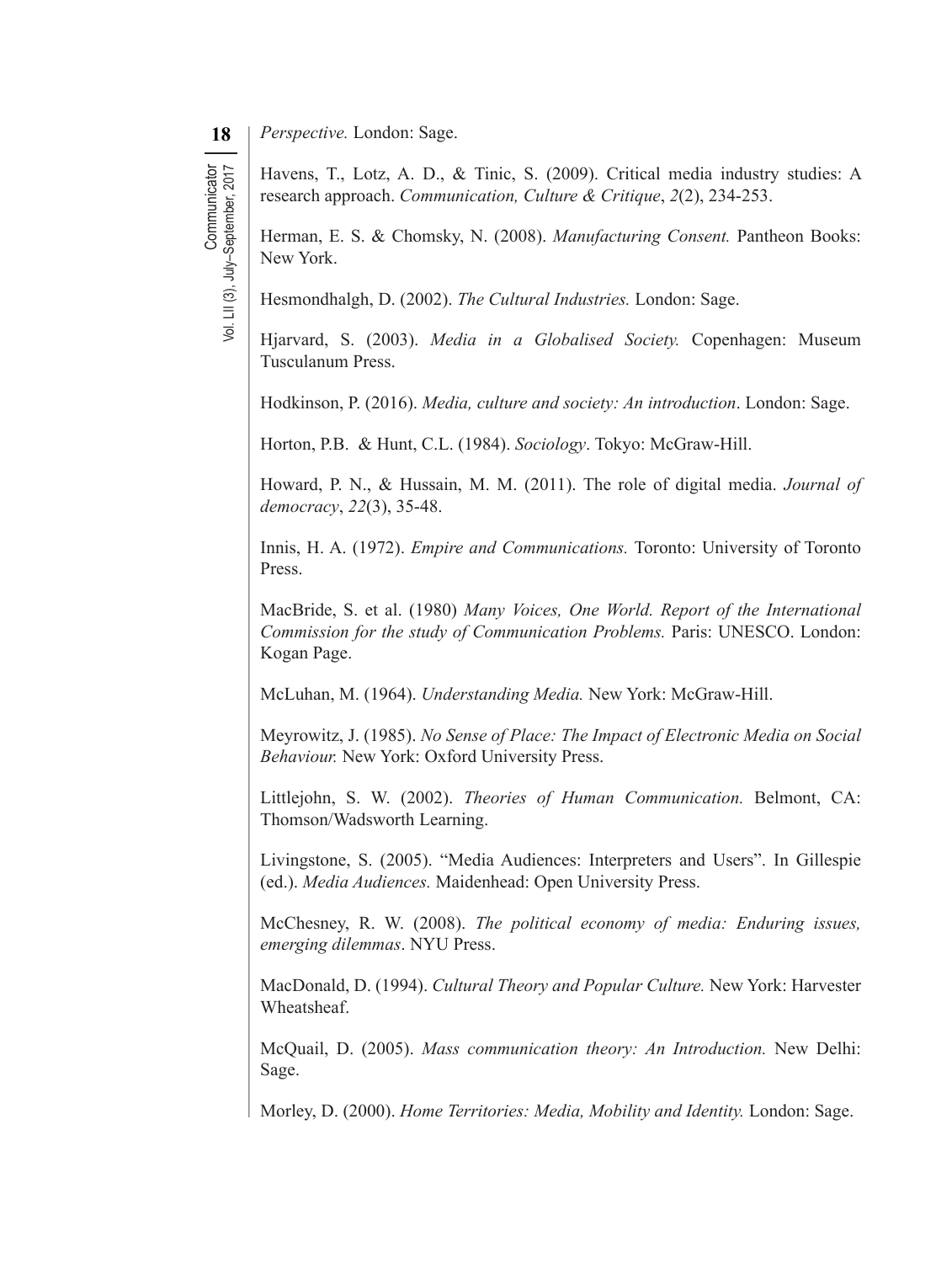Perse, E. M., & Lambe, J. (2016). *Media effects and society*. New York: Routledge.

Rogers, E. (1962). *The Diffusion of Innovations.* Glencoe: Free Press.

Schiller, H. (1969). *Mass Communication and American Empire.* New York: Augustus M. Kelley.

Scholte, J. A. (2000). *Globalisation: A Critical introduction*. London: Macmillan.

Skovmand, M., & Schrøder, K. C. (Eds.). (2016). *Media cultures: Reappraising transnational media*. Routledge.

Sorensen, G. (2004). *Transformation of State: Beyond the Myth of Retreat*. New York: Palgrave Macmillan.

Tuchman, G. (1978). *Making News: A Study in the Construction of Reality.* New York: Free Press.

Vivian, J. (2006). *The Media of Mass Communication*. Pearson Inc: Boston.

Zelizer, B. & Stuart, A. (2011). *Journalism after September 11,* London: Routledge.

Zolkepli, I. A., & Kamarulzaman, Y. (2015). Social media adoption: The role of media needs and innovation characteristics. *Computers in Human Behavior*, *43*, 189-209.

# **19** Communicator<br>Vol. LII (3), July–September, 2017 Vol. LII (3), July–September, 2017 Communicator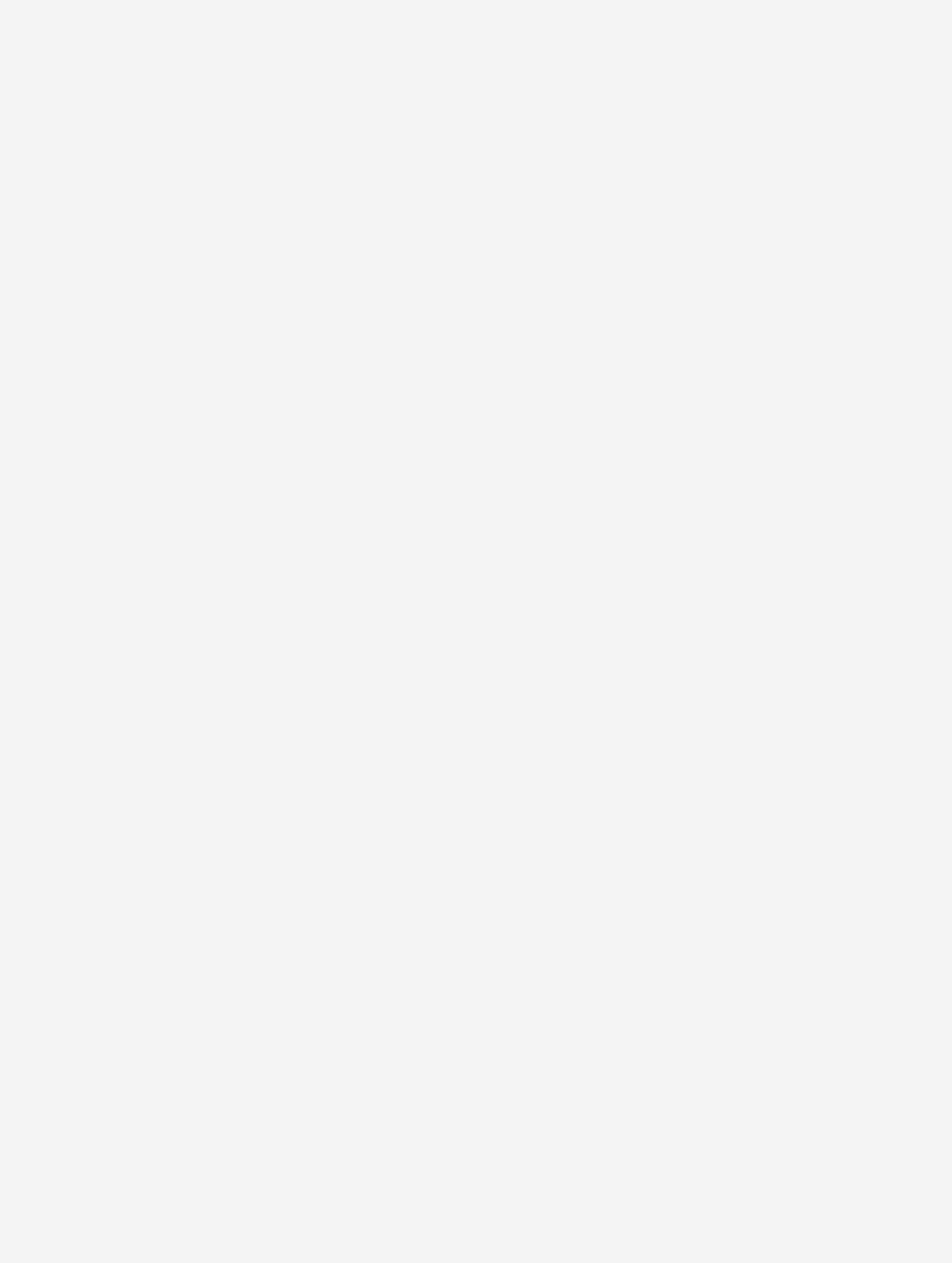Communicator<br>Vol. LII (3), July–September, 2017 Vol. LII (3), July–September, 2017 Communicator $21$ 

## **BRICS:** INTERNATIONAL **COMMUNICATIONS ANDA NEW EMERGING** ORDER

 $\blacktriangleright$ 

SUNETRA SEN NARAYAN<sup>1</sup>

1 Associate Professor, Indian Institute of Mass Communication, Aruna Asaf Ali Marg, New Delhi, India. E-mail: sunetran@gmail.com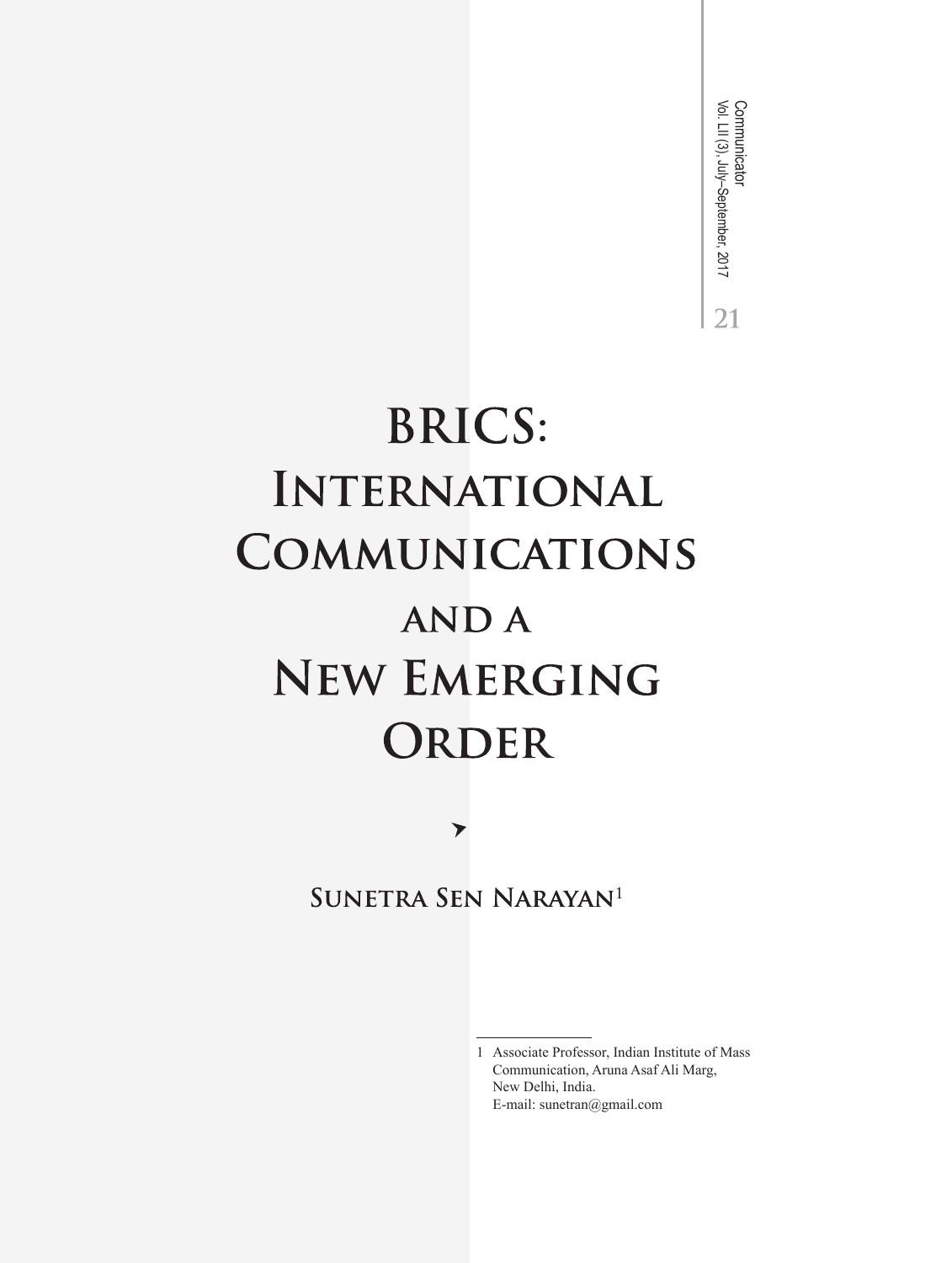#### **Abstract**

The New World Information and Communication Order (NWICO) arose at a time when the Cold War and bi-polarity defined International Relations. The collapse of the Soviet Union has lead to fresh theorising about relations and communications in a Post Cold War scenario. While the original impetus for the NWICO lay in economics, it was quickly extended to communication structures and systems. The Cold War period was also characterised by an emphasis on hard power. The post cold war period has seen the growing importance of 'soft power' and information. The past two decades have also been characterised by globalisation, with communications being both a cause and consequence of globalisation. Against this backdrop, what is the role of information vis-a vis the emerging BRICS order? While pondering this central question, countries such as India, China and Brazil are not only large consumers of media content, but they are also large producers of it, including entertainment programming. However, at present there are insignificant communications flows between BRICS countries. This study explores these issues.

> **Keywords** BRICS, International communication, Globalisation, NWICO, Soft power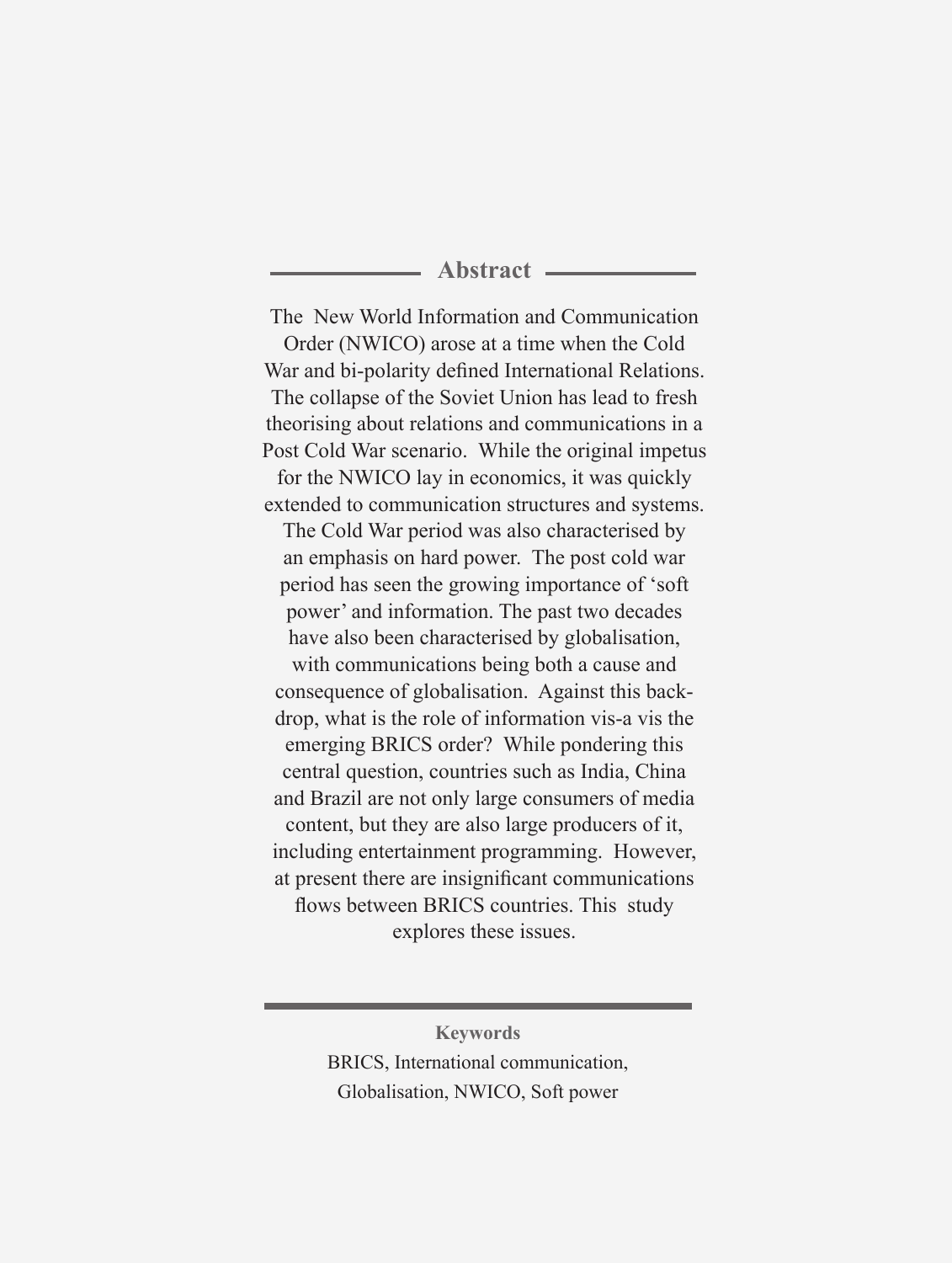**1.23** The Non Aligned Movement (NAM) along with the New World<br>
Information and Communication Order (NWICO) represented the<br>
heady idealism of the 1970s, when freedom from the colonial yoke<br>
ppermost in the minds of the S Information and Communication Order (NWICO) represented the heady idealism of the 1970s, when freedom from the colonial yoke was uppermost in the minds of the South. Freedom, dependence, justice, development and equality were all issues to be fervently debated.

Vol. LII (3), July–September, 2017

Communicator

BRICS, an acronym standing for Brazil, Russia, India, China and South Africa is an interesting experiment in challenging the uni-polar order that seemed to define the world after the collapse of the Soviet Union. The BRICS member countries are large, having a significant impact on regional affairs. All 5 are members of the G20<sup>1</sup> group. While BRICS differs from the formal collaborations of the NAM, it is being touted as the new challenge to a uni-polar world. This bloc got together in 2009 as a formal entity, although talks for collaboration with an earlier bloc, BRIC minus South Africa were taking place from 2006. BRICS countries had about 40 percent of the world population (Delhi Declaration, 2012). BRICS seems to be driven by a fresh pragmatism to influence the West dominated global financial order. While the primary compulsions that lead to the formation of BRICS appear to be economic; desires evinced by large developing countries to have a greater say in global financial issues. The BRICS nations have met at formal annual summits since 2009. The  $9<sup>th</sup>$ BRICS was held at Xiamen in China from 3-5<sup>th</sup> September, 2017.

At the current juncture, the world seems to be experiencing a deglobalisation moment as evinced by the latest protestations of Donald Trump in America and 'Brexit'in the United Kingdom. Against this backdrop it is interesting to see the coming together of the BRICS nations via economic, trade and other cultural ties. The formation of the BRICS development bank is an important initiative which may work as a counterpoint to the World Bank and International Monetary Fund.

This study explores the communications aspects of BRICS, and the implications of this for international communications. First, aspects relating to the field of international communications are explored. Secondly, the emerging order of politics, relations and communications in a Post Cold War period is touched upon. This is followed by an exploration of communications in the age of globalisation. Lastly BRICS is explored from the point of view of communications.

#### **International communications**

The phenomena of international communication emerged in the 20<sup>th</sup> century (Mowlana, 1996). More specifically the period after World War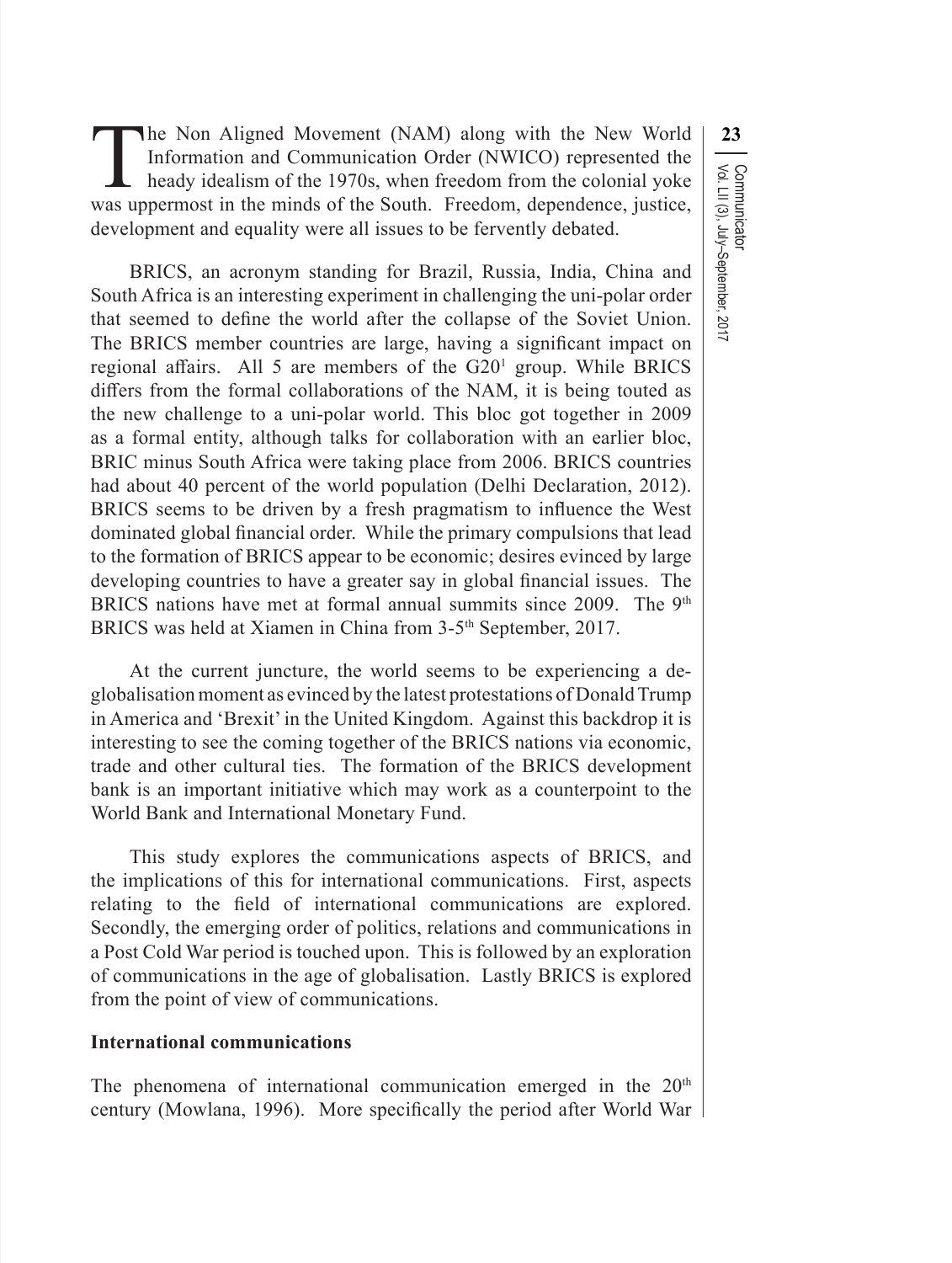**24** II saw fresh interest in international communication flows. In the words of Dennis (1997):

> Much of international communication, media studies and related subfields grew up in the Cold War period and were influenced strongly by its bifurcated sense of certainty. The impact, imprint and organising force of the Cold War on conceptions of the world cannot be understated. It simply was the road map, the rules of the road for almost everyone's worldview. The East-West divide, once thought of as a largely European affair, spread almost everywhere as the superpowers looked on other nations as friend, foe or non-aligned.

To reiterate, it appears that the field of international communication was based on the foundation of the Cold War, with its division into ally, enemy or non-aligned.

The field of international communication was heavily influenced by the field of international relations. During the Cold War, international relations were conceptualised around the principle of realism. Realism theorised that the nation-state was the unit of analysis and nation-states acted in a condition of international anarchy, implying the lack of a central authority (Waltz, 1979). The field of international relations was structured around the principles of realism, bi-polarity and containment. The nascent field of international communications was in turn defined by the salient principles of international relations. Another way of conceptualising the link between international relations and communications is to recognise that the paradigm of international relations is centered on the nation-state, so the flows of international communications may have also been closely tied to the State, during the period of the Cold War (Narayan, 2006).

The field of international communication was heavily influenced by the field of international relations. During the Cold War, international relations were conceptualised around the principle of realism.

One issue that gained salience in international communications in the 1970s was the controversial New World Information and Communication Order or NWICO. The NWICO debate was centered on post-colonial imbalances in communications. The developing countries wanted to assert themselves regarding a New International Economic Order or NIEO, wherein they argued for more equal economic relations between the developed and the developing countries. These demands for equality in economic relations widened to include a more fair communications and media structure for the developing countries vis-à-vis the developed world. These demands were expressed by the developing countries in fora such as the Non Aligned Movement and UNESCO (Masmoudi, 1979).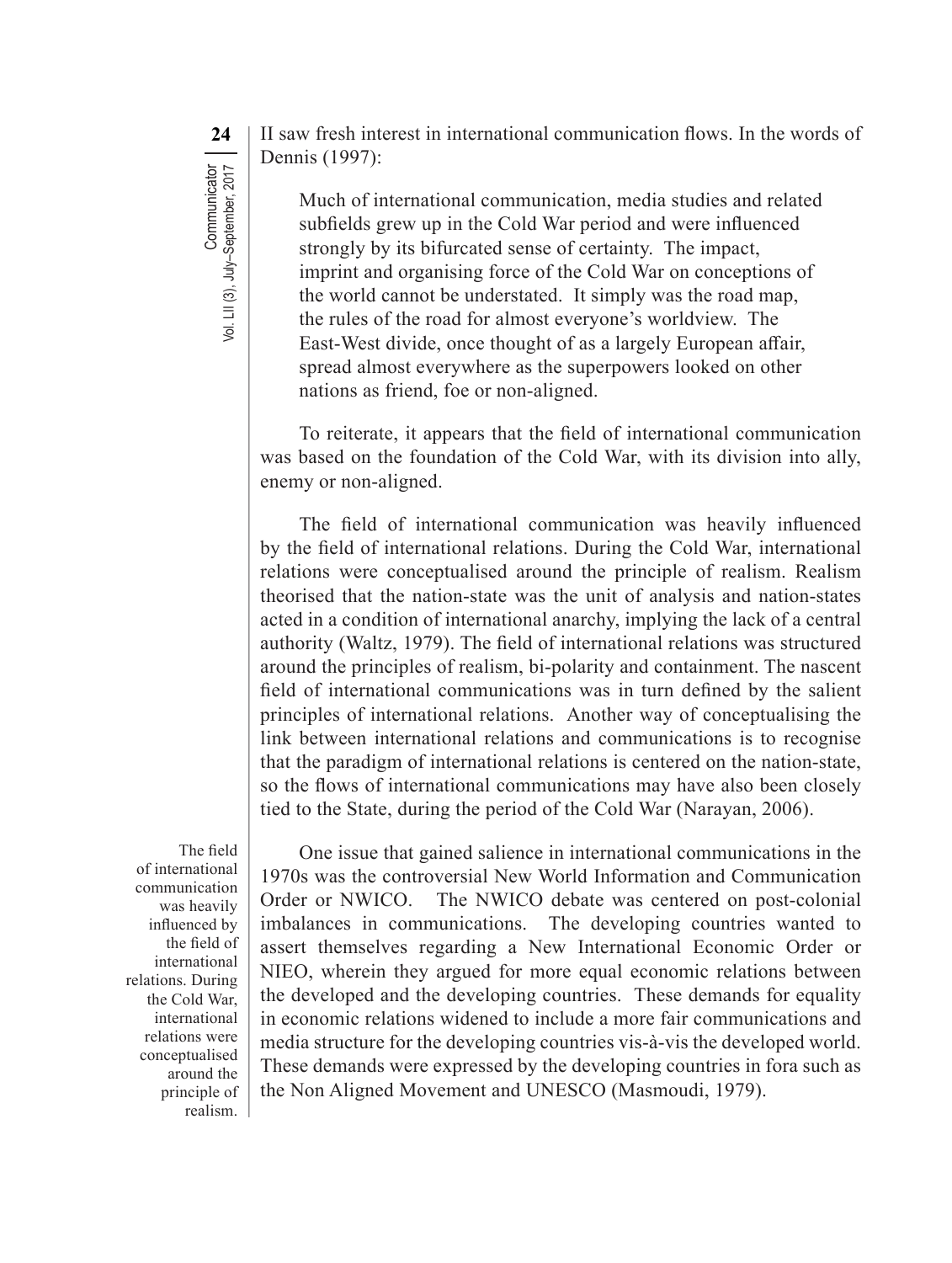Communicator<br>Vol. LII (3), July–September, 2017 Vol. LII (3), July–September, 2017 Communicator

The Mc Bride Commission Report identified the imbalances in **25** communications between the developed and developing countries to be both quantitative as well as qualitative. In fact the crucial communications technology of satellites became the bone of contention between the developed and the developing world. The developing countries voiced the demand for a more 'balanced' flow of information via the NWICO (Masmoudi, 1979).

The rapid growth of new communications technologies such as the Internet, television, satellites, computers, ISDN and fax, and the convergence of computers and telecommunications in the post World War II period have helped to expand the field of study of international communications (Mowlana, 1996). This exponential expansion of communications technologies from the 1970s onward may help in establishing a theory of international communications which is more communications centric as opposed to international relations or politics centric.

During the 1980's, the perception changed and telecommunications came to be viewed as a strategic factor in development. Many factors lie behind this shift in perception. Some of the factors are the globalisation of economic activity, technological change, and the growing importance of information in all aspects of life. The reasons for this change are multidimensional, spanning economics, politics and technology. Reaganomics became fashionable; the free market implied that deregulation, privatisation and liberalisation were advocated. In terms ofthe telecommunication sector, this meant that the state owned Post, Telephone and Telegraph (PTT) entity was restructured allowing for the entry of competition and private players. In most countries this resulted in expansion of telecommunication services as the state owned monopoly provider faced competition (Narayan, 2011, 2014).

The continuing Cold War ensured that communications networks and information were important in the political dimension. In fact, there was a perceived need forsurveillance and propaganda during this period (Gorman & McLean, 2003, p. 104-105). The dominant powers, the US and the USSR put in substantial funding into their respective space programmes. This led to the launch of many communications and surveillance satellites during the period of the Cold War.

Changes in technology also helped the proliferation of telecommunications. The growth of new media such as the Internet and mobile telephony has revolutionised the way the world communicates. New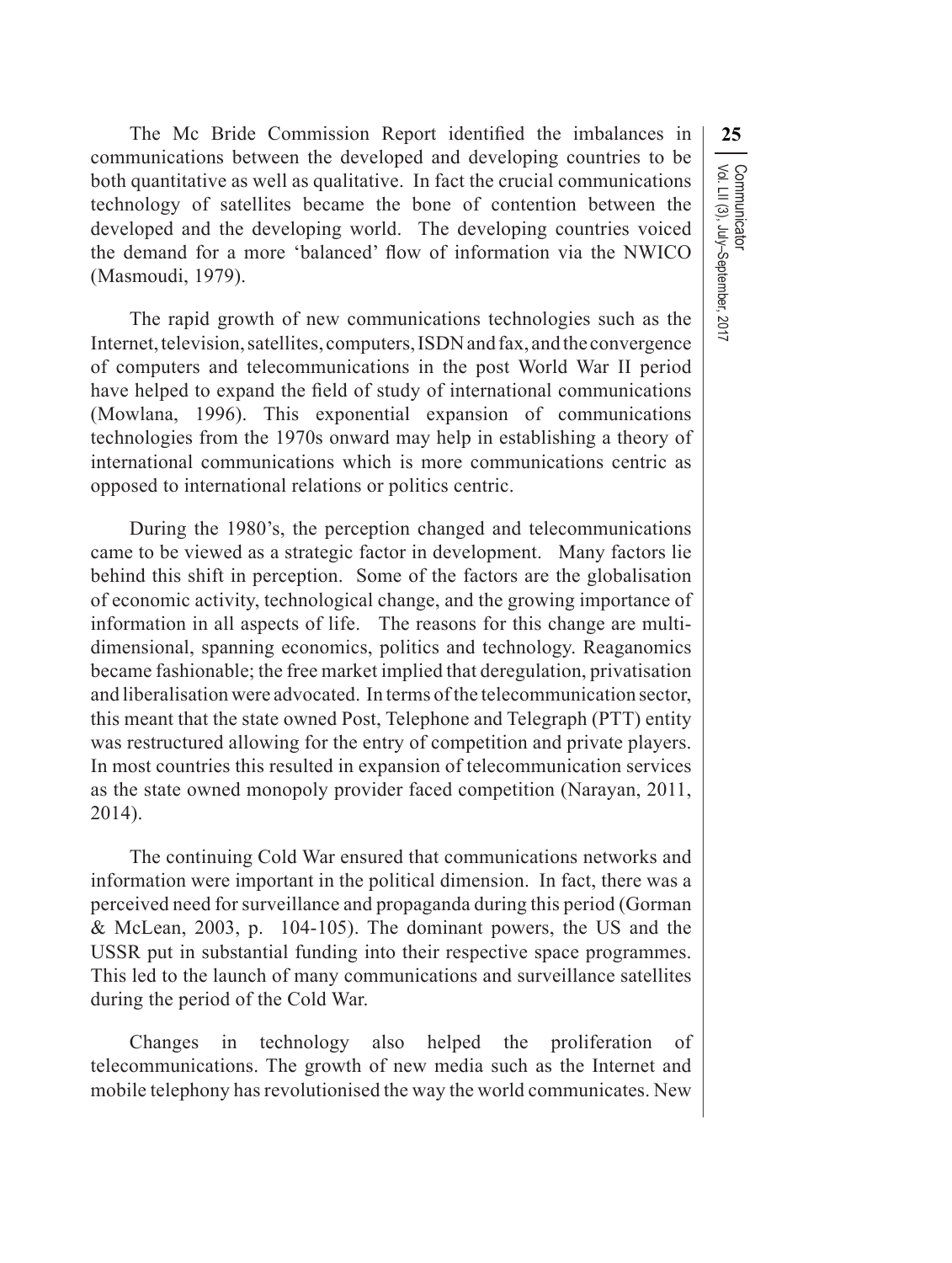**26** media including both the Internet and mobile telephony have shifted the paradigm of communications towards more interactive and participatory forms. Social media has added an entirely new dimension to how the world communicates with itself.

In most developing countries, the explosive growth of mobile telephony in recent years has occurred at rates much faster than landline telephony. While Internet penetration is still low in many developing countries, in the future this is likely to witness rapid rates of growth. The new media growth has been fuelled by advances in technology such as better silicon chips, digitisation, increased capacity and convergence. It is forecast that in the coming decade, in countries such as India, rapid growth in access to the Internet will be achieved by the low-cost smart phones rather than the computer (Narayan & Narayanan, 2016).

#### **Post-Cold War scenario**

The disintegration of the Soviet Union meant that the Cold War paradigm of international relations and communications had to be re-imagined. The assumptions about realism, bi-polarity, nation-state, anarchy and power have to be re-theorised in the period following 1990. Traditional notions of power employed by Nicolo Machiavelli, Hans Morgenthau and Kenneth Waltz have been based on tangible resources and 'hard power' such as military strength. The concept of 'soft power' was suggested by Nye (1990) which includes information as an intangible resource.

The term 'soft power' was first conceptualised by Joseph Nye (1990a) in his book, *Bound to Lead, the Changing Nature of American Power.*  Nye's (1990b) conceptualisation of 'soft power' takes into account aspects of culture, information and media. Soft power implies an inclusion of intangible sources of power, such as cultural, educational, ideological and information technological factors, which complement or may even substitute for hard power such as military strength. In a subsequent book Nye (2004) developed his theory further to explain that soft power was the power of attraction, to influence others to do ones bidding. According to him there are three ways to achieve this goal, to threaten with sticks, to pay with carrots and to attract or co-opt them (Hunter, 2009).

Nye (2004, p. 8) believes that power exists across a spectrum of behaviours from command, coercion and inducement in the hard power range to agenda-setting, attraction and co-opting in the soft power range. Military intervention, coercive diplomacy and economic sanctions can be examples of hard power, while economic co-operation, peaceful conflict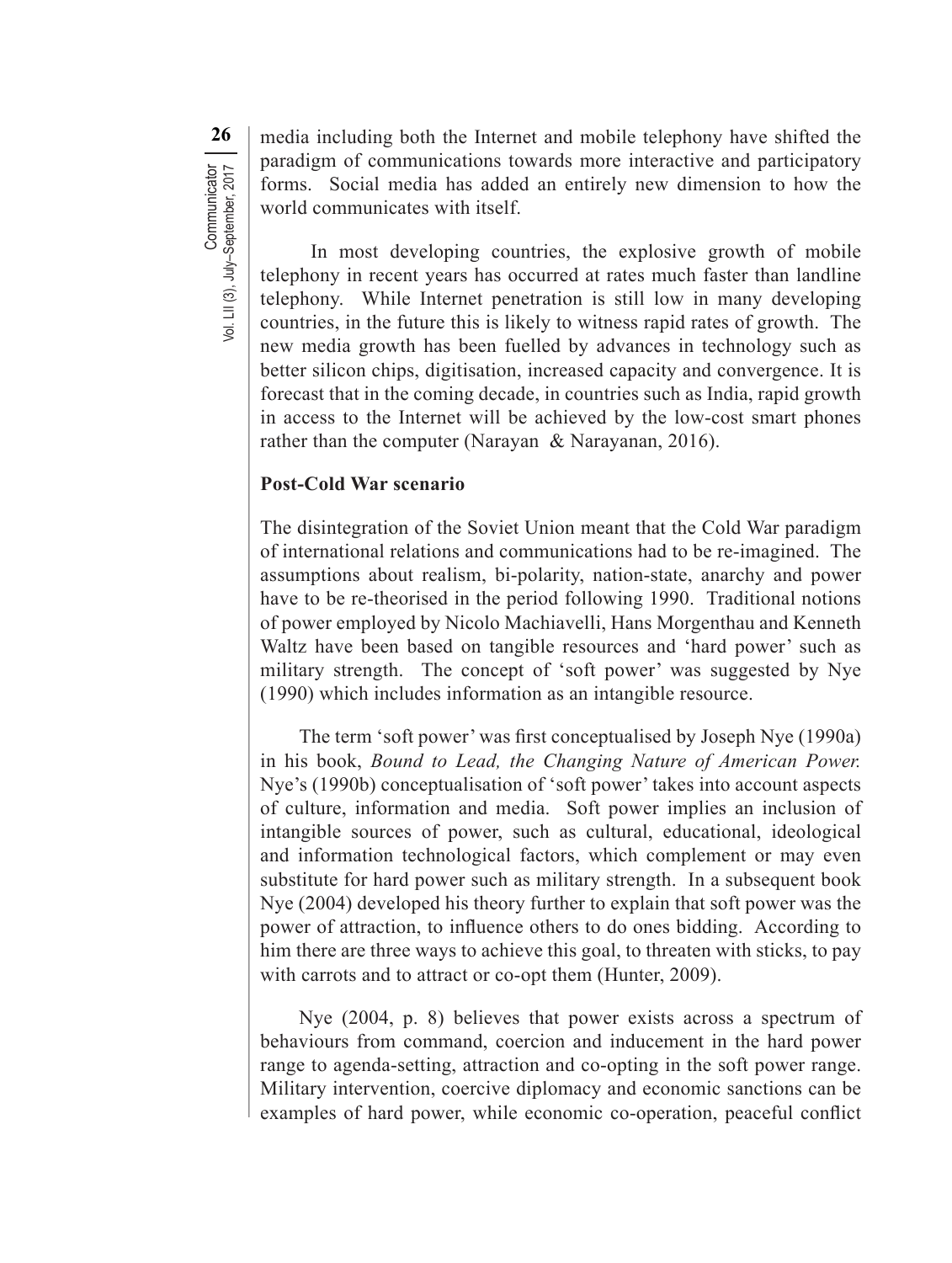resolution and common political values could be soft power strategies **27** (Wagner, 2005).

In the Post-Cold War period, realism has been under siege. Various non-state influences have been taken into account, with concepts of a new world order based on civilisations, economics, self-worth, norms, chaos and others. Yet another model of international politics post Cold War is that of uni-polar dominance, with the US occupying the premier position (Krauthammer, 1990-91). Huntington (1996) and Fukuyama (1992) have proposed models of international politics that have proposed a 'new world order' based on principles other than that of the nation- state.

Huntington (1996) following older traditions, suggests a world order based on civilisations rather than states. He believes that with the end of the Cold War, conflict between civilisations will supplant conflict between states. In his view, a civilisation is the, "highest cultural grouping of people and the broadest level of cultural identity people have short of which distinguishes humans from other species". He identifies some major civilisations that he considers to be important in the current period; the West which includes Catholic and Protestant Europe, along with the United States, Australia, Canada and New Zealand, Orthodoxy which includes Russia, modern Greece and other Eastern Orthodox Christian countries, Sinic which includes China, Taiwan and Hong Kong and Singapore, Japan, Hindu which includes India and Sri Lanka, Muslim which consist of various Islamic countries, Latin America and an 'African' civilisation (Narayan, 2006).

Huntington's (1996) model takes 'soft' variables such as religion and culture and gives them prime importance in determining the integration within a particular civilisation, or conflict between civilisations. He suggests that religion is a major factor in motivating people. In his opinion, the flash points of major conflicts lie along the 'fault-lines of civilisations.' Huntington has been criticised for his conceptualisation of certain civilisations, for example putting the Turkic, Arab, Persian and Malay civilisations into a common 'Muslim' civilisation.

While this view can be critiqued as a form of cultural determinism, Huntington's model is chiefly from the field of international relations or politics. This model is useful in explaining phenomena such as ethnic revivalism and religious fundamentalism that has come to define events such as 9/11 attacks in the United States. In terms of communications, the use of media such as audio and video cassettes was vital to the Iranian Revolution

Communicator<br>Vol. LII (3), July–September, 2017 Vol. LII (3), July–September, 2017 Communicator

> Huntington (1996) following older traditions, suggests a world order based on civilisations rather than states. He believes that with the end of the Cold War, conflict between civilisations will supplant conflict between states.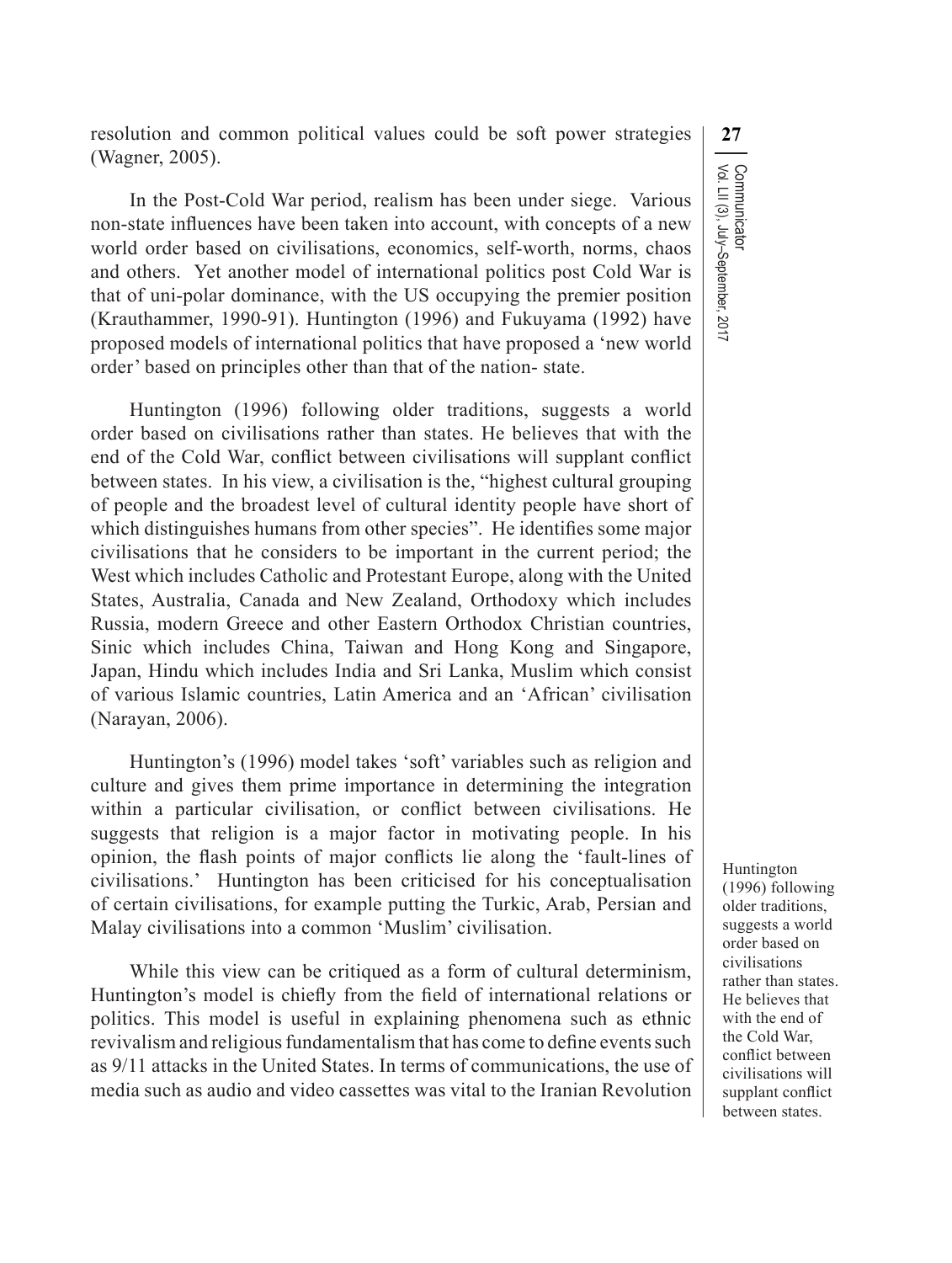**28** (Mowlana, 1996, Sreberny-Mohammadi, 1997). Other such examples are that of similar cultures coalescing to form common communications systems such as the Arab Satellite system ARABSAT, or more currently the rise of the Arab news group Aljazeera. The Internet also offers many examples of web-based communications based on specific notions of religion or culture. Huntington's model can explain communications and media based on everything from religious based programming and evangelism to hate speech (Narayan, 2006).

Fukuyama (1992), another theorist, posits that the 'end of history' is at hand because liberal democracy has triumphed world-wide, with the collapse of the Soviet Union. His main theme is that humans have reached the end-point of their ideological evolution with the spread of liberal democracy. In his view, scientific progress and an innate human drive for recognition are the causal factors which drive human evolution towards liberal democracy. Fukuyama has been criticised regarding the inevitability of the spread of liberal democracy world-wide, especially in the aftermath of the global financial crisis. Also countries such as South Korea, China and others are following different models of development. This model of international politics may be useful in explaining recent developments in the globalisation of communications (Narayan, 2006).

#### **Globalisation and communications**

The last century has seen large-scale change in the nature of interactions between communities, regions and nations which has accelerated in the last two decades. This accelerated change is often labeled 'globalisation' (Narayan, 2014). The phenomena loosely described as globalisation is characterised by financial sector integration, growth of transnational corporations, creation of global markets and rapid changes in communications technology (Parikh & Shah, 1999). In addition to the economic and technological factors, globalisation is also theorised in social and cultural terms such as the compression of time and space (Giddens, 1990).

The rise of new communications technologies such as mobile telephony and the Internet have re-ignited some of the concerns first expressed with respect to the developing countries and satellite communications. The liberalisation and privatisation of telecommunications in the 1980s laid the foundations for the globalisation of communications in the next decade. Mobile telephony and low cost 'smartphones' are paving the way for people to get on to the information highway or Internet in countries such

Fukuyama posits that the 'end of history' is at hand because liberal democracy has triumphed world-wide, with the collapse of the Soviet Union. His main theme is that humans have reached the end-point of their ideological evolution with the spread of liberal democracy.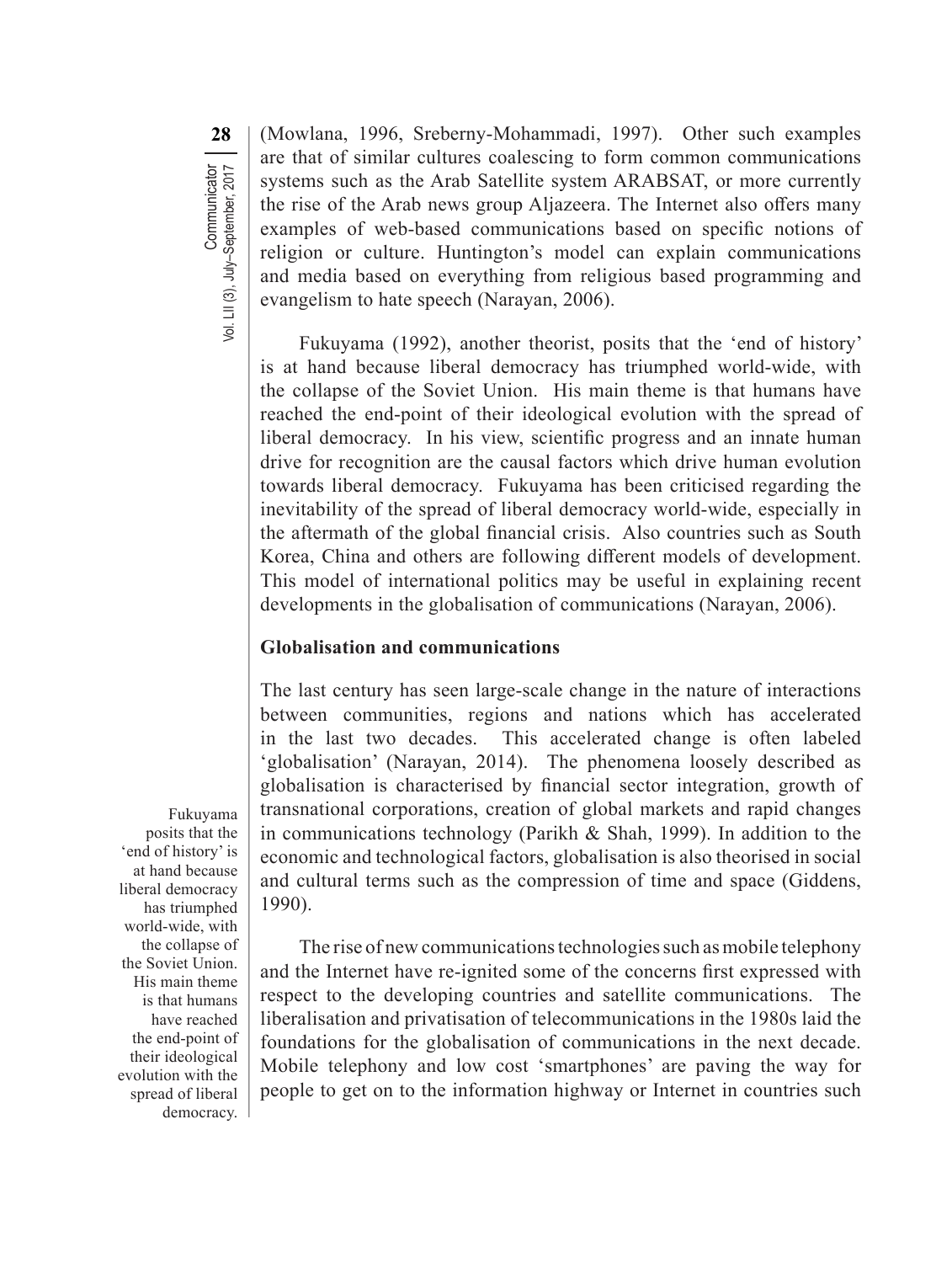as China and India. Today China and India are countries with the highest **29** number of mobiles in the world (Narayan & Narayanan, 2016.)

The collapse of the Soviet Union has implied that transnational media conglomerates have increased their market share and even penetrated behind the erstwhile Iron Curtain (Herman & McChesney, 1997). Countries such as India have witnessed cultural hybridity and 'glocalisation' in their media in the last two decades (Narayan, 2014).

#### **BRICS and communications**

Like its predecessors, the NWICO or the NAM, BRICS appears to have coalesced out of political and economic compulsions and fears of Western hegemony on the part of the developing countries. The difference is that BRICS seems to be marked by a new pragmatism as compared to the overtly ideological position of NWICO and NAM. In the words of the *Joint Statement between the Republic of India and the People's Republic of China on Building a Closer Developmental Partnership* on the occasion of the visit of the Chinese President to India in September, 2014:

The two sides believe that the  $21<sup>st</sup>$  century should be marked by peace, security, development and cooperation. As developing countries, India and China have common interests on several issues of global importance like climate change, Doha Development Round of WTO, energy and food security, reform of the international financial institutions and global governance. This is reflected in close cooperation between the two sides within the BRICS, G-20 and other fora. The promotion of a multi-polar world, economic globalisation, cultural diversity and information revolution are high on the global agenda. The two sides will make joint efforts to democratise international relations and strengthen the central role of the United Nations in promoting global peace, security and development (mea. gov.in, September 19, 2014).

The two sides were also in favour of a reform of the United Nations, recognising the need for increased participation of developing countries in the UN's affairs and governance structures.

In a similar fashion, a joint statement on the occasion of the visit of the Russian President, Vladimir Putin to India in December, 2014, indicates India and Russia's commitment to the central role of the UN in international relations, and that they will work together to promote a

Communicator<br>Vol. LII (3), July–September, 2017 Vol. LII (3), July–September, 2017 Communicator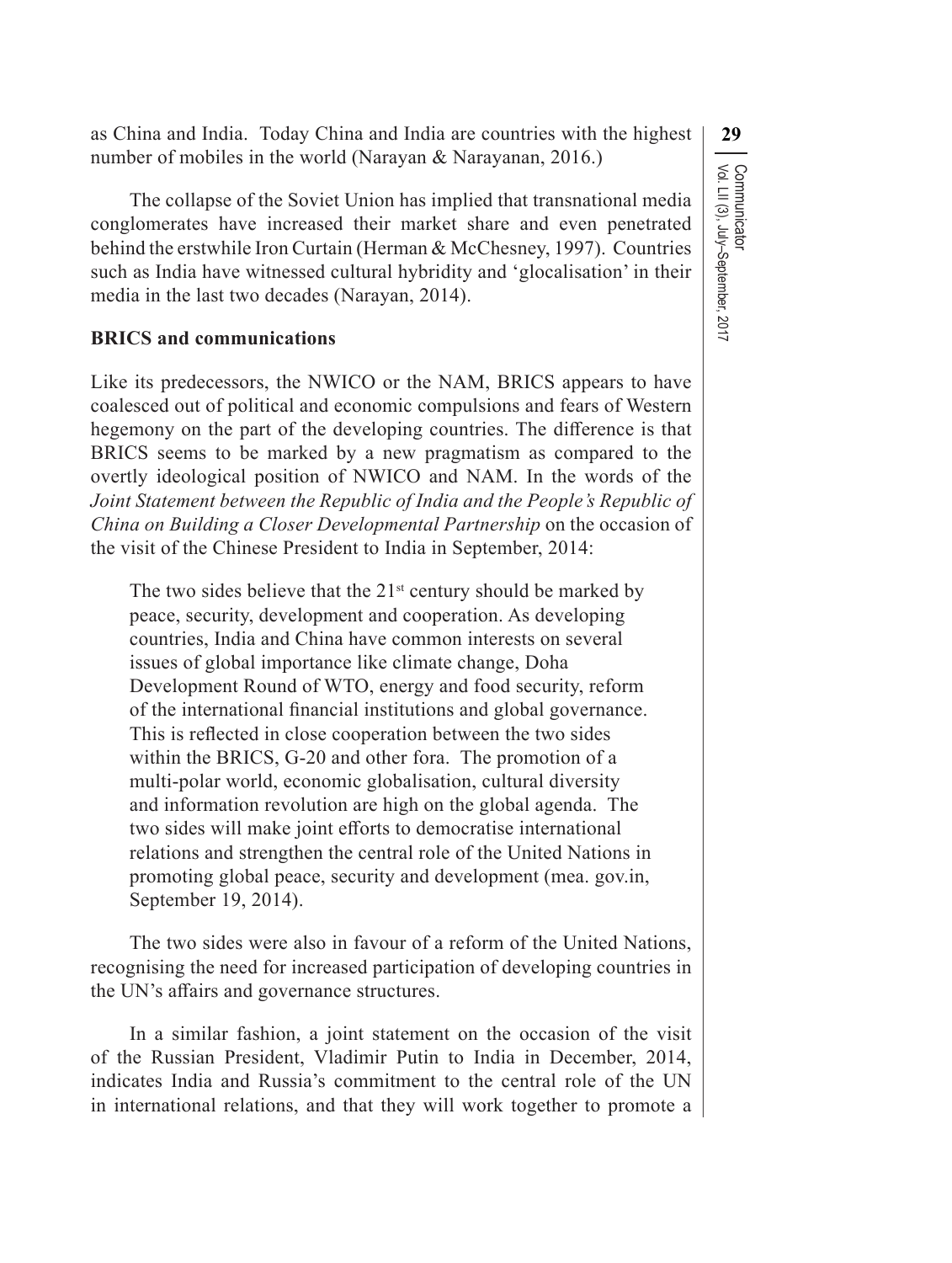**30** polycentric and democratic world order, and for the democratisation of global political, economic, financial and social institutions so that these better represent the interests of all parts of the international community. The two countries also agreed to coordinate in multilateral fora such as G20, East Asia Summit (EAS), BRICS and Russia, India and China (RIC).

A major step forward in the BRICS journey was the proposed \$100 billion New Development Bank (NDB), aimed at funding projects in developing nations. This was proposed via an Inter-Governmental Agreement signed at the BRICS Fortaleza Summit in July 2014. The establishment of a Contingent Reserve Arrangement will help to insulate member countries against volatility and sudden external pressures on their currencies (The Hindu, Dec 15, 2014). The New Development Bank began operating in July 2015. It has the mandate of funding infrastructure and sustainable development. In the period April 2016 to April 2017, the NDB approved 7 projects with loans aggregating over US \$ 1.5 billion. Six of these were for renewable energy projects (K.V.Kamath, April, 2017, www. ndb.int).

While the above illustrates the economic aspects of BRICS, the interesting issue explored in the next section is what are the communications implications of the BRICS bloc? Is there any significant impact of BRICS on international communications flows? What theoretical frame would fit the case of communications flows related to BRICS? How much are media flows increasing within the BRICS nations? In the first instance, some general trends have emerged:

- $\bullet$  One outcome of this bloc is that BRICS member countries are having more news about the organisation and about the individual member countries in their respective media as compared to a pre BRICS period. A large part of the news coverage pertains to economic and political aspects.
- More cultural, educational and social related exchanges between BRICS nations. For example an India-China Cultural Exchange Initiative had been proposed in September 2014 with a view to further promoting the bonds of cultural and people to people contacts. Elements of this included 2015 to be designated Visit India Year in China, and 2016 as Visit China Year in India. The proposal is to encourage tourism in this way and also annual exchange of 200 youth from 2015 to 2019. Exchanges between museums and other cultural institutions of the two countries would be encouraged.

A major step forward in the BRICS journey was the proposed \$100 billion New Development Bank (NDB), aimed at funding projects in developing nations.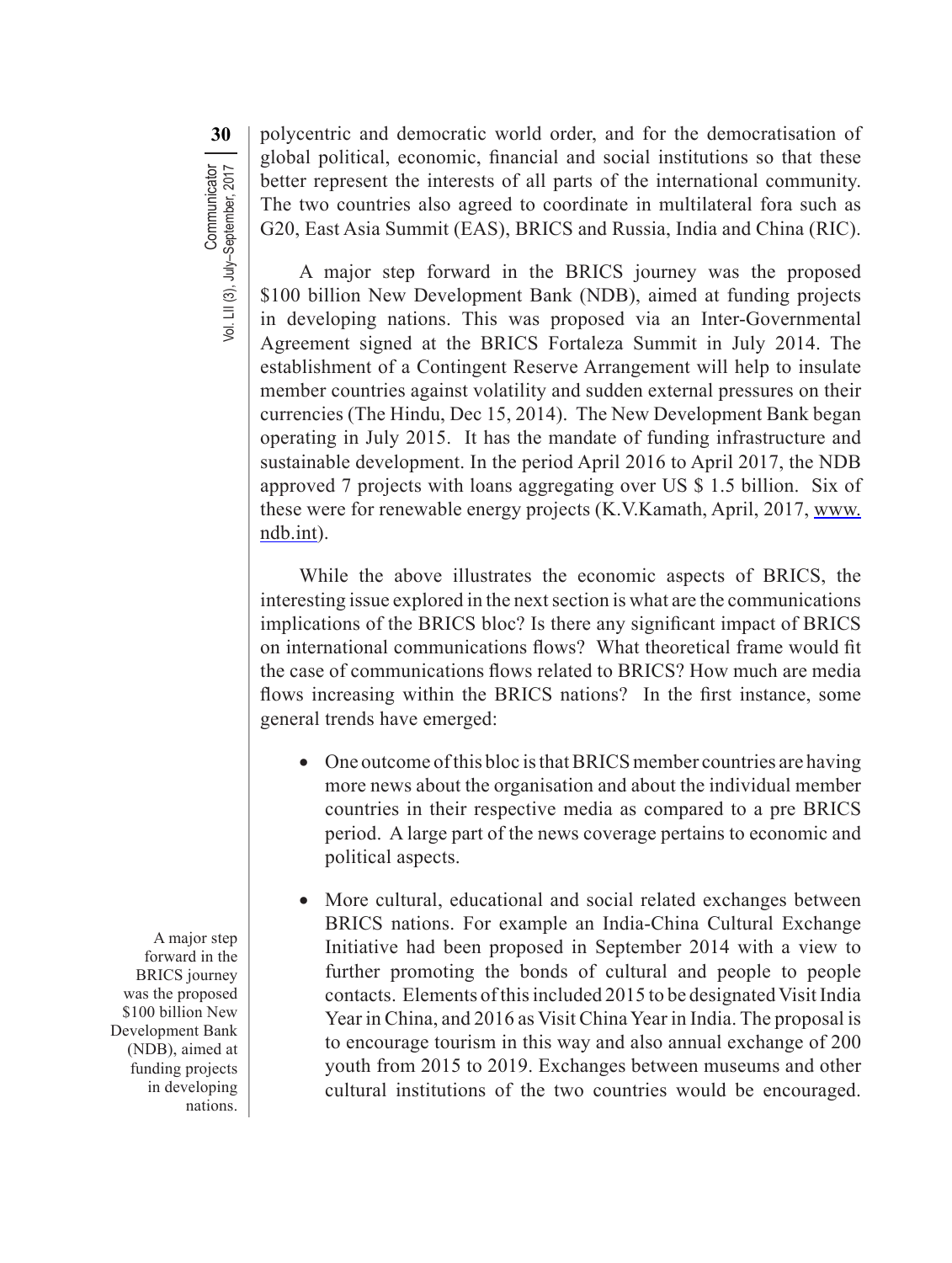Translation of classics and teaching of each other'slanguages would **31** also be encouraged (mea.gov.in., September 19, 2014). In a similar fashion, India and Russia in December, 2014 expressed their commitment to promote cultural exchanges between the two countries such as annual festivals of culture, exchanges between cultural institutions, tourism, and educational exchanges. Indian Yoga and Ayurveda would also be promoted (pmindia.gov.in/en/ news joint statement-on-the-visit-of-the Russian-federation).

Vol. LII (3), July–September, 2017

Communicator<br>Vol. LII (3), July–September, 2017

Communicator

- More media and film related flows and exchanges between BRICS nations. The recent popularity of Indian Bollywood films such as Amir Khan's movies PK and Dangal in China are a case in point.
- Capacity building in media education, Under the Indian Technical and Economic Cooperation Program and Special Commonwealth Assistance for Africa Plan, scholarship programs of the government of India, India has trained the following journalists and government information officers in journalism:

**Brazil-** 02. It is interesting that the first Brazilians were given training in journalism in India in 2009, which was a landmark year for BRICS.

**Russia**-13

**China**-0

**South Africa**-13 (Indian Institute of Mass Communication, Internal Documents, 2017)

• More joint ventures launched between BRICS countries regarding media related products. There are several examples of such agreements which will fructify at some point in the future. For example, agreements signed on the occasion of Chinese President Xi Jinping's visit to India in September 2014, amongst a slew of economic cooperative ventures, talked about stronger links between Indian and Chinese IT companies and increasing services trade in tourism, films, healthcare, IT and logistics. Collaboration in the field of movies, broadcasting and television shows would be encouraged. An Audio-Visual coproduction MoU was signed to facilitate the joint production of movies (mea. gov.in, September 19, 2014.). Increased cooperation between India and Russia has recently been proposed in the area of space applications, defence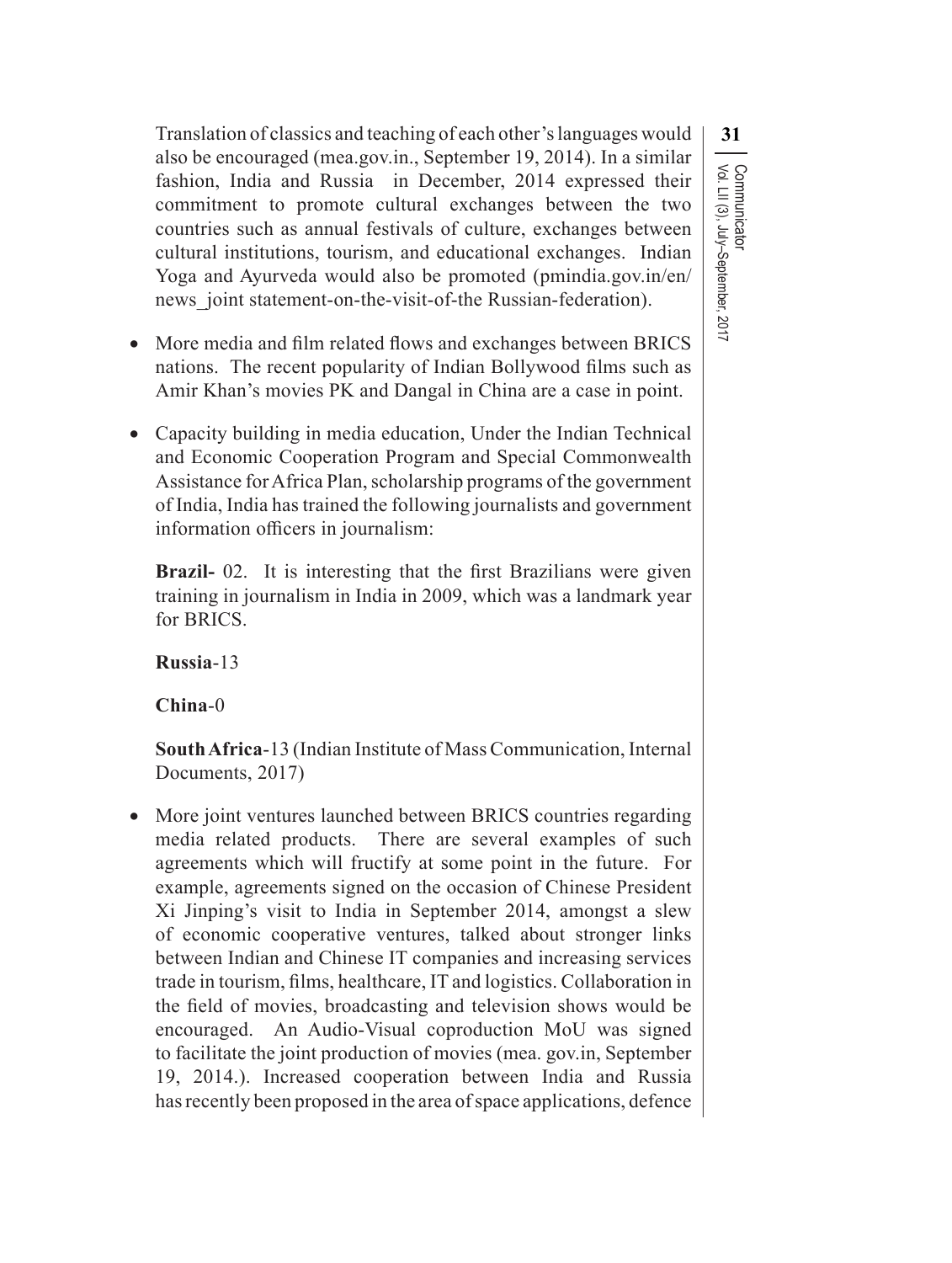**32** technologies, aviation, new materials and communications and information technology (mea.gov.in, December 2014).

A brief analysis of the media coverage of BRICS in the partner countries is undertaken in the following section.

#### **Brazil**

The acronym BRICS is very familiar to the Brazilian Press and its readers. Reports are mostly focused on the international politics or the economy. The main Brazilian news outlets are critical of the current government, so some times this spills over into critique of the government's foreign policy, including South-South initiatives such as BRICS. The media which are ideologically left of centre are supportive of BRICS (Fagundes, 2014).

There are few cultural products available from BRICS countries that are available in Brazil. So while the BRICS issues in general are somewhat familiar, deeper knowledge about individual BRICS countries is not really present as yet.

One exception was the entertainment program, the novella *Caminho das* Índia ("India - A Love Story"), exhibited from January to September 2009. It was a success and, despite reproducing stereotypes, especially regarding casteism, raised positive attention about India and its culture. Bollywood industry and India's own cultural production, however, remained largely ignored by the Brazilian public. Very few authors were translated into Portuguese. Much of the arts related events in India were unreported by the Brazilian press (Fagundes, 2014).

Gandhi is an icon recognised by most Brazilians, even those with little formal education. *Folios De Gandhi* ("Sons of Gandhi") is a group founded by workers from the Port of Salvador in 1949. Another group was named after Gandhi in ROI De Jeanine, around the same time (Fagundes, 2014). Yoga is very popular, though the roots of its popularity are unrelated to BRICS.

#### **Russia**

BRICS issues are covered fairly extensively in the Russian media. Brazil and China get a lot of coverage. As in South Africa, BRICS issues in Russia are covered in the business newspapers and online business websites such as the Russian online edition of Forbes. A lot of coverage is related to the investment potential of various BRICS countries, in particular Russia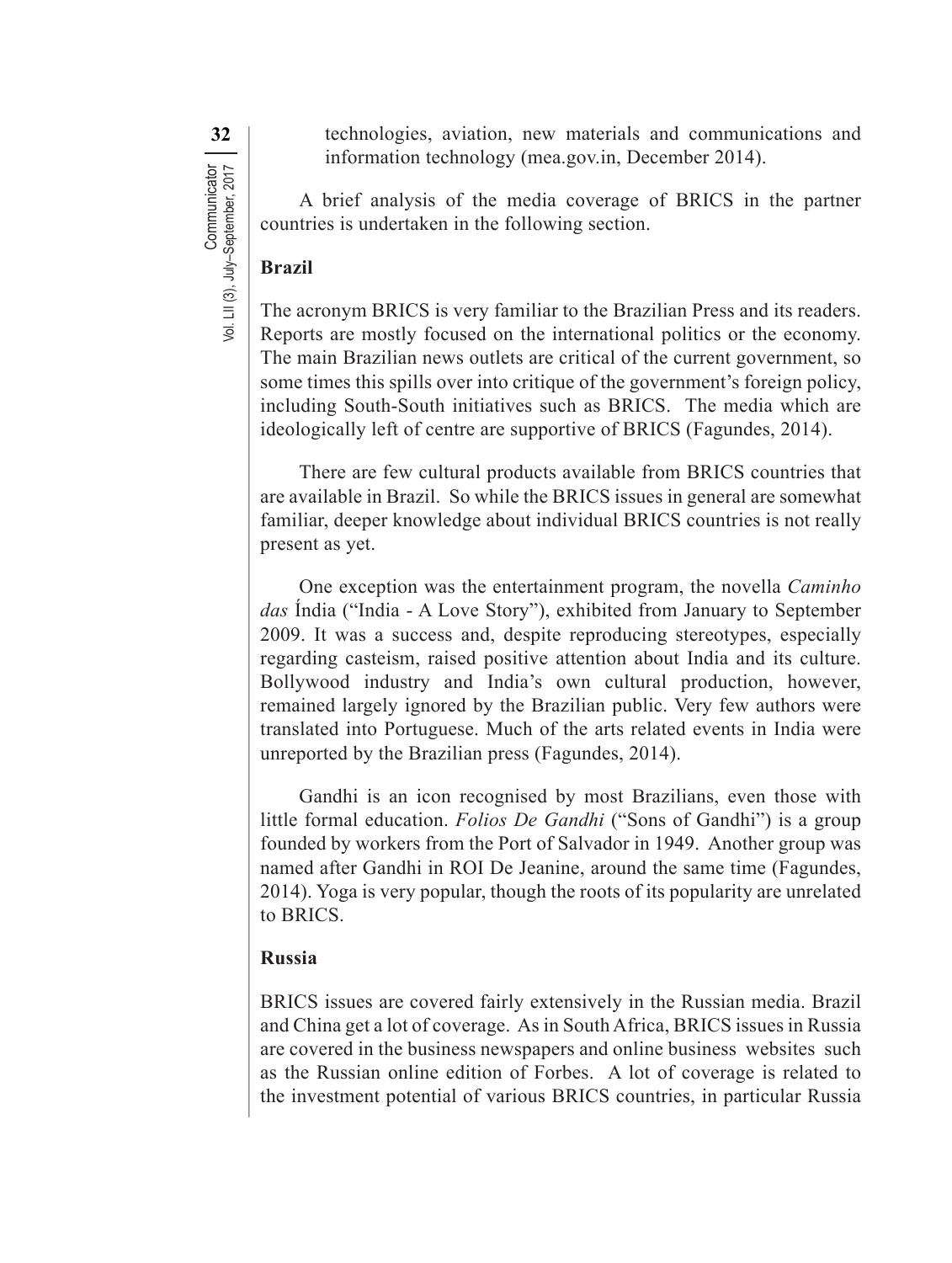as compared to Brazil or China (http://www.forbes.ru/ekonomika). Some **33** of the stories were related to Russia's preparations in hosting the BRICS meeting in Ufa, Russia in 2015. It is worth mentioning here that a large section of the Russian population gets its news from online sources as compared to traditional print media.

There is quite a lot of news about economic and technology aspects relating to various BRICS countries including India. For example a news item on the TASS news agency website talked about India launching a satellite recently (http://www.tass.ru/kosmos).

While historically, there has been interest in India in Russia, in the form of film and cultural exchanges, there are not too many entertainment programs imported in Russia from the BRICS countries. The main barrier is the language. Very few Russians are familiar with Portuguese, Hindi, or Chinese (Garib, 2014). There is interest in Yoga in Russia, and anecdotal evidence suggests that this is growing.

#### **India**

As in other BRICS countries, there has been moderate coverage of the political and economic aspects of the BRICS issue in the Indian media. A lot of the coverage of BRICS is in business newspapers or magazines, or the business oriented news websites. There is less coverage devoted to cultural issues. Coverage of China is often in the context of border issues with India, the Dalai Lama or the economy and less in the context of BRICS. There are hardly any media or cultural products from the BRICS countries currently available in India. There was coverage of Brazil in the context of sport and the football World Cup in the Indian media. Again language remains a barrier. This may change in the near future with the new agreements for cultural exchanges signed between India and China and India and Russia.

#### **China**

This author had limited direct accesstoChinesemedia observers. Secondary sources suggest that coverage of the BRICS summit in Brazil in the Chinese media were centered on the importance of the BRICS New Development Bank. This bank was considered to be an important tool for the developing countries to use to strengthen their hand in the global financial system. An analysis of the news coverage of some leading Chinese dailies regarding this BRICS summit, imply that China was slowly regarding itself as preeminent among the developing countries, even though it denied being

Communicator<br>Vol. LII (3), July–September, 2017 Vol. LII (3), July–September, 2017 Communicator

While historically, there has been interest in India in Russia, in the form of film and cultural exchanges, there are not too many entertainment programs imported in Russia from the BRICS countries. The main barrier is the language.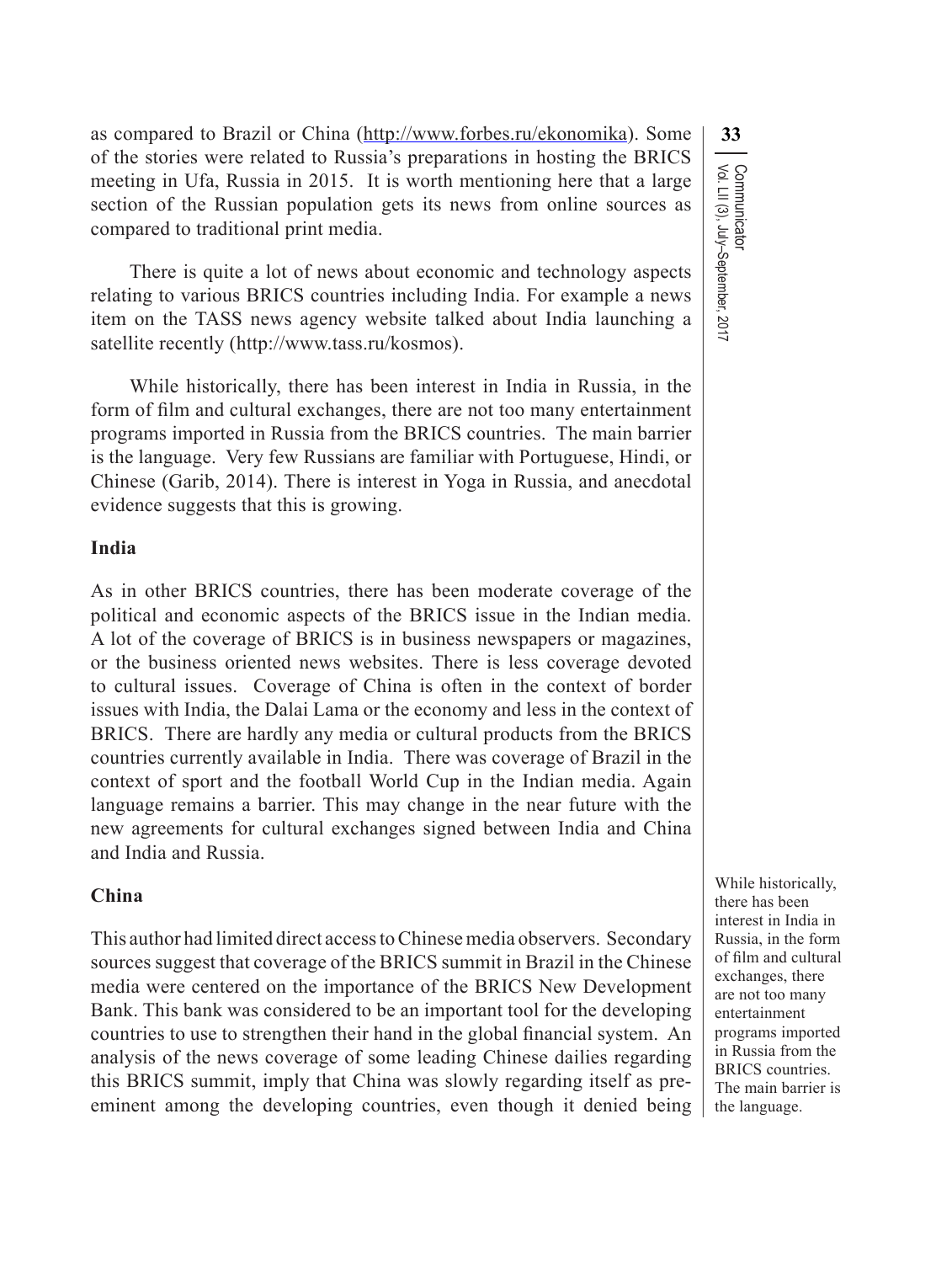**34** developed. Secondly, articles in the Chinese Press countered the view in the West that BRICS was doomed for failure (Zhu, 2014).

China is recently evincing interest in Indian media products such as Bollywood films starring popular actor Amir Khan. A recent hit Hindi film *Dangal* starring Amir Khan made history in China by becoming the highest grossing non-Chinese/ non English language film in Chinese history with over \$174.5 million in early June 2017. This film also made news when the Chinese President Xi Jinping personally told the Indian Prime Minister Narendra Modi that he liked the film when the world leaders met recently in June 2017. BRICS film festivals have also been organised with the second BRICS film festival being held in China in June 2017 (Aneja, 2017). The Beijing Film Academy is also encouraging cooperation and capacity building among the BRICS countries by offering undergraduate and doctoral scholarships.

#### **South Africa**

BRICS issues are covered moderately in the South African news media, especially the business related media such as business news portals/ magazines and government websites like www.gov.za www.gcis.gov. za and the website for trade and industry (www.thedti.gov.za). Some of this coverage on government websites refers to BRICS as examples worth emulating in various industry or communications sectors. Some of this coverage is in the form of straightforward information such as the BRICS Fortaleza declaration. China is also referred to in the context of economic ventures and tie-ups between South Africa and China. China is the largest trade partner of Africa, so this is understandable. South Africa's entry into BRICS is generally perceived to be somewhat positive in the media coverage. Out of the BRICS nations, China seems to get the most coverage in the South African Press, followed by India (Van Der M, 2014). There are historic ties between India and South Africa in terms of a substantial Indian diaspora located in South Africa and also the symbolic association with Mahatma Gandhi, who started his freedom struggle in that nation. Some popular Indian television channels are available for view in South Africa via pay television networks.

Daily newspapers and weekend news may cover individual BRICS countries such as India or China. There is increased cooperation between Africa and China and this is also the subject of academic study in South Africa. The South African media company Naspers has invested in the media platform Tencent in China. Naspers has emerged as a global media

A recent hit Hindi film *Dangal* starring Amir Khan made history in China by becoming the highest grossing non-Chinese/ non English language film in Chinese history with over \$174.5 million in early June 2017.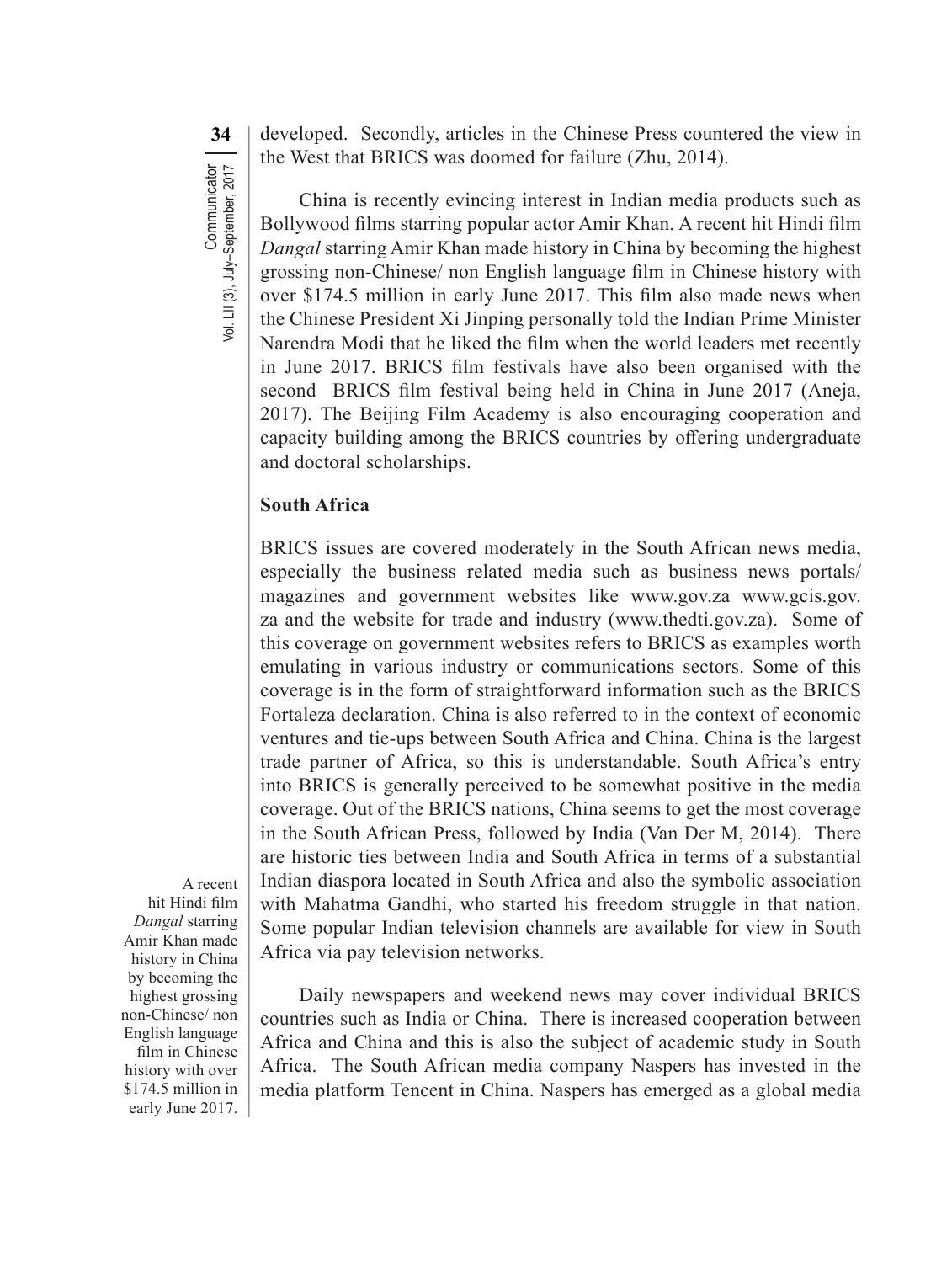company which has investments in media platforms across the world **35** including in China, Brazil and Russia among the BRICS nations. Naspers had bought a stake in leading Brazilian media company Abril, as well as stakes in internet and e-commerce companies. In India Naspers had invested in e-commerce company Flipkart.com, as well as some Internet related company.

Vol. LII (3), July–September, 2017

Communicator<br>Vol. LII (3), July–September, 2017

Communicator

#### **Reflections on Communications aspects of BRICS**

Although it is early days yet for BRICS, it is now a formal group that is wielding more clout with the passage of time. The New Development Bank will certainly make its impact in a positive way as far as bargaining power of the developing countries is concerned in the economic arena. BRICS has helped to establish a more polycentric or multi-polar global order. It may fill an ideological and political vacuum in the backlash against globalisation as evidenced by Trump's Presidency and Brexit of the UK. While the political and economic dimensions of BRICS are fairly easy to envisage, the communications dimensions remain more opaque.

In terms of some of the models/theories of international communications and relations explored earlier, Brazil, Russia, China, India and South Africa, do represent different civilisations as theorised by Huntington. However, Huntington's theory implies a clash of civilisations and conflict based on different religions and culture. Therefore, this theory would not explain the formation of a cooperative bloc such as BRICS.

An alternative theory of international relations such as Fukuyama's model discussed above holds more promise in explaining the BRICS phenomena, and its allied communications aspects. While BRICS nations are committed to economic globalisation and an increased cultural diversity as well as information flows, not all the BRICS nations are liberal democracies as theorised by Fukuyama. Fukuyama's model can explain aspects such as globalisation of communications and increased emphasis given to satellite cooperation and information technologies. However Fukuyama's theory is based on the notion of triumph of liberal democracy, which could not explain the pre-eminent position of China globally and indeed within BRICS. A kind of adapted Fukuyama's theory to take into account a non-democratic country i.e. China, may explain the increased information flows among BRICS nations.

Fukuyama's theory does give more importance to economic factors as well as the growth of science and technology. It could be argued that a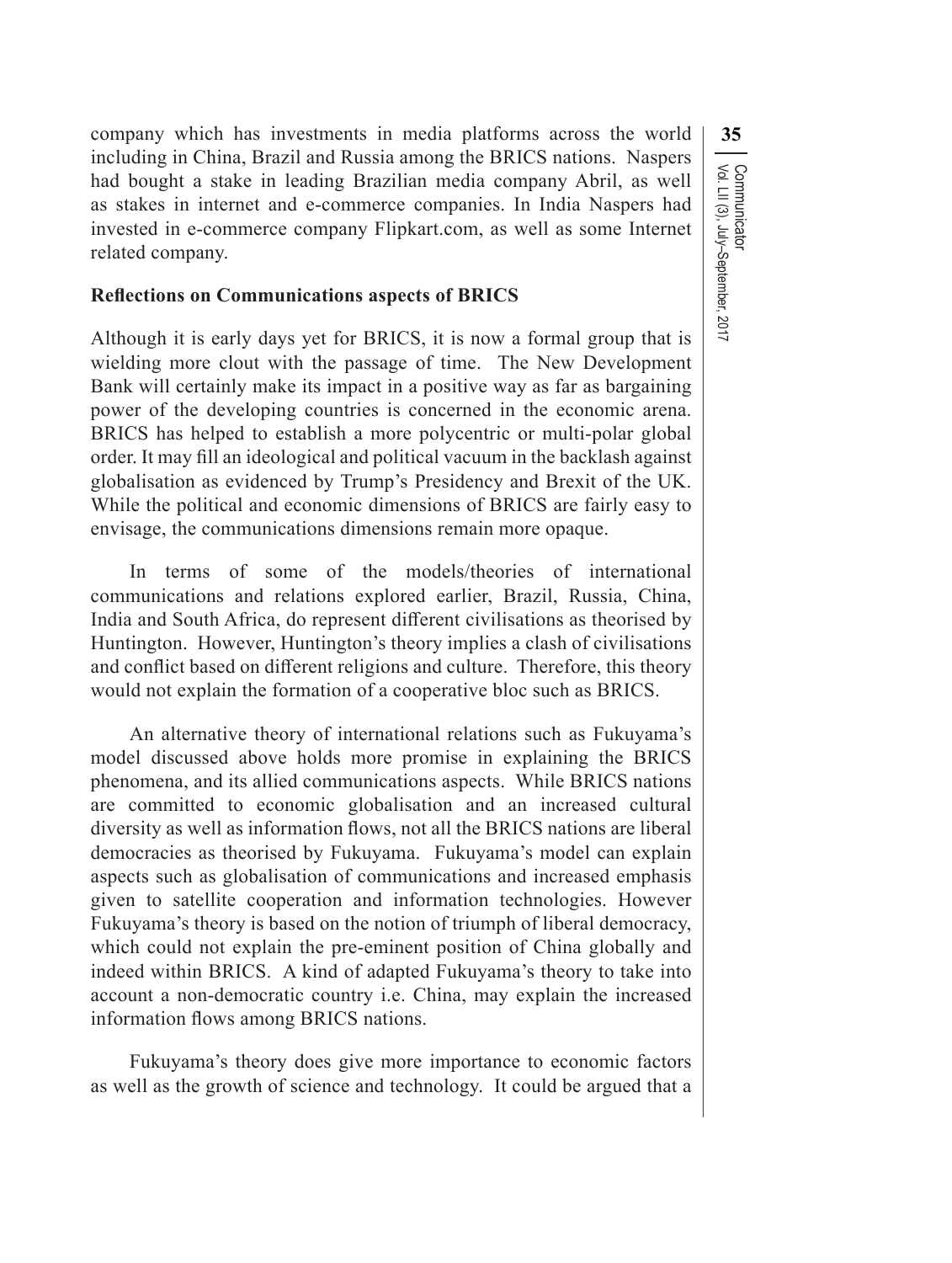**36** forum such as BRICS allows for the feeling of self worth in the individual or 'thymos' as expressed by Fukuyama. This may be because BRICS is also in part motivated by the ideology of a polycentric world, and for the developing countries exerting more power in global fora than they have been able to in the last two decades. The rise of soft power initiatives in BRICS countries is also supported by this theory.

#### **Conclusions**

In some circles BRICS is being touted as the new NAM or even a new NWICO. While it is certainly an interesting development, which may tilt the scales in favour of the developing countries, it is still in its inception. The New Development Bank is currently in the process of being established. It seems that the NAM was more ideological and political, while the later day avatar, BRICS may be a more pragmatic formulation.

In terms of communications or information flows, as yet these are very minimal between BRICS countries. Some BRICS nations such as Brazil and India are media powerhouses, exporting in the region, especially entertainment programs. These may fit the bill of 'contra-flows'. However this is not the case of China, which relies on its large domestic market. These increased information flows between BRICS nations are at the moment more symbolic than substantial. In any case, BRICS may represent a paradigm shift away from the dependency background of the NWICO towards a more participatory role for large developing countries such as India or Brazil in the new global order, with the new media technologies assisting in democratisation of communications within the countries as well as between countries.

#### **Note**

1 G20 is the group of 20, an international forum for the governments and central bank governors from 20 major economies currently these include Argentina, Australia, Brazil, Canada, China, France, Germany, India, Indonesia, Italy, Japan, Mexico, Russia, Saudi Arabia, South Africa, South Korea, Turkey, UK, US and the EU.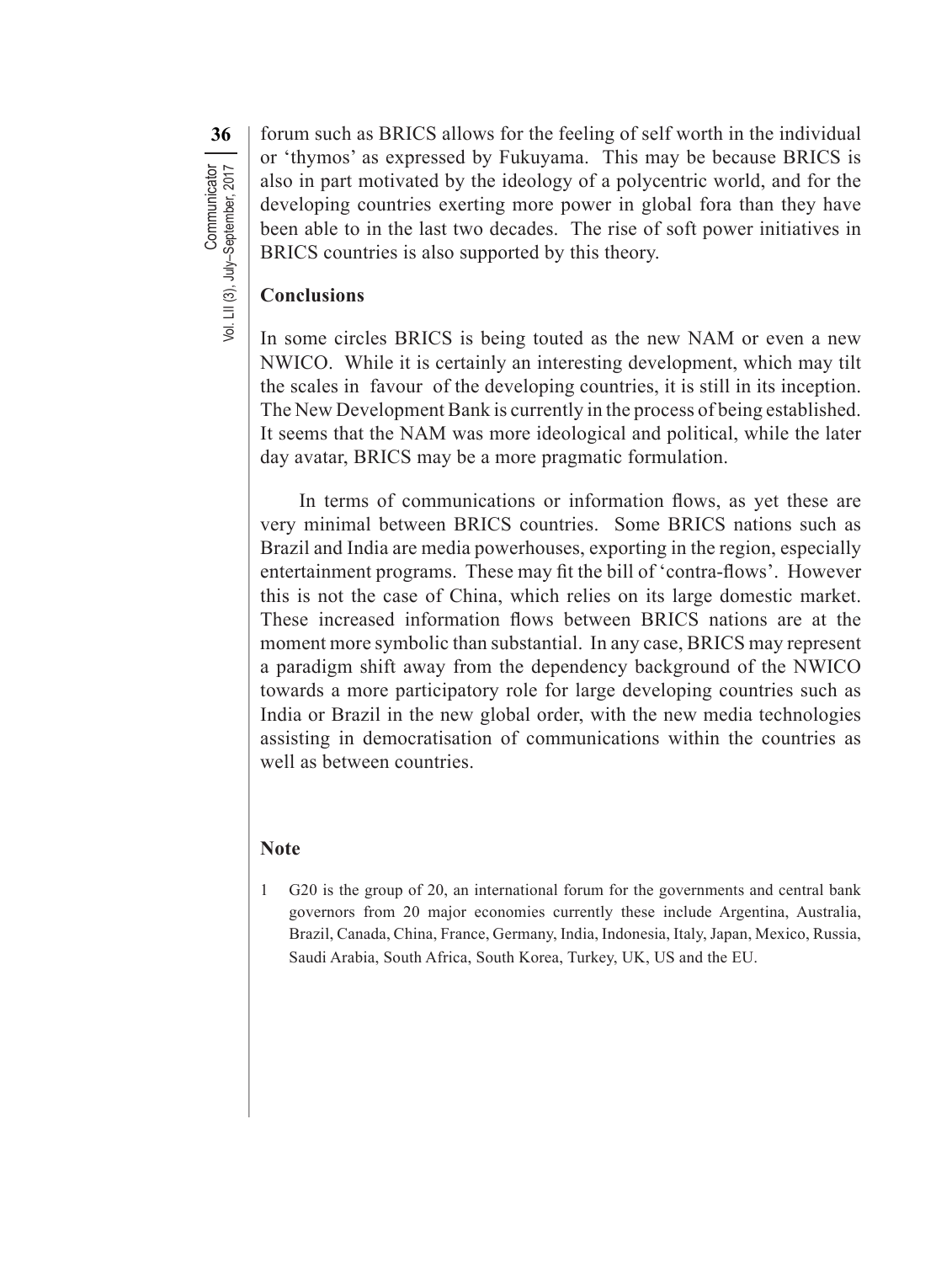# **37** Communicator<br>Vol. LII (3), July–September, 2017 Vol. LII (3), July–September, 2017 Communicator

#### **References**

Dennis, E. (1997) Another Look at the World—Beyond the Cold War Paradigm and the Search for Variable 'X'. Remarks to the 47<sup>th</sup> Annual Conference of the International Communications Association. Montreal, May 24, 1997.

Fagundes, C. (2014). *Personal Interview.* December, 2014.

Fukuyama, F. (1992) *The End of History and the Last Man.* New York: the Free Press.

Garib, E. (2014) *Personal Interview.* December, 2014.

Giddens, A. (1990) *The Consequences of Modernity.* Stanford, California: Stanford University Press.

Gorman, L. and McLean (2003) *Media and Society in the Twentieth Century: A Historical Introduction.* Oxford, UK: Blackwell Publishing.

Herman, S. and McChesney, R. (1997) *The Global Media: the New Missionaries of Global Capitalism,* London: Cassell.

Hunter, A. (2009) 'Soft Power: China on the Global Stage', *Chinese Journal of International Politics.* Accessed from http://cjip.oxfordjournals.org on January 12, 2015.

Huntington, S. (1996) *The Clash of Civilisations and the Remaking of World Order.* New York: Simon and Schuster.

Krauthammer, C. (1990-91) The Unipolar Moment. *Foreign Affairs*, V. 70, N 1, pp 23-33.

Masmoudi, M. (1979) The New World Information and Communication Order*. Journal of Communication*, V. 29, pp- 172-179.

Mowlana, H.(1996) *Global Communications in Transition; the end of Diversity?* California: Sage.

Narayan, S. (2006) The New World Order: International Relations and Communications in a Post-Cold War Era. Published in the *Communicator,* January-December 2006, New Delhi.

Narayan, S. (2011) Media and Development: Some Milestones in the Field.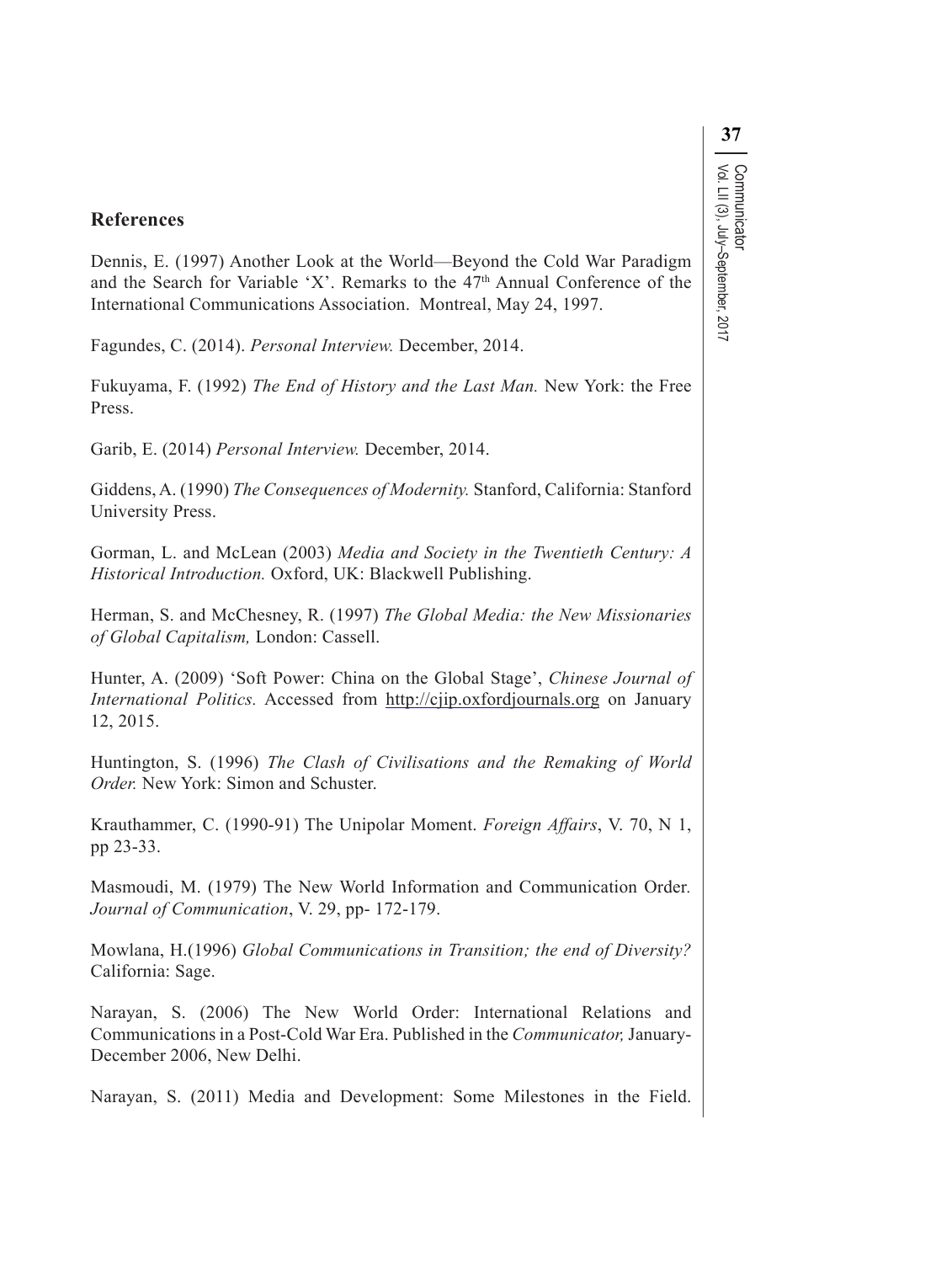Vol. LII (3), July–September, 2017

Communicator<br>Vol. LII (3), July-September, 2017

**Communicator** 

**38** published in *Communication Today*. December 2011.

Narayan, S. (2014) *Globalization and Television: A Study of the Indian Experience 1990-2010.* Oxford University Press : New Delhi, India. ISBN -13: 9780198092360/9780198092360.

Narayan, S. & Narayanan, S. (Eds.)(2016). *India connected: Mapping the impact of new media*. New Delhi: Sage Publications.

Nye, J. (1990a). *Bound to lead, the changing nature of American power*. New York: Basic Books.

Nye, J. (1990) Soft Power. *Foreign Policy*, V. 80, pp.153-171.

Nye, J. (2004) Soft Power, the Means to Success in World Politics. New York: Public Affairs.

Parikh, K. and Shah, A. (1999). Second Generation Reforms, in K.S. Parikh (ed.) *India Development Report 1999-2000,* Oxford University Press: Delhi.

Pieterse, J. (2006) 'Globalization as Hybridization', in M. Durham and D. Kellner (eds). *Media and Cultural Studies, Key Works,* Revised edition, Blackwell Publishing: Oxford.

Rosenau,J. (1992) The Relocation ofAuthority in a Shrinking World. *Comparative Politics*, April, pp.253-272.

Sreberny-Mohammadi, A. and Mohammadi, A. (1997) Small Media and Revolutionary Change: a New Model. In Sreberny-Mohammadi, A., Winseck,D., McKenna, J. and Oliver Boyd-Barett (eds.) *Media in Global Context.* New York: St. Martin's Press.

*The Hindu*, Dec 15, 2014.

Van der M (2014). Personal Interview, December.

Wagner, C. (2005) 'From Hard Power to Soft Power? Ideas, Interaction, Institutions, and Images in India's South Asia Policy,' W*orking Paper No. 26*, *South Asia Institute, University of Heidelberg.*Accessed from archive.ub.uni-heidelberg.de/ volltextserver/5436/1/hpsacp26.pdf on 12 January, 2015.

Waltz, K. (1979) *The Theory of International Politics.* Reading, Massachusetts: Addison Wesley.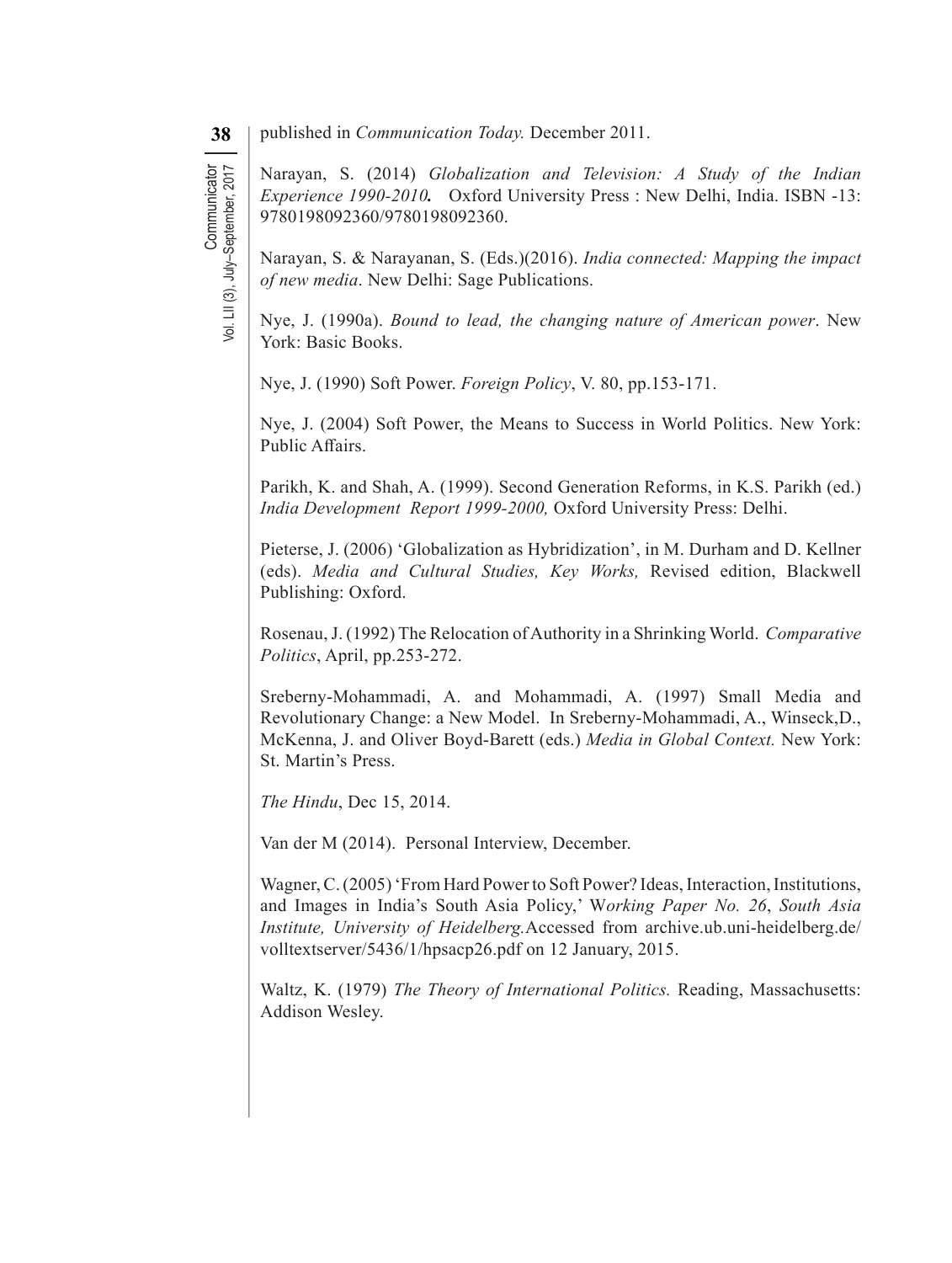| Zhu, Z. (2014) orfonline.org/cms/sites/orfonline/modules//AnalysisDetail.html            | 39                                                 |
|------------------------------------------------------------------------------------------|----------------------------------------------------|
| www.brics.utoronto.ca                                                                    |                                                    |
| www.forbes.ru/ekonomika                                                                  |                                                    |
| www.gov.za www.gcis.gov.za                                                               |                                                    |
| www.thedti.gov.za                                                                        | Communicator<br>Vol. LII (3), July–September, 2017 |
| www.pmindia.gov.in/en/news joint statement-on-the-visit-of-the<br>Russian-<br>federation |                                                    |
| www.mea.gov.in                                                                           |                                                    |
| www.tass.ru/kosmos                                                                       |                                                    |
|                                                                                          |                                                    |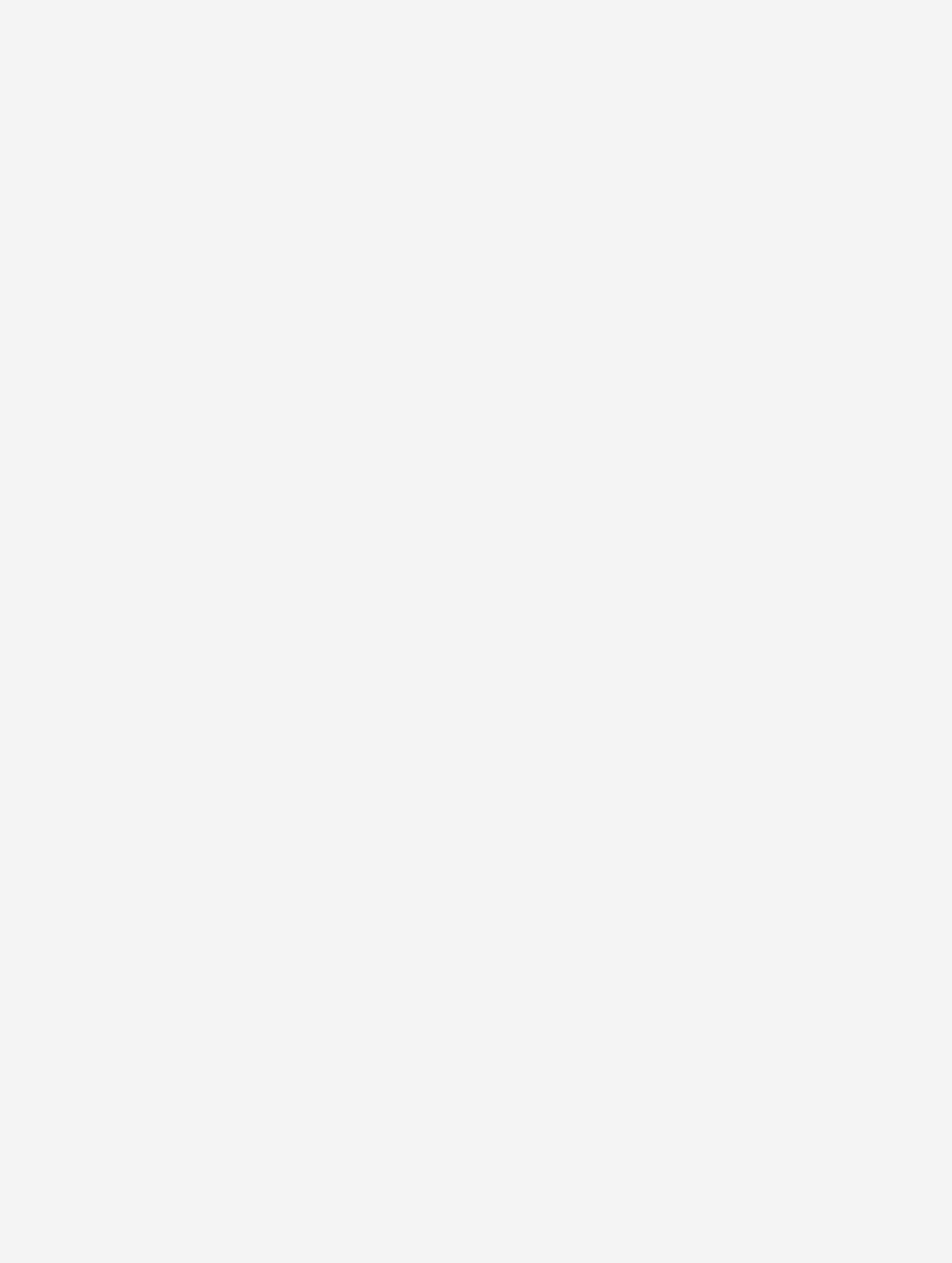Communicator<br>Vol. LII (3), July–September, 2017 Vol. LII (3), July–September, 2017 Communicator  $41$ 

# MILITARY-MEDIA **ENGAGEMENT** IN **CONFLICTS AND DISASTERS**

▼

**AIR VICE MARSHAL** RAJESH ISSER<sup>1</sup>

> 1 SOA, HQ Central Air Command Allahabad, Uttar Pradesh, India. E-mail: isser61@gmail.com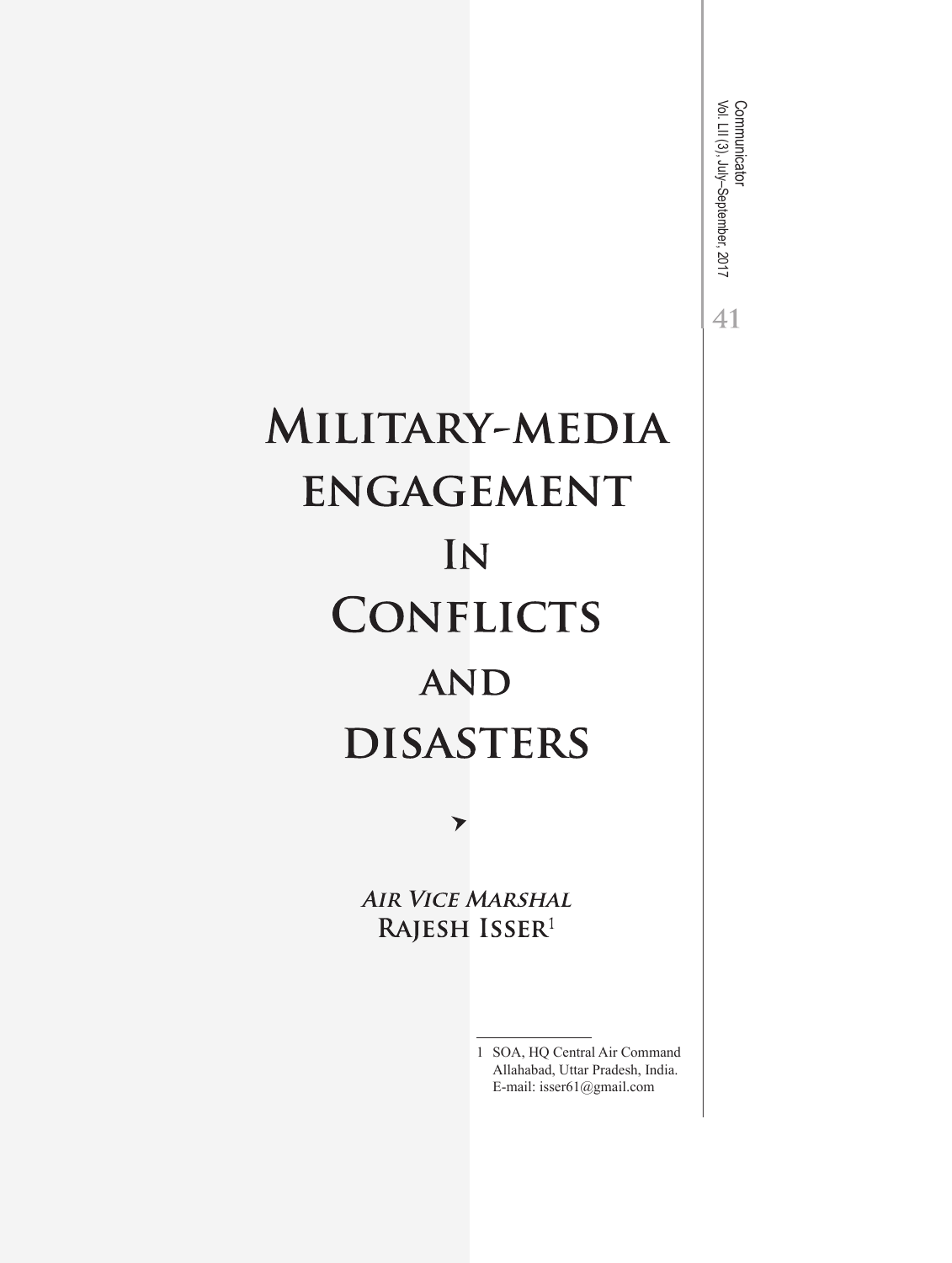# **Abstract**

The role that both mass media and social media play in the functioning of the armed forces in conflict and disasters has effectively changed the rules of doing business between them. With the explosion of both forms of media, all sides would try and exploit this in a crisis situation. In the absence of active engagement with media, the tendency to sensationalise events would be predominant. There is need for leveraging media and train specialists to handle an everevolving social media; as also a need to identify professionals and empower them by creating designated media cells at all levels of armed forces. New Media devices pose a conundrum of problematic issues as well as windows of opportunities within the armed forces.

> **Keywords** Military, Disaster, Social media, Real time, Crowd wisdom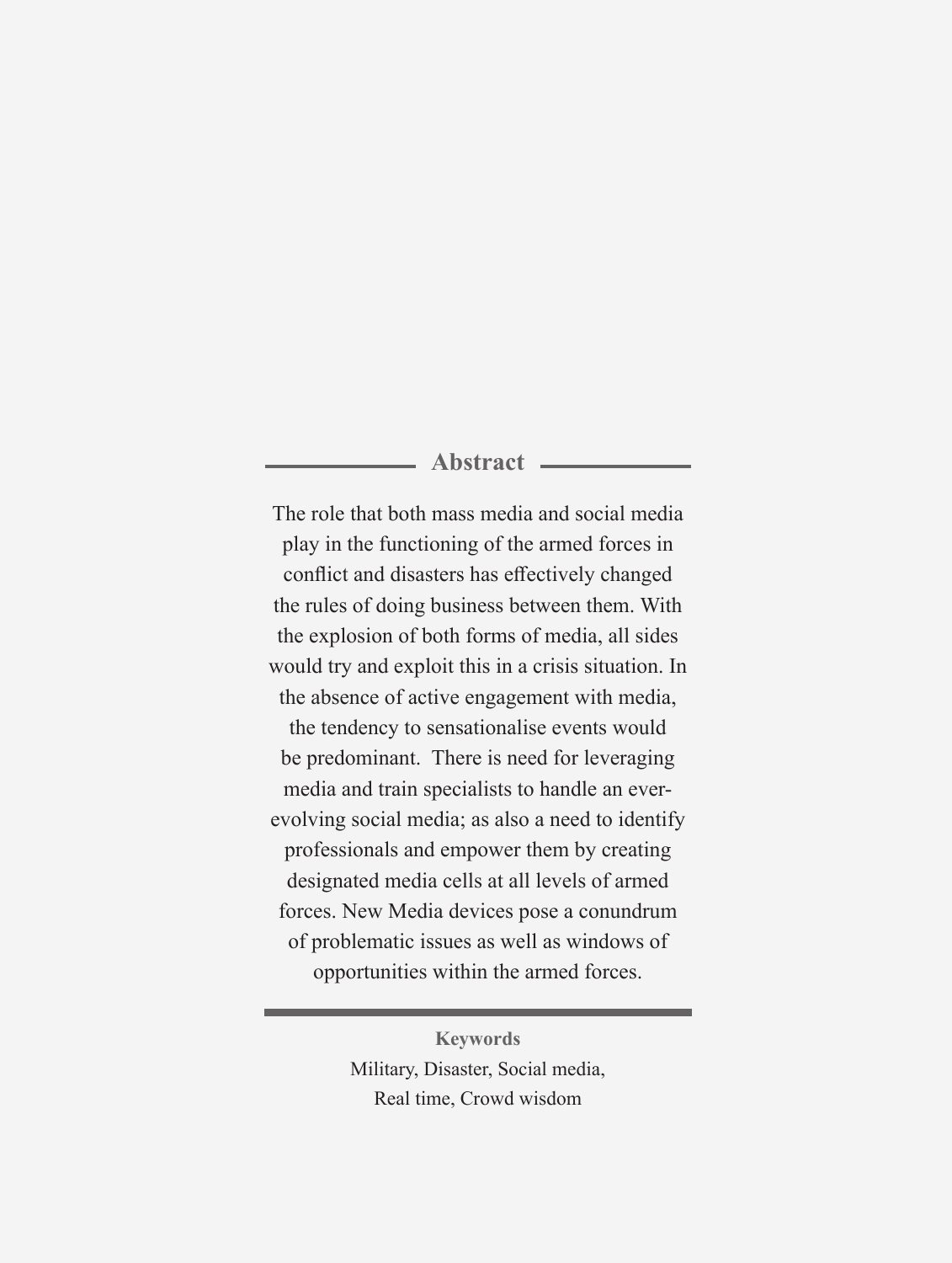Vol. LII (3), July–September, 2017

Communicator

In a network-age, media is all pervasive. While it has evolved in many developed nations in terms of accountability and responsibility, in India it is still in an emergent and chaotic state. If this was not bad enough, So n a network-age, media is all pervasive. While it has evolved in many developed nations in terms of accountability and responsibility, in India it is still in an emergent and chaotic state. If this was not bad enough, Social Media has literally pulled the rug away from any pretence of formal structures. The following are just some of the issues worth pondering over for senior leadership in the defence services.

- Why does Indian Media like to project "media relations", whereas the issue is of interface with public or masses? A more relevant term is *public* relations, as is used all across the world.
- Why do media demand the 'face' of the man on ground and not a spokesperson? Is it in the hope of getting: credible information; latest inputs; and, sensational or breaking news inputs?
- Many PR and media-relations concepts are based on corporate world issues where a make-or-break canvas may be the case. Not so for the military, where it takes a while for reputations to be affected. There is time available to react and strive for longer-term management capacities.
- Who is a better field PRO combatants, combat-experienced officers or generalists who have more time and fewer egos? While it may be inadvisable to distract a combatant on duty during a crisis, an experienced officer who is well versed with the situation may be appropriate.

# **New Media: Newer perspectives**

The Gulf War of 1991 brought wars and combat into the drawing rooms of the world through CNN on TV in a major way. Among many strategic goals, one that was fully achieved by embedded journalism was the hardsell of a revolution in military affairs and showcasing of very expensive but awe-inspiring weapon systems. Fifteen years later in the Israeli offensive in Lebanon (2006), media was used brilliantly by an underdog to bring the most potent fighting Israeli military machinery to standstill. Asymmetric warfare was redefined by Hezbollah by the use of New Media. It brought home a clear lesson to all – the enemy will not fight the war that you want, but the one that it thinks it can win. On the other hand, an information explosion through increased interconnectedness and a proliferation of media (mass, social and individual) is making it impossible to control and manage information through conventional approaches. It is not clear that whether conventional or unconventional conflicts prevail, the first salvos will be information/cyber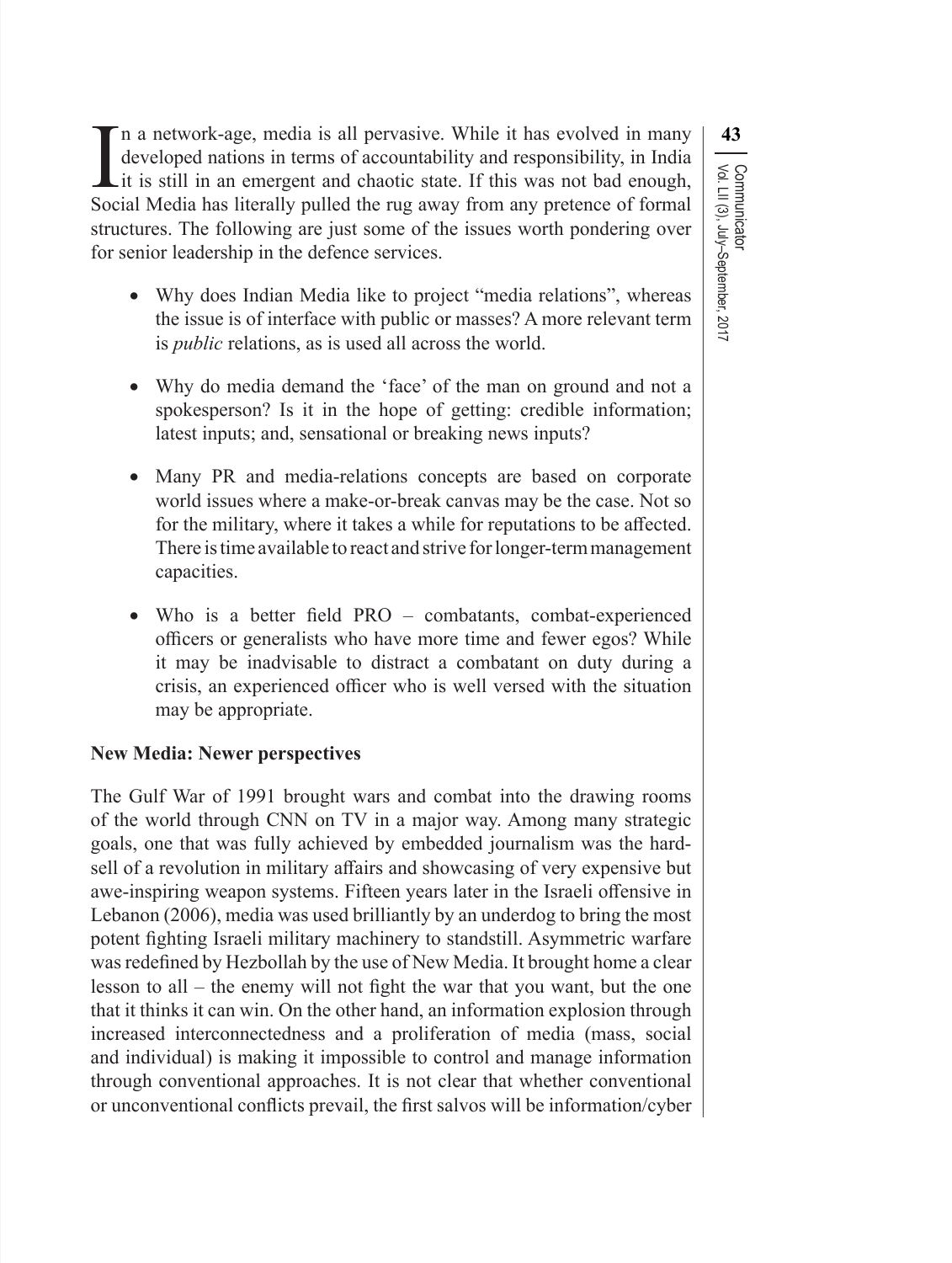**44** | based soft and hard-kill weapons.

### **Chechen War lessons**

The effects of perception management truly reveal themselves when considering the two Chechnya Wars conducted by Russian forces. In the First War (1994-95), the Russians were not only surprised and defeated by Chechen rebels, but were also lacking in any effort towards perception and media management. The rebels had a field day capturing the imagination and sympathy of world opinion and, more importantly, Russian public opinion of an unjust war. The tide was reversed in the Second War (started in 1999), where media manipulation and access denial were successfully done to positively gain support of the Russian public. Tying in with the Global War on Terror (GWOT) allowed creation of a favourable impression of counterterror operation across the world. Backed with better tactics such as avoiding urban infantry engagement, separating the population from insurgents, using indigenous forces (Kadyrovs) and targeted leadership kills, the campaign was hugely a success (Blandy, 2003).

## **Media trends**

Today perception shaping has become a core component of a military campaign. It is a part of larger trends in an increasingly interconnected world. A post-truth world (a term used in the aftermath of Trump Presidency), demands investment into a subjective reality that can be fashioned appealing to emotions rather than rationality. This is mainly due to the explosion of Social Media platforms that have broken hierarchical and linear structures and cycles of information processing. Today, the informal media (Social Media) has outstripped the formal media (print, TV etc.) in terms of timeliness, credibility, volumes and other such valuable characteristics. News can no longer be late in terms of hours, it is delivered instantly and even as it is happening through mobile phones that act as cameras, computers, network functions etc – all in the palm of a human hand.

Perception shaping in conflict zones has evolved into strange dimensions. It has clearly morphed from dated concepts like embedded journalism (CNN in First Iraq War) to more subtle and clever forms, e.g., the use of term 'friendly fire' instead of pure fratricide or collateral damage. From erstwhile media management, the emphasis shifted to engagement because of media backlash at being managed. It now is firmly in the realm of perception shaping in a holistic fashion including satiating media hunger. Since speed is paramount, accuracy and truth suffer and take a backseat. Swift pre-emption and counter-narratives are buzzwords for current PR and

Communicator<br>Vol. LII (3), July-September, 2017 **Communicator** 

Vol. LII (3), July–September, 2017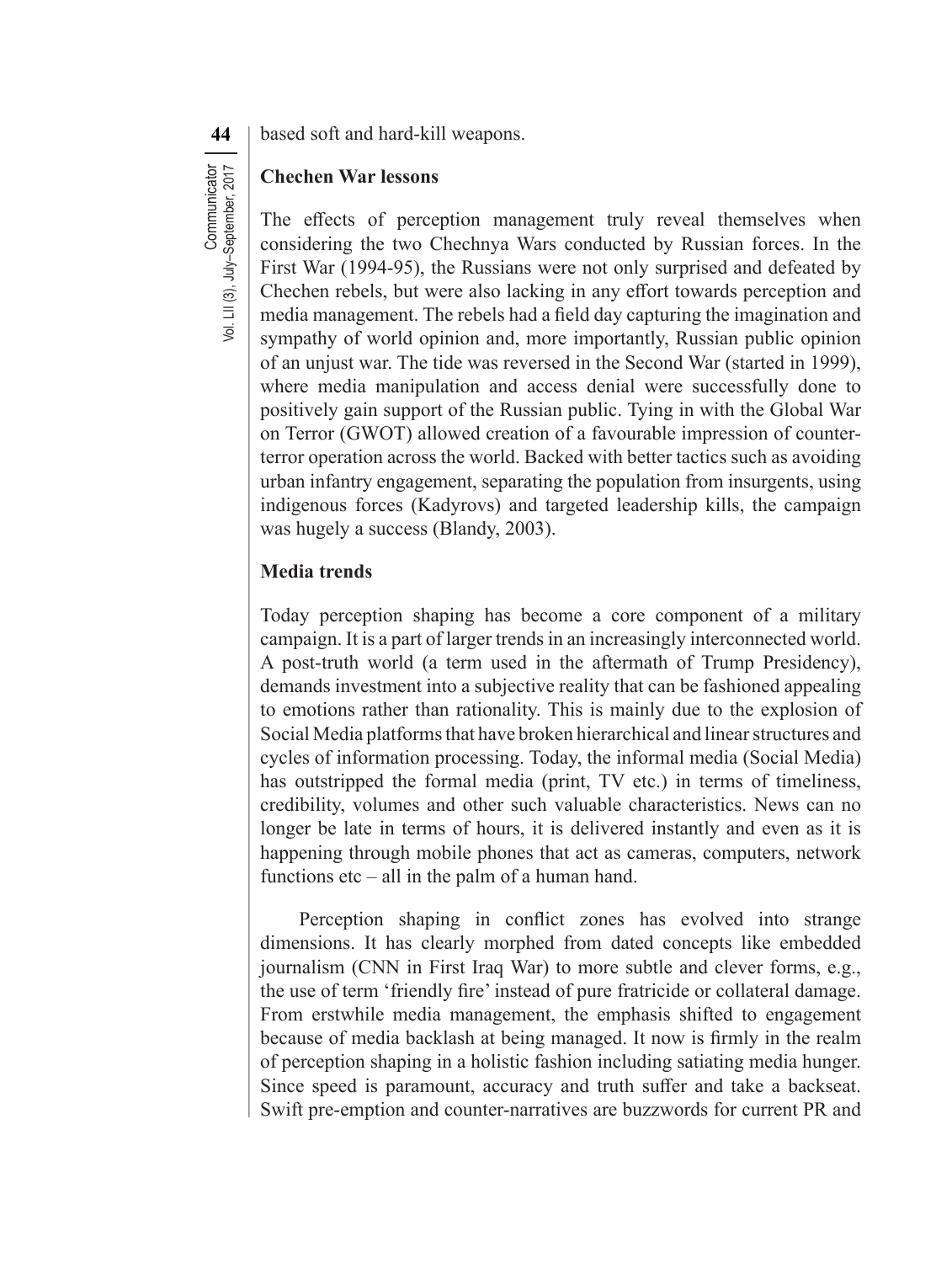information managers. **45**

Traditional media handling by the military was based on reaction or a longer-term favourable outreach mainly through TV or print. These firefighting methods were personality-driven e.g. some chiefs of armed forces have been very media-savvy while many are reticent on the issue. The defence PRO setup of MoD has only been playing catch-up - a reason for each service to go for their own PR setups especially in times of crisis. The synergy between MoD and Service HQ PR setup is still missing especially in the arena of Social Media. A core tenet of "infotainment" is interactive platforms for the public, and this must become a focus area. Just opening Facebook accounts or Twitter handles is not enough. They must be monitored, tracked, responded to and analysed in terms of trends, both short-and longterm, 24x7x365 days.

The first question is whether to communicate swiftly or not? First impressions in the cyber world may not be lasting but are difficult to amend or negate if not handled in the short timeframe of quick response. An appeal to reason, logic, facts and credible negation can immediately kill any monster in the making. However, each and every negative feed may not require a response. The trick may be to monitor trending issues and effect prompt, short and accurate inputs. The larger trend of openness and transparency especially in matters of ethics and probity in society may leave no choice in the armed forces. A key may be to quickly identify noise and focus on being louder to be heard. An important issue is genuine and truthful feedback on own messaging in orders to improve, change or tweak the communication processes.

#### **Opportunities and pitfalls**

This is an age of democratised media discourse but also one of information overload. One definition of Social Media could be -- collective online communication channels dedicated to community based inputs, interactions, content-sharing and collaboration. It encompasses forums and platforms such as Facebook and Twitter, micro-blogging, social networking, social bookmarking, social curation and wikis. The term 'prosumers' aptly captures the ability of everyone on Social Media to produce as well as consume information. It can be said that Twitter search option is the fastest means to get certain information these days. At the same time, the medium is also flippant and supports some unrealistic aspirations of the younger generation. Also, shelf life of issues is short and even more so in case of good, prompt and factual rebuttals that understand the consumer. Official responses need to

Just opening Facebook accounts or Twitter handles is not enough. They must be monitored, tracked, responded to and analysed in terms of trends, both short-and longterm, 24x7x365 days.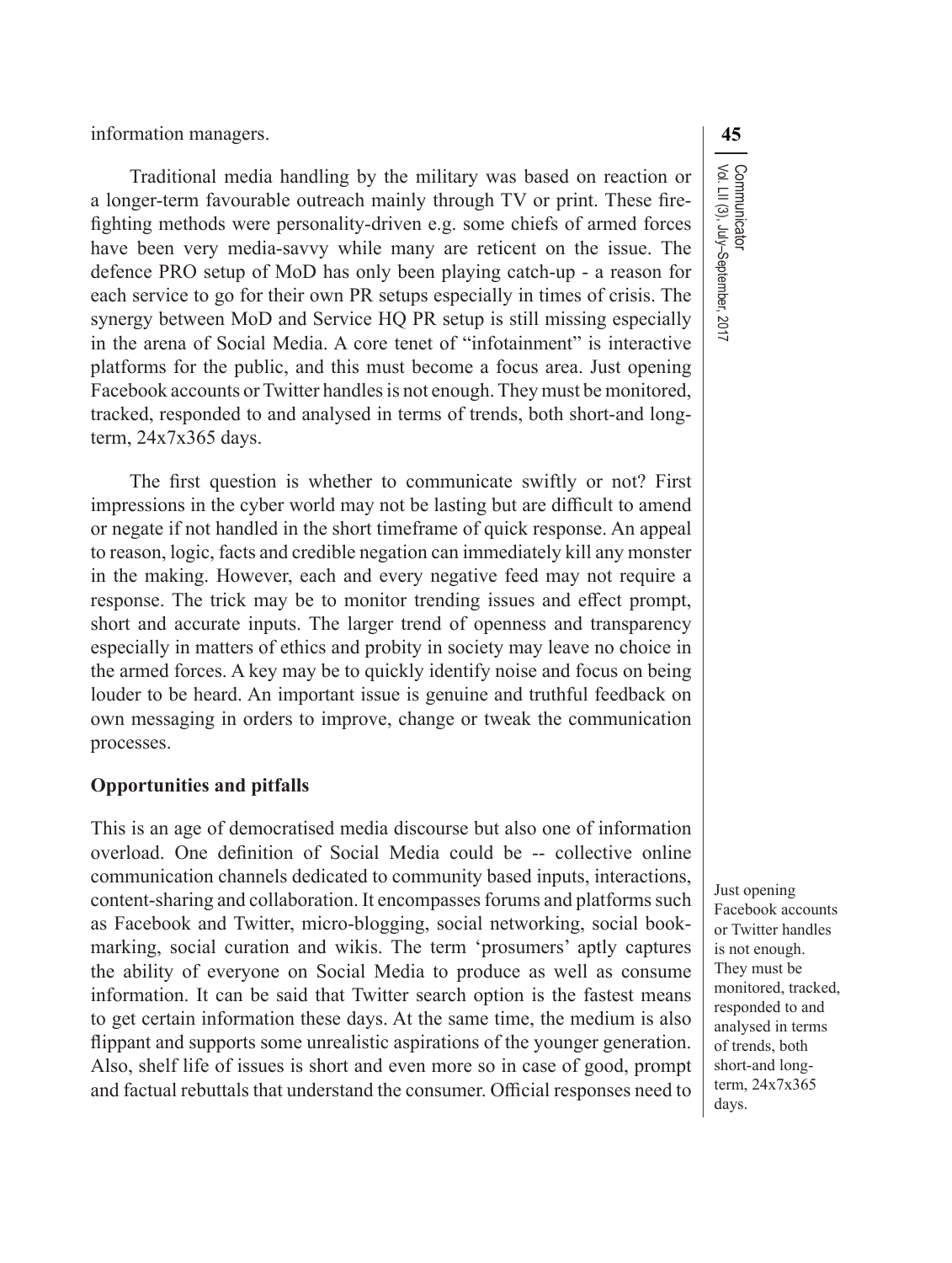**46** be fast, yet not smart or cute that is open to misinterpretation. However, the challenge lies in designing frameworks, methods and protocols, supported by adequate training of PR teams.

Controlling the narrative is the new objective with possibly an uncertain end-state. TV and print were easier to handle since protagonists were known and could be cultivated or dealt with. Social Media is full of surprisesunknown actors who achieve instant and 'viral' fame, anonymous good citizens as well those with mischief and malafide intentions. Adversarial relations allow nations to exploit this as a low-cost option in attacking vulnerabilities or fault-lines. A starting point is to recognise some myths about media i.e. neutrality, objectivity, apolitical outlook, fairness and responsibility. In a stiff competing environment, there are strong economic and political motives, and serious decline in codes of conduct. The laws of the land in terms libel and defamation are weak allowing media to take chances and cross red lines. At the same time, print and TV have been reined and somewhat by Social Media since it serves as a watchdog and provider of real-time counter-narratives. Therefore, TV and print journalist no longer have absolute privileges to disseminate news and views.

And yet, print media is expanding and doing well mainly because of increasing literacy in the country. The vernacular or local print is especially relevant to opinion building and perception shaping. On the ground, despite penetration of the internet, print and TV will continue to be relevant to firm up first-opinions and beliefs in the form of views rather than news. Also growing rather alarmingly are phenomena of paid journalism, private treatise (media share-holding in industry), lack of laws or conditions for entry into this sector, growth of news personalities as larger than life figures, and sensationalising (creating events). There is no accredited training even in reputed institutions and the lack of regulators in TV is acutely felt. At least print media has the Press Council of India as a regulator, even if largely a toothless one. The fourth estate (TV) acts almost as a non-state actor, and therein are the dangers of pure self-regulation.

A starting point is to recognise some myths about media i.e. neutrality, objectivity, apolitical outlook, fairness and responsibility. In a stiff competing environment, there are strong economic and political motives, and serious decline in codes of conduct.

Nick Gowing (BBC) has succinctly put across in his new book that "in crisis situations, institutions of power face a new acute vulnerability by realtime information flow that challenges inadequacy of structures of power". In such circumstances, immediacy is the key with non-linear flows that focus on speed, engagement and countering rumour-mongering. The reputation and loyalty cultivated on Social Media over time risks disruption if not handled with integrity and credibility. Understanding of the medium and targeted audience, crafting of the message aiming for consistency and coherence,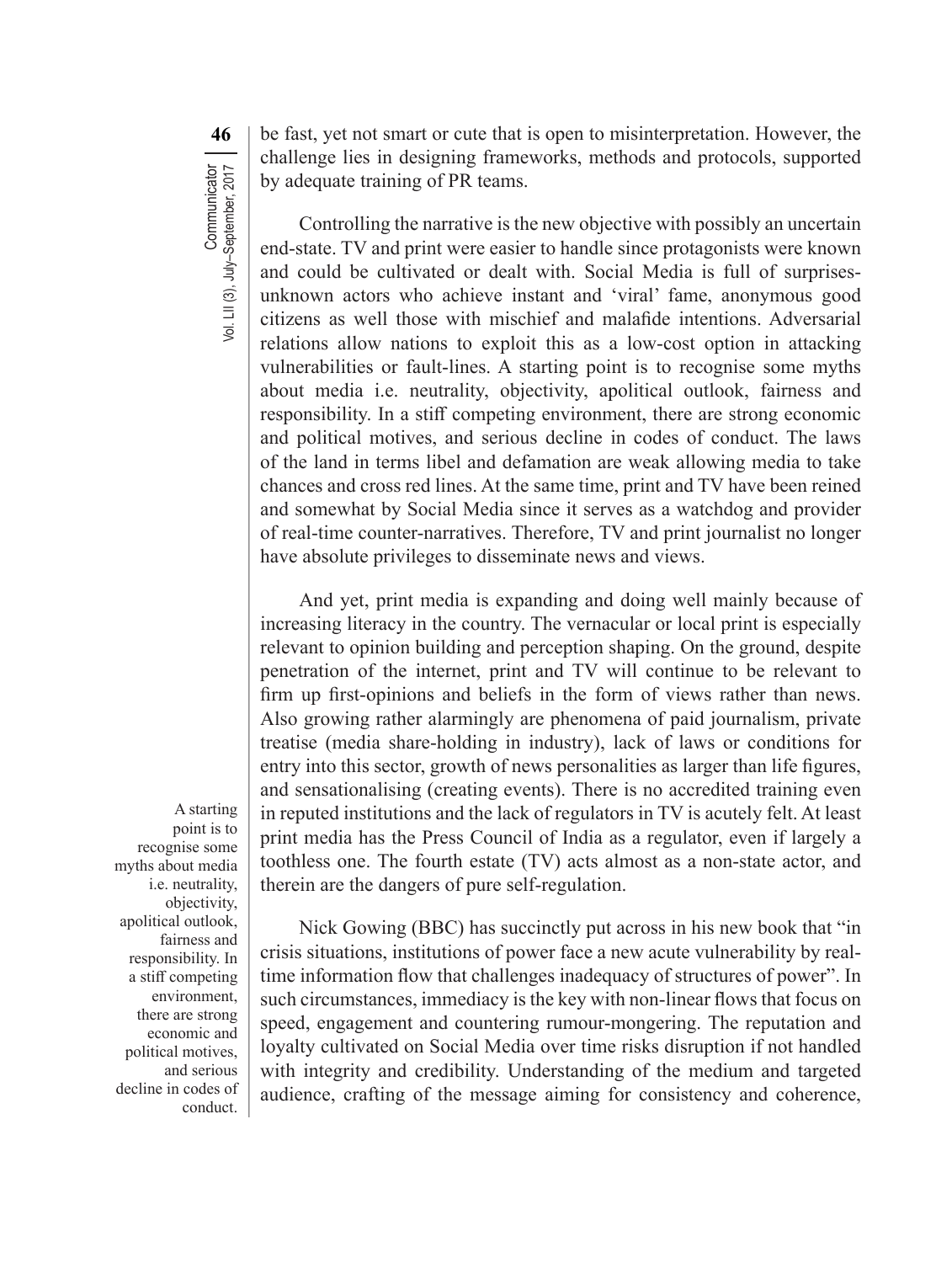and, first and foremost, to accept errors and ownership of mistakes are first **47** steps in crisis handling.

The military and media may be on different sides of an adversarial table, however they are not exclusive, and interaction and deep engagements are imperative on both side. An essentially unstructured media is difficult to be managed but needs to be understood, befriended and even co-opted by the military. However, an important caveat is that media coverage may not necessarily reflect a true measure of public opinion. This has been demonstrated time again in elections in the country. The challenge for armed forces is to occupy media space with positive news e.g. small people doing real work. This needs a push strategy rather than wait for pull forces, which can only happen with a deeper and consistent relationship with the media.

#### **Nuances of engagement**

New media is a term for digital devices such as laptops, smart phones that individuals carry, use, upload, download, take pictures, and in general interact with the world at large with high speed and instant connectivity. Video going 'viral' is an example of the large and even strategic effects that can be caused by tactical level individuals. Today's environment makes the word 'control' redundant. Engagement is a key term along with attributes such as speed, timeliness, credibility etc. Rather than the futility of chasing information superiority, the focus needs to shift to effective engagement, superior leveraging and countering the adversary's information design. Media engagers, not managers, need to clearly understand targets, mediums and messages. Speed of engagement is vital since the first messages tend to be lasting impressions. This can only be achieved if response is delegated downwards to well qualified and inclined persons who grasp the macro and micro views. The message must be in context to the environment and target audience. It must be clear and specific, consistent with long-term focus, and be adaptable to changing contexts. It also means that no space can be left unattended; both mass and new media need to be addressed.

Otherimportantaspectsarethemessengersthemselvesandsynchronising the messaging at different levels. Credibility of the 'faces' or sources is a major factor that is keenly sensed by audiences. Besides the content of the message, knowledge, experience and familiarity of the messenger are equally critical. Synchronising can be planned and choreographed from higher levels even though messaging has been delegated downwards. Creating credibility at all these levels needs frantic and well-connected efforts of documentation, analysis and dissemination in real-time. Quickly and effectively countering Communicator<br>Vol. LII (3), July–September, 2017 Vol. LII (3), July–September, 2017 Communicator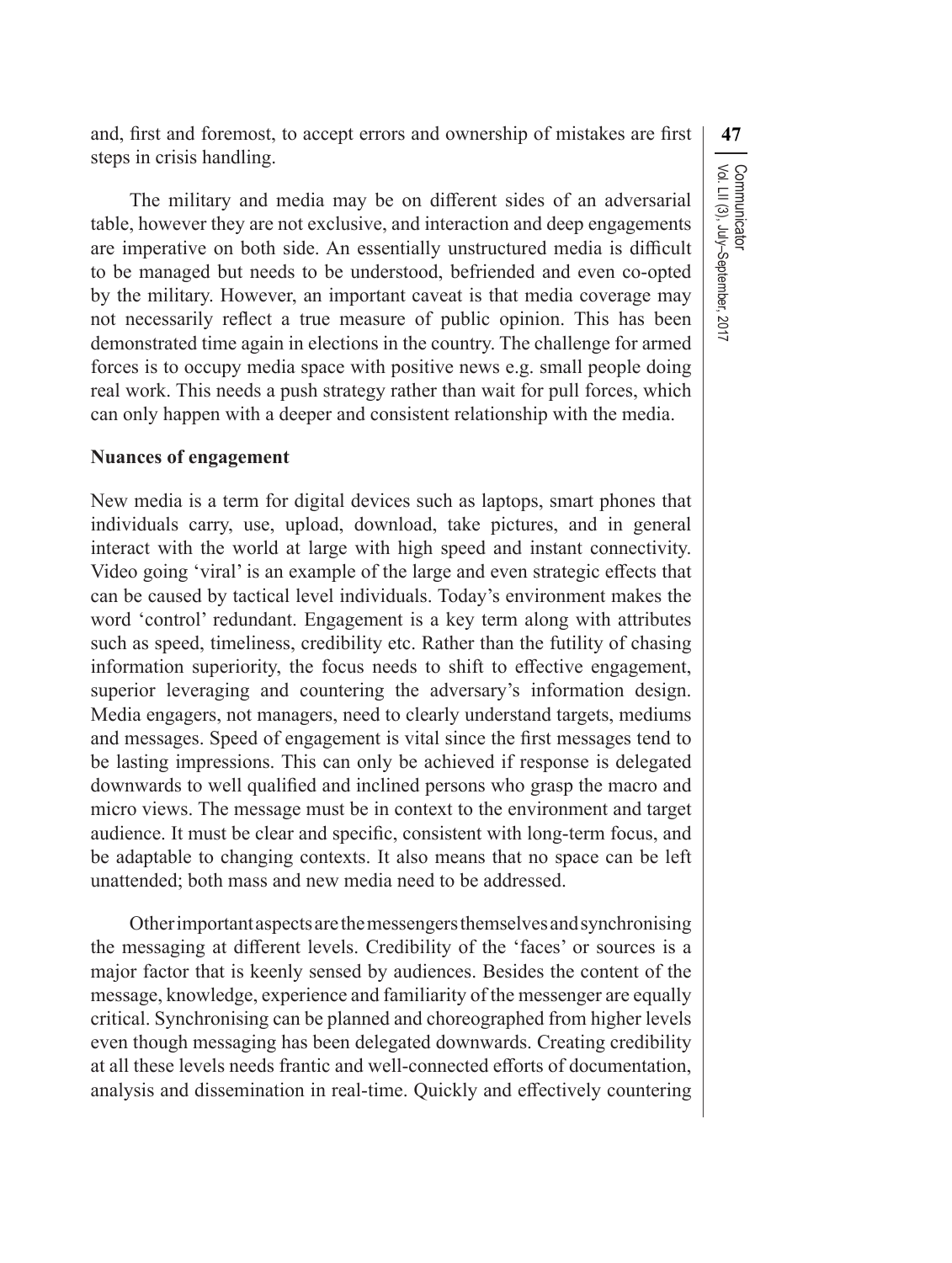**48** an untruth or a half-truth may be more effective than shutting down that media space. This see-saw battle is so evident in the counter-insurgency effort in Kashmir.

#### **Social media - Social headaches**

The same New Media devices pose a conundrum of problematic issues within the armed forces. Compromises have happened despite best efforts. While strict and up to date rules and regulations will try and stop personnel wittingly or unwittingly falling prey to devious designs of adversarial nations, an equally important aspect is to redefine what is really off-limits. In an age of satellite reconnaissance is it possible to 'hide' everything? Adding to the problem is the ignorance and levels of awareness of digital pitfalls among personnel and their families. How competent are warriors to view this holistically and stay updated to take timely action? This is only possible with a dedicated lot who understand both sides of the equation. Alternatively, it may be time to think of lateral absorptions or attachment of experts or insiders of the media at various levels. Defence spokespersons of the current form may be passé. As such, open source and crowdsourced intelligence today outweighs other clandestine means. Mining open source information laid out due to compulsions of social media is a great target for adversaries. Even in the mass media sector, a proliferation of channels and narrow-casting to focus audiences can elbow out bigger channels.

The other important issue staring squarely at senior leadership in the defence forces is the social effects of Social Media. Conventional means of cohesion and team building seem to be taking a back seat as young warriors, reflecting larger societal trends, lean more on virtual connectivity rather than spare time for real contact. In simple words, people have no time for talking to each other even on phones, but are available 24x7 on Social Media or Social Messaging Sites. How does one buck this trend or use it as an opportunity? This requires one to be comfortable with nuances of new media and deeper introspection to strategise the way ahead.

# **A case in point: Uttrakhand disaster**

During the Uttrakhand Disaster in 2013, a unique synthesis emerged between the Indian Air Force (IAF) and mass media. This was partly due to the preponderance of air operations in saving lives and the uniqueness of virtually every state in India being affected in terms of injured and trapped pilgrims. The State Government was on the back foot and not too sure of itself or the situation (Dhanasree, 2013). While it had made efforts to engage and inform the media, their credibility was low. The Indian Army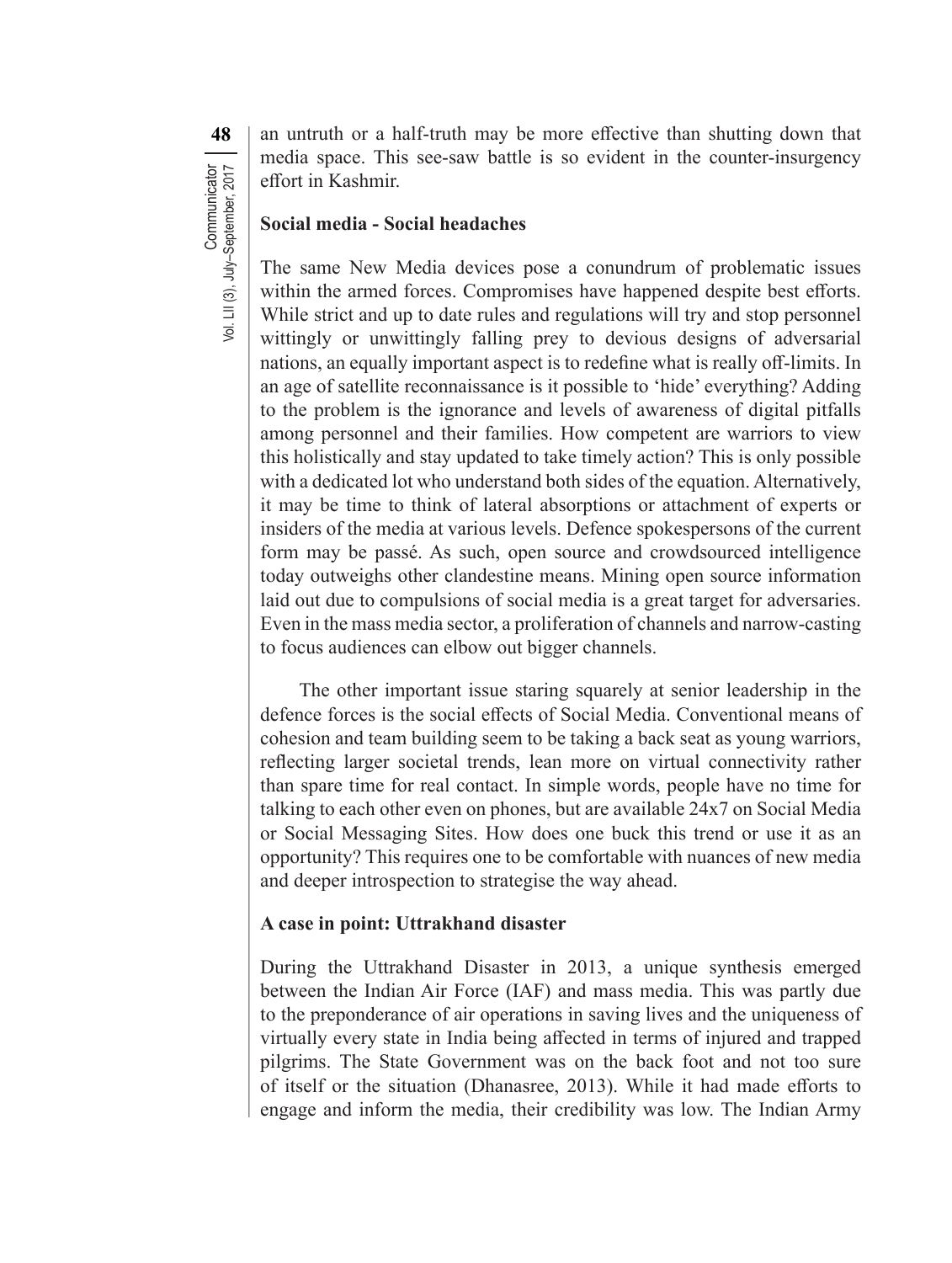had gone overboard in its PR drive with exclusive helicopters and an army **49** of cameramen. Information not matching facts on ground dropped their credibility to such an extent that media had no trust or time for engagement as evidenced by media reports of that period.

The Chief of Air Staff (CAS) moved two defence PROs to the scene, one each at Dehradun and Gauchar. The narrative was simple to all – the truth and optimistic plans, and nothing else. While engagement was done at all levels of airmen and captains of helicopters, the main briefing face was of the Task Force Commander (TFC) – the man with the latest information and in the thick of things. The morning and evening updates became the mainstay of feeds for the entire media. The IAF even engaged own personnel from different states to engage the vernacular media from there. The real success lay in the fact that it covered the holistic picture, role of all agencies and team work happening to handle the major crisis. This got the support of all agencies and thwarted most media effort at sensationalising.

How to handle media efforts at sensationalising in a sensitive multiagency work comes out clearly in the following example. The Channel Headlines Today approached the CAS' office for a live one-on-one interview with the TFC on the issue of 'People First, Mission Always' in light of the work being done. On the same day, two politicians had got into a fist-fight at Dehradun Airport which was widely reported. The live interview took place under a Mi-17 helicopter at Jolly Grant Airport in Dehradun at night. The TFC had an earphone to follow the conversation but no visuals. What emerged was a sensational report on the earlier misbehaviour by politicians, and lack of competence and empathy of the state machinery. In between, Gaurav Sawant tried to intersperse the sacrifices of the IAF. The TFC did not fall prey to this ruse, and took time to explain the team work by all agencies on ground as also distancing from any political commentary. This one single report, that worked well for multi-agency collaboration but not for planned dramatised effects by the channel, did wonders in building trust and credibility.

An example of strategic communication was the CAS' comments to the national media that the rotors would keep churning till everyone was out. This simple message touched the entire country assuring the commitment of the service. After one of the helicopters had met with a fatal accident, the CAS visited the site and was surrounded by the media asking what his message to the team was. "Keep smiling and doing the important work, the time for grieving will be later" – was a powerful internal and external message. The bottom line is that all media are extremely alive, intelligent and discerning, Communicator<br>Vol. LII (3), July–September, 2017 Vol. LII (3), July–September, 2017 Communicator

Information not matching facts on ground dropped their credibility to such an extent that media had no trust or time for engagement as evidenced by media reports of that period.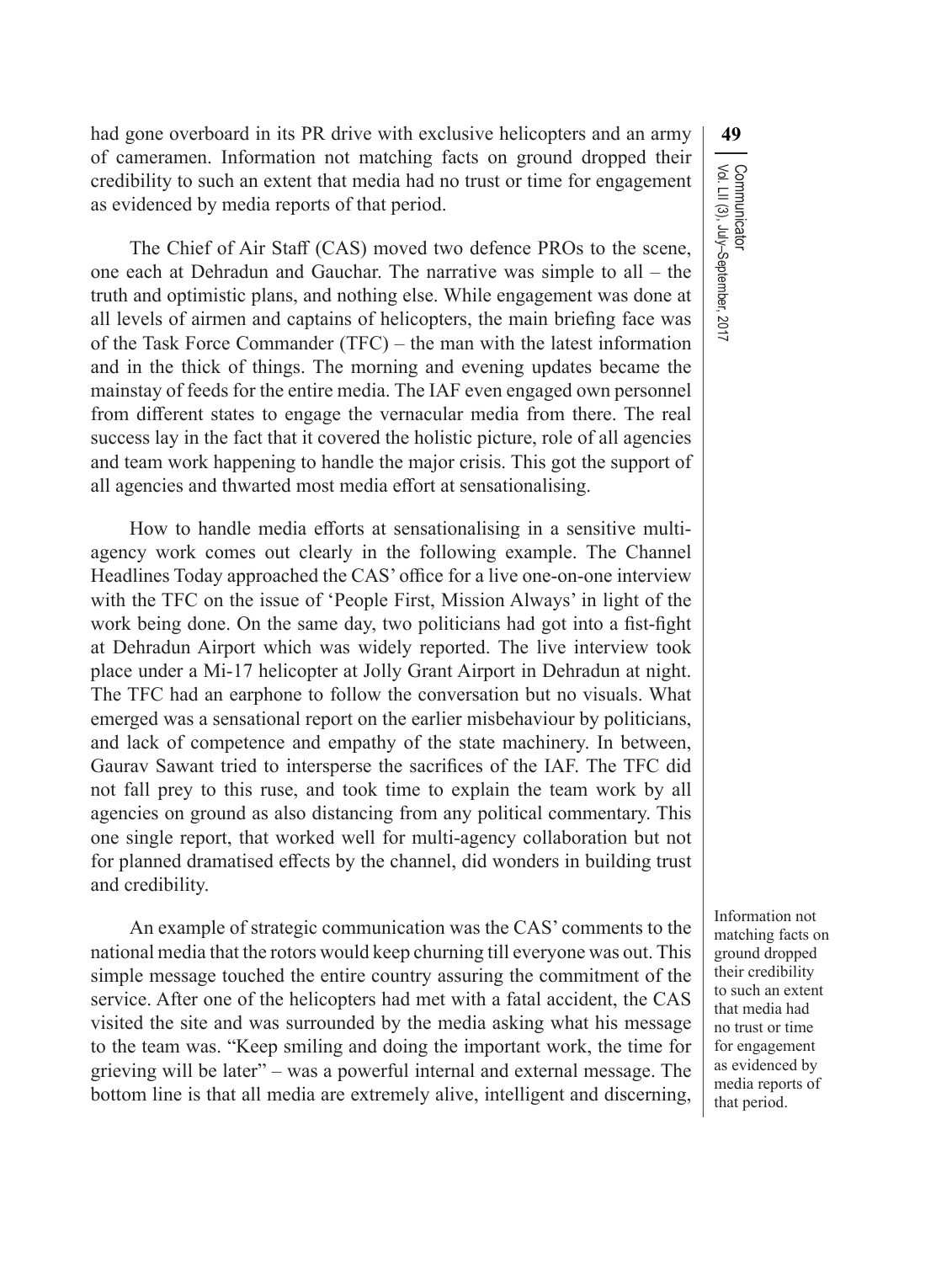**50** so control and manipulation is out while effective and credible engagement is in.

The media's ubiquity was demonstrated time and again. No better example than the one during the first week of the disaster. While the National Disaster Response Force (NDRF), Indo-Tibetan Border Police (ITBP) and state authorities were still deliberating on an alternate foot route to Kedarnath from Gaurikund, a reporter and a cameraman from India TV channel made it by foot themselves and took some first rate shots of the devastation enroute. So, hiding facts may not be an answer, even temporarily. It is better to be the first to present facts though your own lens.

Whatsapp had just come into India (most had not even heard of it till then!). The nightmare of controlling (avoiding collision and optimal sequencing) 75 helicopters in one narrow valley with just three helipads seemed insurmountable. One young Flight Lieutenant of a Mi-17 helicopter, comfortable with the new app, came up with a radical solution of forming a group with all captains doing self-regulation. In the absence of a better solution, the TFC allowed a trial. Not only was it a success, but almost 3000 sorties were done to save lives under this arrangement in the next ten days. The power of new media was fully at display; in both minds and devices.

#### **Disaster management in a network-age**

Mobile penetration especially in underdeveloped countries has transformed the way humanitarian response and business is conducted. More than an information-age, the world today is deeply a network-age, where big data is being generated with contributions from all levels. This has enabled concepts such as crowdsourcing, crowdseeding, mobile cash transfers, transparency and effective response to 'real' needs. Real-time monitoring, tracking and feedback from affected communities allow adaptability to changing circumstances. The proliferation of mobile phones in underdeveloped nations that are crisis-prone means that aid beneficiaries have a voice now (Ramalingam, Ben & John, 2014). Accountability of aid delivery will now have to account for end-user voices or feedback. Baseline data of populations held by state authorities need to be shared during a catastrophic event, and therefore, this must be preserved in multiple modes and places to avoid loss in disasters. But, opening this data completely risks exposure to criminal agendas.

The network-age comes with its own challenges of bias: socio-economic, cognitive, statistical and epidemiological. These need to be researched and understood well by decision-makers. Disruption of existing and traditional

While the NDRF, ITBP and state authorities were still deliberating on an alternate foot route to Kedarnath from Gaurikund, a reporter and a cameraman from India TV channel made it by foot themselves and took some first rate shots of the devastation enroute.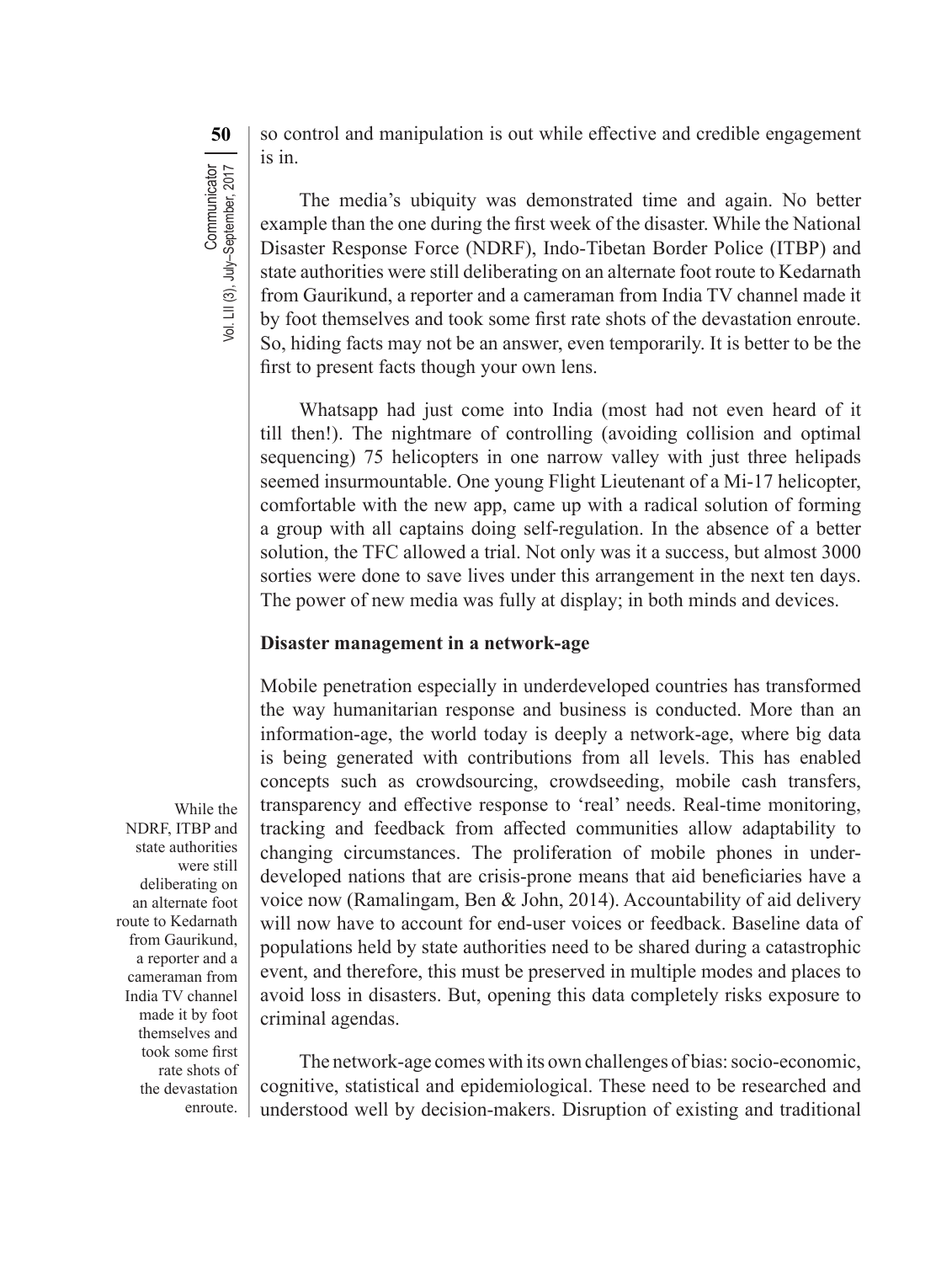cultures, hierarchies and power structures in societies is another area that **51** needs to be understood for longer and higher order effects. The danger of further excluding marginalised groups must be avoided. At least the world-wide web is not completely free of interference in most countries. All this despite existence of treaties such as the International Charter on Space and Major Disasters that are enabling frameworks for rapid release of data from national databases. While information overload is a common refrain at the level of humanitarians, the expectations of an increasingly connected society has jumped multi-fold putting pressure on field workers. An additional concern is on privacy, security and ethics of handling such personal and public data. Targeting of vulnerable sections after identification through the reporting channel is common in many conflict-term areas. This needs a deeper involvement with security and providing clear guidelines and frameworks to all handlers of such data.

Vol. LII (3), July–September, 2017

Communicator<br>Vol. LII (3), July–September, 2017

Communicator

Agencies involved with humanitarian work must first understand, adapt and train to handle the network-age. Nations and the UN along with NGOs must arrive at common grounds to establish clear and shared frameworks and guidelines. The premise must be that information needs are primary objectives, and translating this into actionable plan is a key to effectiveness. Technologies adopted must be chosen in context to suitability to those handling it including affected communities. Nuances such as low-bandwidth and offline versions of network, battery-charging facilities and power-packs, internet access and liberal recharges, free mobiles etc are realities to be handled at ground level. Therefore, restoring this network post-crisis is an imperative that needs to be planned and scaled by Government and agencies.

Crowdseeding involves humanitarian agencies or actors working with trained people who can collect and share information. It can be done even via SMS (Short Message Service) short codes to transmit critical issues. These are particularly useful in monitoring and tracking longer term programs or projects. Crowdsourcing has been enabled by certain technologies and applications. For example in Haiti in 2010, the success of program 4636 (based on SMS) was possible by: collection, processing and viewing of high resolution satellite imagery by all; an available geospatial Wiki platform; volunteers to handle such Wikis; and, collaborative sites to allow mashups such as Google Docs. However, introduction of new technology during an active crisis is certainly problematic. Reliability issues demand that this be done during non-crisis times to allow innovation during disasters. Without a certain amount of predictability of a system, its acceptance when tensions and pressures are high is doubtful. Therefore, core issues in acceptance of Big Data Analytics are: Awareness; Reliability; Trust and Branding;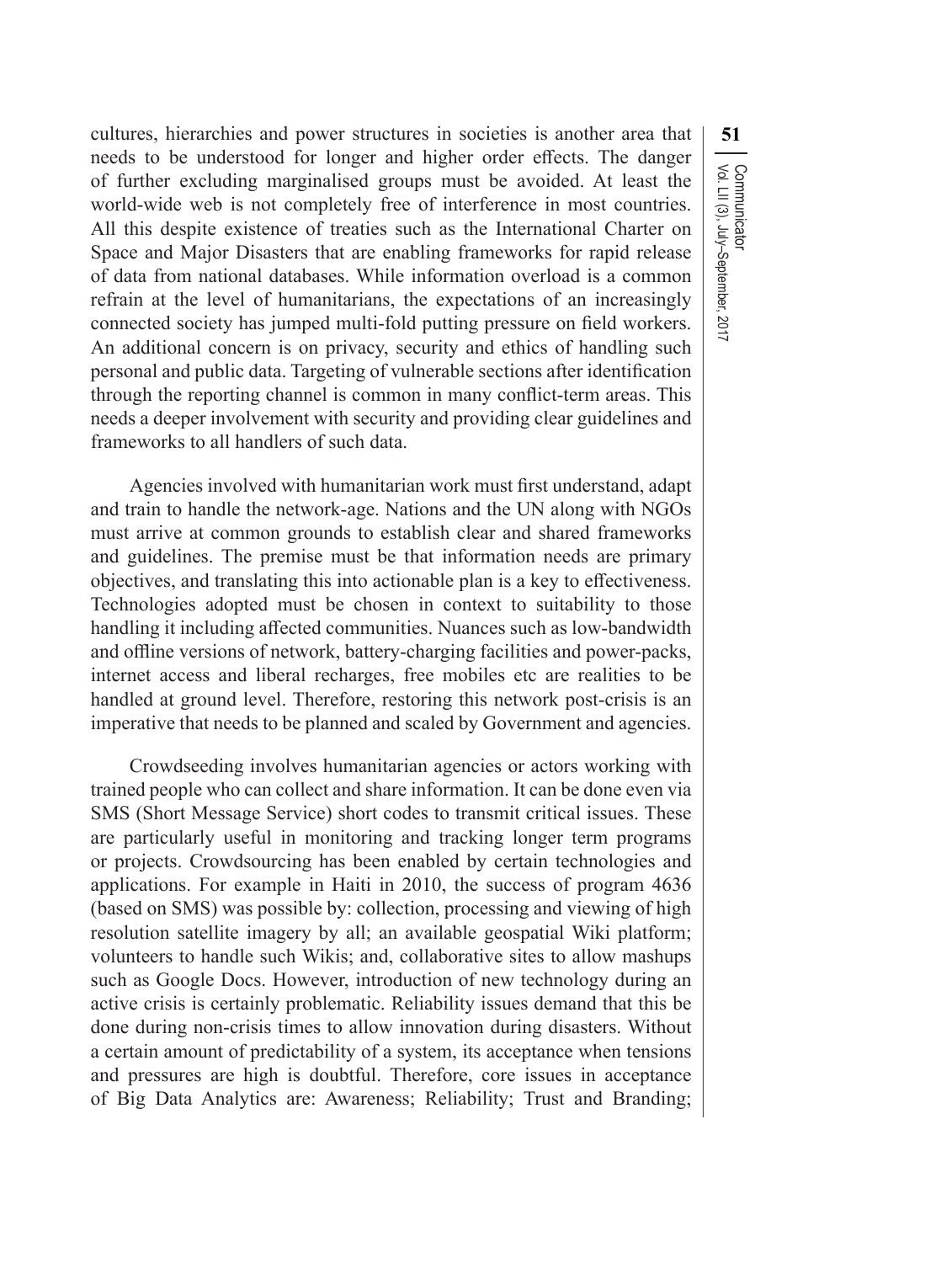**52** Professionalism; Open standards; Verifiability; and, Interface platforms.

# Communicator<br>Vol. LII (3), July-September, 2017 **Communicator** Vol. LII (3), July–September, 2017

**Trust, big data and social media in disaster response**

Crisis Informatics was a term introduced a decade back, however it has shot into prominence only a few years back after 2010 because of technological leaps in mobile phone processor and network capacities. Social Media especially plays a crucial part in this area. There are three main sub-groups under which this subject has advanced. First is information collection which includes aspects such as Social Media data mining, Social Media-based crisis recognition, and Social Media -based geo-location applications. Second is communication, with facets such as detecting misinformation, Twitter analysis for improved Situational Awareness (SA), crisis-communication with public, and use of Social Media by agencies to communicate. Finally, there are apps and systems to enable collective sense-making and collaboration among organisations and volunteers. For example, map mashups and crowdsourcing of geo-tagged information (Lee, Hirschmeier, Muller & Luz, 2017).

## **Big data analytics as decision support**

After the earthquake in Haiti (2010), an era of digital humanitarians has dawned with the emergence of big data gathering and analysis during disaster response.Aplatform named 'Ushahidi'was copiously used to develop crowdmaps and actively involve the affected and the concerned through mobiles and web-based activity.Avirtual community of tech-savvy volunteers helped make the response quicker and more effective. Big data is large, unstructured and dynamic data-sets that cannot be handled by traditional information technology or computer hardware and methods. There are many sources of big data: mobile Call Detail Records (CDR); online activity such as SMS and Twitter; sensors such as UAVs, satellite feed and mobiles suitably networked in real-time; personal data and location through mobiles; publicly available web-based Government web sites; and, crowd sourcing, which is an active method based on volunteers and participation. The current focus by national Governments on e-governance can enable all these sources to contribute meaningfully in disaster response.

Some applications of big data analytics are public health (epidemiology); population tracking during migrations; sociological behaviour of affected etc. Recent technological revolutions in communication have made this simple and mass-based. Mobiles (smart phones) can act as accelerometers (to detect movement), provide audio/visual content, provide co-location through Bluetooth and GPS, and allow crowdsourcing SMS. Tracking all these can provide analysis of community movement and behaviour. Neo-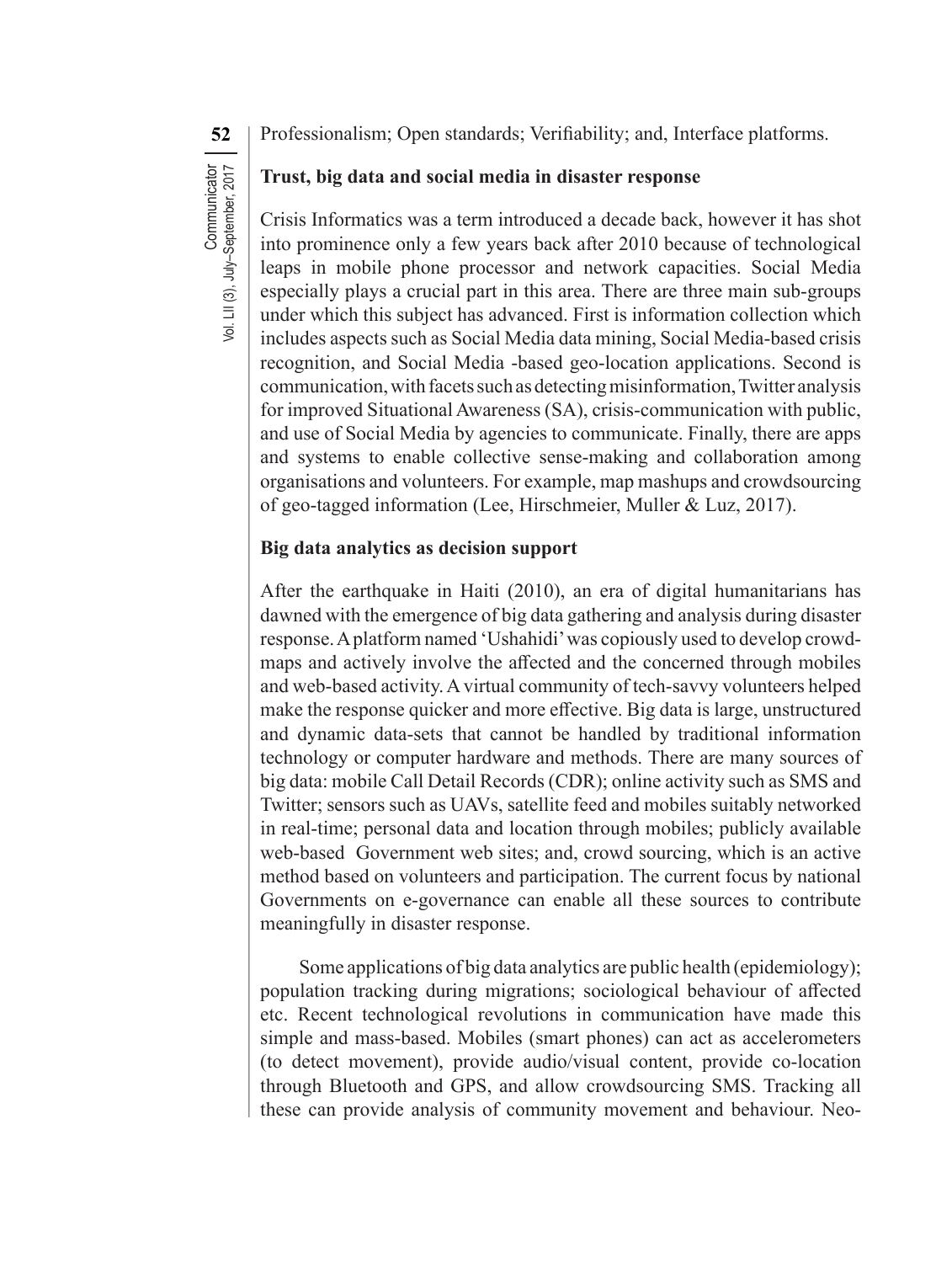geography platforms such as OpenStreetMap allow participative mapping **53** techniques with audio-visual inputs also. This allows quick crisis mapping to provide situational awareness and support to decision making for effective response.

#### **Swarm intelligence**

Collective or swarm intelligence deals with the behaviour of decentralised and self-organised systems, e.g. ants and bees in nature. It applies to human beings when minds meet to collectively solve problems in real life. Many studies have brought out the relevance of swarm optimisation, ant colony systems and bee algorithms for human crowdsourcing to solve problems. Knowledge management from diversified and dispersed individuals entails accurate aggregation and transforming tacit knowledge quickly to the research table for timely use. Nowhere is this more pertinent than the field of disaster management. Any system that is modelled on complex adaptive theories has scope to benefit from swarm intelligence approaches. Quick data collection, spot analysis and real-time research allow problem solving in dynamic and fast-changing scenarios. The reasons for such application are many, among which some are as follows:

First, data only starts becoming available as the problem emerges and develops. Second, quick dissemination of issues allowsideasto be exchanged from diverse stakeholders in real-time. Third, in an interconnected and networked environment, it is increasingly possible to use technology to break "silo mentalities" to allow boundary spanning interdisciplinary approaches. Crowdsourcing, social media, probabilistic mechanisms and metaheuristics allow tapping the potential of crowds.

Lastly, in a world that is increasingly transparent and accountable to public, stakeholder engagement in real-time has been made possible by technology (Callaghan, 2016)<sup>1</sup>.

#### **Use of social media**

The use of social media and crowdsourcing to populate maps with synthesised information in creating accelerated memory is based on the theory of met heuristics. Ant colony algorithms point to modelling optimum paths that allow success to attract more and better ideas. All these naturebased applications are providing breakthroughs that cannot be ignored. Gone are poll-based methods replaced by real-time connected swarm methods that allow interactive and reflective methods in tapping crowd wisdom. Some issues in this are workflow, hierarchy and task allocation, synchronising

Communicator<br>Vol. LII (3), July–September, 2017 Vol. LII (3), July–September, 2017 Communicator

Collective or swarm intelligence deals with the behaviour of decentralised and self-organised systems, e.g. ants and bees in nature. It applies to human beings when minds meet to collectively solve problems in real life.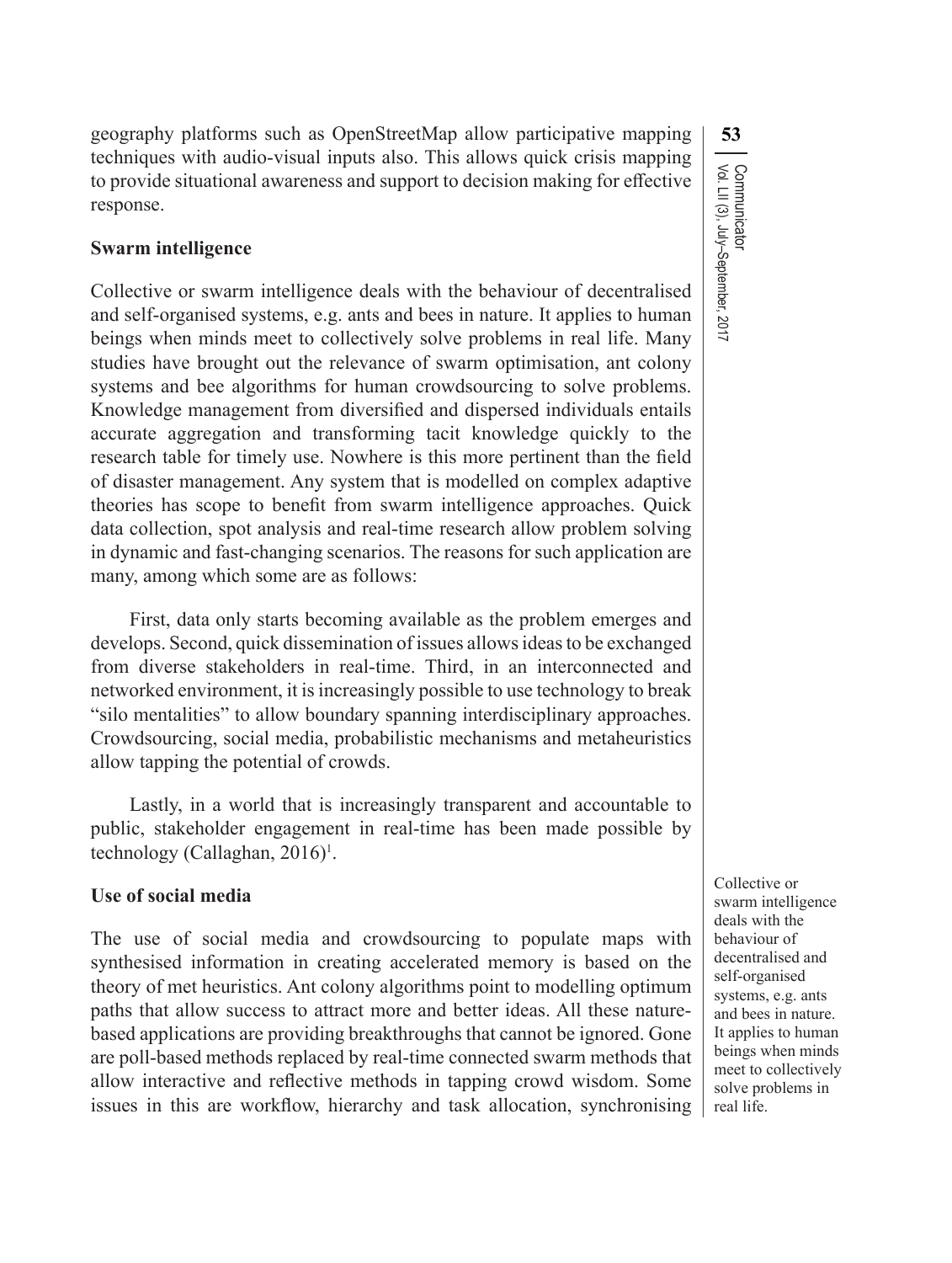**54** and sequencing, quality control and reputation, motivation and incentive, and active or passive intelligence guidance. Members of these virtual communities may not have rigid structures or hierarchy but can be flattish and unconventional, and transition from workers to leader and vice-versa. Guidance to such a fluid arrangement can be by unique signals or information at interfaces of a problem. This allows larger contributions and the attendant advantages of scales. There is implicit or explicit division of labour and invisible guidance which leads to synergy just as *stigmergy* in insects. The structures and changes are driven by real needs from bottom-up that leads to evolution towards optimisation.

Crowd wisdom can be tapped through crowdsourcing or crowd computing. In disasters, the former has been effectively used in searching, micro tasking, translation, data verification and data classification, using open-source principles. Crowd computing is used for solving complex problems by breaking it down into solvable parts. The other innovative thrust is to mix the data-handling ability of computers and better pattern-finding ability of humans to arrive at complementary hybrid models. One example is the Artificial Intelligence for Disaster Response (AIDR) platform which can automatically classify tweets after being 'taught' by crowds. Experience shows that early tweets are mostly about cautions and warnings, while later ones reflect damages, casualties, requirements, donations etc. AIDR collects relevant tweets of a disaster and asks a crowd to label a subset of this data, which in turn trains an automatic classifier to handle huge amounts of data. Therefore, this method becomes very specific to a disaster and leads to userfriendly relevant processes.AIDR combines human intelligence and machine capabilities to handle large amounts of data to obtain labels from a subset of the data. The classification process is based on an active learning approach by the machine using crowdsourced wisdom (Imran, Castillo, Lercas, Meier & Vieweg, 2014).

Crowd wisdom can be tapped through crowdsourcing or crowd computing. In disasters, the former has been effectively used in searching, micro tasking, translation, data verification and data classification, using open-source principles.

Extracting meaningful information from micro blogging messages has been done many times in large disasters. For example, Hurricane Sandy in 2012 with two million tweets, Japan Tsunami in 2011 where 5,500 tweets were posted every second and 2 million tweets after the earthquake in Haiti in 2010. Real time analysis of twitter data to extract casualty reports, critical requirements, geo-location of crisis sets etc has been done very effectively to enhance situational awareness of disaster managers. Systems are generally based on machine learning techniques that rely on crowdsourcing. Experimental dashboards such as Disaster Response in partnership with UNOCHA are refining this further for speed and accuracy (Imran, Castillo, Lercas, Meier & Vieweg, 2013). Many platforms on the internet use Twitter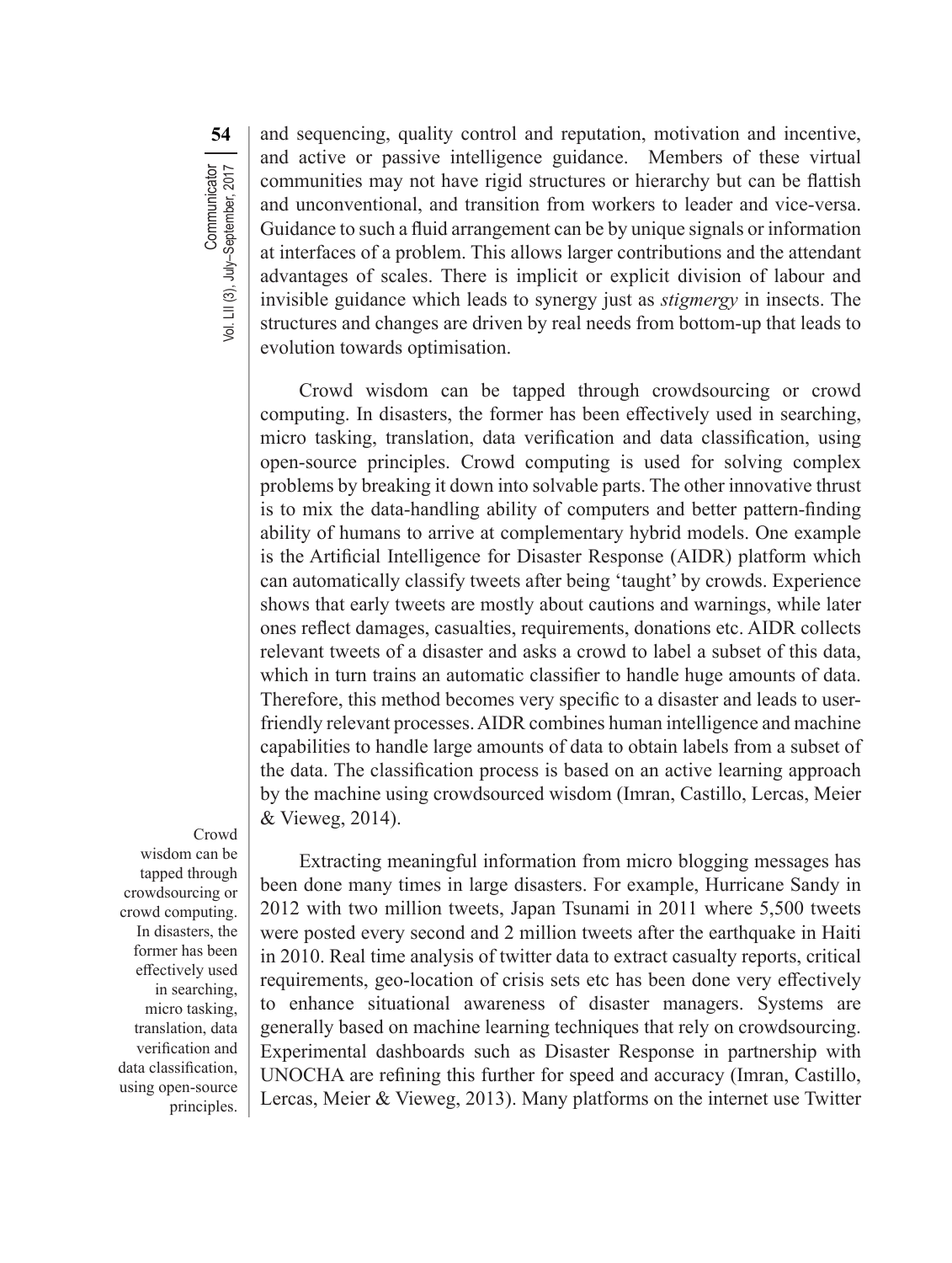to gather meaningful information on disasters for analysis by responders and **55** helpers. All of them are based on ingesting or collecting data from Twitter using machine learning classification techniques, along with help from crowd sourcing methods. Extracting from 140 character limited tweets is much more difficult than longer texts such as blogs and texts. Also, classifiers do not work on different disasters or templates; therefore, fresh effort has to be put in every new disaster.

Vol. LII (3), July–September, 2017

Communicator<br>Vol. LII (3), July–September, 2017

Communicator

The 2004 Indian Ocean Tsunami witnessed the first-ever volunteer generated internet-based website that was modulated for about two weeks. Today, Social Media and different approaches of handling mass data and crowd sourcing allows the public at large to play a crucial contributory role in disaster management, especially in improving Situational Awareness (SA) and coordination of activities. It allows emergence of networks that are complex and adaptive, and creatively solve problems through crowd wisdom. This role is not limited to the response phase only but covers the entire cycle. An example of improving SA is the Australian software Emergency Situation Awareness or ESA platform which detects tweet outbursts and presents information in terms of timelines and spatial maps by event detection, classification, clustering and geo-tagging. On the other hand, platforms such as Crisis Mapping use digital volunteers to do this job on a sample, and machines to learn and do this on a mass scale. A crucial factor is the nature of applied programming interface of major social network platforms that are unique and determine access of outsiders. Geo-tagging allows retrieval of spatial data but it needs GPS enabled programmes on the devices. Geo-coding is based on references to geographical features that allow coordinates to be fixed. This can be also done by automatic searches for geographical clues. Some platforms alternate between archived and live data processing which allows regular feeds for better latency as well as better contextual analysis by working deeply and retrospectively (Imran, Castillo, Lercas, Meier & Vieweg, 2015).

#### **UN and the virtual community**

The UN Office for the Coordination of Humanitarian Affairs (OCHA) primarily collaborates with governmental and non-government agencies to facilitate coordinated response in humanitarian disaster and logistics supplies in such crisis. In a highly tight-knit and bureaucratic setup with standard procedures and formalities, it is still not very comfortable with crowdsourcing data and analysis from emergent and independent groups. It is difficult to integrate these in a formal or highly accountable manner since the concept of command and control is not acceptable to them. Digital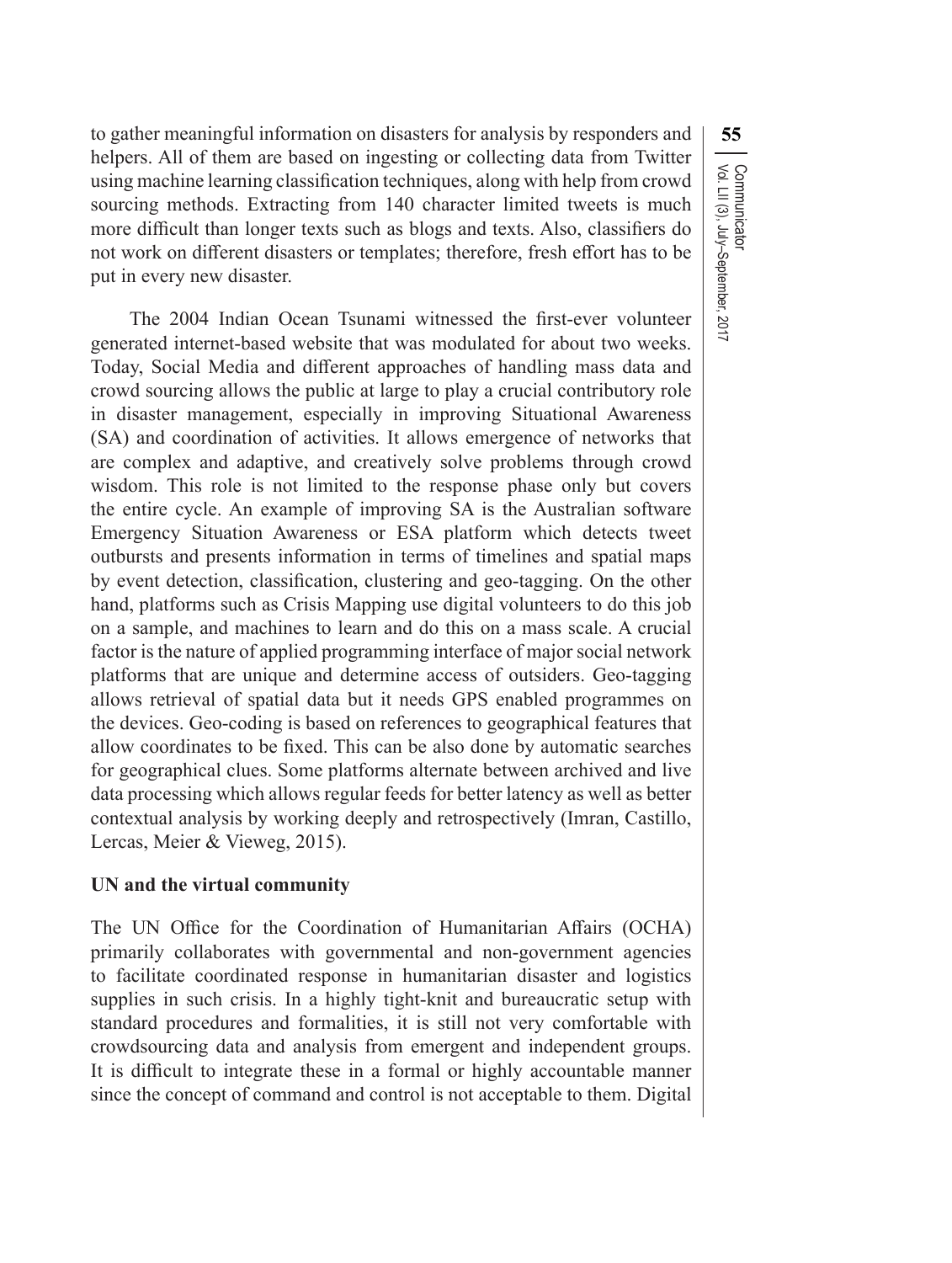**56** Humanitarian Network (DHN) is a volunteer-based virtual group that is loosely structured to become active during disaster management. OCHA and DHN are increasingly collaborating for mutual benefits; the latter being able to take advantage of OCHA's formal network with most humanitarian agencies. The contrast between the two in terms of bureaucratic structure, hierarchy, formal SOPs etc is stark. OCHA's field information service (FIS) is responsible for information coordination between clusters (UN). Its network with virtual community has allowed it a role as a boundary spanner.

United Nations Office for the Coordination of Humanitarian Affairs (OCHA) is mobilised in case of major disaster events where national capacities are overwhelmed. The normal UN way is to divide the task among 11 clusters with initial assessment of requirements by OCHA, after which it takes on the mantle of coordination of the Humanitarian Programme Cycle. The start is a Multi-Cluster Initial Rapid Assessment (MIRA) by OCHA within two weeks. This requires systematic collation and analysis of data, including community level inputs and analysis. During Typhoon Haiyan over Philippines in Nov 2013, OCHA approached the digital volunteer organisation MicroMappers to use Twitter to map out the crisis. While this first attempt did not prove decisive, it gave impetus for future research into this area. The MIRA framework is focused on eight themes: Crisis drivers; scope and profile; population status; response capacities and effectiveness; international efforts; humanitarian access; gaps; and, priorities (Vieweg, Castillo & Imran 2014). OCHA now formally accepts Twitter as a source to triangulate or confirm information through other conventional sources. It also accepts that social media is a valuable source for early or real-time information during critical phases.

DHN includes virtual organisations such as Humanitarian OpenStreetMap Team, Standby Taskforce, GEOCAN and CrisisMappers. These are focused on disaster responses or humanitarian crises and based on peer-to-peer networking. Their strength lies in harnessing diversity and dispersed talents towards common objectives. However, capacities, core strengths and specialisations vary and are unpredictable. Sustainability over a long time is also a problem. Integrating this diversity into a formal structure is problematic, and requires a flatter and flexible approach. Shared situational awareness (SSA) for humanitarians and disaster responders is a critical issue in a melee of complexity. It requires a synthesis and synergy of modern information technology and time-tested institutional practices to build a real-time SSA. Incorporating new and stranger communities such as DHN may be key to survival of bodies such as OCHA in an increasingly connected world. The roles of boundary spanners and creative leaders seem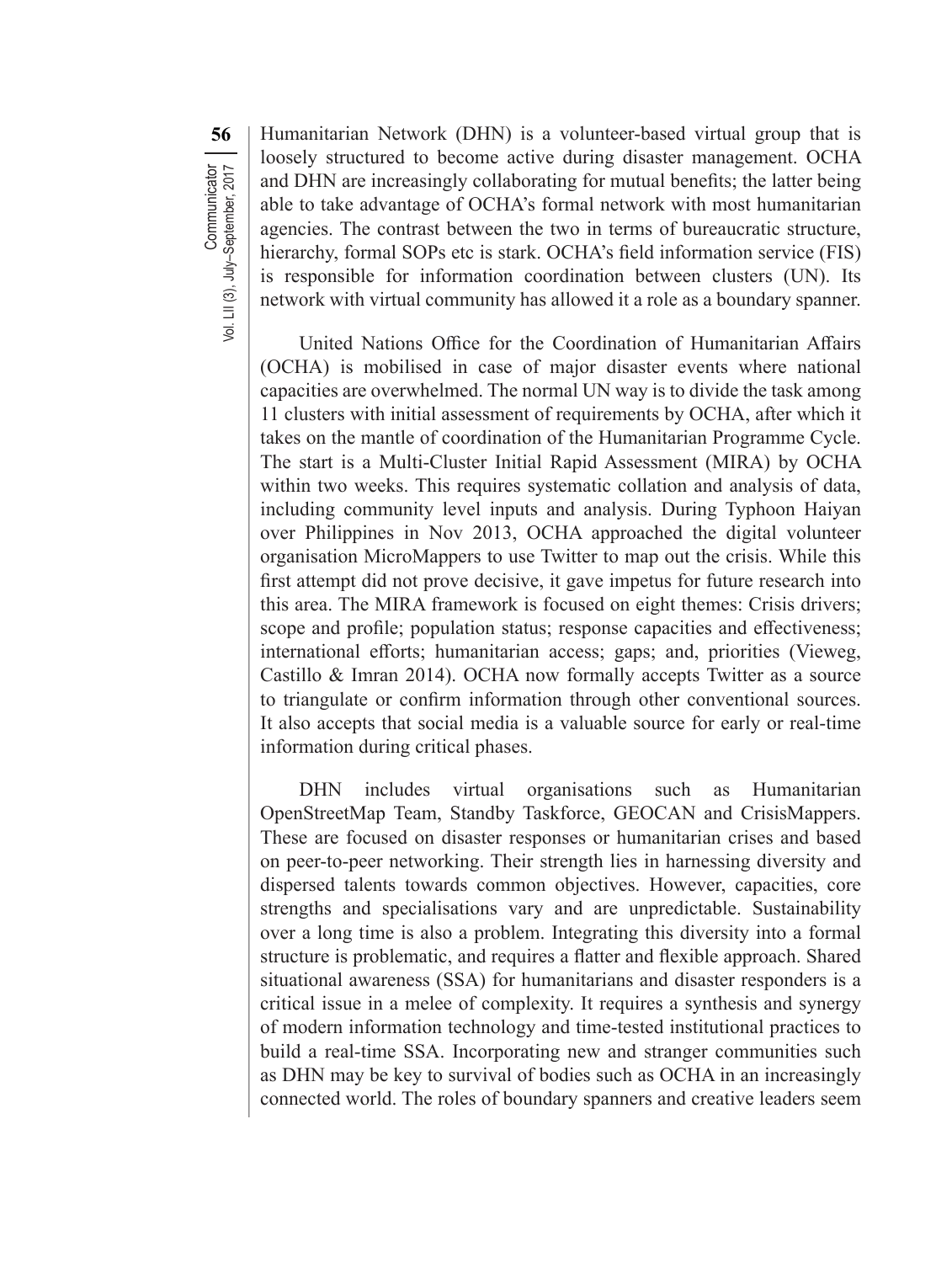to be game-changers. **57**

#### **Challenges in using big data with trust**

Experiences in Nepal in 2015 indicate many problems in handling Big Data with volunteers. Firstly, volunteers are essentially untrained in specifics such as nature and extent of damage to infrastructure. Secondly, local language barriers and cultural contexts are not understood by most resulting in poorly structured and unsynthesised data. Thirdly, standard formats to fill data are not available or not readily accepted. Fourthly, the virtual community may not be able to elicit response from formal organisations for the lack of credibility or face-to-face contact. Fifthly, quick rotation of volunteers inserts a large component of unpredictability. Lastly, virtual volunteers may not adhere to core humanitarian principles.

There are many challenges to big data being credible and reliable. Some of these are variety (structure), velocity and volume (speed and quantity), veracity, vagueness (language) and validity (removing biases). There are other issues of volunteers and misuse potential that require caution when relying on big data. It must also be remembered that it is only an enabler or facilitator; decisions leading to action are still taken and done by humans. Response is extremely time-sensitive, and therefore, real time credibility, security and tolerance to disruption of infrastructure must be ensured. The final issue is putting all these analyses and information in a user-friendly package.

There are pitfalls to look for when handling such large data:

First, the velocity of flow can be overwhelming in unpredictable bursts.

Secondly, the size may run into millions of items occupying many gigabytes of space.

Finally, much of the information may be duplication such as retweets. In terms of context, the ungrammatical and short-form nature of micro-blogging is difficult to sort out and analyse by simple machine learning templates.

There are other attributes such as clarity, timeliness, objectivity and context that are difficult for a non-human to handle with accuracy. All media, including print media, videos, photographs etc need to be integrated into a coherent holistic analysis. Filtering and classification may take into account subjective or objective context, type of information, source, credibility, time or location (Vieweg, Castillo & Imran, 2014). What is finally most important There are many challenges to big data being credible and reliable. Some of these are variety (structure), velocity and volume (speed and quantity), veracity, vagueness (language) and validity (removing biases).

Communicator<br>Vol. LII (3), July–September, 2017 Vol. LII (3), July–September, 2017 Communicator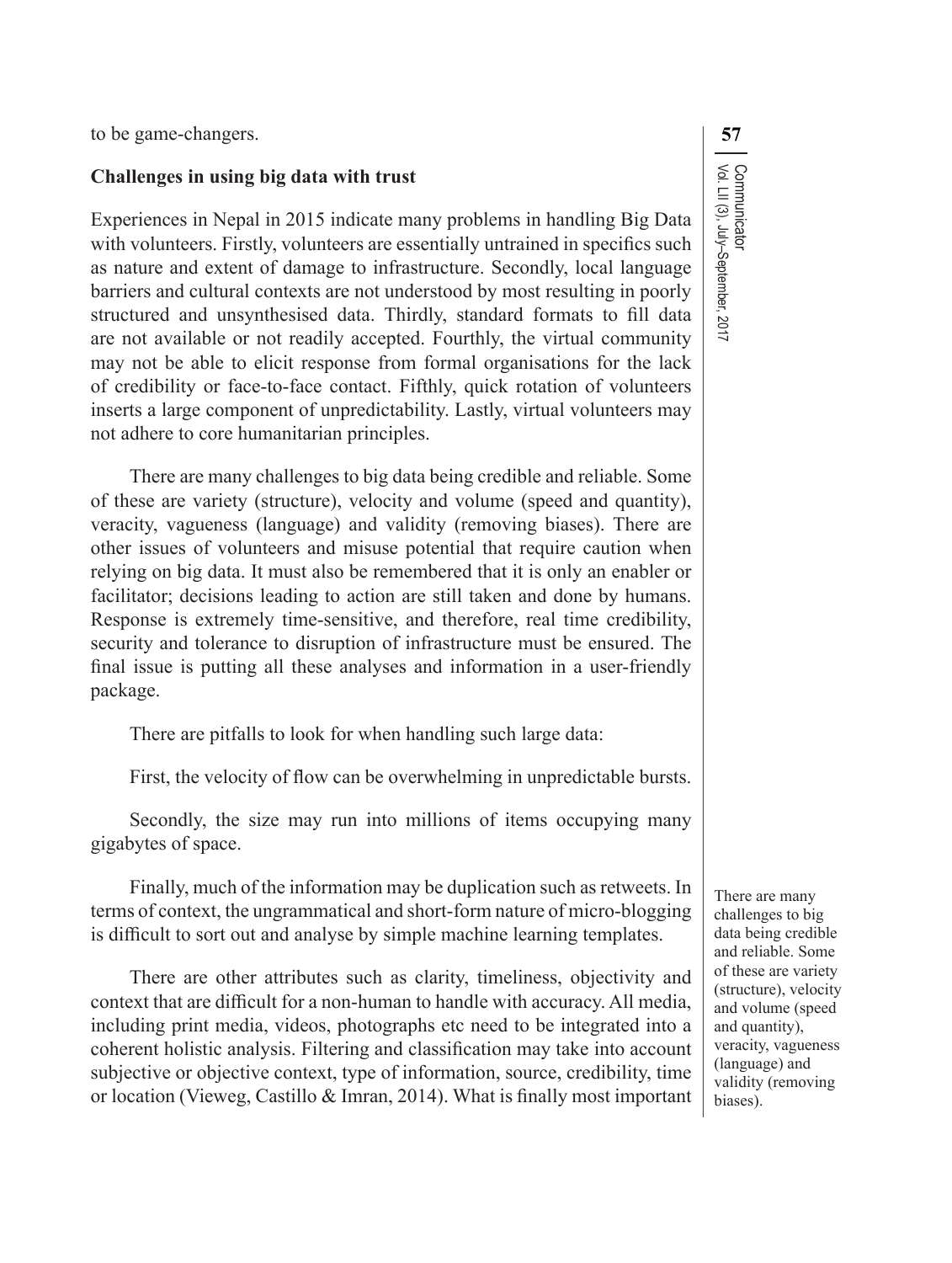**58** is usefulness and efficacy to the whole process of disaster management. Usability by the end-user is critical in the designing stage. A further development would be to graduate from enhancing situational awareness to decision support such as forecasting. A core requirement and challenge would continue to be validating credibility and truthfulness of social media context. Also, it must graduate from a passive approach to actively questioning or posting requirements. A desired end-state would be to use these platforms for active coordination of a chaotic disaster scenario.

The main concern in using social media for information on disasters is authenticity and reliability. Many media houses such as BBC and CNN use contrasting or multiple sources and phone interviews to check this out. YouTube videos can be confirmed by correlating time of day with shadow, weather and accents of people, as also geographical features by using Google Earth. The internet explosion and social networking has allowed a revolution in social mobilisation. The Red Balloon Challenge by DARPA clearly demonstrated the means of making sense of contradictory and dynamic data from a large geographical area. This was done by an MIT team sitting on laptops using social media, crowdsourcing and a recursive incentive mechanism. Claims and counter-claims can be verified based on mass participation and multiple evidences volunteered for an incentive. Evaluation is done through crowd sourced voting (Popoola, Naroditskiy, Castillo & Rahwan, 2013). Platforms such as Verily have been developed for disaster scenarios, which use these concepts to collect and verify inputs such as photos or status reports. It is based on rewards and incentives to those whose contributions lead to verified information that allow effective action by responders. These are not in monetary form but as recognitions and trust-based allowances for more access to functions on the dashboard. It is felt that the spirit of disaster volunteerism responds better to recognition and reputation rather than monetary benefits. However, some platforms reward with airtime on mobiles in developing countries.

The main concern in using social media for information on disasters is authenticity and reliability. Many media houses such as BBC and CNN use contrasting or multiple sources and phone interviews to check this out.

#### **Network challenges**

A network established purposely or incidentally, aims for knowledge sharing, problem solving, innovating or capacity building. It allows crossfertilisation of ideas and inter-disciplinary approaches. There is evidence that some of the factors attributed to successful networks are clarity of purpose and goals, leadership, core values, resources and flexibility. But a network of organisations that are independent and differ on so many counts has multiple challenges. Firstly, a combination of competition and interdependence creates vulnerabilities that can be taken advantage of by opportunistic parties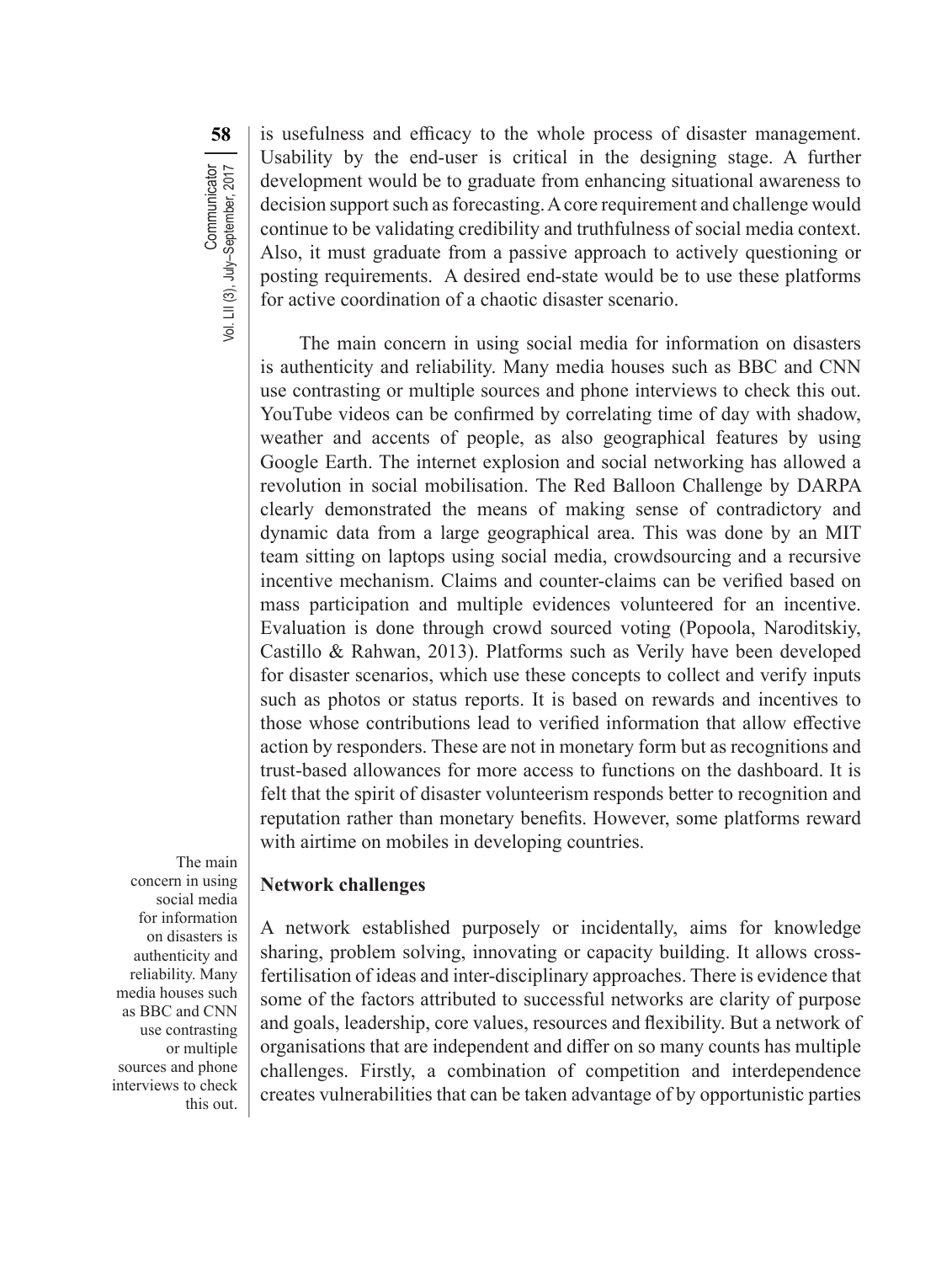or behaviour. Secondly, this collaborative social identity can get tied to a **59** group-think that can put blinkers on the effort to look for fresh ideas. Group or network loyalties may inhibit the required change or evolution. Thirdly, people or personality factors and cultural contexts among organisations require time and effort to sustain. Lastly, the usefulness or success criteria of networks need objective and honest evaluation.

Vol. LII (3), July–September, 2017

Communicator<br>Vol. LII (3), July–September, 2017

Communicator

Among large crisis responders, a new specialisation has emerged, i.e. the social media analyst, who while monitoring and engaging with Social Media community helps to detect problems, identify trends and senses real needs (Power & Kibell, 2017). He/she also detects and addresses rumours and misinformation among the community. He/she contributes to Situational Awareness enhancement by providing information such as videos after validation through means such as corroboration, authenticity check by reverse imaging, tracking reliable sources etc. He/she has to constantly update himself/herself on relevant handles, hashtags and websites. Assessing sentiments and emotions is another vital role along with a proactive program to mitigate, if required.

#### **Training together**

Large disasters are 'wicked problems'that are complex, virtually unsolvable and vexing. They are characterised by: a problem not understood till formulation of solution; a no-stopping rule; no right or wrong solutions; novelty and uniqueness; each problem a one-shot operation; and, no alternative solutions. Many approaches have been suggested to manage these problems. One is 'muddling through' which is based on using small and incremental actions from past-learning and adapt depending on current progress. A second approach by Stubbart (2008) advocates pre-disaster planning as a social learning process so that all agencies are on board a common ground of shared understanding (Stubbart, 1986). The underlined theme is that problem solving and learning go together when addressing wicked problems.

In a wicked problem it may be futile in terms of time constraints to fully grasp a situation and act in a most optimum manner. Expertise and experience can weigh limited factors and use heuristics to act fast. At the same time, feedback channels are open to make sense, as events unfold and 'surprises' creep up, to adapt and modify strategies. However, groupthink must take into account well documented biases such as Collocation Blindness which refers to the tendency for collocated members in a distributed command or 'virtual' control team to resist reaching out to distributed members even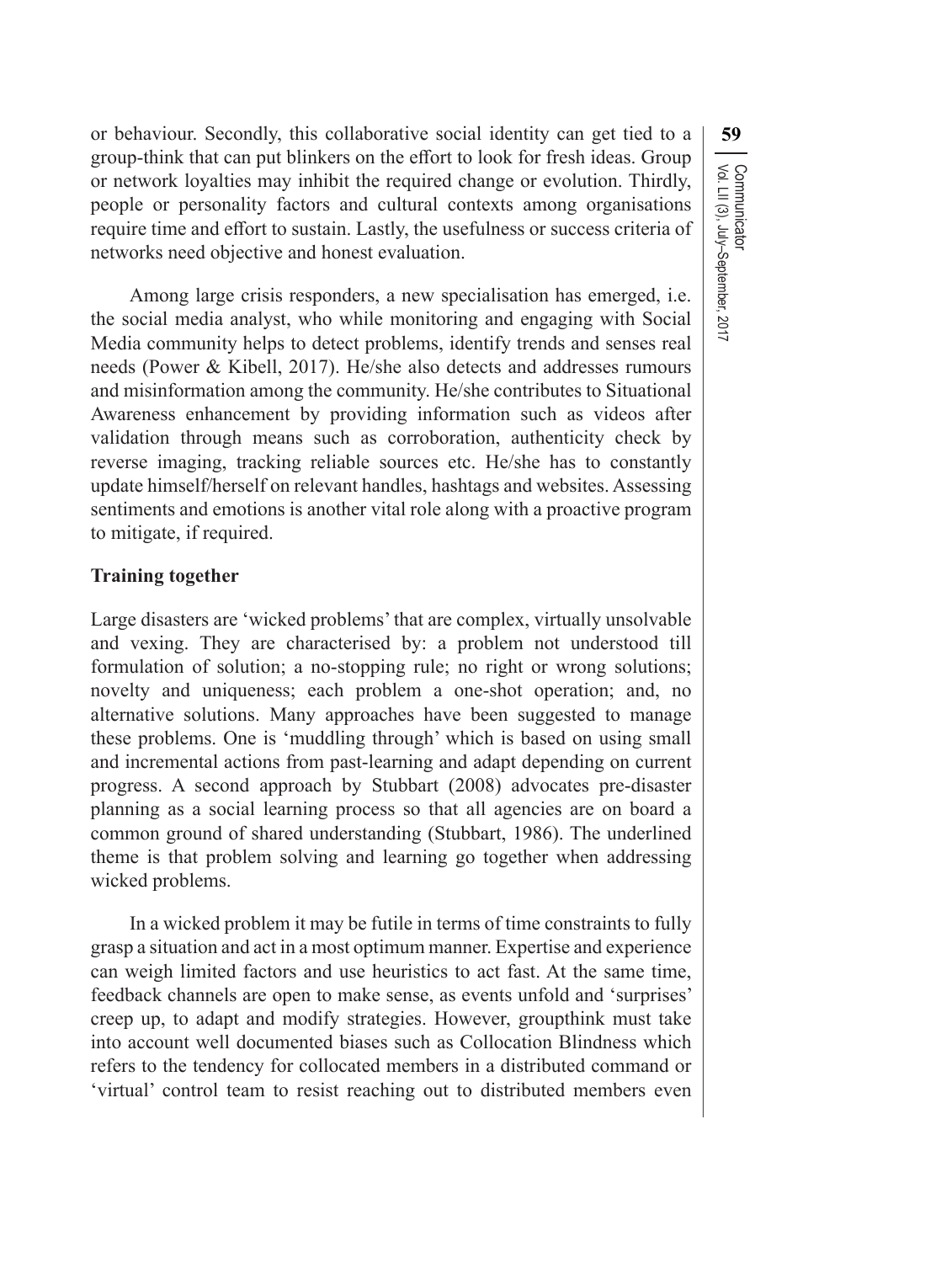**60** when they may have better expertise. Another well-documented is In-Group bias, where members favour own group over people from other groups. In the effort to break up complex or wicked problems into manageable parts by different teams, a `deference to expertise', wherever it lies, must never be lost sight of. This must be monitored by senior leaders who may be preoccupied in strategic oversight and garnering resources. The decision support must have mechanisms of feedback to senior levels and ability to allow informed dissent by experts on decisions being taken.

A table-top exercise simulating disaster response is planned around interaction, coordination mechanisms and integration of organisational differences and ethos. It focuses on communication between agencies for a collaborative system to emerge. These are very structured and normally unsuitable to creatively attack wicked problems. However, this can be addressed by: allowing players to tame the issue in the table-top rather than the planning stage; focus on unsolved and vexing issues rather than routine ones; and, use plans and lessons-learnt to collaborate in the present. Focusing on unplanned and unpredictable issues will allow more dynamism in tabletops.

#### **Lessons learnt: Table-tops**

In many multi-agency tasks in disaster response, a common refrain is lack of understanding of each other leading to suboptimal collaboration in a critical life and death scenario. Limited sharing of information is due to poor incompatible structures, poor information management, and lack of interoperability of equipment or plain agency agendas of keeping information to themselves. Misinformation or misunderstandings are due to lack of a common operating picture that is relevant and contextual to an agency. It could also be due to lack of clarity on roles, responsibilities and capabilities of each other. Confusion over leadership (shared, distributed or specialisation-based) also distorts mutual accommodation. A similar effect is caused by poor structure of command and control, which varies from phase to phase. Cultural differences in processes such as decision-making create friction if not countered with more experience of working and exercising together (Edzen, 2014). The following measures are suggested to ensure better collaboration and coordination in disaster response tasks between agencies:-

• Meta situation awareness is about knowing and understanding other agencies' capacities, action and status at a point of time. Along with clear roles and responsibilities, and areas of overlap and mutual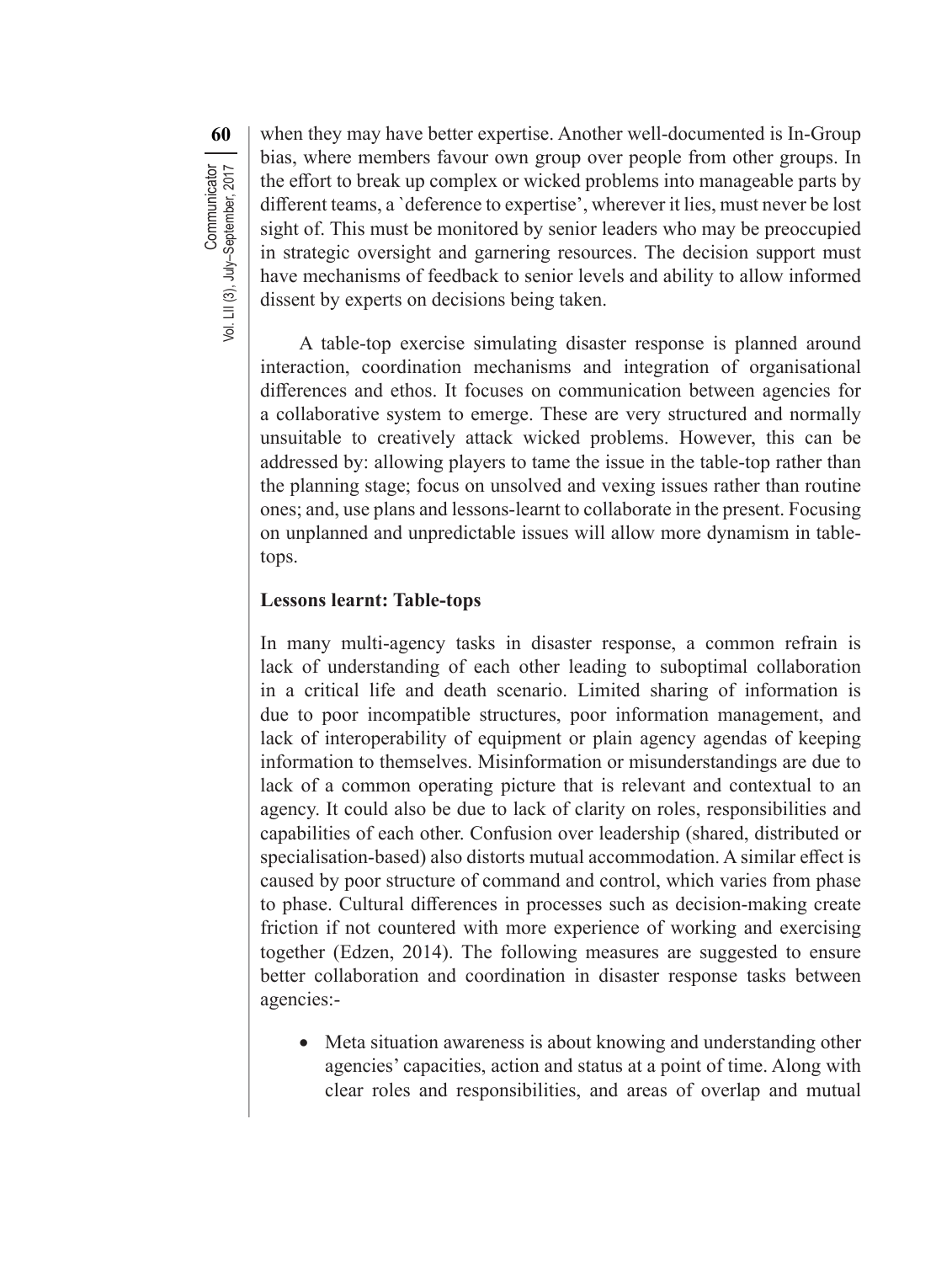support, this will lead to automatic coordination to avoid conflict  $\vert$  61 and duplication.

• Shared or compatible mental models are critical to Distributed Situational Awareness (DSA) and coordination among dispersed actors. This is possible by joint training, exercises and scenario- building. This is then supported by procedures, protocols and systems that allow each agency to augment their cognitive processes and personal schema to grasp real-time Situational Awareness. Therefore, the end-user is important in terms of form of communicated information.

Vol. LII (3), July–September, 2017

Communicator<br>Vol. LII (3), July–September, 2017

Communicator

- Overload of information needs to be avoided. Design of information flow must cater to individual group or agency requirements. DSA is based on just-enough and tailored information and not all that is available. This also aids quick decision making at dispersed location. The overall aim being the right information, in the right format and at right time.
- A 'system' of leadership that caters to distributed roles and tasks, changing priorities during different phases, specialisation focus at critical points and allows trust for collaboration has to be put in place.This can only happen if exercising jointly or gaining experience through actual work. Core task of such leadership also includes monitoring and evaluation of performance of teams.
- There may also be a need to incentivise collaboration through active or passive measures. Awareness and understanding of the benefits of a collaborative and synergised model can create all- round positivity, clarity and trust.

#### **Way ahead**

While armed forces continue to be somewhat media shy, the need to engage is ever increasing. Commanders often face this dilemma; on one side is the demand by journalists to be updated on issues, while on the other they deliberate on the exact words and authority for response. Often the first information about an incident or accident at another station is received from a defence journalist. As per policy, one is helpless in providing any input. The designated officer and those at Command HQ are able to clarify only after a day sometimes. In the absence of any communication, a journalist is free to interpret the situation as deemed and often ends up sensationalising it. The saving grace sometimes is an active Defence PRO who ensures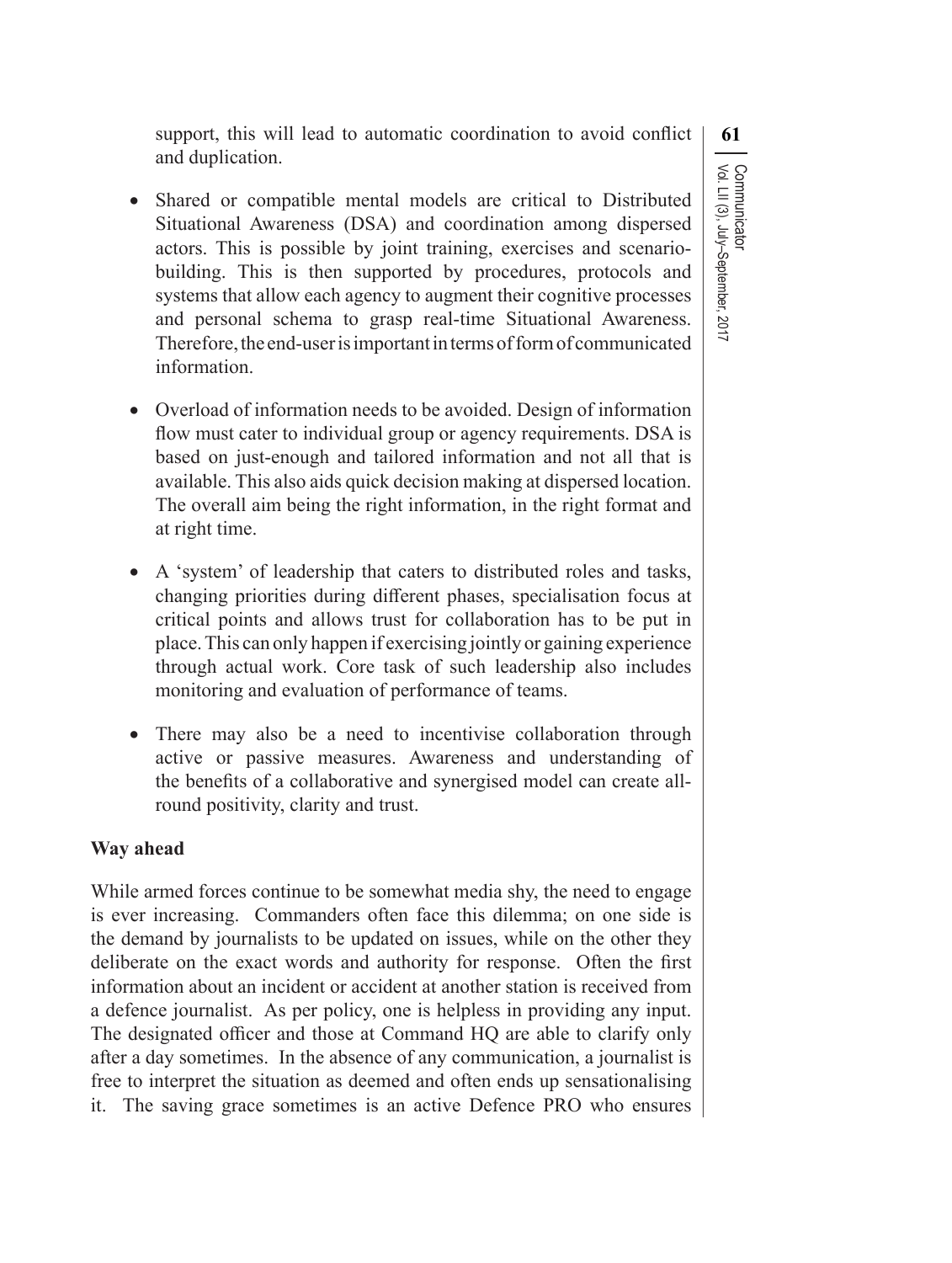**62** that news which is not in the interest of armed forces is suppressed or side tracked. The question then is the PRO's qualification, motivation and competence to do these tasks. In the process of engagement with the information environment including New Media, all agencies and elements of a nation need to be synchronised to act with coherence. This demands a strong core narrative around which they can exercise some flexibility and adaptability. Information dissemination to strengthen this core narrative is to be considered as strategic communication. This in turn requires refined capabilities at each level, especially at higher headquarters. Speed is of essence since even small untruths can snowball quickly to bigger truths as perceived on new media.

In the future, it would be advisable to have onboard cameras or UAV feeds when operations take place so that credible counter-narratives can be placed to discredit rival claims of collateral damage. The Indian Army practices information war in conflict zones such as J&K or Northeast quite effectively at times, besides benign public relations and image building exercises. A lot needs to be done to train, empower and improve risk-taking abilities of senior leadership in this regard. Media is also a feedback channel on the pulse of public perception. Strategic listening can be tracked on new media, while mass media can provide feedback on the pulse of the public. This requires subtlety, tact and expertise from senior leaders designated to engage the media. Blogs are another means in the realm of communication rather than just one-way information flow. Contextual background demands people from within being chosen to manage this.

#### **References**

Blandy, C.W. (2003). Military aspects of the two Russo-Chechen conflicts in recent times. *Central Asian Survey*, *22*(4), pp 421-432.

Callaghan, C.W. (2016). Knowledge management and problem solving in real time: The role of swarm intelligence. *Interdisciplinary Journal of Information, Knowledge and Management*. *Volume 11*, pp. 177-199.

Edzen. S (2014). Table-top exercises for emergency management: tame solutions for wicked problems. [Draft paper], Lulek University of Technology, Sweden. Retrieved from www.itu.diva-portal.org.

Imran, M., Castillo, C., Lercas, J., Meier, P., & Vieweg, S. (2014). *AIDR: Artificial Intelligence for Disaster Response*. WWW'14 Companion, Seoul, Korea. DOI:. dx.doi.org/10.1145/.

Imran, N., Eebassouni, S., Castillo, C., Diaz, F., & Meier, P. (2013). *Extracting*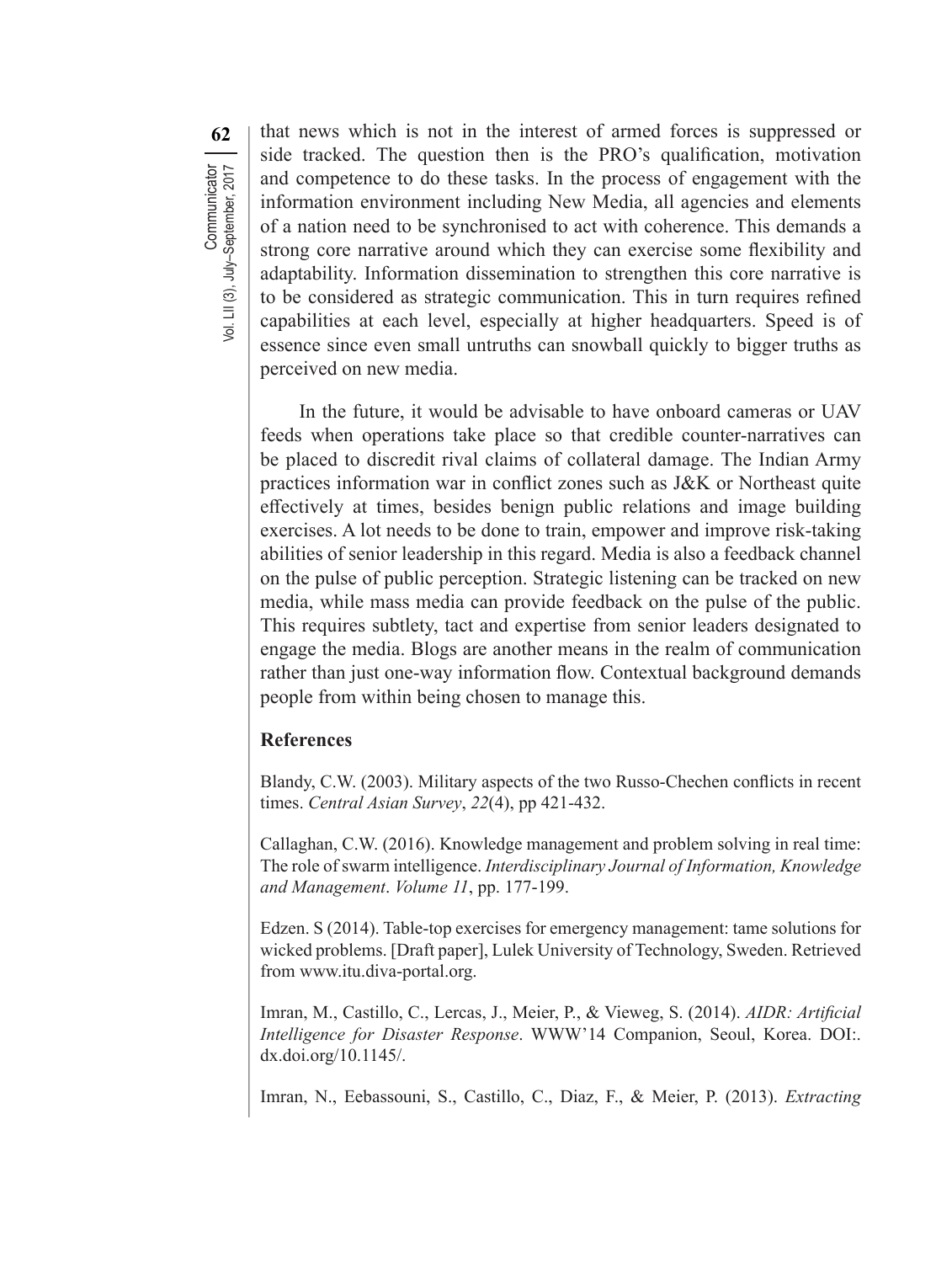*information nuggets from disaster related messages in social media*. Proceedings of  $\binom{63}{ }$ the 10th ISCRAM Conference, Baden-Baden, Germany.

Imran, M., Castillo, C., Diaz, F. & Vieweg, S. (2015). Processing social media messages in mass emergency: A survey. *ACM Computing Surveys*, *47*(4).

Dhanasree, J. (2013). Fallouts of the Uttarakhand disaster in India: A critical appraisal. *The Foreign Military Studies Office* (FMSO), Fort Leavenworth, Kansas. Retrieved from www.fmso.org

Ramalingam, B., & Mitchell, J. (2014). Responding to changing needs? Challenges and opportunities for humanitarian action. *Montreux XIII Meeting Paper*, Published by ALNAP.

Lee, S.N., Hirschmeier, S., Muller, S. & Luz, L.J. (2017). Enablers in crisis information management: A lit review. *Proceedings of the 50<sup>th</sup> International Conference on System Sciences*, pp. 274-283.

Popoola, A., Naroditskiy, V., Castillo, C. & Rahwan, I. (2013). Information verification during natural disasters. *WWW 2013 Companion*, Rio de Janiero, Brazil.

Power, R. & Kibell, J.(2017). The social media intelligence analyst for emergency management. *Proceedings of the 50<sup>th</sup> International Conference on System Sciences*, pp. 313-322.

Stubbart, C. (1986). *Uncertainty, complexity, conflicts of interests, emotional involvement and the quality of crisis thinking* [Faculty Working Paper 1289], College of Commerce and BusinessAdministration, University of Illinois at Urbane-Champaign.

Vieweg,S., Castillo, C. & Imran, M. (2014). Social Informatics. Lecture Notes on Computer Science, *Vol 8851*. Springer International Publishing. Retrieved from www.springer.com

Communicator<br>Vol. LII (3), July–September, 2017 Vol. LII (3), July–September, 2017 Communicator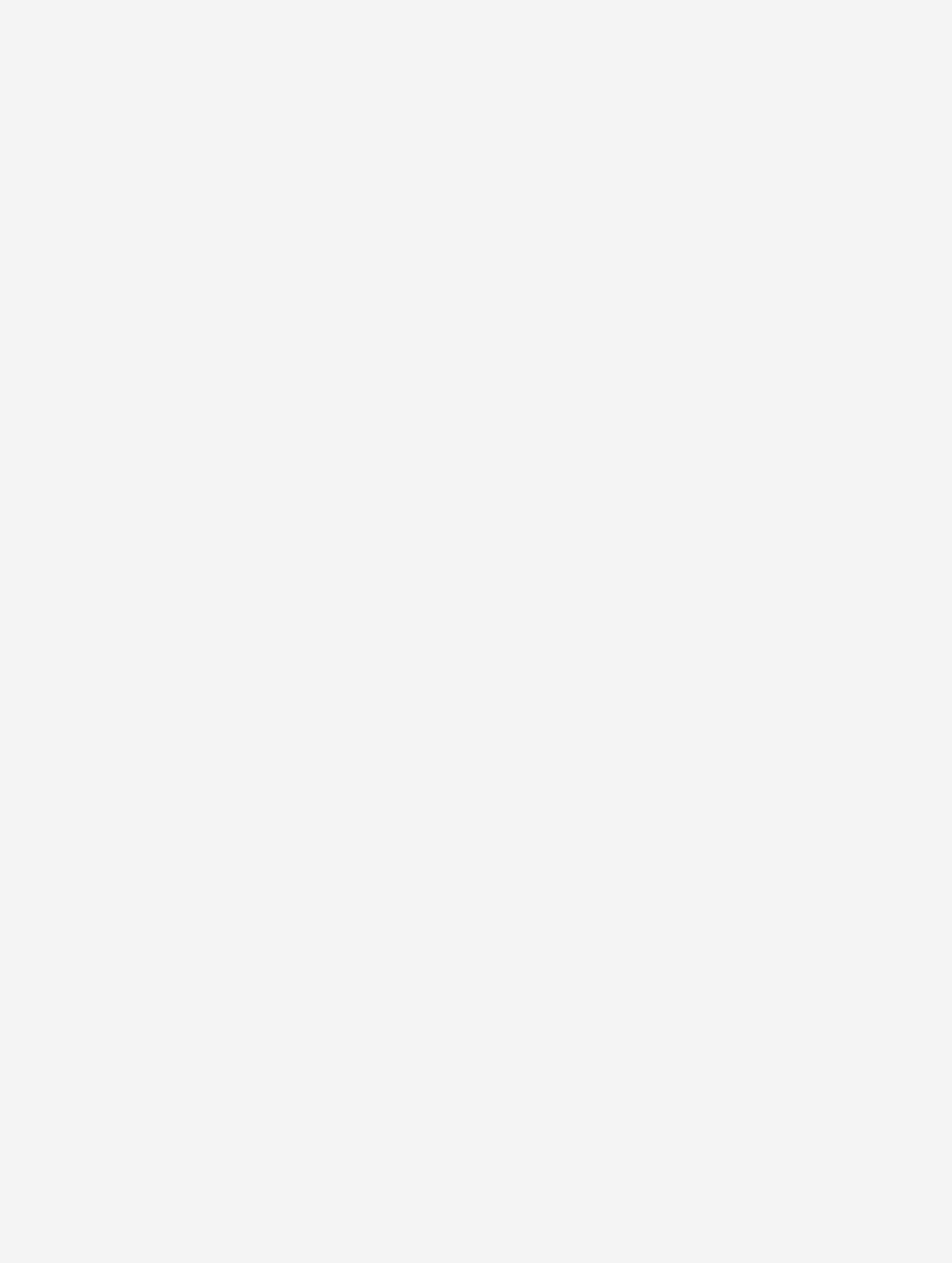Communicator<br>Vol. LII (3), July–September, 2017 Vol. LII (3), July–September, 2017 Communicator65

# PUBLIC RELATIONS PRACTICES IN **INDIAN UNIVERSITIES**

RAGHVENDRA MISHRA<sup>1</sup>

 $\blacktriangleright$ 

<sup>1</sup> Associate Professor, Department of Journalism and Mass Communication, Indira Gandhi National Tribal University, Amarkantak, Madhya Pradesh, India. E-mail: raghava74mishra@gmail.com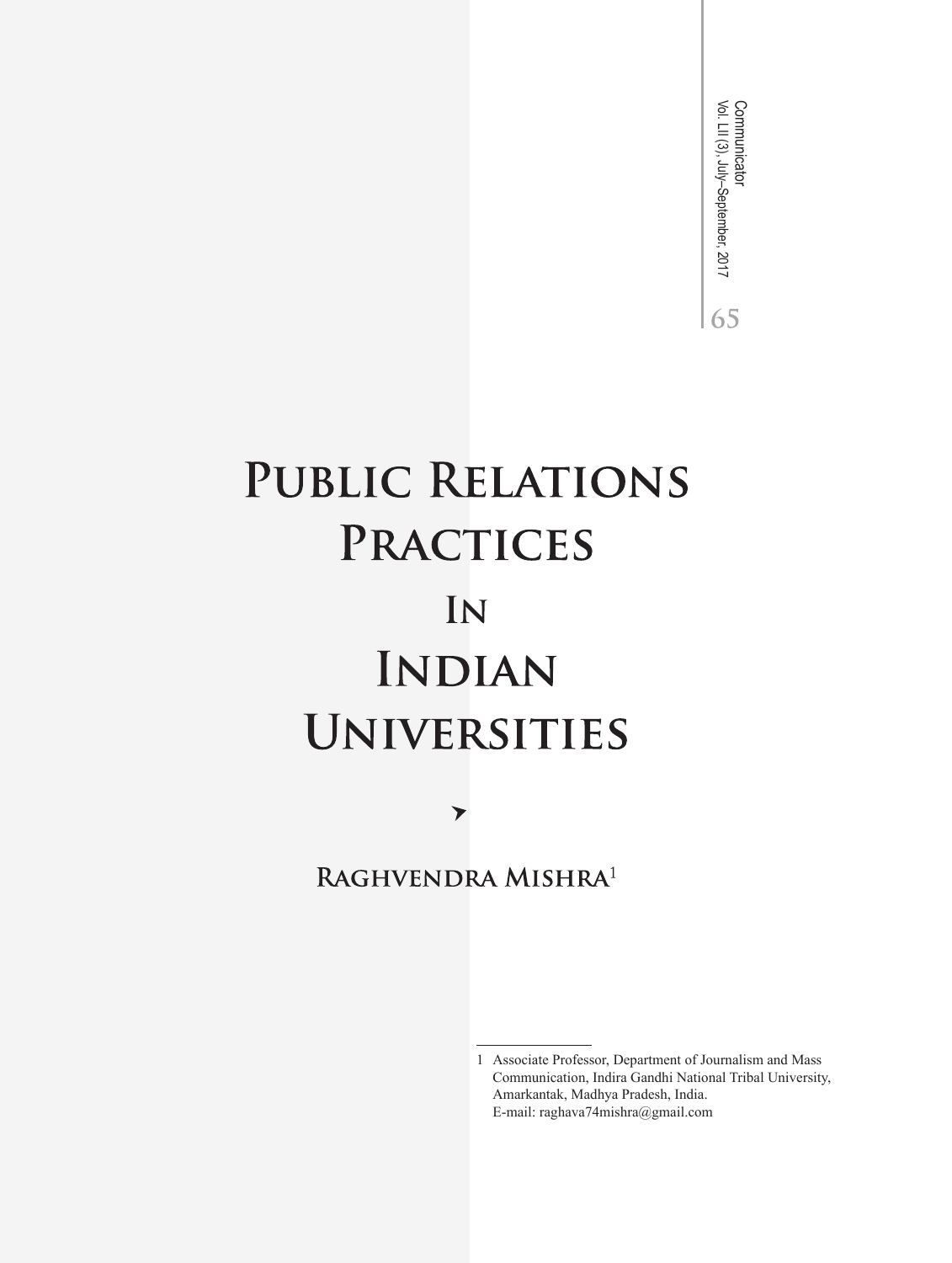# **Abstract**

Public Relations (PR), apart from managing organisational communication affairs, contributes significantly in Human Resource (HR), Marketing and Corporate Social Responsibilities. Both its functional and advisory role give important inputs in organisational operation and thus no management can ignore the existence of PR units in the organisation. Higher Education in India is going through major changes and apart from increasing enrolments, other issues such as quality of the HR, skill development and attracting students have become criteria to evaluate. In the recently launched National Institutional Ranking Framework (NIRF) peer perception is adopted as a very crucial point that affects the overall ranking of the institution. In such environment Public Relations can play a vital role in attracting talents, improving image and overall ranking of the institution. This study is an attempt to discuss the status of the Public Relations in Public Sector Higher Educational institutions. The study highlights differences in the structure and functions of the PR in Central Government-funded Universities and State Government-funded Universities and its consequences.

**Keywords** Public Relations, Higher Education, Educational Public Relations, National Institutional Ranking Framework, Human Resource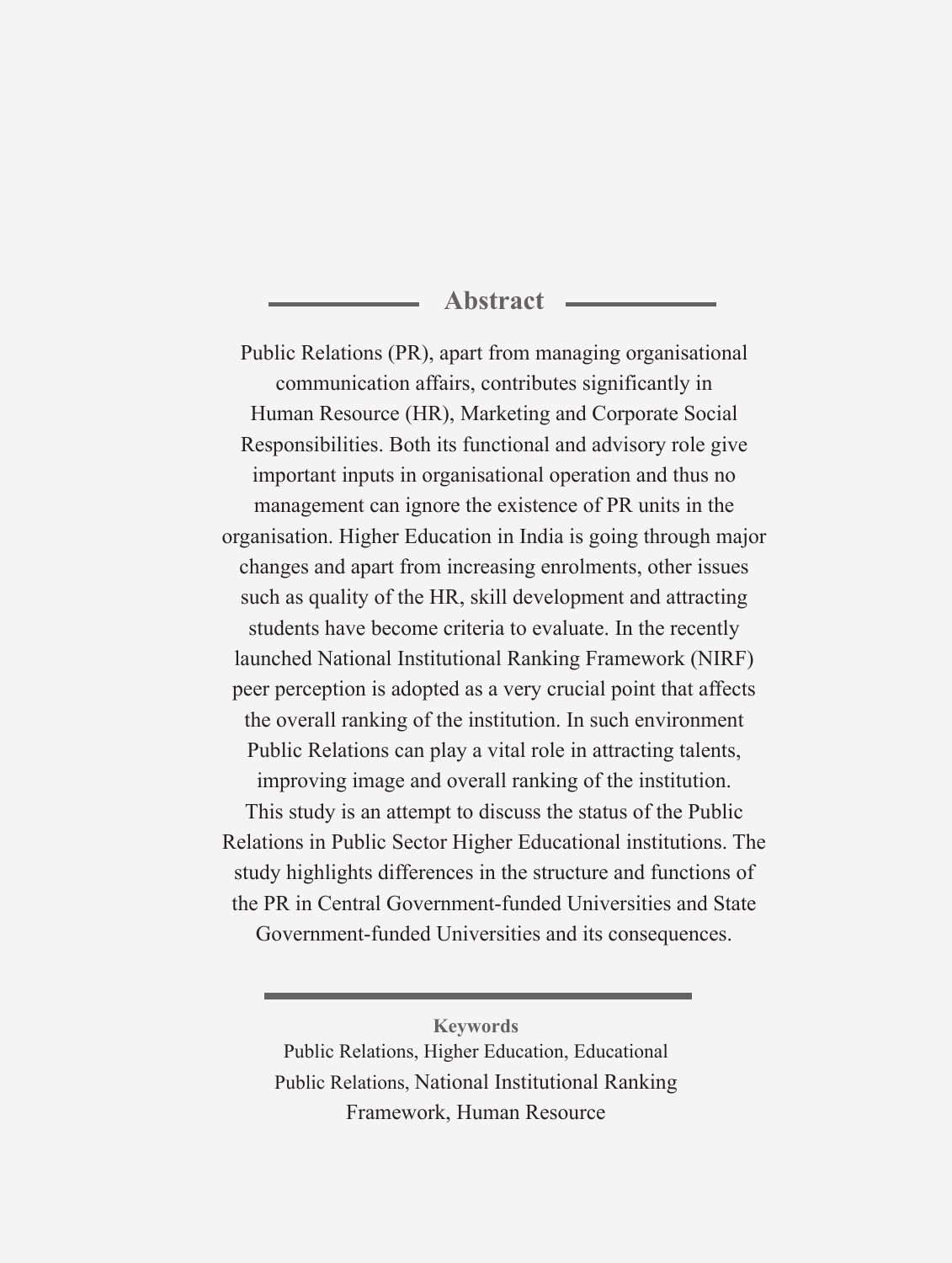**10** Public Relations helps organisation to create a social environment, which is favourable for its growth. It helps to develops milieu of trust and cooperation between an organisation and its public. "Public Relations i which is favourable for its growth. It helps to develops milieu of trust and cooperation between an organisation and its public. "Public Relations is a process – that is a series of actions, changes, or functions that bring about a result" (Wilcox & Cameron, 2009). According to Hendrix (1995), "the public relations process is a method for solving problems. It has four phases: research, objectives, programming, and evaluation. Each element may be modified by the demands of difference audiences or publics, including employees, members, customers, local communities, shareholders, and, usually, the news media" (p.5). Public Relations help our complex, pluralistic society to reach decisions and function more effectively by contributing to mutual understanding among groups and institutions. It serves to bring private and public policies into harmony.

Vol. LII (3), July–September, 2017

Communicator

#### **Higher education in India**

We have a very unique and diverse concept of education since Vedic period. Rigveda defines the objective of education as self-reliance and selfless. In the view of *Upanishadas* education helps achieving salvation. Education has been a symbol of social welfare, respect, high moral character and prosperity in our society. The aim of ancient Indian education was initially laid down by Vedas. According to Vedic world view, the world is pervaded by divinity and the aim of every living being is to achieve liberation (Sharma & Sharma, 1996). With established system of Gurukulas education was used to develop a person socially, economically, culturally intellectually and spiritually. Gurukulas under Acharya or Rishi (seer) offered need based education to the students with an objective to serve the society with skills, wisdom and character. In the Gurukula system a student was residing at the residence of the teacher as a family member and the whole institution was lived as a family. Bigger educational institutes were called Parishad where many teachers were teaching comparatively large number of students. Besides, Sammelans were organised by state or king where experts took part on intellectual discussions.

#### **Modern higher education system**

India's higher education system is the third largest in the world, after China and the United States (Rienda et al., 2011; Times of India, 2014). The main governing body at the tertiary level is the University Grant Commission (UGC) which enforces its standards, advises the government, and helps coordinate between the center and the state.

The British model influences our modern education system. Primary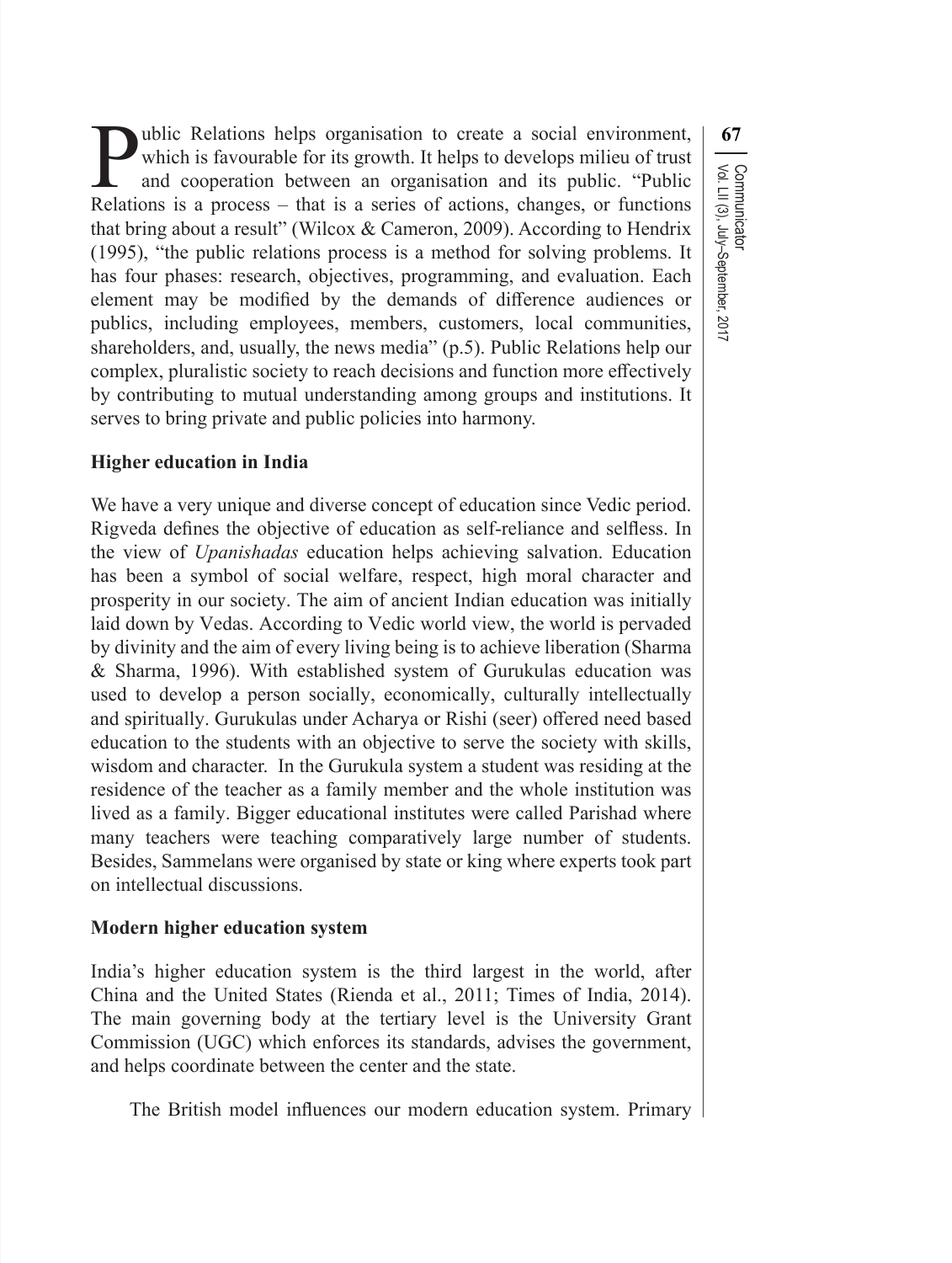**68**Communicator<br>Vol. LI No. 2, July–Sept, 2016 and secondary education completes in ten years followed by two years of higher secondary or intermediate. After twelve years of primary and senior secondary course higher education starts with three-year/four-year and integrated graduation courses in various disciplines. This 10+2+3 year's education pattern is uniformly followed by all state boards/institutions which came into being after the recommendation of the Education Commission (1964-66).

# **Challenges to higher education**

The contemporary higher education system is going through massive changes. A number of basic parameters such as access and reach of higher education to all is still less, public sector institutions are overcrowded with enrolment in conventional courses. Private institutions that are focused on market oriented courses pose great challenge to these institutions.

# **Public relations in Indian universities**

Wilcox and Cameron (2009) have emphasised on the major role of public relations in all educational institutions. A college or university must keep up good relationship with its public. Public Relations contribute with varied range of activities and helps universities to develop and sustain a convivial relation with its public. Seitel (1997) opines that public Relations affect almost everyone who contact with other human beings. Public Relations is personal, practical and entirely human profession. Knowledge, experience and judgment of the individual or practitioner are three essential characters for successful public relations.

Ethics, truth and credibility are core values of public relations. Public Relations professionals work as a bridge between an organisation and its public and educational public relations must follow the pattern of listening and speaking – a two-way communication. Public Relations practitioner must have the understanding of educational public, issues and functionality of the universities.

Nowadays Indian universities are facing major shifts in organisational management and public dealings. These institutions are supposed to generate money through their core activities of education and research. Therefore, the objectives of public dealing and relationship factors have been shifted to a new platform. Public relations practitioner has to understand these shifts and they have to contribute through marketing communication, branding and public dealing. Most universities and institutions of higher learning have systemized themselves to win public favour. Imagination of Public Relations

Seitel (1997) opines that public Relations affect almost everyone who contact with other human beings. Public Relations is personal, practical and entirely human profession.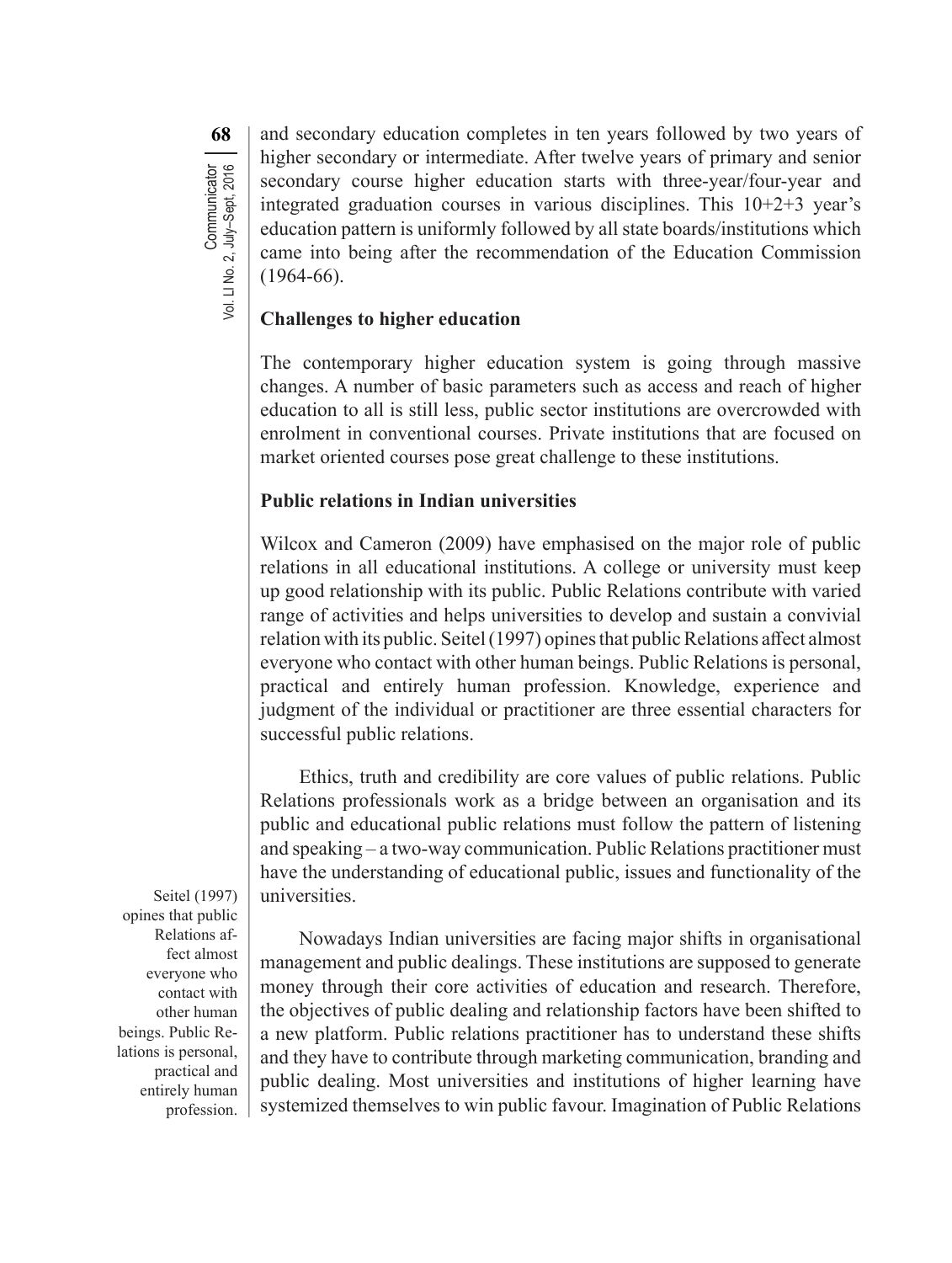Communicator<br>Vol. LII (3), July–September, 2017 Vol. LII (3), July–September, 2017 Communicator

can convert a student prank into an asset. These days the educational system **69** is facing tremendous pressure on financial, branding and management fronts. Public Relations can earn confidence, support and credibility for the organisation (Cutlip & Allen, 1985).

The higher educational institutions in India have gone through key changes in recent years. The post globalisation scenario has seen introduction to franchise system, self financed institutions; huge tuition fee, educational loans, and privatisation of higher education. There are more than 500 universities across the country but there is a sharp difference in term of quality and people's perception. Quality of education, student strength, industry cooperation, outreach, research and development, development of e-platform and some other issues pose challenges before them. Social and democratic institutions such as media are judging these institutions regularly. And pressure groups, civil society and their perception play a crucial role in progress and survival of higher studies institutions.

Public Relations can help in developing a positive image environment leading to an interactive interrelationship and positive reputation. It can help in building media relations, issue management, publicity and counseling. It can bridge, act as a negotiator, and as a spokesperson for universities. Modern educational institutions need to have a good relation with media, pressure groups, policy makers, and the common public. These people influence their interest and progress. Therefore specialised public relations is an essential requirement to deal with complex relationship between management and public. Unfortunately Indian universities have not taken Public Relations (PR) work sincerely, so either a casual approach is adopted or they use public relations in very narrow sense.

Most universities utilise the ability of PR for media publicity and associated works. PR professionals in such organisations applied in maximum for writing news release, manage media for positive coverage and some reception works. Media relations and publicity through mass media and specially news media is the major job assigned to Public Relations by Indian Universities so other functions are rarely performed or utilized. PR very rarely play any role in policy making, and in most of the cases conventional policy of community relations, relations with other stakeholders, use of communication tools, research, scanning are used or followed by PR person.

#### **Review of literature**

Public Relations research has grown exponentially over the past 100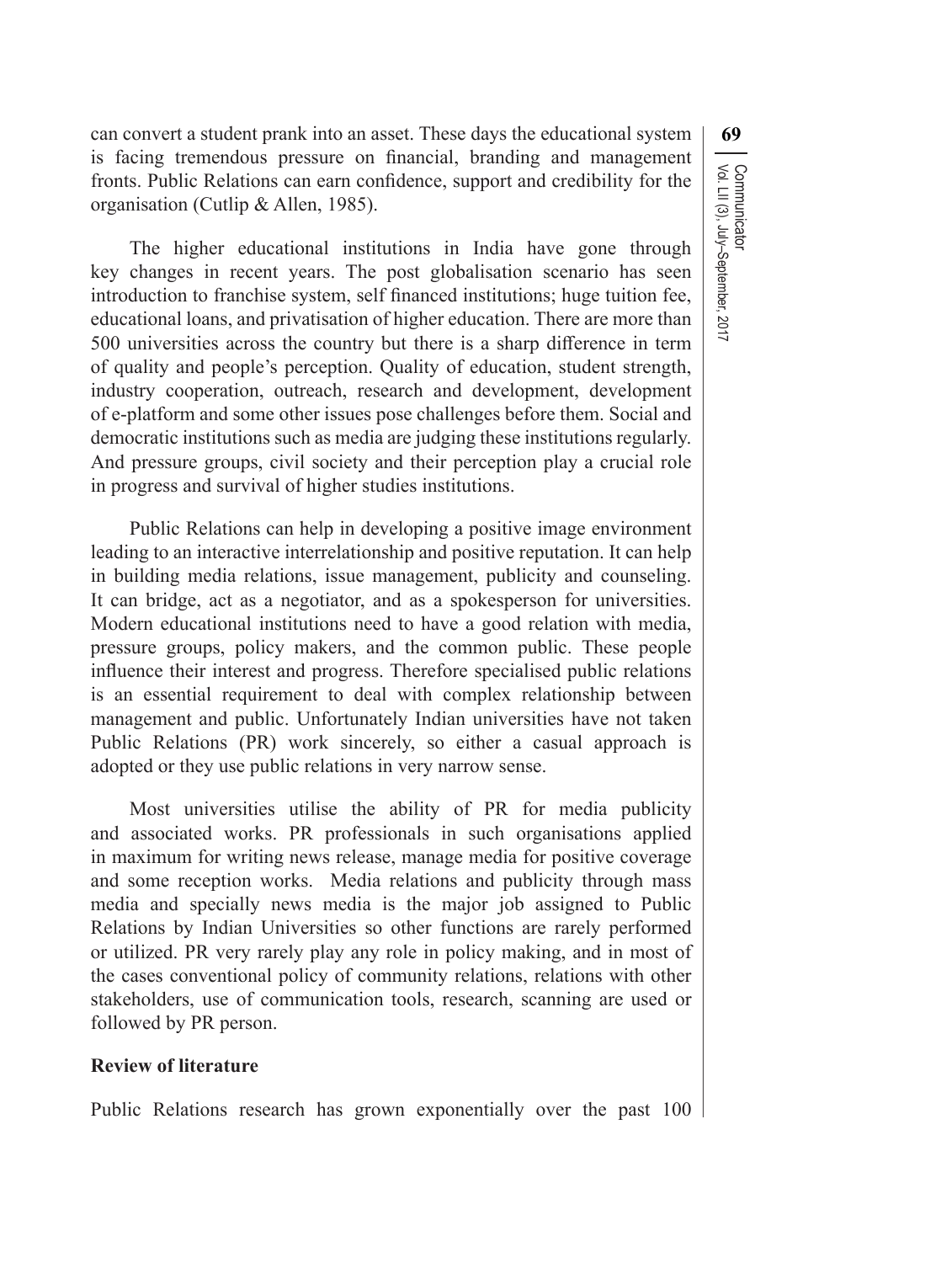**70** vears. Currently a number of companies offer services that measure and evaluate Public Relations activities.Yet, even with the increased attention paid to the discipline, significant variations continue to exist with the varying range of approaches to Public Relations measurement and evaluation. These variations result in a lack of standard measures that can be used to gauge the success of a Public Relations program as well as in an uneven overall quality of the research being conducted. (Michaelson & Macleod, 2007).

In India Public Relations research started with a motive of getting glimpses of public opinion and to evaluate the success of Public Relations efforts of the concerned units. At present Public Relations research can be categorised into three categories – research conducted by professional organisations' and corporate, government research and academic research. According to Newsom, Turk and Kruckeberg (2013), "educational institutions are usually non-profit organisations, but they may either be public or private". Although they have significant dealings with government, their work is quite unlike that of public institutions, which, being a part of government, are more open to the scrutiny of taxpayers and the whims of politicians. The type of PR practiced in state educational institutions is often suited to a person who enjoys dealing with the government. PR people in all educational institutions are likely to be involved in development, which includes fund-raising. According to National School Public Relations Association (2012), "educational Public Relations is a planned and systematic management function to help improve the programmes and services of an educational organization".

Wilcox and Cameron (2009) have emphasised on the major role of Public Relations in all educational institutions. Public Relations contribute with a varied range of activities and helps universities to develop and sustain a convivial relation with its public. In government relations, community relations, and communication with publics and dealing with contemporary issues: Public relations play a vital role with organising, creative and coordination function. It involves in the development, fund raising and enhancing the prosperity of the institutions.

Lancaster (2005) described that educational public relations officers serve as information stations by providing information to students, employees, and general public through mass media publications, leaflets and brochures on the university programmes. Sriramesh (2000) in his study reviewed eighteen organisations in Bengaluru in 1991. The study led to the development of the 'personal influence model' for public relations. This model describes how development of significant relationships with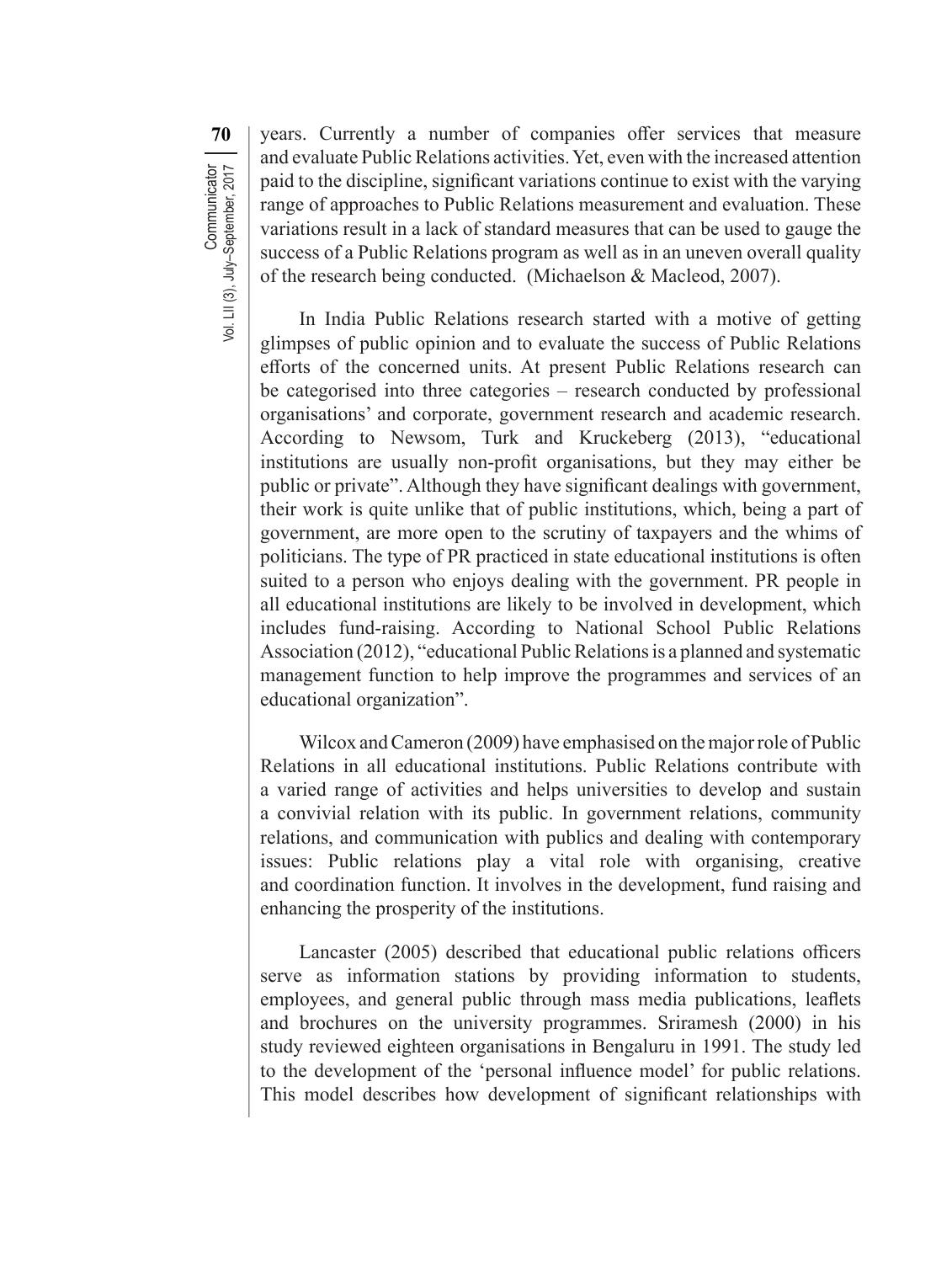strategically placed individuals was considered crucial to Public Relations **71** in India.

Gregory (2001) has argued that there is a major strategic role for public relations in organisations. As expert boundary-spanners, Public Relations professionals can play a key role in the dominant coalition by gathering and interpreting information from the external and internal environments and presenting this as strategic intelligence. Henderson (2001) suggested a four-step process for managing communication in universities i.e. research, planning, communication, and evaluation.

Sriramesh (2000) mentioned that still press agentry or publicity model is predominantly used by most of Indian organisations for managing their Public Relations. In addition personal influence model is also practiced as an emerging model. Moreover, two-way symmetrical model for communicating within and outside found with empirical evidence in the study. Hendrix (1995) elaborated public relations as organisational communication practice with management perspective.

Grunig's (1989) press agentry/publicity model is descriptive of the propaganda feel of PR, seeking media attention in almost any way possible. Grunig's public information model is similar to the press agentry/publicity model. Practitioners of this model offer generally accurate information, but usually do not volunteer negative information. Grunig's two-way asymmetrical and two-way symmetrical models are more advanced, they include the element of research; however, only one of these models holds real promise toward attitudinal change. The fourth model defined by Grunig is the two-way symmetrical model. This model has effects that benefit both the organisation and the public. Organisations are practicing this model for bargaining, negotiating and strategies of conflict resolution to bring about changes in both the organisation and the public.

The mentioned studies show that Public Relations research in India can be broadly categorised into two streams- professional and academic. Professional research has been established to fulfill industrial requirements. Most academic Public Research in India is aimed to evaluate the role of Public Relations, and to analyse the performance of professionals in a public setting or in the society. In the area of academic or higher educational Public Relations very less work has been done so far and it gives scope for scholars to explore the practice and importance of Public Relations in higher education.

Communicator<br>Vol. LII (3), July–September, 2017 Vol. LII (3), July–September, 2017 Communicator

Sriramesh (2000) mentioned that still press agentry or publicity model is predominantly used by most of Indian organisations for managing their Public Relations. In addition personal influence model is also practiced as an emerging model.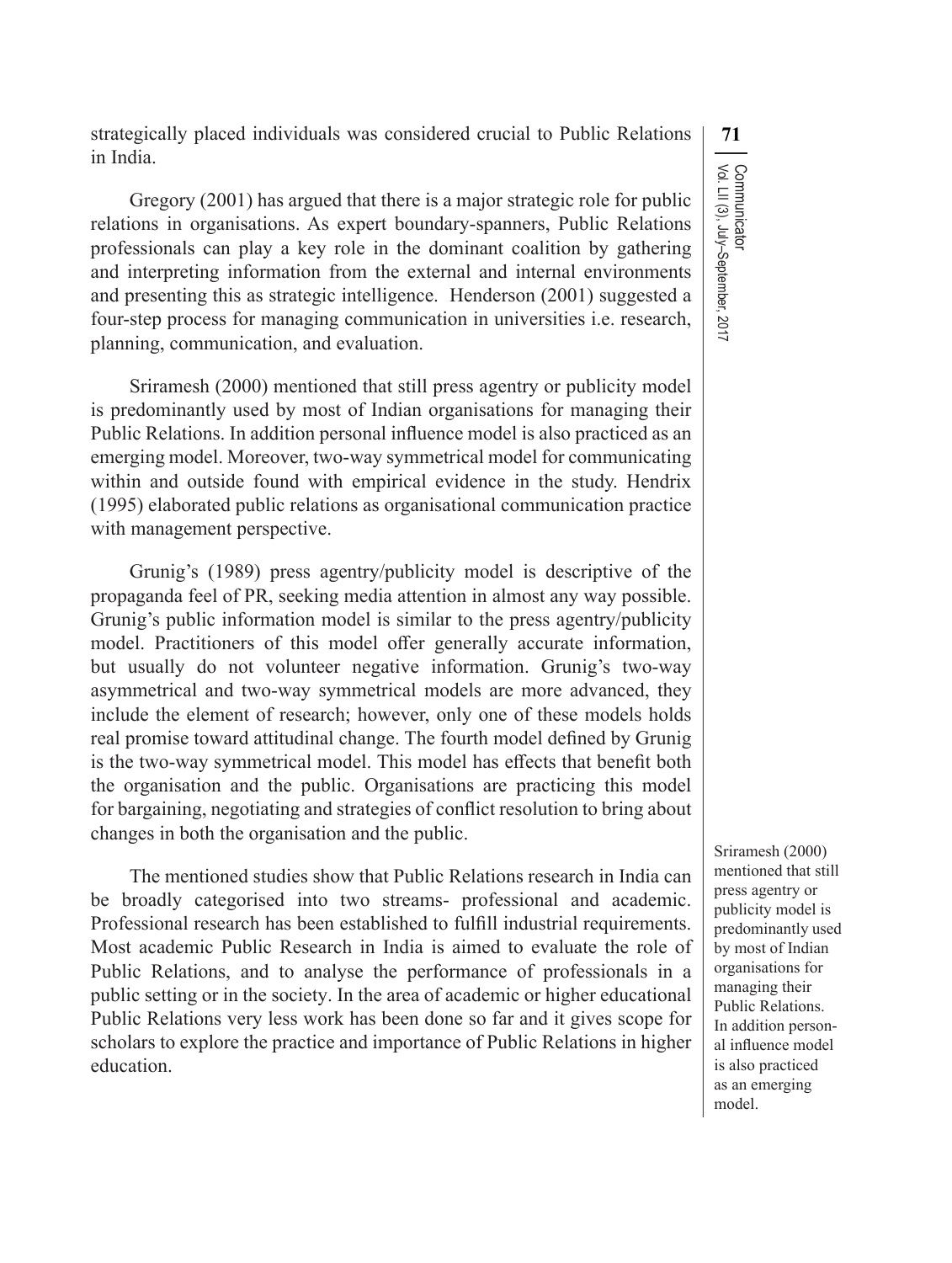# **72 Methodology**

Communicator<br>Vol. LII (3), July-September, 2017 **Communicator** Vol. LII (3), July–September, 2017

The Researcher has used case study and observation approach as the main method of study. Primary data is collected with the help of constructed questionnaire schedule. Secondary data is collected with the help of different published or publically available credited sources. Apart from analysing individual institutional cases comparative analysis has also been used to draw reasonable inferences from the study. Since the size of data (less than 30) was small therefore qualitative analysis was preferred.

# **Universe and sample**

Central and State universities of the country were the universe and Banaras Hindu University (BHU), Central University of Tibetan Studies (CUTS) as central higher studies institution and Mahatma Gandhi Kashi Vidyapith (MGKVP) and Sampurnanada Sanskrit University (SSU) as state government controlled higher studies institution selected as the case/sample of the research. A comparative analysis with the help of selected parameters/variables has been performed on these organisation's PR functionality, approach and structure; which are operational in the same environment.

### **Public relations in universities: Job profile**

The PR departments in Indian universities are engaged in the task of information, image management, publicity, internal communications, media relations, and associated activities. These departments are also engaged in publicising policies, changes, and activities of organisation among various publics. The PR departments inform the public of the policies, programmes, developmental activities, events, performance, achievements of concerned organisation throughout the year with the help of tools such as press release, guided media tours, press conferences, press meets and interviews, articles, features, brochures, booklets, handbills, exhibitions, advertisement and through online activities. Several publicity campaigns are being carried out in order to inform and educate the people on operations, services, and development of the organisation.

Public Relations department maintains dialogue with the target group through regular flow of positive information in order to sensitise, inform, motivate, and convince their opinion and to gain positive understanding for organisation. With established inhouse functioning of Public Relations these departments strive to maintain cordial relation and better coordination with media and other departments to conduct the Public Relations work efficiently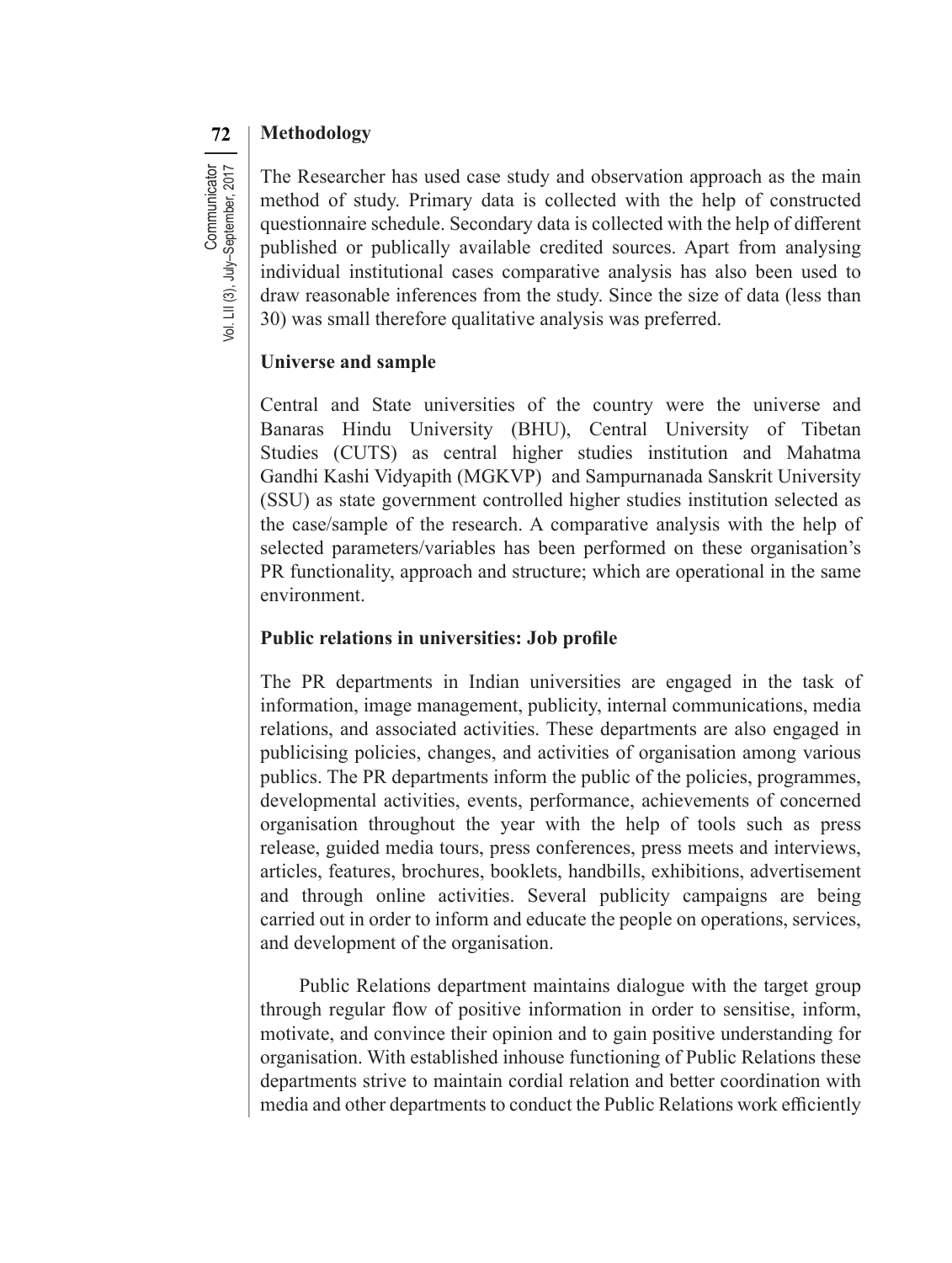and smoothly. **73** 

## **The organisation and function of PR in select universities**

With the help of distant observation, visits, interaction and physical verification organisation and functioning of the PR departments of the select universities have been explained. General setup, reporting pattern and line of command, job rotation pattern and internal communication pattern has been described.

# **Public relations setup**

Banaras Hindu University has a well-established Public Relations department. This division, headed by Information and Public Relations Officer and assisted by an Assistant Public Information Officer, consists of two units' viz. Information & Public Relations Unit and Publication Unit.

Public Relations set up in MGKVP is adhoc in nature. A person from the teaching community is designated as the PRO and he offers his services to the university as extension approach. Earlier a full flagged committee was serving as Public relations and publicity committee with chairman and various members that is dismantled now.

Sampurnand Sanskrit University has an established PR Office. Public Relations Officer (PRO) is the head of the office. He reports to the registrar. Three other staffs including two office assistants and one attendant are serving in the office. They report to the PRO on routine matters. Central University of Tibetan Studies has regular Public Relations office which works under the direct control of the registrar. It works as the official information felicitator and helps people to get news and information of the organisation.

# **Reporting patterns**

The hierarchy of authority in an organisation is designed to benefit it and the employees. It is important to the sustained success of the organisation. A simple pyramid structure is found in the hierarchy of Rublic Relations Office in the BHU. Top to bottom command is followed in placing order and subordination. Planning, coordinating, leadership and administration functions are taken care of by top management i.e. Chairman, PRO, and to some extent APRO. Others report to them and work on the planning done by top managers.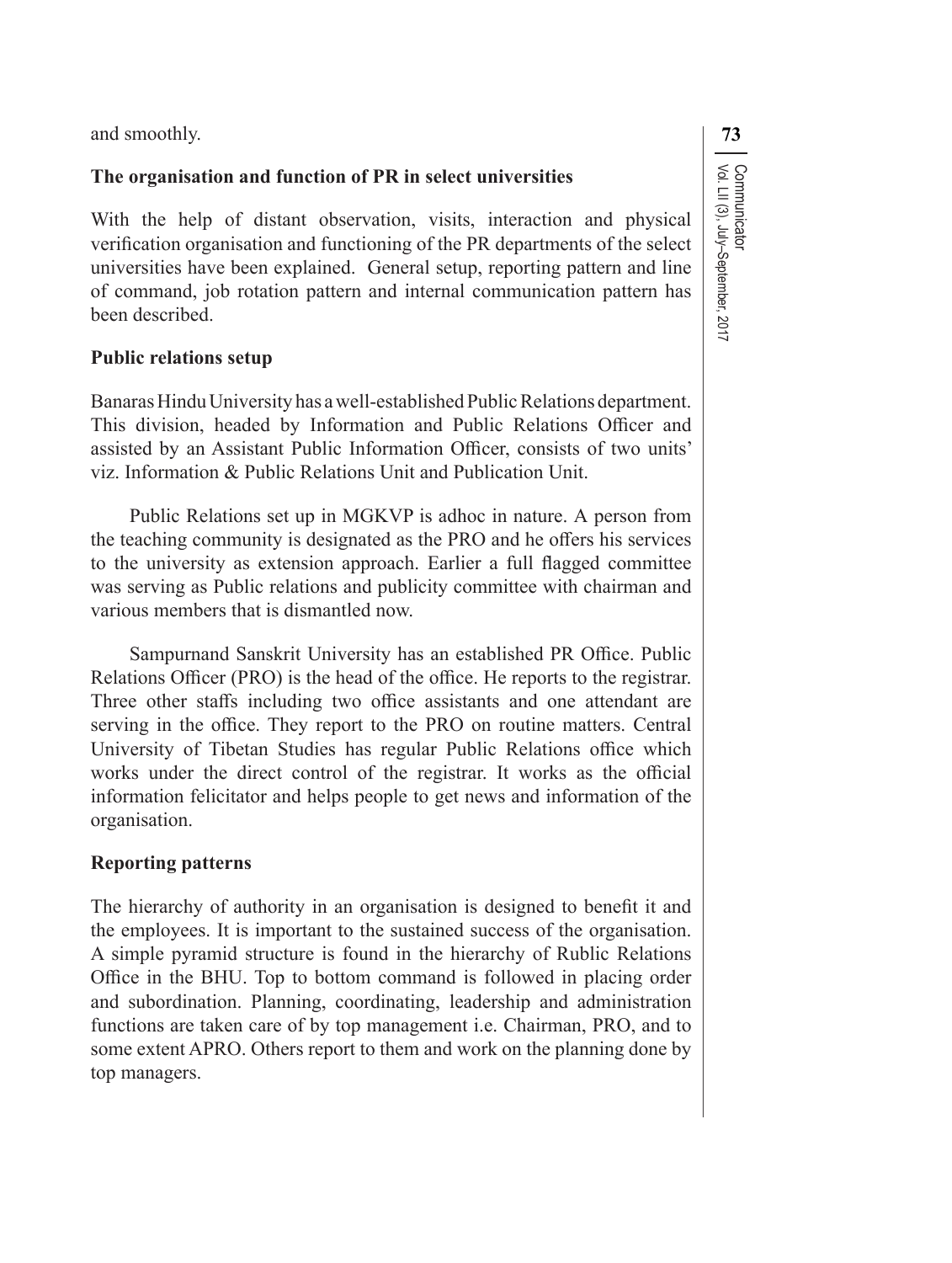**74** Only one person has been deputed as the PRO in MGKVP so any managerial structure is not created in the organisation for PR unit. No line of command is found as only one person is working. However, PRO creates Hierarchy from top to bottom in term of reporting to VC and Registrar. Job rotation does not exist. Meetings, interaction on idea generation etc are used for internal communication.

A simple pyramid structure is found in the hierarchy of Public Relations office in the SSU. Top to bottom command is followed in placing order and subordination. Planning, coordinating, leadership and administration functions are taken care of by top management. A simple pyramid structure is found in the hierarchy of public relations office in the CUTS also. Registrar actively takes care of the affairs of the office. PRO reports to the Registrar and other staffs report to the PRO.

# **Job rotation**

Mixed job rotation is observed in the BHU's PR office. Some posts such as PRO, APRO, and Photo Artist are non-transferable as these are sanctioned for PR works exclusively. Others have interdepartmental job transfer pattern. No job mobility exists in MGKVP. Mixed job rotation is observed in the SSU. Some posts such as PRO is non-transferable as this is a sanctioned post for PR works exclusively. Others have interdepartmental job transfer pattern. Internal and interdepartmental job mobility exists in the CUTS.

# **Internal communication**

Internal communication simply indicates the sharing of information within the organisation for Public Relations purpose. In BHU, Public Relations Office uses a number of methods and means to conduct internal communication affairs. With inbuilt infrastructure it communicates electronically, through print media, through notice board and circulation and through direct communication. Mobile, telecom and telephone are also used for it. Meetings, interaction, idea generation etc are the main practices or part of internal communication in MGKVP. Normally linear formal internal communication pattern exists in the PR Office of CUTS. Other units mostly do communication with other departments and PR has very little role into it. In case of communication with public both electronic and print media tools are used. Notice, requests, notes, SMS , telephone etc are also used.

# **Data analysis and interpretation**

Opinion of the PR professionals analysed to come to the meaningful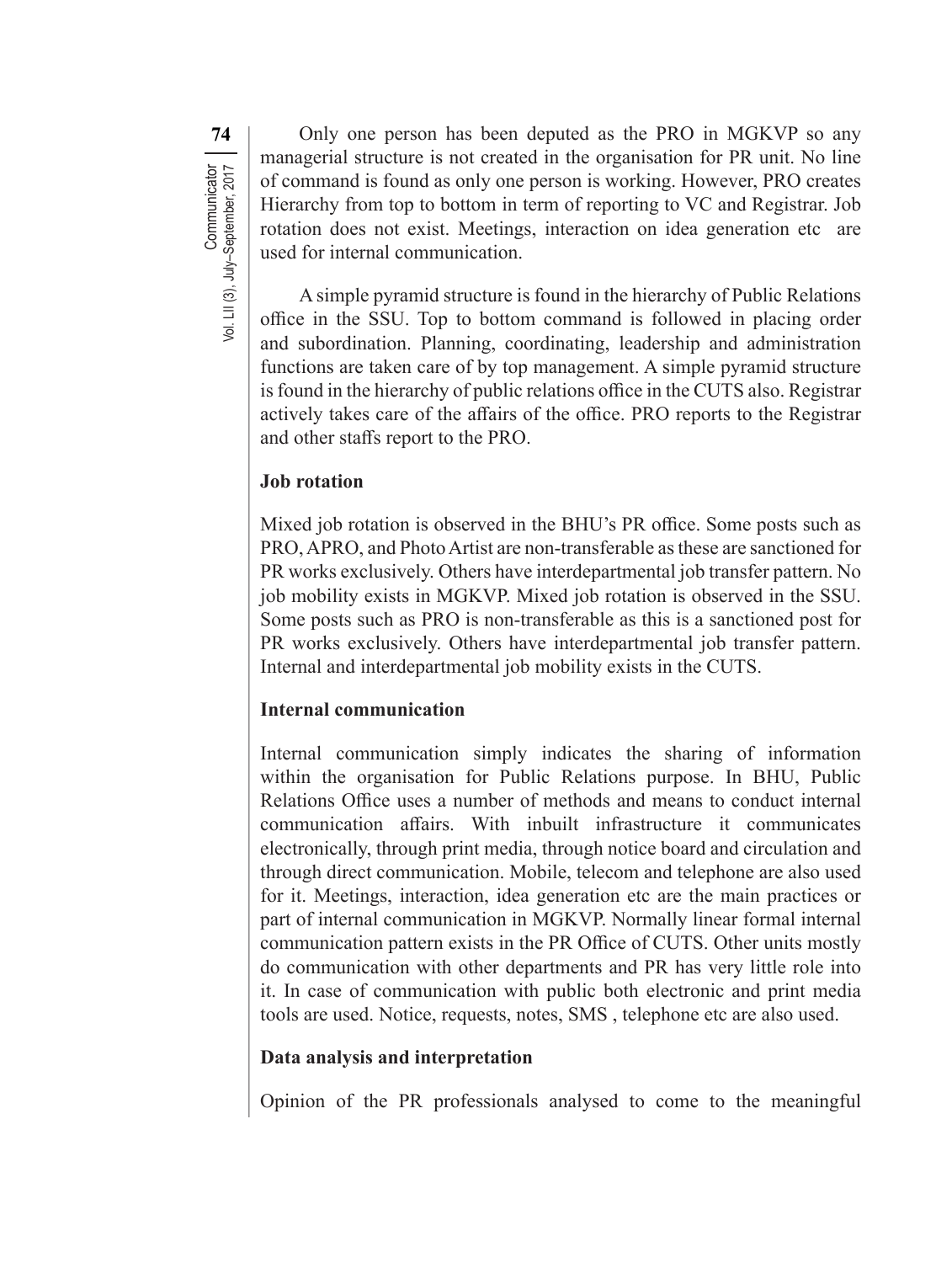conclusion. The analysis was aimed to highlight issues such as management **75** approach and nature of functioning, differences between established and casual PR setups, differences between central and state university PR setup. All professionals working in the sample university's PR departments were questioned with the help of interview schedule. Total 27 people (minor population) were found working hence all included into the survey.

| Sr. | University | Nature of job and no. of respondents |                     |          |                  |       |  |
|-----|------------|--------------------------------------|---------------------|----------|------------------|-------|--|
|     |            | Managerial                           | Administra-<br>tive | Clerical | Multi<br>tasking | Other |  |
| 1.  | S.S.U.     |                                      |                     |          |                  |       |  |
| 2.  | C.U.T.S.   |                                      |                     | 2        | ∍                |       |  |
| 3.  | M.G.K.V.P  |                                      |                     |          |                  |       |  |
| 4.  | B.H.U.     |                                      |                     | 6        |                  | 3     |  |

Table 1: Nature of Job

Vol. LII (3), July–September, 2017

Communicator<br>Vol. LII (3), July–September, 2017

Communicator

All sample (Table 1) PR departments have occupied different capacity workers to perform their duties. In terms of number more clerical and multi-tasking staff is associated with PR departments indicating conventional administrative structure of these departments. Out of the total samples MGKVP does not have an established PR department. At the top level more people have perceived their job as administrative job nature. Thus, it was found that PR job in both central and state universities is managed with administrative mindset.

Table 2: Job Mobility Patterns

| Sr. | University | Internal<br>Only | Inter-Departmental |
|-----|------------|------------------|--------------------|
| ı.  | S.S.U.     |                  |                    |
| 2.  | C.U.T.S.   | 3                |                    |
| 3.  | M.G.K.V.P. |                  |                    |
|     | B.H.U.     | 12               |                    |

Job mobility (Table 2) indicates job specification. Data revealed two distinguished patterns of mobility of the personnel i.e. internal only and inter-departmental. In case of regular managerial staff, only internal mobility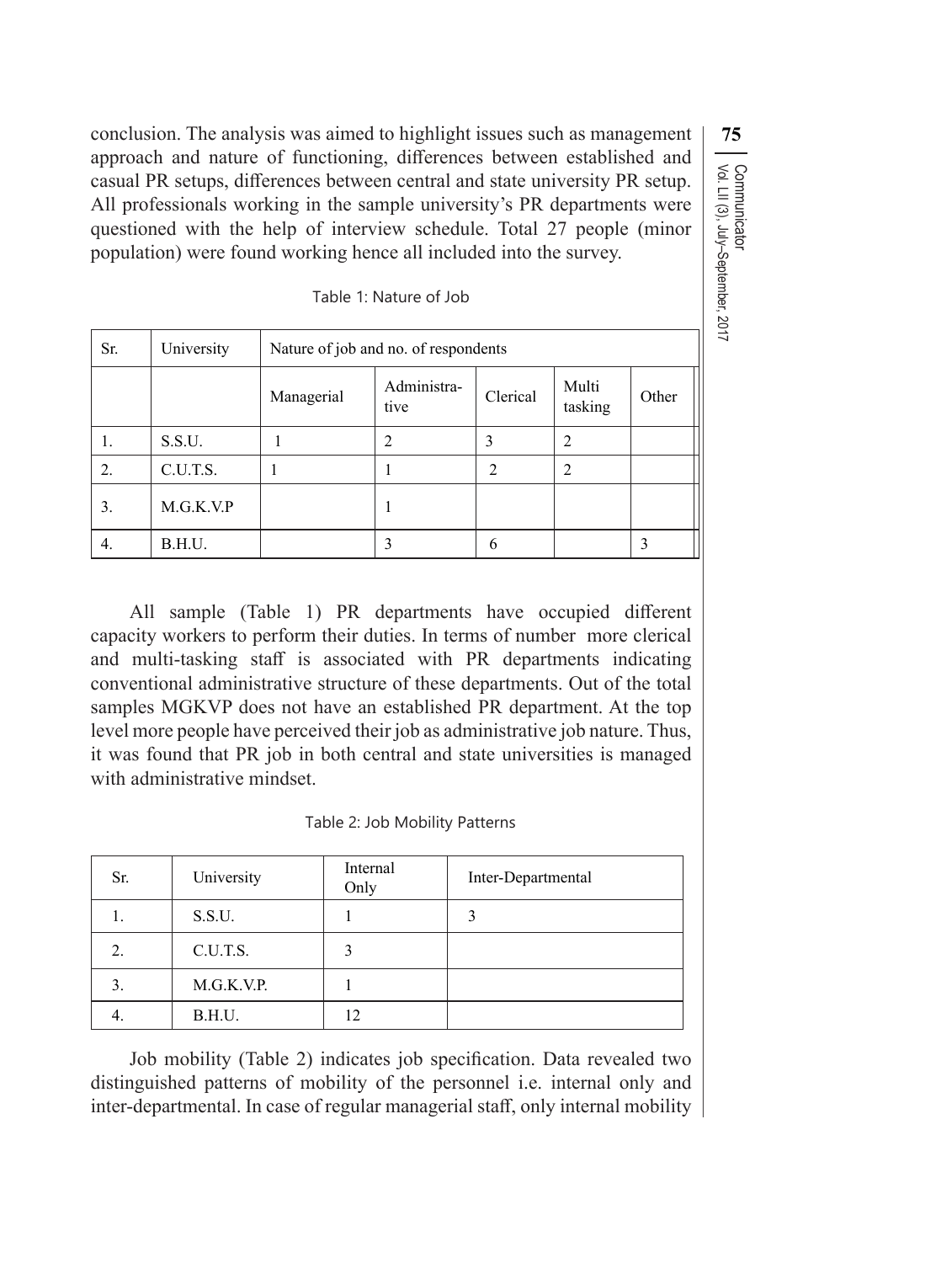**76** or vertical mobility is found such as in case of PRO and APRO and technical staff. In case of clerical staff inter-departmental or departmental mobility is found. Thus, it can be said that in case of PR skilled personnel only vertical mobility and in case of clerical staff horizontal mobility is found.

| Sr. | Institute | PAS    | moon<br>Conference | EDB            | press<br>Printing | Net | phone<br>Fixed | X-rox, print<br>Scanner<br>Fax,<br>ళ<br>ď | CCT            | camera<br>Still | camera<br>Video |
|-----|-----------|--------|--------------------|----------------|-------------------|-----|----------------|-------------------------------------------|----------------|-----------------|-----------------|
| 1.  | S.S.U.    | ↑<br>∠ | 2                  | $\overline{2}$ |                   |     |                |                                           | $\overline{2}$ | $\overline{2}$  | $\overline{c}$  |
| 2.  | C.U.T.S.  |        |                    | $\overline{2}$ |                   |     |                |                                           |                |                 |                 |
| 3.  | M.G.K.V.P | 2      |                    | 2              |                   |     | $\overline{c}$ |                                           | 2              |                 |                 |
| 4.  | B.H.U.    |        |                    |                |                   |     |                |                                           |                |                 |                 |

Table 3: Availability of Basic Communication Facilities

1 = Yes, 2 = No. [PAS: Public Address System, EDB:Electronic Display Board]

Variations have been observed in availability of media means (Table 3) in concerned university PR departments. Banaras Hindu University and Tibetan University have adequate in house availability of media tools. Advanced infrastructural facility such as conference room under the premise of department was found in BHU only. However other universities use university's common conference room if required. Internet and computers are available to all departments. Only CUTS and BHU have still and Video cameras and Public Address System. All PR departments have printing press facilities at university level. In terms of availability of media tools MGKVP is in a very deprived condition. On the basis of data a clear distinction can be drawn between central and state universities resourcefulness. The universities with established departments such as BHU, CUTS and SSU have regular facilities and universities where PR departments are not established and are run on adhocism have to make need based arrangements by borrowing or on rental basis.

| Table 4: Specialized skills of the PR Personnel |  |  |  |  |
|-------------------------------------------------|--|--|--|--|
|-------------------------------------------------|--|--|--|--|

| St. | Universit  | use<br>Internet | Photography   | Videography | nalysis<br>Data | Content<br>writing | other<br>Any |
|-----|------------|-----------------|---------------|-------------|-----------------|--------------------|--------------|
|     | S.S.U.     |                 | $\mathcal{L}$ |             |                 | 2                  |              |
| 2.  | C.U.T.S.   | ◠               |               |             | ◠               |                    |              |
| 3.  | M.G.K.V.P. |                 |               |             |                 |                    |              |
| 4.  | B.H.U.     |                 |               |             |                 |                    |              |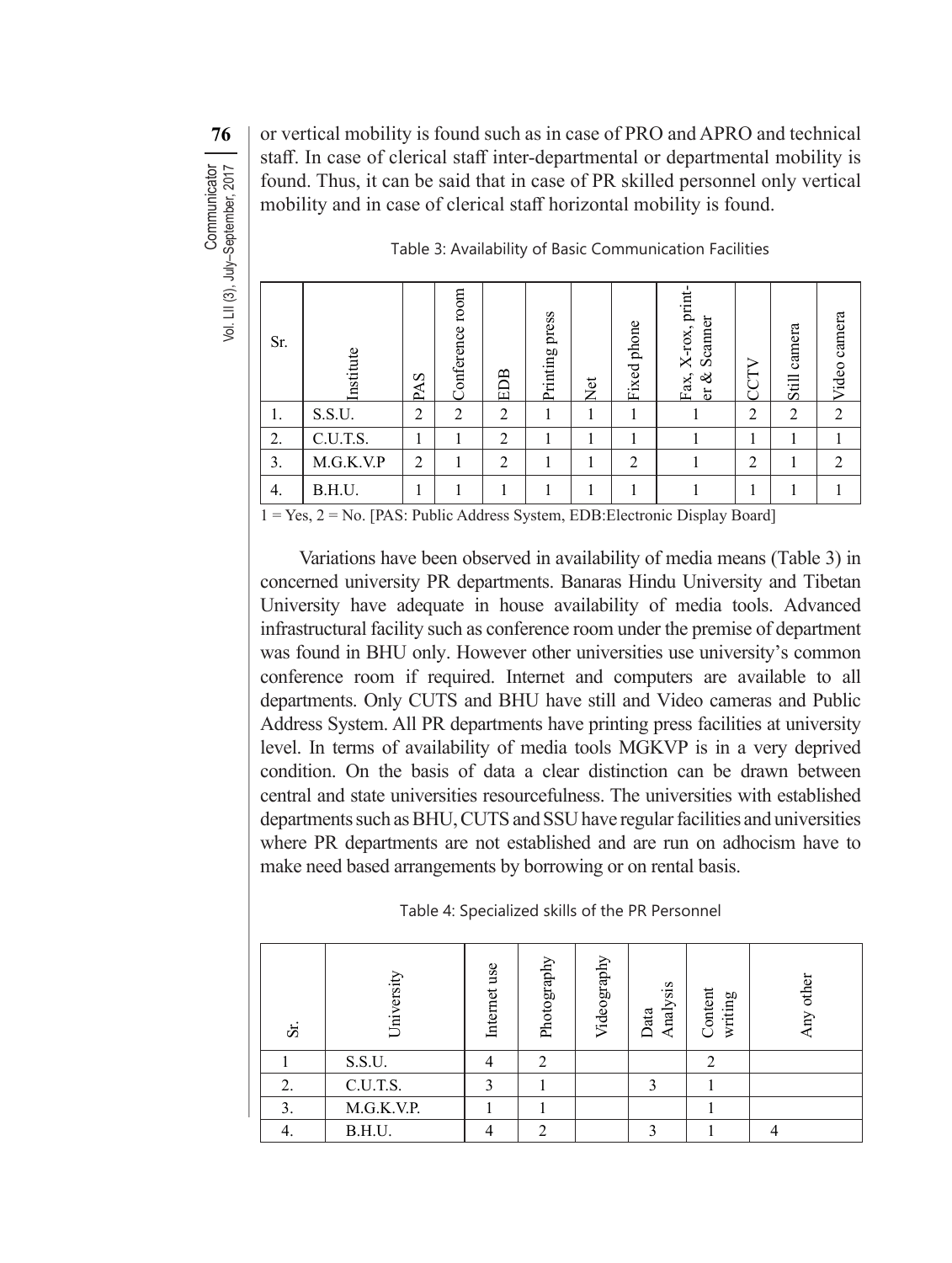Public Relations is a skill based task. All managerial staff is skilled in  $\vert$  77 photography skills but no one in Videography. Managerial staff found familiar in content writing skills and data analysis and non-managerial staff have skills of data analysis. Data indicates that Photography and content writing job is handled only by persons exclusively engaged for PR works.

Table 5: Guidelines to circulate Information to the Media

| Sl. No. | Institute     | Mandatory to cir-<br>culate via PRO | trative informa<br>tion circulation<br>Only Adminis-<br>through PRO | Any other   |
|---------|---------------|-------------------------------------|---------------------------------------------------------------------|-------------|
| 1.      | <b>S.S.U.</b> |                                     | X                                                                   | $\mathbf X$ |
| 2.      | C.U.T.S.      | X                                   | X                                                                   | $\mathbf X$ |
| 3.      | M.G.K.V.P.    | X                                   | X                                                                   | $\mathbf X$ |
| 4.      | <b>B.H.U.</b> |                                     | X                                                                   | $\mathbf X$ |

BHU, SSU, MGKVP have guidelines (Table 5) to circulate such information through PRO only. In CUTS Registrar also circulate such information. All the respondents are well aware of this fact. Thus, it can be said that PRO is an official route or channel in universities to circulate information to media. BHU and SSU administration have made compulsory to circulate information to media through PRO only. CUTS and MGKVP do not have such guidelines.

Table 6: Managing Facebook, Twitter profile and Blogs

| Sl.<br>$\overline{N_{0}}$ . | University | Yes | No | Coordi-<br>nating<br>Individual<br>blogs | University does not<br>have FB or Twitter<br>account |
|-----------------------------|------------|-----|----|------------------------------------------|------------------------------------------------------|
|                             | S.S.U.     |     |    |                                          |                                                      |
|                             | C.U.T.S.   |     |    |                                          |                                                      |
|                             | M.G.K.V.P. |     |    |                                          |                                                      |
|                             | B.H.U.     |     |    |                                          |                                                      |

No university is using Facebook or Twitter (Table 6) and they do not have any official profile or page on Facebook or Twitter. Thus, it can be said that no central or state university is interested in using Facebook or Twitter for Public Relations.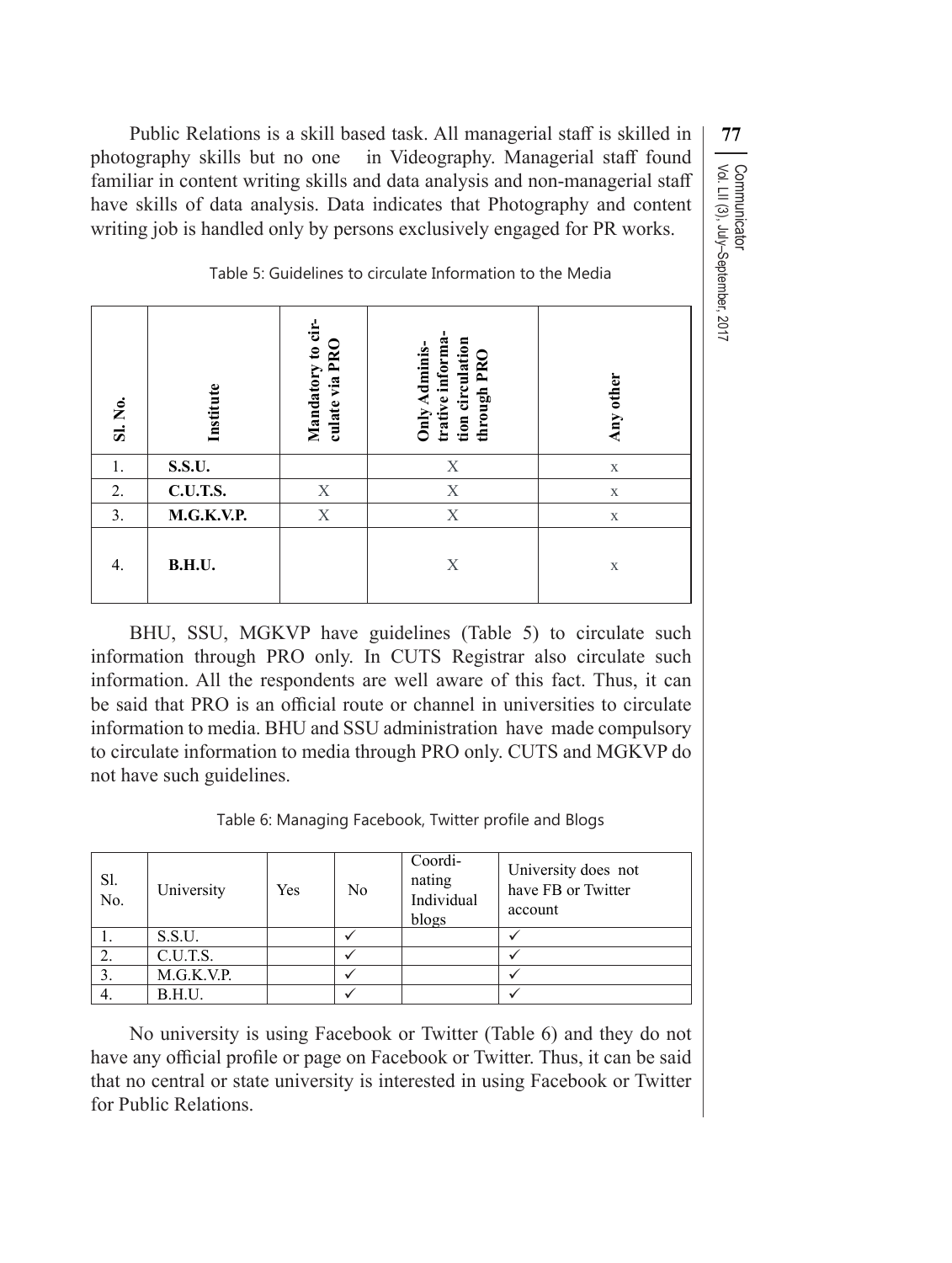**78** I Table 7: Use of SMS

| Sr. | University | At personal<br>level | Use bulk<br><b>SMS</b> | Only media invitation |
|-----|------------|----------------------|------------------------|-----------------------|
| 1.  | S.S.U.     |                      |                        |                       |
| 2.  | C.U.T.S.   |                      |                        |                       |
| 3.  | M.G.K.V.P. |                      |                        |                       |
| 4.  | B.H.U.     |                      |                        |                       |

As shown in the Table 7, PR department of SSU found engaged in using SMS services at personal level as well as for bulk SMS. In case of CUTS, PR department use SMS services at personal level only. In case of MGKVP it is being used for bulk SMS and media invitation. In case of BHU it is used at personal level (managerial 50%, non-managerial 66%) and only for media invitation (33% managerial and 15% non- managerial). Thus, it can be mentioned that university PR departments use SMS services frequently. At personal level everybody uses it. Bulk SMS are used by departments mostly to invite media persons.

| Sr  | University | <b>PRO</b><br>officials | Coordinators<br>of program | Any experienced<br>person |
|-----|------------|-------------------------|----------------------------|---------------------------|
| . . | S.S.U.     |                         |                            |                           |
| ۷.  | C.U.T.S.   |                         |                            |                           |
| 3.  | M.G.K.V.P. |                         |                            |                           |
| 4.  | B.H.U.     |                         |                            |                           |

Most universities follow two-point model in preparing press release. In case of university events the PR office is preparing it and in case of departmental and other events coordinators of the programme prepares it.

Table 9: Job of Spokesperson Assigned to PRO

| Sr. | University | Yes | No | Can't say |
|-----|------------|-----|----|-----------|
|     | S.S.U.     |     |    |           |
| 2.  | C.U.T.S.   |     |    |           |
| 3.  | M.G.K.V.P. |     |    |           |
| ┭.  | B.H.U.     |     |    |           |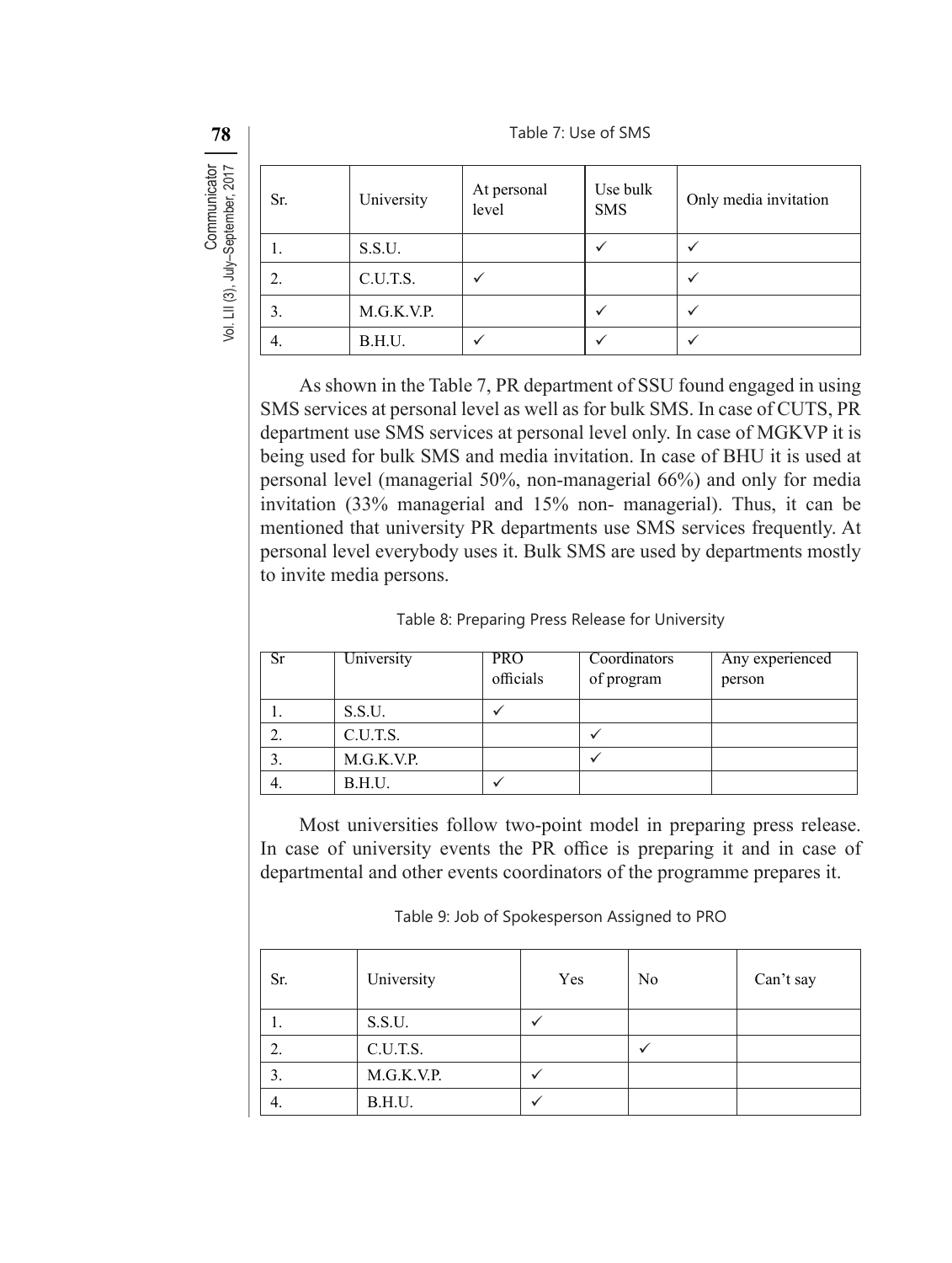In most of the universities PRO is an authorised spokesperson of **79** university except CUTS. CUTS has PR team on contractual basis. Thus, a significant correlation is found between existence of PRO and assigning him the role of spokesperson of the university. It can also be assumed that PRO is officially recognised as a source of information by university authority.

Table 10: Maintaining media relations

| Sr. | University | Yes | No | Can't say |
|-----|------------|-----|----|-----------|
| 1.  | S.S.U.     |     |    |           |
| 2.  | C.U.T.S.   |     |    |           |
| 3.  | M.G.K.V.P. |     |    |           |
| 4.  | B.H.U.     |     |    |           |

It is revealed that all university PR setups, irrespective of their regular or ad hoc media settings, manage media relations as core task. Thus, it can be concluded that press agentry model of Public Relations does exist as a dominant model in university Public Relations practices.

| Sl.No. | Institute  | Yes | No | Can't say |
|--------|------------|-----|----|-----------|
|        | S.S.U.     |     |    |           |
| ۷.     | C.U.T.S.   |     |    |           |
|        | M.G.K.V.P. |     |    |           |
| 4.     | B.H.U.     |     |    |           |

It was found (Table 11) that only BHU and MGKVP PR establishments have used or contributed in handing crisis situation through communication inputs. Major role is played by university administration so it can be said that the use of PR in crisis communication is very limited in university crisis management.

# **Conclusions**

Public Relations is not a new or weird practice for higher education institutions in India. As responsible institution to society all educational institutions are practicing various tools of Public Relations for information,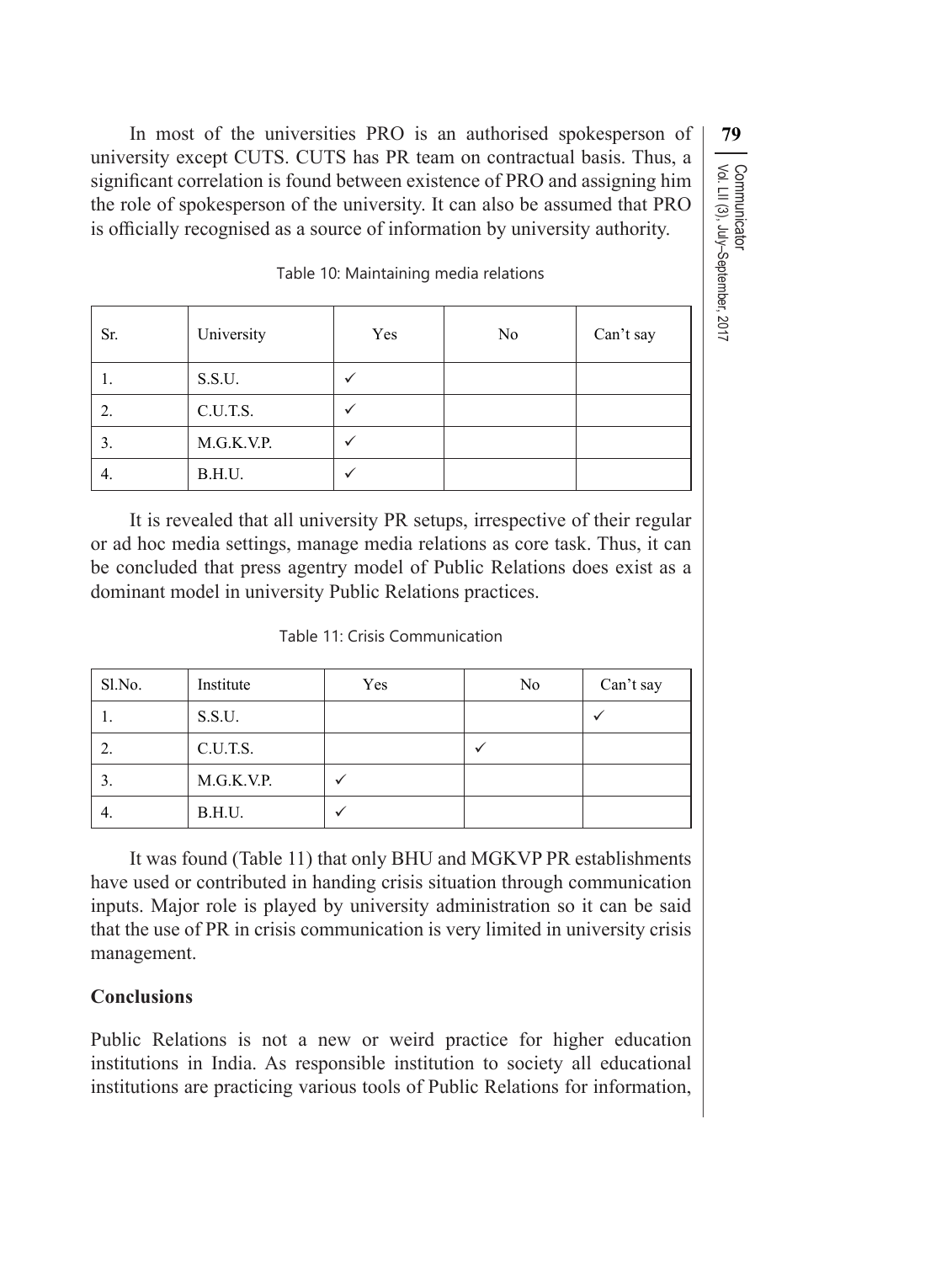**80** education and motivation. They need to establish good relationship with public to sustain and be credible. Creating positive image environment is also an essential element for its prosperity. Moreover nowadays, in the age of open economy the doors of higher education are opened for private sector as well as for foreign institutions so competition is an emerging trend in higher education sector .To survive in the competition such institutions need to create brand value for organisation, products and their degrees. Therefore they need established Public Relations to cover their goals.

As it was pointed out in this study also that Indian higher education is going through major changes in all respects. On the one hand some institutions have scored positive values and they are overwhelmed with student enrolments and positive response from the HR peril and job market. But a number of institutions are lacking behind as neither have they had the student support nor they have enough brand value to attract job market for their students.

The study has drawn some conclusions on the importance of Public Relations activities for institutions of higher education. The globalised India has seen an explosion in the media and business scene. With the advent of liberalisation Public Relations in India has emerged as a prosperous industry. Business organisations look to Public Relations for strategic communications, not simply for media relations. It emerged as specialty communications and as a powerful and supportive management function to achieve organisational goals smoothly, a booster for positive growth and an expert in managing people and relations.

Public Relations in higher education has also witnessed major changes. Universities have realised the importance of PR in achieving their objectives and a good number of universities have established Public Relations departments. It was found that universities with no PR setup (MGKVP) or casual PR setup (CUTS) do not have established and scientific practice of Public Relations. The basic PR job is on need basis performed with administrative approach, they score more negative coverage (MGKVP) or less visibility (CUTS). Therefore it can be concluded that public relations should be an established departments in all universities.

The study revealed some valuable and interesting findings, which are indicative and explanatory on Public Relations performances.

In the study variations recorded in functional structure of the Public Relations departments in select universities. Some universities spend a great amount on Public Relations so a well-established structure does exist. Some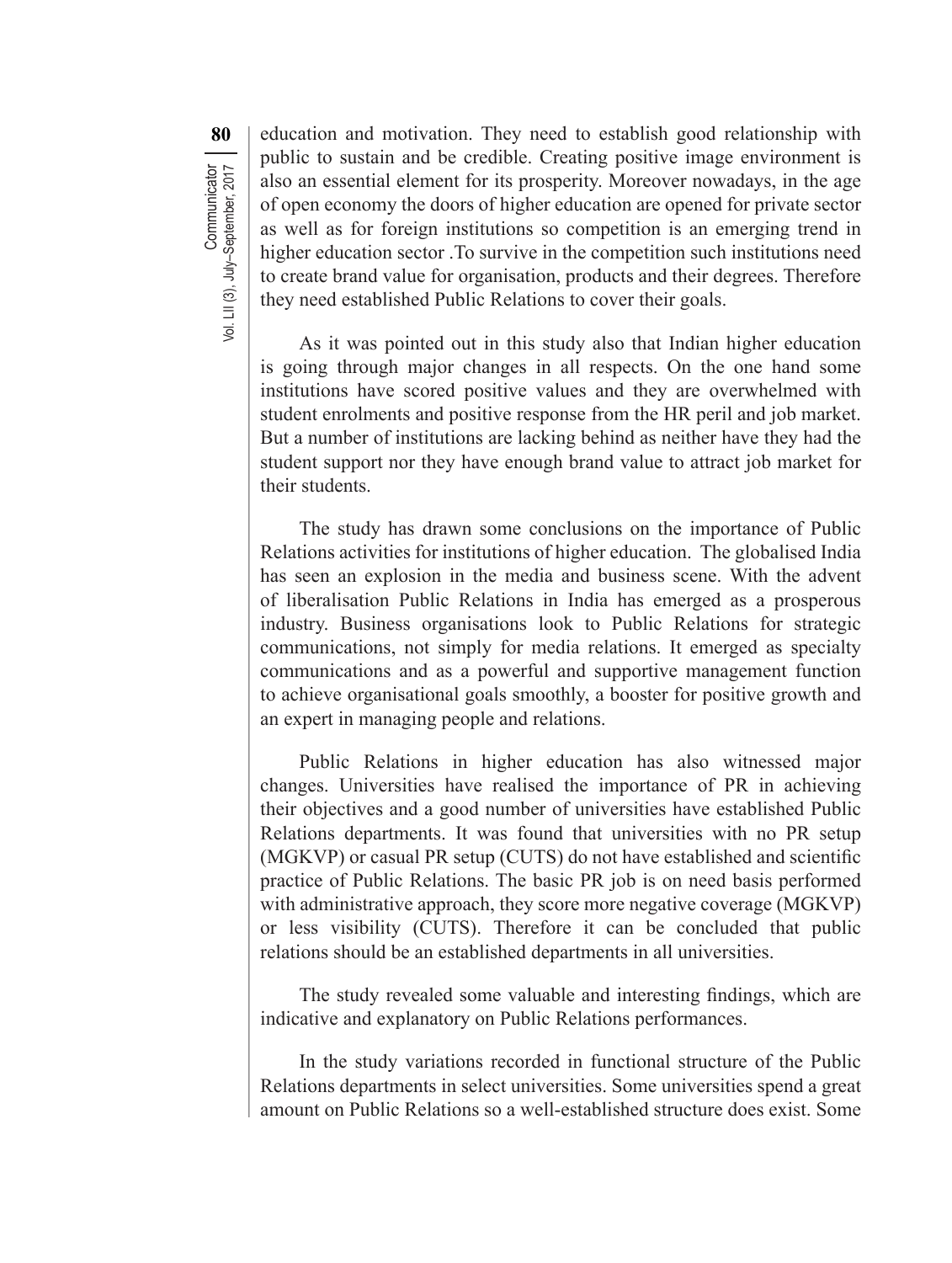universities have not taken Public Relations activities seriously and it is also **81** reflected in their structure. Organisations with established Public Relations setup have more regular and multifaceted activities than the universities with causal setup. Status and efficiency correlation exist in university Public Relations. For example, in BHU Public Relations Department found in well-established leading to an efficient and varied structure. In BHU media relations, publication, publicity, website management, Studio is recognised responsibility for PR. Another university with defined PR setup is SSU. Though, it is not as resourceful and structured as BHU but due to presence of established setup Public Relations activities are handled in a more organised way. In case of CUTS PR job is done by contractual staff. So their efficiency is low and they do not have enough freedom to work. MGKVP does not have formally organised PR department so its Public Relations activities are only able to manage marginally media coverage.

Presence of defined and established infrastructure is essential to get benefits of PR. As universities nowadays have become more complex and they have more diversified, multi-ethnic public therefore structured PR departments have great roles in communications management. Practicing two-way symmetrical model and conducting research-based Public Relations activities cannot be done effectively without established and structured PR departments.

The study has inferred a definite correlation between efficient Public Relations practices and established PR setup. Since, communication is a major factor for smooth functioning and growth of universities so a wellestablished PR department is suggested for all universities.

Another important finding of the study indicates orthodox and stereotyping of understanding and execution of Public Relations works. Most PR departments are focused on media relations only. Their core activity is identified as the felicitator of media to secure good coverage in news media. Their approach is stereotyped because in media relations they follow 'Do- invite-manage-publish' approach. In this approach they invite media persons when some formal event is being organised. They please them with their hospitality and with personal relations and request and try to secure publication/broadcasting of news on university. They do not go to create value of event, so it becomes a news value for media. This stereotyping should be replaced with balanced media relations.

The study revealed limited use of online Public Relations practices in Indian Universities. Except BHU other PR departments do not have any web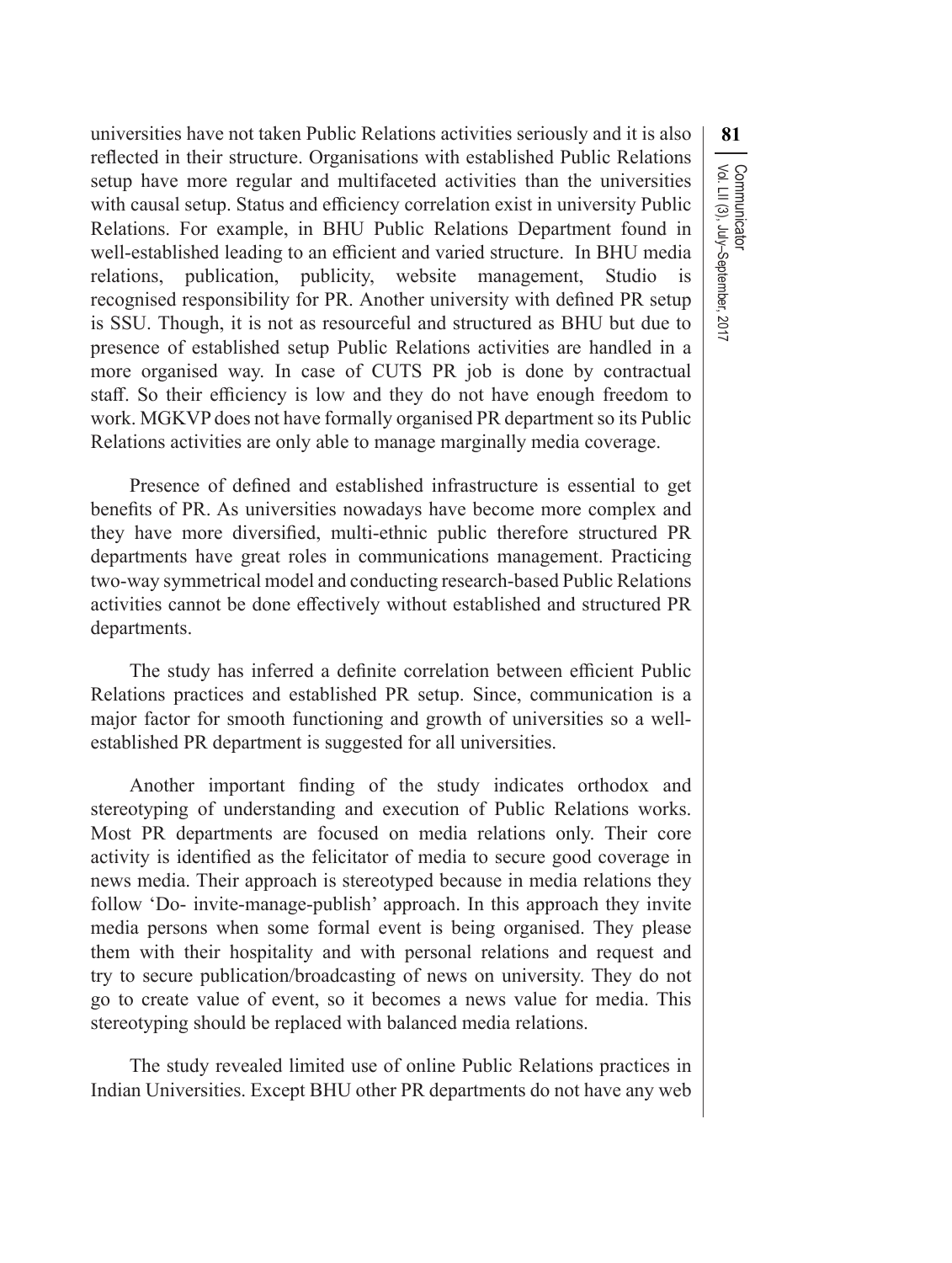82 | based Public Pelations practices. In BHU though the PR Department's name is mentioned on the front page of the official website of the university but unfortunately it could not be opened. In case of SSU, MGKVP and CUTS their names do not appear on the webpage. Their absence can be correlated with giving them less importance into the information function. Again stereotyped role can be mentioned. Still information is a subject of administrative management so PR departments are not properly utilised in this regard. It is a concern for image management and branding.

When observed closely, in the modern PR practices social media is a game changer. Unfortunately no university has formally managed its presence on social media; blogs, Facebook and Twitter are still unexplored and show the limitations of efficiency of PR departments in terms of online Public Relations. Their absence limits their scope to connect with youth and global audience and they are unable to filter the information flow. During the study it was found that a number of pages is created in the name of each university. These pages are possibly run by students and friends studying in university, so an incomplete and distorted image can be seen. This should not happen more. This also reflects orthodox and old mind-set of PR people and university administration. They have undermined the importance of social media, unable to nurture its benefits.

Study revealed infrastructural deficiencies. A significant difference is observed between established PR Departments and available infrastructural and financial support from non-established ones. BHU has full flagged establishment for PR so it has inbuilt conference room, lab, internet setup, studio, Public Address System, and logistics support. SSU has established PR department so they also have a separate space for office. But in case of CUTS, and MGKVP only ad-hoc functioning exist. In absence of space and budget even normal PR jobs suffer badly. The sluggish administrative system and setup hampers their efficiency and mobility so a casual and inefficient performance, often delayed, appears as outcome.

In today's word PR has been established as strategic function. It has a role in the policy making and planning of communication strategies. But in university setup PR is not recognised as managerial function. Even top officials of the PR have perceived it as an administrative job. It indicates that paradigm shift has not taken place even in the functioning of Public Relations departments. It is viewed as a tool of publicity. Planning and research are though important but neglected areas of Public Relations. Their research and analysis is limited to simple calculation of number of items published or broadcast by news media. In their job they practice just 'Cut-paste-show'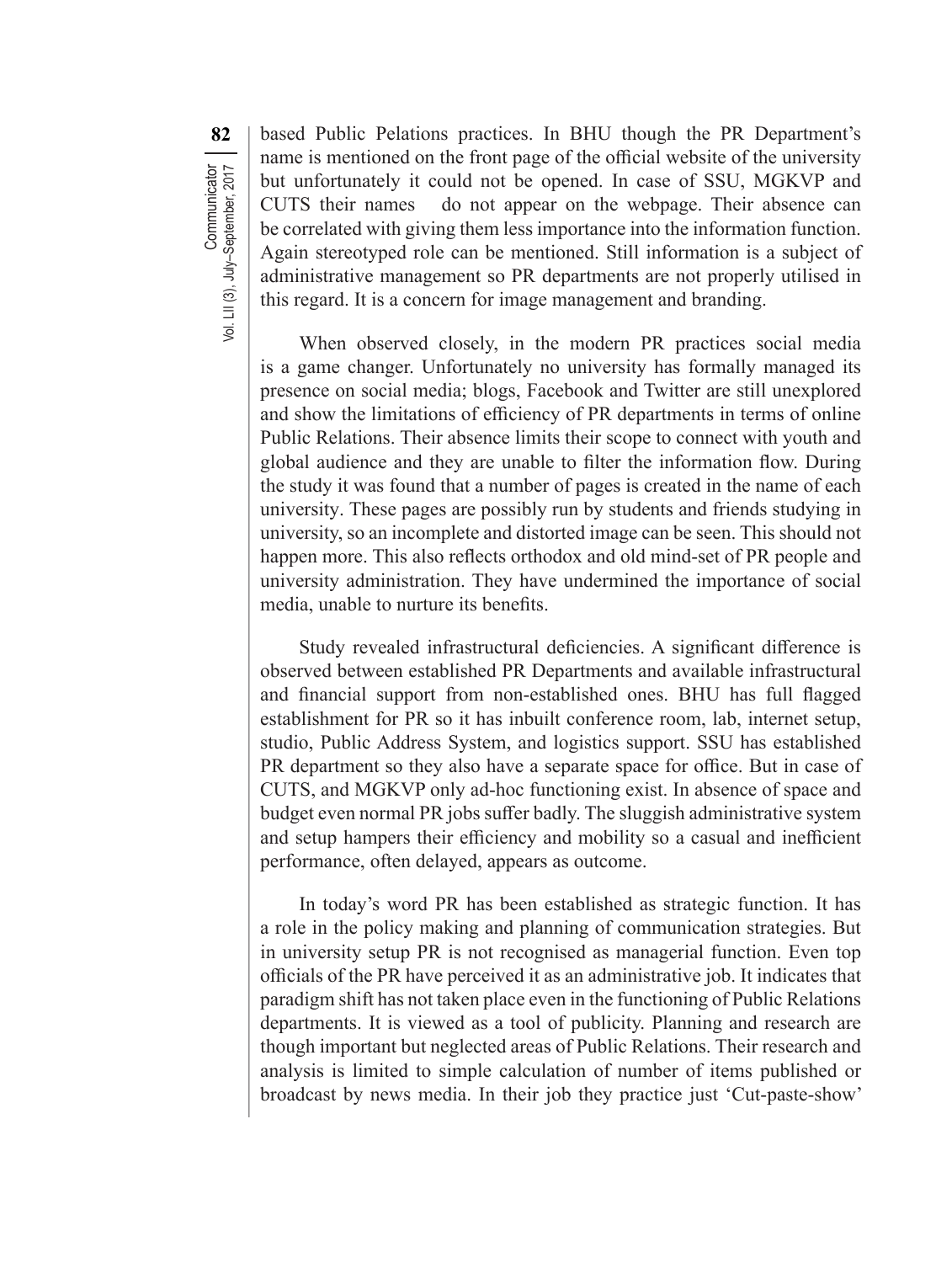approach. They do not compare it on how much they have communicated **83** and how much was published, so absence of logical evaluation of publicity work is found. It, further becomes a reason for adopting 'Please and publish' approach. Public Relations departments need to change this 'please and publish approach' with 'create news value and score coverage' approach.

## **Suggestions**

This study suggests the following points for effective PR practices in Higher Education institutions-

(1) With modern approach PR should have a role in framing communication policies. PR should be consulted for event planning, media interaction, information development, extension and outreach activities and community relations.

Vol. LII (3), July–September, 2017

Communicator<br>Vol. LII (3), July–September, 2017

Communicator

- (2) All universities should have established PR departments to manage their communications needs appropriately and scientifically.
- (3) All PR departments should have enough infrastructural facilities.
- (4) PR departments should be developed as a resource centre for information and communication with all internal and external public.
- (5) Skill specification should be framed and a person with a degree in Mass communication or Public Relations should be given responsibility of PR job.
- (6) PR departments need to concentrate more on 'planning- execution-research' approach.
- (7) Research should be a core job of the PR departments. They should give more attention to feedback research, media analysis, environmental scanning and image scanning.
- (8) PR departments should increase their online presence. They should have a separate website or a distinct space on official website. This corner should be interactive and updated on a regular basis.
- (9) On time PR should have updated information on events, policies, statements, decisions, media coverage, backgrounder and audio-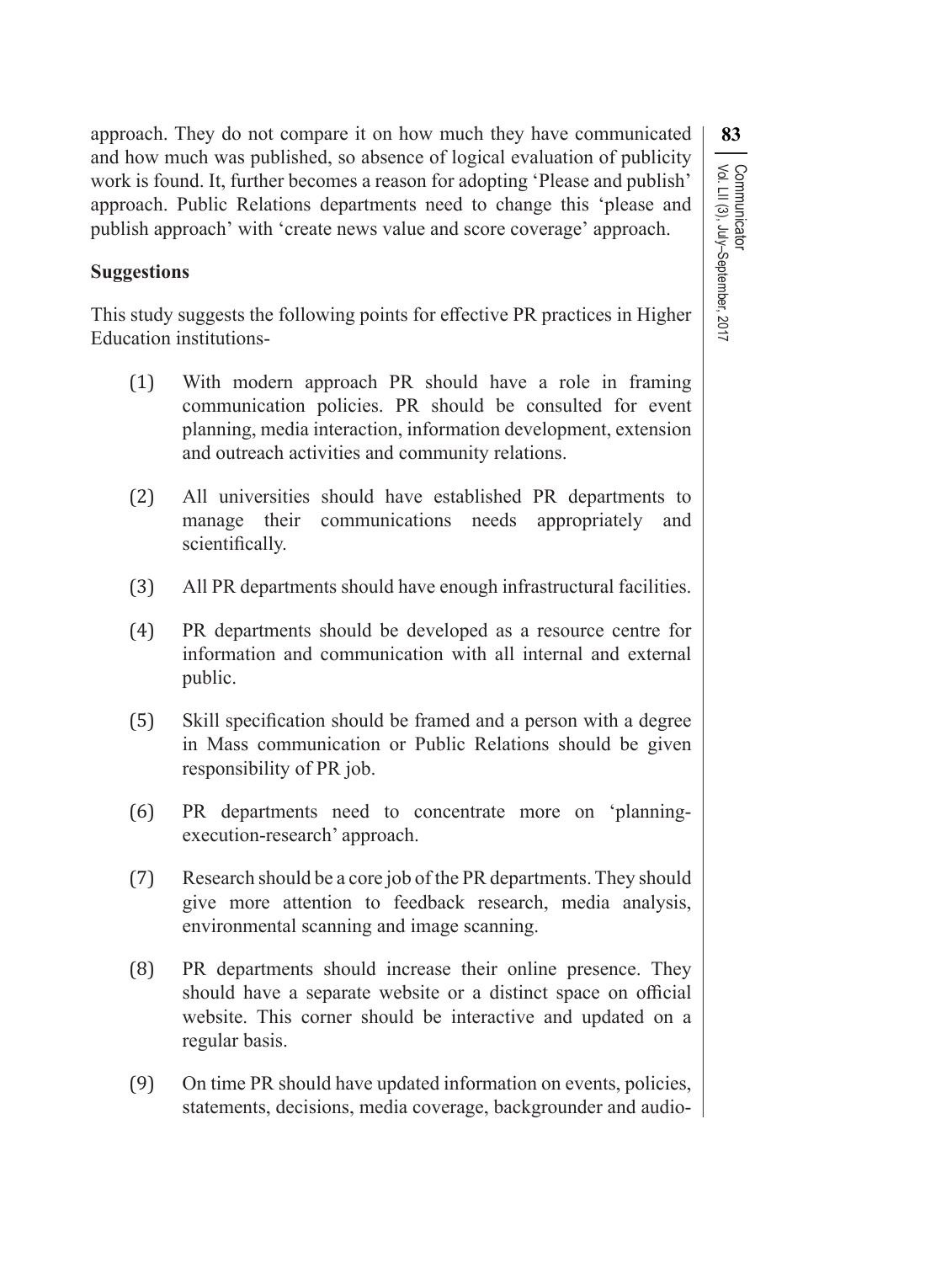**84 v**isual contents.

- (10) University PR should think to initiate Social Media Public Relations. A university should have a Fcacebook profile, twitter presence and presence on other social media with updates.
- (11) PR departments should manage blogs on Internet. In this blog management one blog should be contributed by PR people and link of other blogs should be given.
- (12) The study suggests adaptation of balanced and proactive approach for Public Relations Departments of the universities. Instead of giving all importance to media PR professionals should try to establish relationship with the source or public. This approach will help in nurturing both traditional and future public with positive attitude towards organisation.
- (13) The study suggests stopping political entries in PR works. PR job should not be assigned to university professors. PR departments should have the liberty to work in a professional way and their work should be evaluated on professional and objective manner.
- (14) University management should know that image is a result of performance. 'Performance and recognition' approach should be supreme to expect positives from the PR departments.

## **References**

Cutlip, S. M. & Allen, H. C. (1985). *Effective public relations (third edition)*. USA: Prentice Hall.

Gregory, A. (2001). Public relations and Management. In Alison Theaker (Ed.), *The Public Relations Handbook,* (pp 48-65). UK: Routledge.

Grunig, J. E. (1989). Symmetrical presuppositions as a framework for public relations theory. In C. H. Botan & V. Hazelton (Eds.), *Public Relations Theory* (pp. 17-44). Hillsdale, NJ: Lawrence Earlbaum.

Henderson,J. K.(2001). Educational public relations.InR. L. Heath (Ed.), *Handbook of public relations* (pp. 535-542). Thousand Oaks, CA: Sage.

Hendrix, J. A. (1995). *Public relations cases*. Belmont, USA: Wadsworth Publishing

Communicator<br>Vol. LII (3), July–September, 2017 **Communicator** Vol. LII (3), July–September, 2017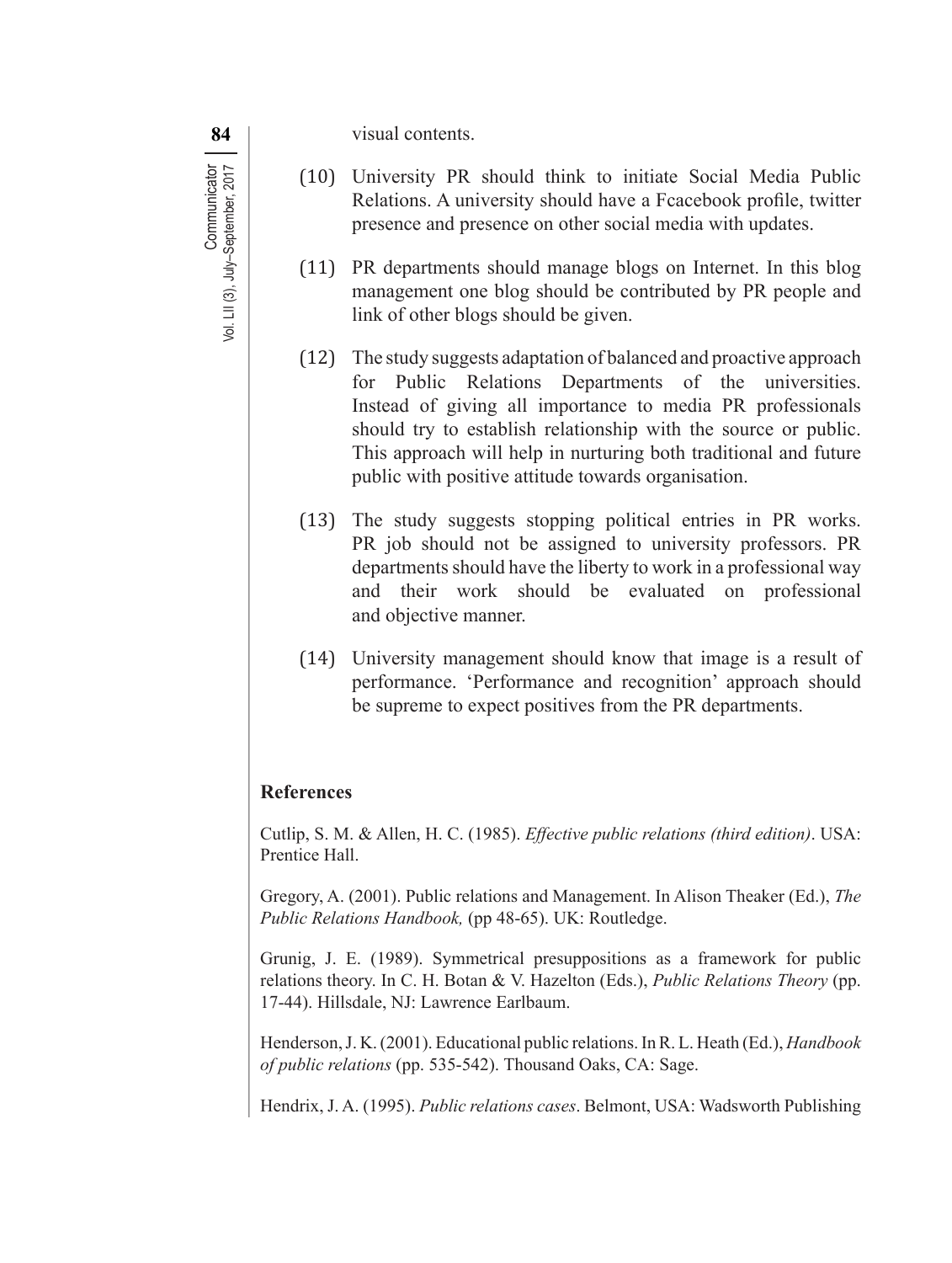| Company.                                                                                                                                                                                                            | 85                                                 |
|---------------------------------------------------------------------------------------------------------------------------------------------------------------------------------------------------------------------|----------------------------------------------------|
| Lancaster, G. (2005). Public relations. Retrieved from http://www.<br>marketingmasters.co.ok/geoff/publicrelationshandout.doc.                                                                                      |                                                    |
| Michaelson, D. & Macleod, S. (2007). The application of "best practices" in public<br>relations measurement and evaluation systems. Public Relations Journal, 1(1),<br>pp. 1-14.                                    | ∾onmunicaton<br>Vol. LII (3), July–September, 2017 |
| Newsom, D., Turk, J.V.S. & Kruckeberg, D. (2013). This is PR: The realities of<br>public relations. USA: Wadsworth.                                                                                                 |                                                    |
| National School Public Relations association (2012). Educational public Relations.<br>Retrieved from http://www.nspra.org/gelting started.                                                                          |                                                    |
| Sharma, R. N., & Sharma, R. K. (1996). History of education in India. New Delhi:<br>Atlantic Publishers.                                                                                                            |                                                    |
| Sriramesh, K. (2000). The models of public relations in India, Journal of<br>Communication Management, 4(3), pp.225-239, https://doi.org/10.1108/<br>eb023522                                                       |                                                    |
| Seitel, F. P. (1997). The practice of public relations. New Jersey: Prentice Hall.                                                                                                                                  |                                                    |
| Times of India, 2014. Higher Education in India: An Introspection. Retrieved from<br>http://timesofindia.indiatimes.com/home/education/news/Higher-Education-in-<br>India-An-introspection/articleshow/38776482.cms |                                                    |
| Wilcox, D. L., & Cameron, G.T. (2009). Public relations: Strategies and tactics.<br>New Delhi: Pearson Education.                                                                                                   |                                                    |
|                                                                                                                                                                                                                     |                                                    |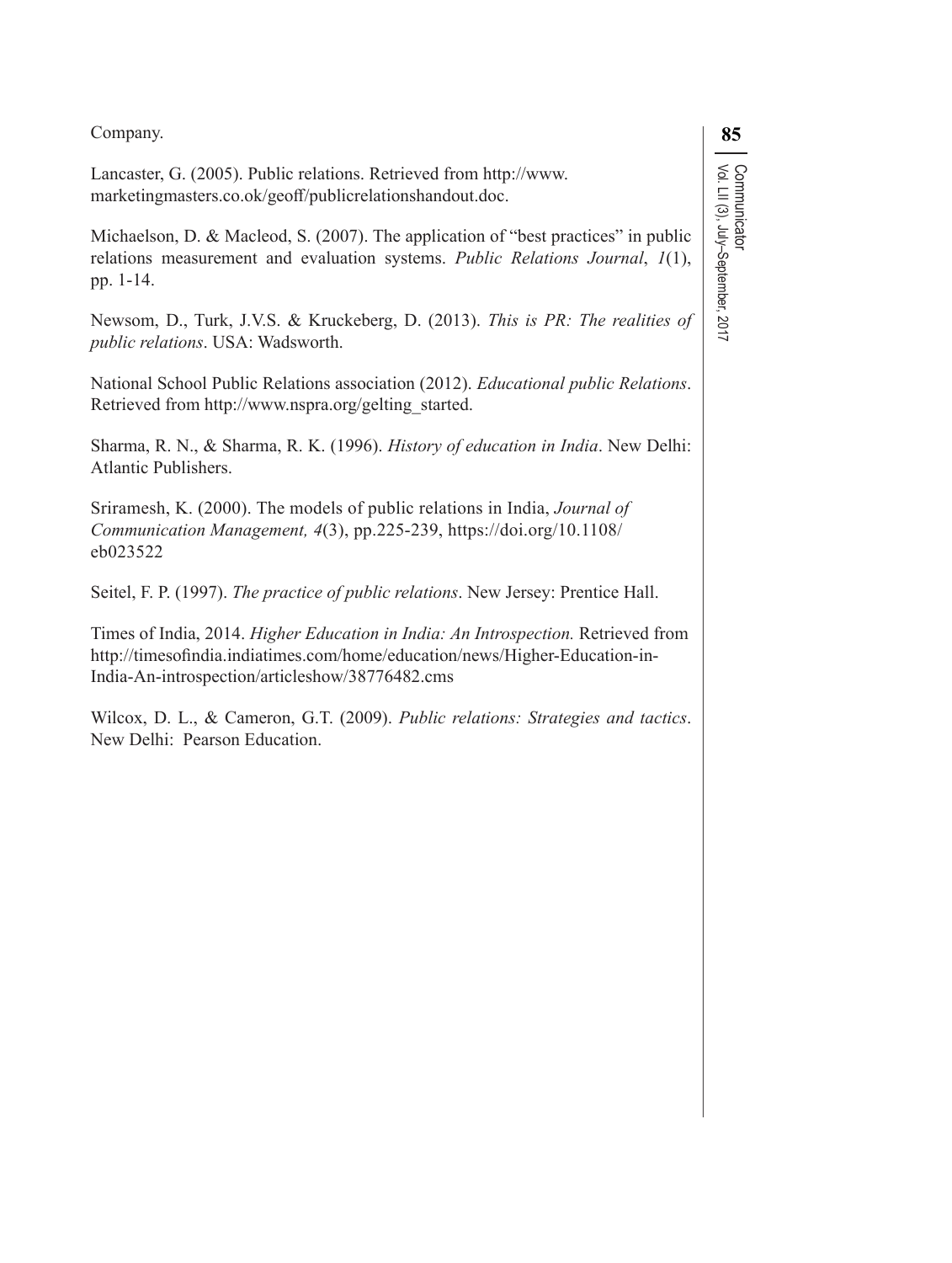## **ABSTRACTS** COMMUNICATOR VOL. LII(2), APRIL-JUNE 2017

#### **The Odyssey of Portrayal: Woman in Indian Cinema**  *Akanksha Shukla*

This study is an effort to understand the various stereotypical and novel images portrayed by women in Indian Cinema. All vehicles of media play a significant role in the life of an individual but the socio-cultural force that cinema holds is the strongest. Various media theories have been formulated which promulgate the idea that what is reflected in media, particularly cinema is a mirror image of the society. This study traces imagery as portrayed in Indian Cinema and points out works where the mould has been broken to go beyond the skin deep beauty and explore the inner self. The conclusion highlights the tangential relations between media, state and religion and its cascading effects on portrayal in cinema.

#### \*\*\* **Visual Framing in Indian Print Media: A Preliminary Investigation** *Sunil Kumar*

This study investigates the manner in which Indian newspapers use visual frames to communicate news. Using the example of a news event covered by four leading English language newspapers published from Delhi, it analyses how each newspaper had used different frames in respect of visual data available from the same common pool of photographs. The study points to the scope for further research on visual framing of news in the Indian print media through correlation with the relevant editorial points of view.

\*\*\*

#### **Communicating Social Change through Cinema:A Case Study** *Swikrita Dowerah*

Media can play an important role in the success of communication for development initiatives by highlighting key issues in development and promoting new ideas among the people. Experts have acknowledged the role of entertainment in educating the masses. In this case, films, with their ability to interlace information with entertainment, can serve as a powerful tool in laying the foundation for change. This study aims to critically analyse the social issues raised by popular Bollywood films and their role in creating an ideal ground for putting forward key issues in the society which could further aid in the better reception of development initiatives by the people. The study offers a reading of Ashutosh Gowariker's *Swades* to emphasise

how films can embed in its narrative social issues without compromising its entertainment value and therefore serve as an efficient tool for communication for development.

#### \*\*\*

#### **Cartooning in Journalism: Mapping the Origin and Growth of Cartooning in India**  *Mrinal Chatterjee*

This study maps the origin, growth and present status of cartoons in India. Though India has had a long tradition of lampooning and caricature in its popular culture,'cartoon'asthe termis understood now was a British import to India. Gradually the *desi* fervour grew, and the typical Indian humour began to play a greater role. Cartoons in India exposed the soft social underbelly of our society, it helped India's freedom struggle by fanning hostile attitude against the British administrators and Government. It played a role of social critique. After independence, cartoons, especially political cartoons became even more popular. However, it suffered a decline in finding space in mainstream newspapers from 1990s. This study attempts to analyse the reasons thereof and it also attempts to document the different sub genres of present cartooning in India. \*\*\*

#### **Reflective Image of Honour Killings in Cinema:Anthropological Inferences from Tamil Cinema**

#### *Arunkumar A.S. & Jesurathnam Devarapalli*

With the series of incidents of honour killing frequenting in media and channels in recent past, the bilingual (*in Tamil and Telugu*) film *Gauravam* reckons significant accord for its stern message on honour killing. This study with the anthropological acumen has tried to foreground the structural root cause of honour killing with reference to India, that is, the caste underpinnings in social realm and link it with the contents and allegories of cinema – *Gauravam*. While there have been many Tamil cinemas that had the caste resignifications, the film *Gauravam* stands for its critique on caste system in terms of honour killing. This study therefore, probes the caste contours of Tamil cinema as well asthe portrayal of women as chastity and pronouncing ritual status. In doing so, it compares the core valour of theme that were set in general contour for Tamil cinema. Moreover, the study will culturally try to understand the resentment of society towards the choice of mates and love marriages.

**Communicator** 

Vol. LII (3), July–September, 2017

Communicator<br>Vol. LII (3), July–September, 2017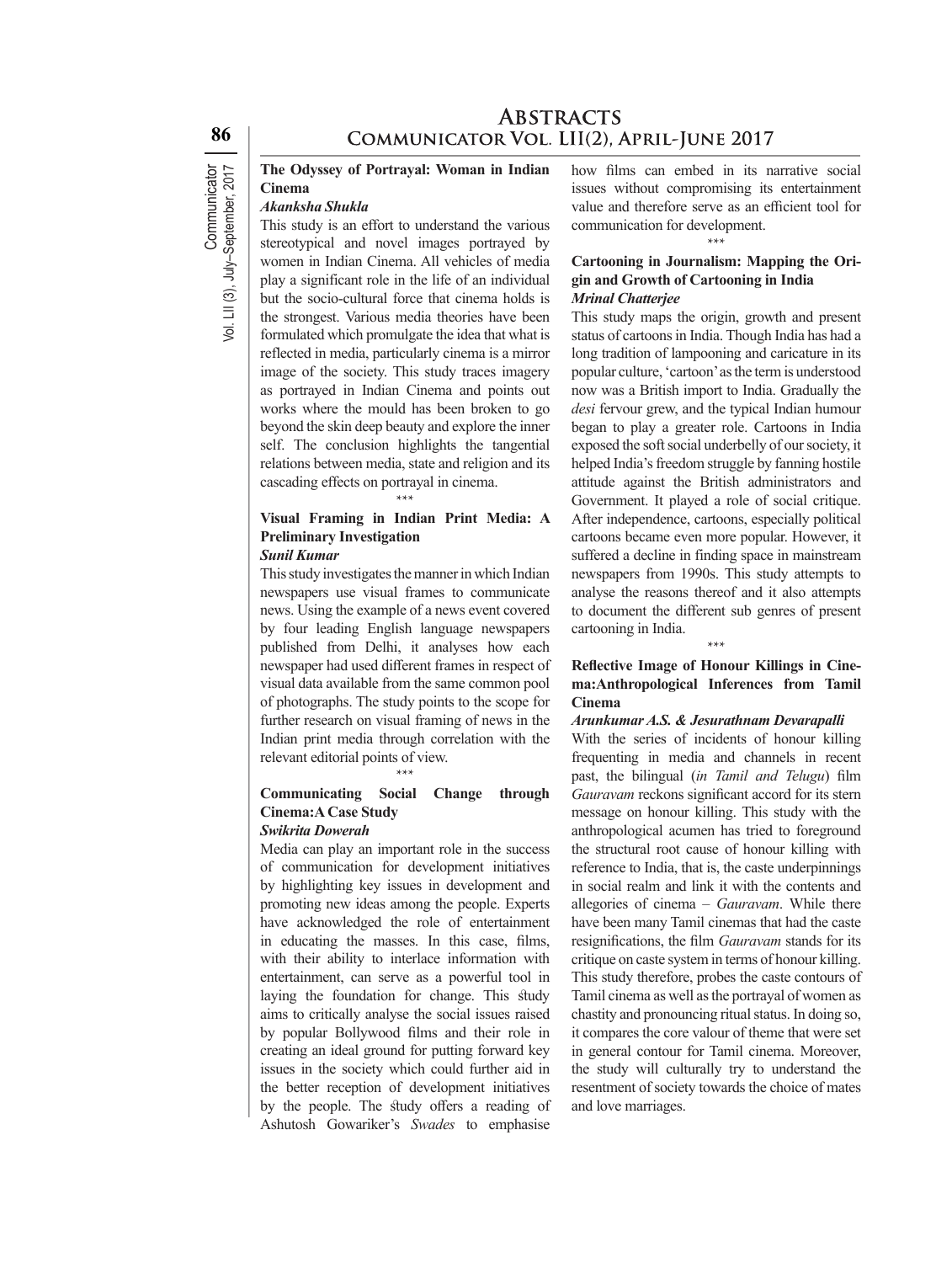# **Guidelines for Authors <sup>87</sup>**

Communicator focuses on a wide range of issues related to media and communication and welcomes articles that are primarily based on communications discourse and current media debates. Communicator receives articles, case studies, review articles and research papers with following specifications:

- The text format should be double-spaced, 12-point font size in Times New Roman.
- Manuscript should be submitted in word document (.doc/docx) format only; we do not accept PDF files.
- The manuscript should not be more than 7000-8000 words.
- All tables, figures, appendices and endnotes should be placed after references.
- All submissions must include a short biographical note for each author.

## *For research papers*

- An abstract of not more than 150-200 words should be included in a separate electronic file, and indicate details about the author, contact information, institutional affiliation etc.
- Submissions must conform to the stylistic guidelines of the Publication Manual of the American Psychological Association (6th edition).
- Research papers submitted to the journal are subject to peer review based on initial screening by Editorial Team and blind review process.

Submissions must be unpublished original manuscripts, not under review elsewhere, and should include declaration of original work. Copyright of the article and other materials published in the journal shall lie with the publisher.

*Submissions should be addressed to:* 

### **The Editor, Communicator,**

*Email***:** editorcommunicator@gmail.com / communicatoriimc@gmail.com